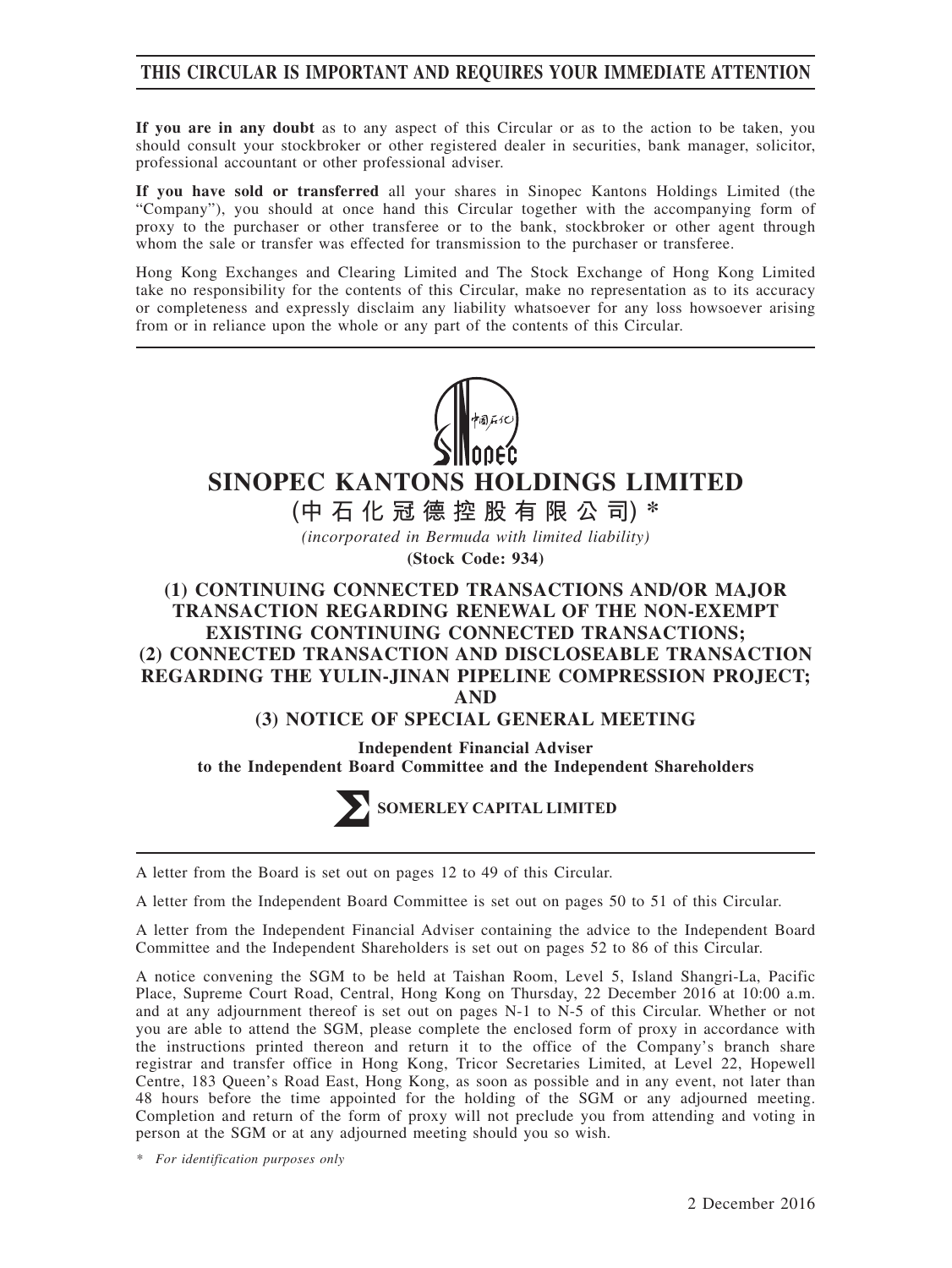# **CONTENTS**

# *Page*

|                |                                                                                                                                                                                                     | -1     |
|----------------|-----------------------------------------------------------------------------------------------------------------------------------------------------------------------------------------------------|--------|
|                |                                                                                                                                                                                                     | 12     |
| $\mathbf{I}$ . |                                                                                                                                                                                                     | 12     |
| II.            | CONTINUING CONNECTED TRANSACTIONS AND/OR<br><b>MAJOR TRANSACTION REGARDING RENEWAL OF</b><br>THE NON-EXEMPT EXISTING CONTINUING                                                                     | 13     |
| HI.            | CONNECTED TRANSACTION AND DISCLOSEABLE<br>TRANSACTION REGARDING THE YULIN-JINAN PIPELINE                                                                                                            | 38     |
| IV.            | RISK FACTORS IN RELATION TO OUR RELIANCE ON CONTINUING<br>CONNECTED TRANSACTION WITH SINOPEC GROUP                                                                                                  | 40     |
| $V_{\cdot}$    | FURTHER INFORMATION ON RENEWAL OF THE EXEMPT EXISTING<br>CONTINUING CONNECTED TRANSACTIONS, THE NEW CONTINUING<br>CONNECTED TRANSACTIONS AND THE HUADE PROJECT DESIGN<br>FRAMEWORK MASTER AGREEMENT | 42     |
|                |                                                                                                                                                                                                     | 44     |
|                |                                                                                                                                                                                                     | 46     |
|                | VIII. INFORMATION ON THE COMPANY AND THE SINOPEC GROUP                                                                                                                                              | 46     |
| IX.            |                                                                                                                                                                                                     | 47     |
| X.             |                                                                                                                                                                                                     | 48     |
| XI.            |                                                                                                                                                                                                     | 49     |
|                | LETTER FROM THE INDEPENDENT BOARD COMMITTEE                                                                                                                                                         | 50     |
|                | LETTER FROM THE INDEPENDENT FINANCIAL ADVISER                                                                                                                                                       | 52     |
|                | APPENDIX I – FINANCIAL INFORMATION OF THE GROUP                                                                                                                                                     | $I-1$  |
|                |                                                                                                                                                                                                     | $II-1$ |
|                |                                                                                                                                                                                                     | $N-1$  |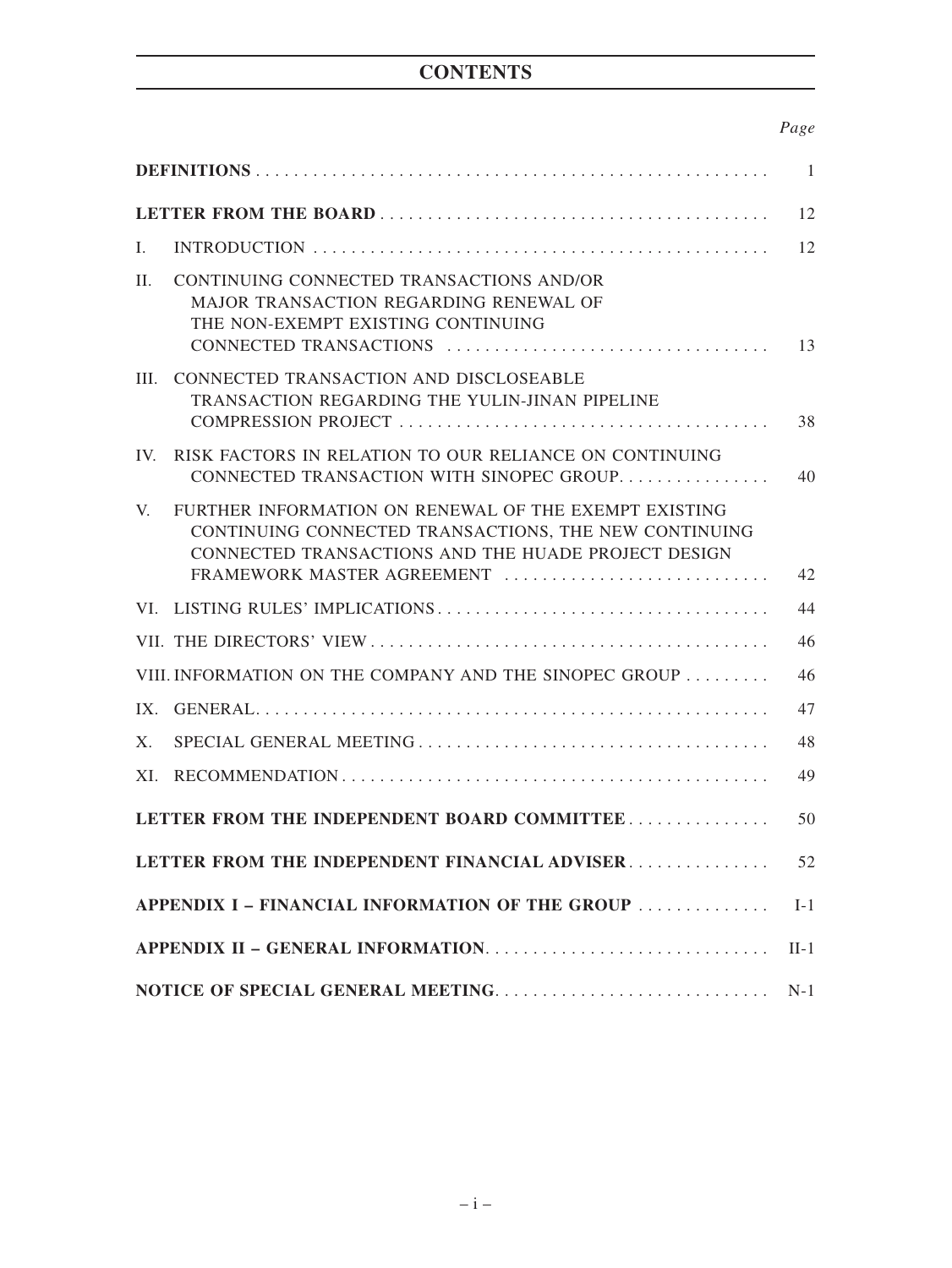*In this Circular, unless the context otherwise requires, the following expressions have the following meanings:*

| "associate(s)"                                            | has the meaning ascribed to it in the Listing Rules                                                                                                                                                                                                                                                                                                                                                                                                                                                              |
|-----------------------------------------------------------|------------------------------------------------------------------------------------------------------------------------------------------------------------------------------------------------------------------------------------------------------------------------------------------------------------------------------------------------------------------------------------------------------------------------------------------------------------------------------------------------------------------|
| "Board"                                                   | the board of Directors                                                                                                                                                                                                                                                                                                                                                                                                                                                                                           |
| "Business Day"                                            | any day (excluding Saturdays) on which commercial banks<br>generally are open for business in Hong Kong                                                                                                                                                                                                                                                                                                                                                                                                          |
| "CBRC"                                                    | China Banking Regulatory Commission (中國銀行業監督管理<br>委員會)                                                                                                                                                                                                                                                                                                                                                                                                                                                           |
| "Century Bright"                                          | Sinopec Century Bright Capital Investment Limited (中石化<br>盛駿國際投資有限公司), a<br>limited<br>liability<br>company<br>incorporated in Hong Kong and a wholly owned subsidiary<br>of Sinopec Group Company                                                                                                                                                                                                                                                                                                               |
| "Company"                                                 | Sinopec Kantons Holdings Limited (中石化冠德控股有限<br>公司*), an exempted company incorporated in Bermuda with<br>limited liability, the Shares of which are listed on the main<br>board of the Stock Exchange                                                                                                                                                                                                                                                                                                            |
| "connected person(s)"                                     | has the meaning ascribed to it in the Listing Rules                                                                                                                                                                                                                                                                                                                                                                                                                                                              |
| "controlling shareholder"                                 | has the meaning ascribed to it in the Listing Rules                                                                                                                                                                                                                                                                                                                                                                                                                                                              |
| "Circular"                                                | this circular                                                                                                                                                                                                                                                                                                                                                                                                                                                                                                    |
| " $Directory$ "                                           | the director(s) of the Company, including the independent<br>non-executive directors of the Company                                                                                                                                                                                                                                                                                                                                                                                                              |
| "Euro"                                                    | Euro, the lawful currency of certain member states of the<br>European Union                                                                                                                                                                                                                                                                                                                                                                                                                                      |
| "Exempt Existing<br>Continuing Connected<br>Transactions" | collectively, the exempt continuing connected transactions of<br>the lease of certain parcels of lands and buildings in relation<br>to Yulin-Jinan Pipeline in accordance with the Existing<br>Lands and Buildings Framework Master Lease Agreement<br>and the provision of fuel oil jetty and storage services under<br>Existing<br>Sinopec Fuel Oil Sales Company Limited<br>Framework Master Agreement, details of which are set out<br>in section II of the Company's announcement dated 11<br>November 2016 |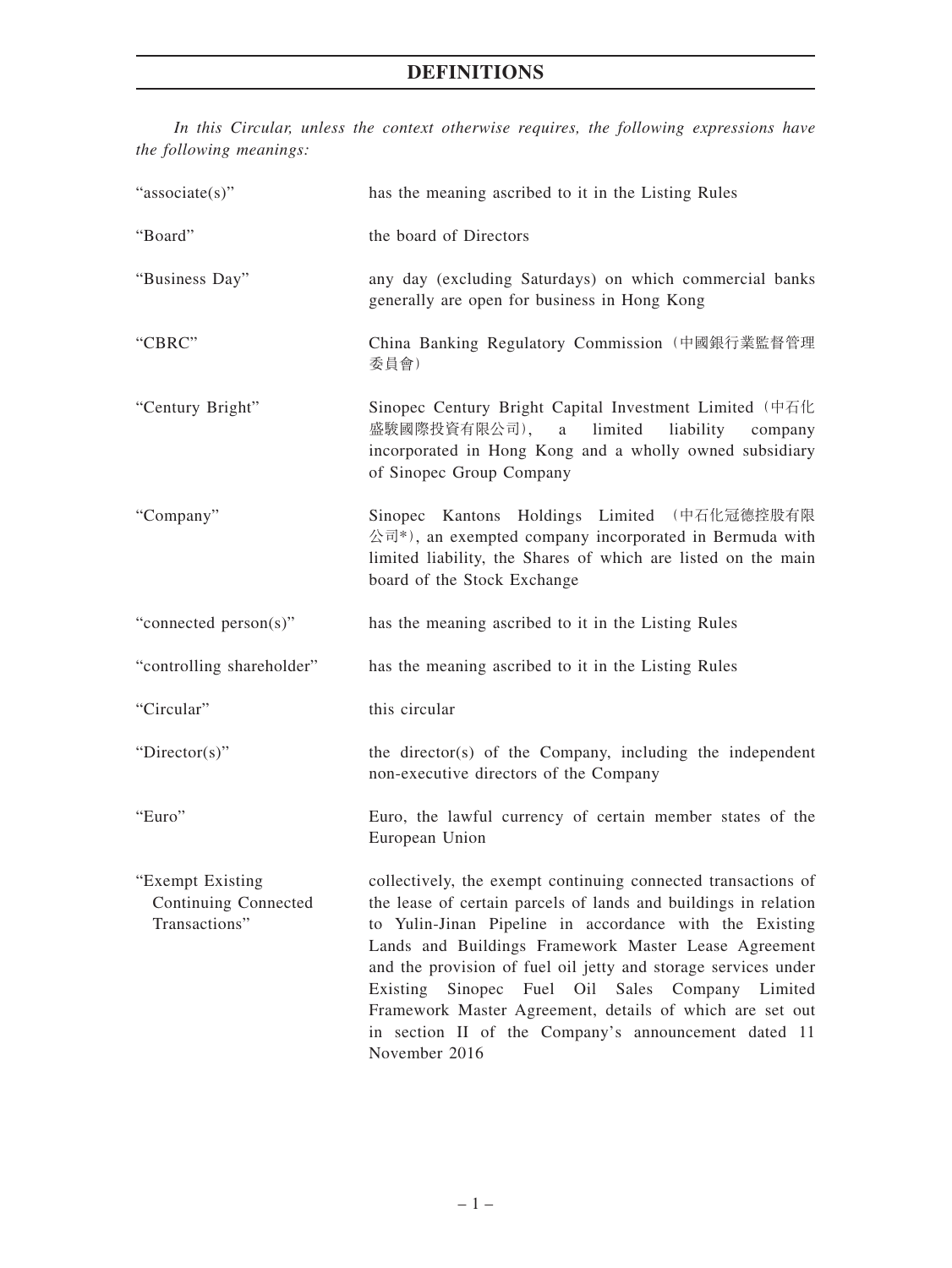- "Existing Century Bright Financial Services Framework Master Agreement" the financial services agreement entered into between the Company and Century Bright on 29 October 2013 in respect of the continuing connected transactions between the Company and Century Bright for the three financial years ending 31 December 2016
- "Existing Gas Storage Framework Master Lease Agreement" the gas storage framework master lease agreement entered into between Yu Ji Pipeline Company and Sinopec Natural Gas Branch Company dated 30 December 2014 in respect of the continuing connected transactions between Yu Ji Pipeline Company and Sinopec Natural Gas Branch Company for the three financial years ending 31 December 2017
- "Existing Lands and Buildings Framework Master Lease Agreement" the lands and buildings framework master lease agreement entered into between Yu Ji Pipeline Company and Sinopec Natural Gas Branch Company dated 30 December 2014 in respect of the continuing connected transactions between Yu Ji Pipeline Company and Sinopec Natural Gas Branch Company for the three financial years ending 31 December 2017
- "Existing Natural Gas Transmission Services Framework Master Agreement" the natural gas transmission services framework master agreement entered into between Yu Ji Pipeline Company and Sinopec Natural Gas Branch Company dated 30 December 2014 in respect of the continuing connected transactions between Yu Ji Pipeline Company and Sinopec Natural Gas Branch Company for the three financial years ending 31 December 2017
- "Existing Services Outsourcing Framework Master Agreement" the services outsourcing framework master agreement entered into between Yu Ji Pipeline Company and Sinopec Natural Gas Branch Company dated 30 December 2014 in respect of the continuing connected transactions between Yu Ji Pipeline Company and Sinopec Natural Gas Branch Company for the three financial years ending 31 December 2017
- "Existing Sinopec Finance Financial Services Framework Master Agreement" the financial services agreement entered into between Sinopec Finance and Huade on 29 October 2013 in respect of the continuing connected transactions between Sinopec Finance and Huade for the three financial years ending 31 December 2016
- "Existing Sinopec Fuel Oil Sales Company Limited Framework Master Agreement" the agreement dated 29 October 2013 entered into between Huade and Sinopec Fuel Oil in respect of the continuing connected transactions between Huade and Sinopec Fuel Oil for the three financial years ending 31 December 2016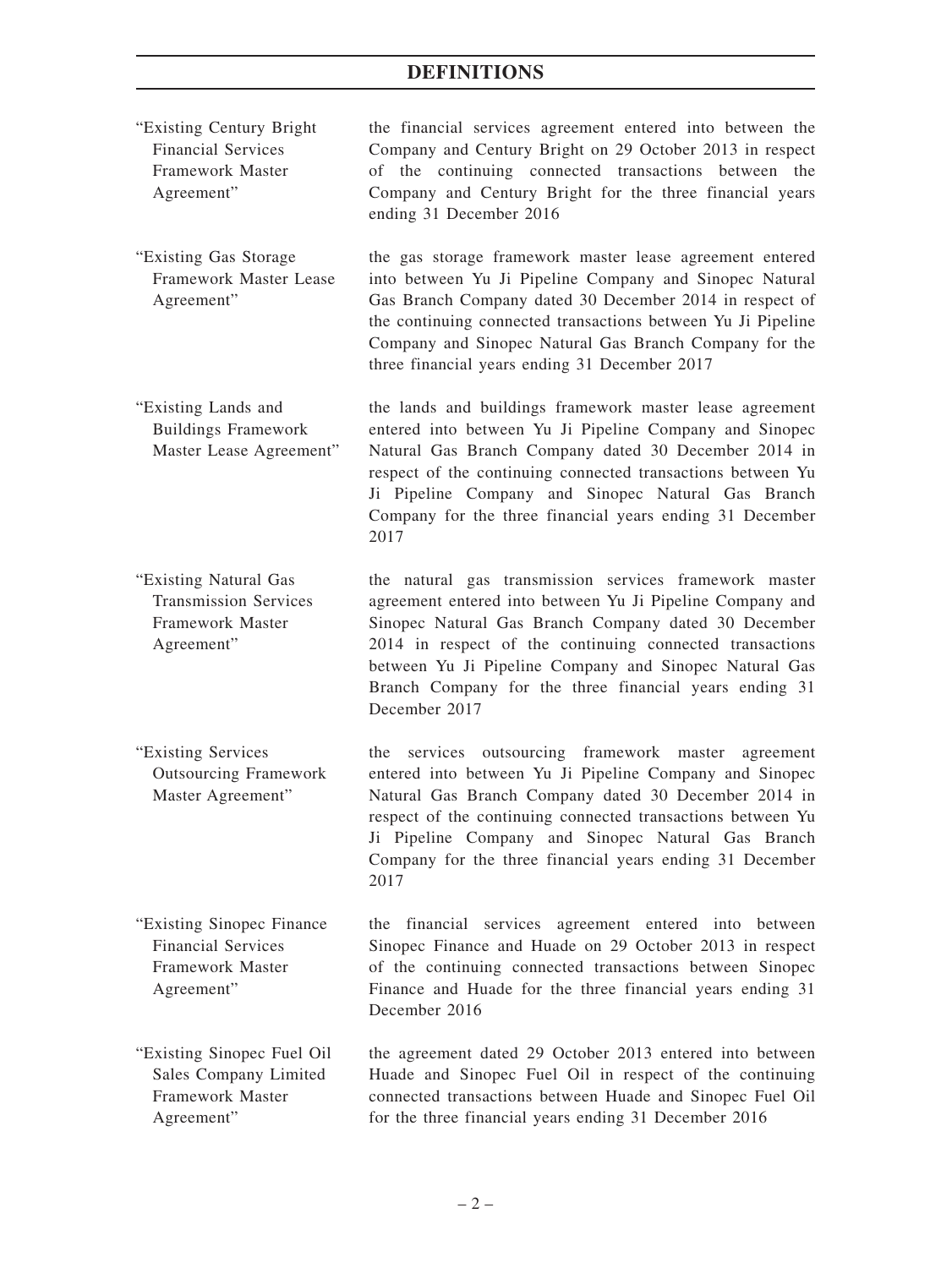| "Existing Sinopec<br>Guangzhou Branch<br>Framework Master<br>Agreement"                  | the agreement dated 29 October 2013 entered into between<br>Huade and Sinopec Guangzhou Branch in respect of the<br>continuing connected transactions between Huade and<br>Sinopec Guangzhou Branch for the three financial years<br>ending 31 December 2016                                                                                                                                                                                                                                                                                                |
|------------------------------------------------------------------------------------------|-------------------------------------------------------------------------------------------------------------------------------------------------------------------------------------------------------------------------------------------------------------------------------------------------------------------------------------------------------------------------------------------------------------------------------------------------------------------------------------------------------------------------------------------------------------|
| "Existing Yu Ji Pipeline"<br><b>Financial Services</b><br>Framework Master<br>Agreement" | the financial services framework master agreement entered<br>into between Yu Ji Pipeline Company and Sinopec Finance<br>dated 30 December 2014 in respect of the continuing<br>connected transactions between Yu Ji Pipeline Company and<br>Sinopec Finance for the three financial years ending 31<br>December 2017                                                                                                                                                                                                                                        |
| "Financial Services<br>Framework Master<br>Agreements"                                   | collectively, the New Sinopec Finance Financial Services<br>Framework Master Agreement, the New Century Bright<br>Financial Services Framework Master Agreement and the<br>New Yu Ji Pipeline Financial Services Framework Master<br>Agreement                                                                                                                                                                                                                                                                                                              |
| "Group"                                                                                  | the Company and its subsidiaries                                                                                                                                                                                                                                                                                                                                                                                                                                                                                                                            |
| "HK\$"                                                                                   | Hong Kong dollars, the lawful currency of Hong Kong                                                                                                                                                                                                                                                                                                                                                                                                                                                                                                         |
| "Hong Kong"                                                                              | the Hong Kong Special Administrative Region of the PRC                                                                                                                                                                                                                                                                                                                                                                                                                                                                                                      |
| "Huade"                                                                                  | 惠州市大亞灣華德石化有限公司 (Huizhou Daya Bay Huade<br>Petrochemical Company Limited*), a company established<br>under the laws of the PRC with limited liability, and a<br>wholly owned subsidiary of Kantons International<br>Investment                                                                                                                                                                                                                                                                                                                               |
| "Huade Group"                                                                            | Huade and its subsidiaries                                                                                                                                                                                                                                                                                                                                                                                                                                                                                                                                  |
| "Huade Project Design<br>Framework Master<br>Agreement"                                  | the framework agreement dated 11 November 2016 entered<br>into between Huade and Sinopec Luoyang Construction<br>Company in respect of the connected transaction as<br>disclosed in section IV of the Company's announcement<br>dated 11 November 2016, whereby Huade may engage<br>Sinopec Luoyang Construction Company to provide project<br>design services for the relocation and risk management of<br>certain oil storage tanks and ancillary facilities owned by<br>Huade, upon the successful bid by Sinopec Luoyang<br><b>Construction Company</b> |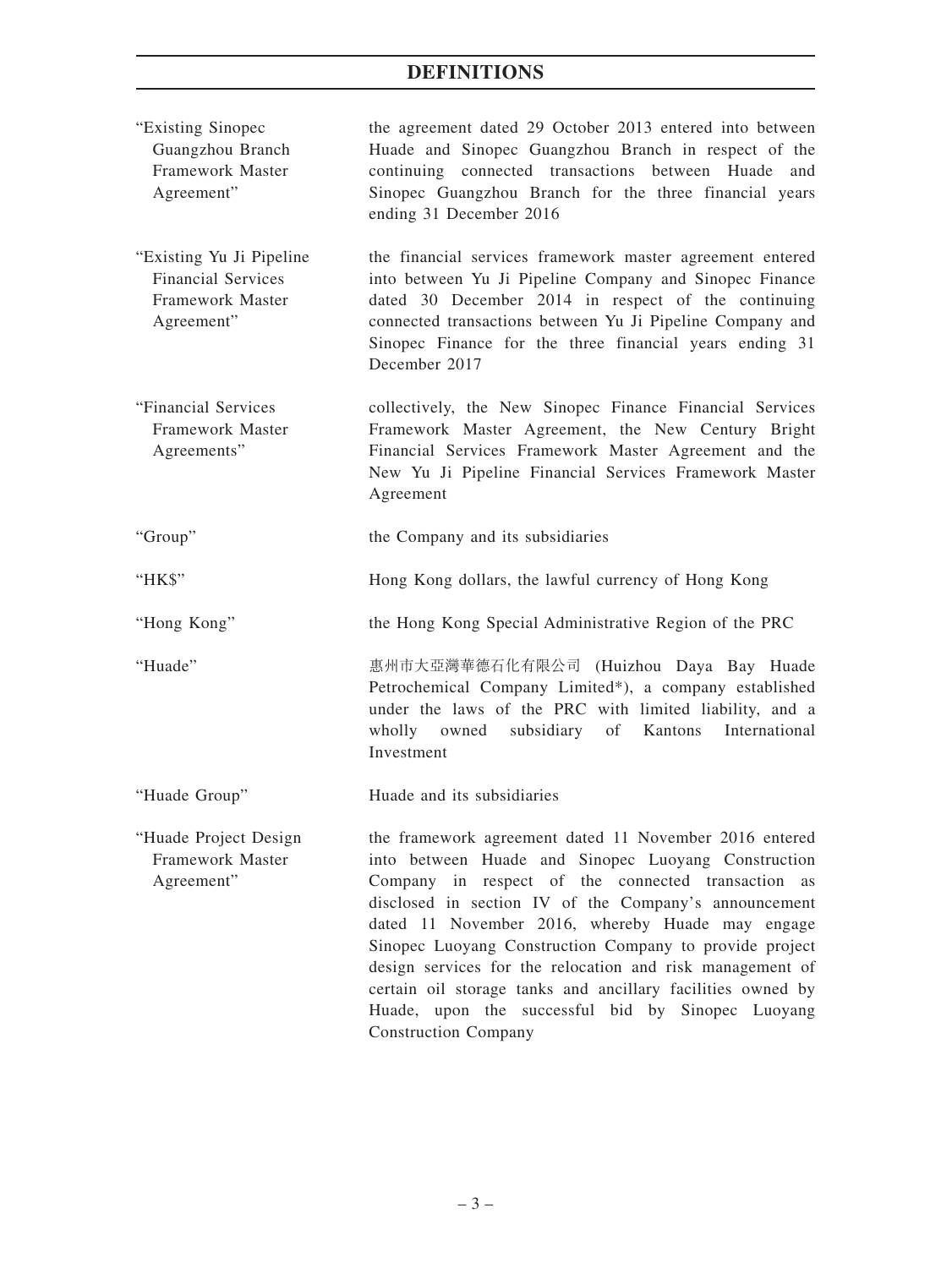- "Huizhou Jetty" the Huizhou Crude Oil Jetty Complex, including its oil tanker handling, crude oil unloading, storage and pipeline transmission facilities, which is located on Mabianzhou Island (馬鞭洲島) in the Daya Bay Economic and Technological Development Zone (大亞灣經濟技術開發區) in Huizhou (惠州), Guangdong Province, the PRC and which is owned and operated by the Group through Huade
- "Independent Board Committee" the independent board committee of the Company comprising Ms. Tam Wai Chu, Maria, Mr. Fong Chung, Mark and Dr. Wong Yau Kar, David, being all the independent non-executive Directors
- "Independent Financial Adviser" Somerley Capital Limited, a licensed corporation under the SFO licensed to carry out type 1 (dealing in securities) and type 6 (advising on corporate finance) regulated activity and the independent financial adviser appointed to advise the Independent Board Committee and Independent Shareholders in respect of the renewal of the Non-exempt Existing Continuing Connected Transactions for the two or three financial years ending 31 December 2019 (together with their caps) (as the case may be) and the connected transaction and discloseable transaction regarding the Yu Ji Compression Project Framework Master Agreement (together with its cap) and the transactions contemplated thereunder
- "Independent Shareholders" holder of shares in the Company other than SKI, Sinopec Group Company, Sinopec Corp., Unipec, Sinopec Finance, Century Bright, Sinopec Engineering and any of their respective associates
- "Internal Labour Technical Services Framework Master Agreement" the internal labour technical services framework master agreement dated 11 November 2016 entered into between Yu Ji Pipeline Company and Zhongyuan Natural Gas Technical Centre in respect of the continuing connected transactions as disclosed in section III of the Company's announcement dated 11 November 2016 for the three financial years ending 31 December 2019
- "Kantons International Investment" Kantons International Investment Limited(冠德國際投資有限 公司), a company incorporated under the laws of British Virgin Islands with limited liability and a wholly owned subsidiary of the Company
- "Latest Practicable Date" 29 November 2016, being the latest practicable date prior to the printing of this Circular for the purpose of ascertaining certain information contained in this Circular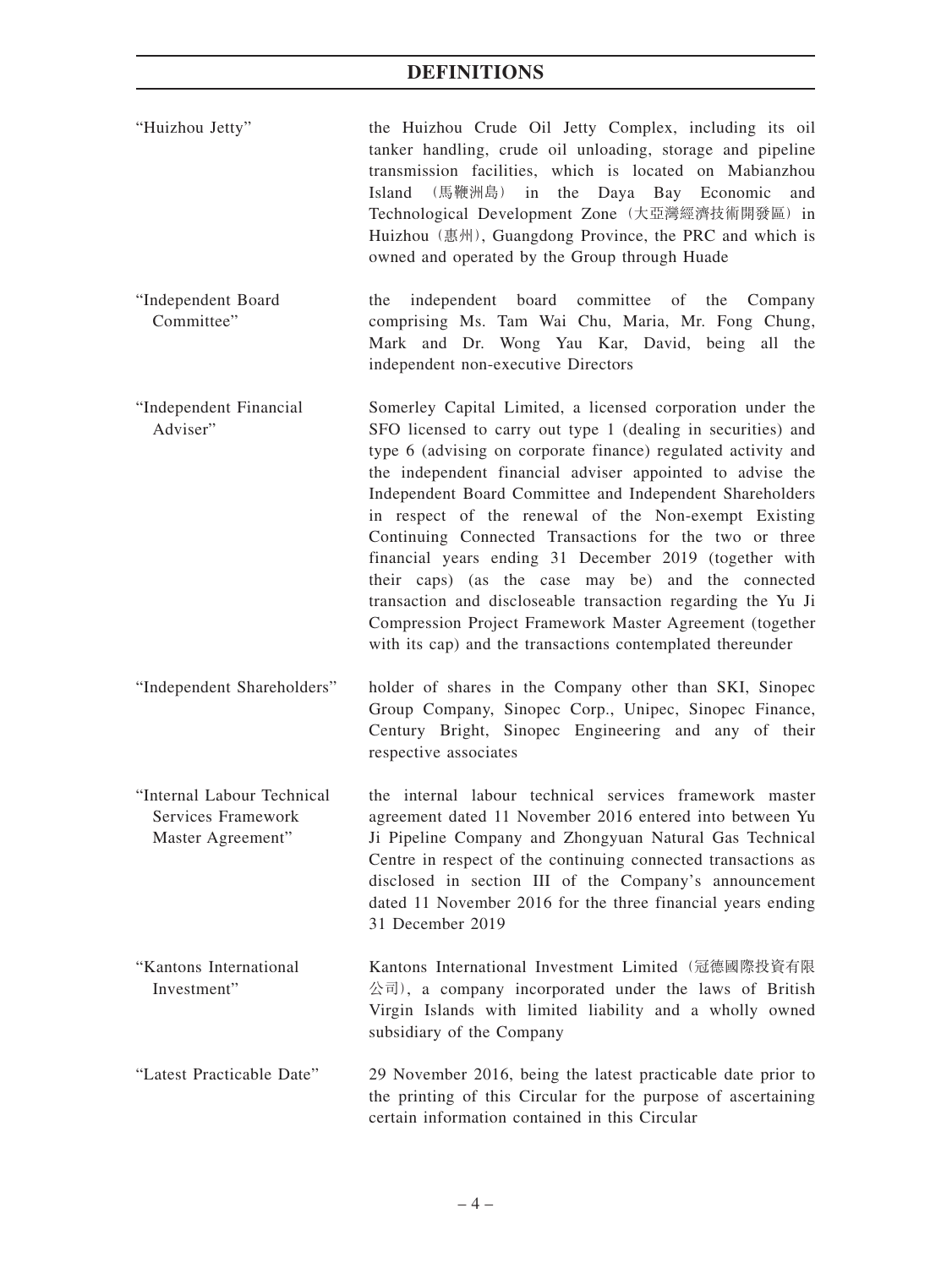- "Listing Rules" the Rules Governing the Listing of Securities on the Stock Exchange
- "New Century Bright Financial Services Framework Master Agreement" the financial services agreement entered into between the Company and Century Bright on 11 November 2016 in respect of the continuing connected transaction, details of which are set out in section II of the section headed "Letter from the Board" of this Circular for the three financial years ending 31 December 2019
- "New Continuing Connected Transactions" collectively, the provision of technical services under the Internal Labour Technical Services Framework Master Agreement, the provision of substation power station maintenance services under the Substation Power Technical Services Framework Master Agreement and the entrusted management arrangement of the Six Oil Terminal Companies under the Oil Terminal Entrusted Management Framework Master Agreement
- "New Framework Master Agreements" collectively, the New Sinopec Guangzhou Branch Framework Master Agreement, the New Sinopec Finance Financial Services Framework Master Agreement, the New Natural Gas Transmission Services Framework Master Agreement, the New Gas Storage Framework Master Lease Agreement, the New Services Outsourcing Framework Master Agreement, the New Yu Ji Pipeline Financial Services Framework Master Agreement and the New Century Bright Financial Services Framework Master Agreement
- "New Gas Storage Framework Master Lease Agreement" the gas storage framework master lease agreement dated 11 November 2016 entered into between Yu Ji Pipeline Company and Sinopec Natural Gas Branch Company in respect of the continuing connected transactions as disclosed in section II of the section headed "Letter from the Board" of this Circular for the two financial years ending 31 December 2019
- "New Lands and Buildings Framework Master Lease Agreement" the lands and buildings framework master lease agreement dated 11 November 2016 entered into between Yu Ji Pipeline Company and Sinopec Natural Gas Branch Company in respect of the continuing connected transactions as disclosed in section II of the Company's announcement dated 11 November 2016 for the two financial years ending 31 December 2019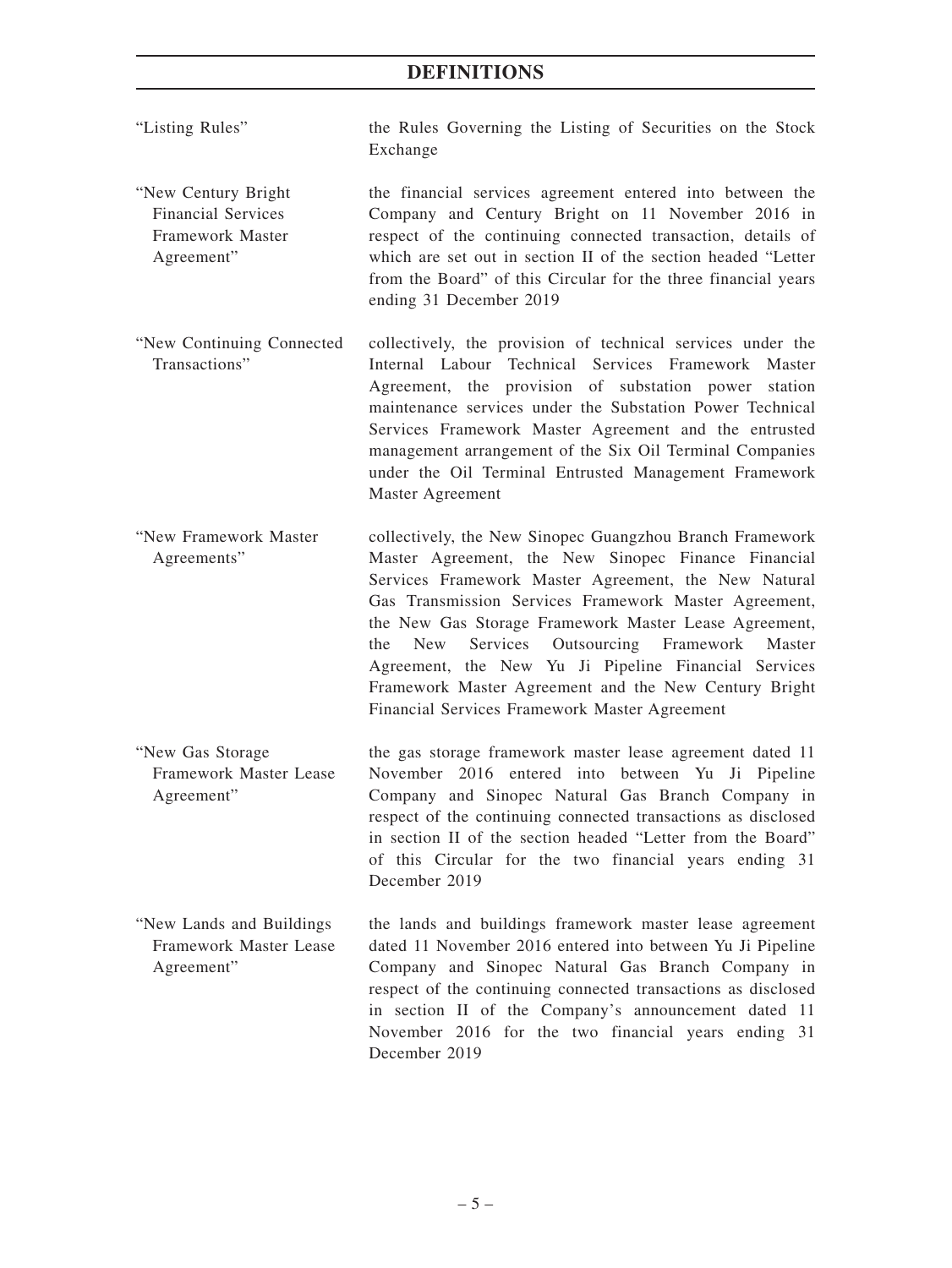| "New Natural Gas<br><b>Transmission Services</b><br>Framework Master<br>Agreement"  | the natural gas transmission services framework master<br>agreement dated 11 November 2016 entered into between Yu<br>Ji Pipeline Company and Sinopec Natural Gas Branch<br>Company in respect of the continuing connected transactions<br>as disclosed in section II of the section headed "Letter from<br>the Board" of this Circular for the two financial years<br>ending 31 December 2019 |
|-------------------------------------------------------------------------------------|------------------------------------------------------------------------------------------------------------------------------------------------------------------------------------------------------------------------------------------------------------------------------------------------------------------------------------------------------------------------------------------------|
| "New Services Outsourcing"<br>Framework Master<br>Agreement"                        | the services outsourcing framework master agreement dated<br>11 November 2016 entered into between Yu Ji Pipeline<br>Company and Sinopec Natural Gas Branch Company in<br>respect of the continuing connected transactions as disclosed<br>in section II of the section headed "Letter from the Board"<br>of this Circular for the two financial years ending 31<br>December 2019              |
| "New Sinopec Finance<br><b>Financial Services</b><br>Framework Master<br>Agreement" | the financial services agreement entered into between<br>Sinopec Finance and Huade on 11 November 2016 in respect<br>of the continuing connected transactions as disclosed in<br>section II of the section headed "Letter from the Board" of<br>this Circular for the three financial years ending 31<br>December 2019                                                                         |
| "New Sinopec Fuel Oil"<br>Sales Company Limited<br>Framework Master<br>Agreement"   | the agreement dated 11 November 2016 entered into between<br>Huade and Sinopec Fuel Oil in respect of the continuing<br>connected transactions as disclosed in section II of the<br>Company's announcement dated 11 November 2016 for the<br>three financial years ending 31 December 2019                                                                                                     |
| "New Sinopec Guangzhou<br><b>Branch Framework Master</b><br>Agreement"              | the agreement dated 11 November 2016 entered into between<br>Huade and Sinopec Guangzhou Branch in respect of the<br>continuing connected transactions as disclosed in section II<br>of the section headed "Letter from the Board" of this<br>Circular for the three financial years ending 31 December<br>2019                                                                                |
| "New Yu Ji Pipeline<br><b>Financial Services</b><br>Framework Master<br>Agreement"  | the financial services framework master agreement dated 11<br>November 2016 entered into between Yu Ji Pipeline<br>Company and Sinopec Finance in respect of the continuing<br>connected transactions as disclosed in section II of the<br>section headed "Letter from the Board" of this Circular for                                                                                         |

the two financial years ending 31 December 2019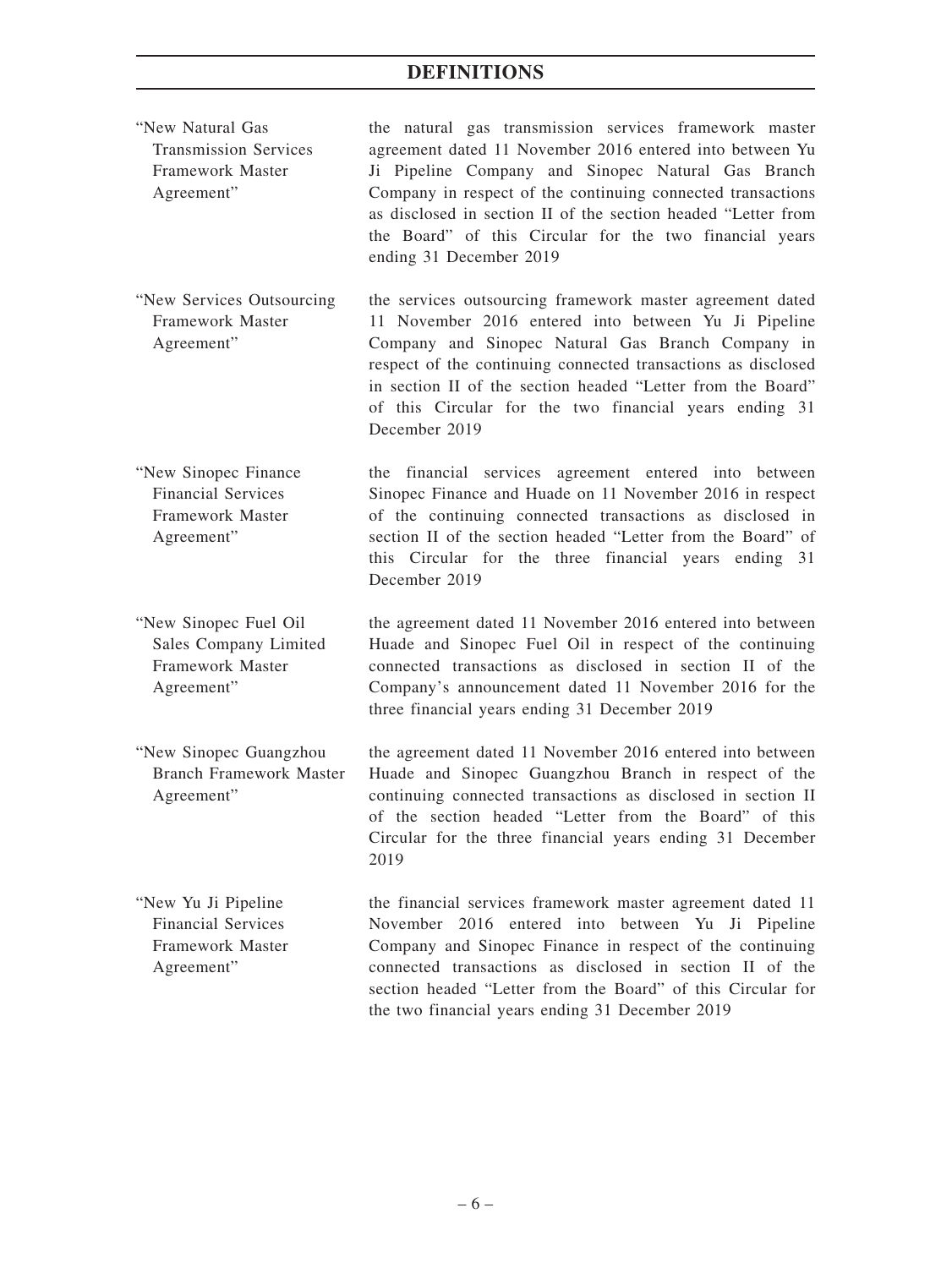- "Non-exempt Existing Continuing Connected Transactions" collectively, the non-exempt continuing connected transactions, including the services and facilities in relation to the Huizhou Jetty, the deposit services and settlement and similar services, the intra group financial services in relation to Huade Group, the natural gas transmission services, the gas storage leasing, the services outsourcing in relation to the Yulin-Jinan Pipeline and the intra group financial services in relation to Yu Ji Pipeline Company in accordance with the Non-exempt Existing Framework Master Agreements, details of which are set out in section II of the section headed "Letter from the Board" of this Circular
- "Non-exempt Existing Framework Master Agreements" collectively, the Existing Sinopec Guangzhou Branch Framework Master Agreement, the Existing Sinopec Finance Financial Services Framework Master Agreement, the Existing Century Bright Financial Services Framework Master Agreement, the Existing Natural Gas Transmission Services Framework Master Agreement, the Existing Gas Storage Framework Master Lease Agreement, the Existing Services Outsourcing Framework Master Agreement and the Existing Yu Ji Pipeline Financial Services Framework Master Agreement
- "Oil Terminal Entrusted Management Framework Master Agreement" the oil terminal entrusted management agreement dated 11 November 2016 entered into between Sinomart and Sinopec Pipeline Storage Company in respect of the continuing connected transactions as disclosed in section III of the Company's announcement dated 11 November 2016 for the three financial years ending 31 December 2019
- "PBOC" People's Bank of China(中國人民銀行)
- "PRC" the People's Republic of China, but for the purposes of this Circular and for geographical reference only (unless otherwise indicated) excludes Taiwan, Macau and Hong Kong
- "RMB" Renminbi, the lawful currency of the PRC "SFO" the Securities and Futures Ordinance (Chapter 571 of the Laws of Hong Kong)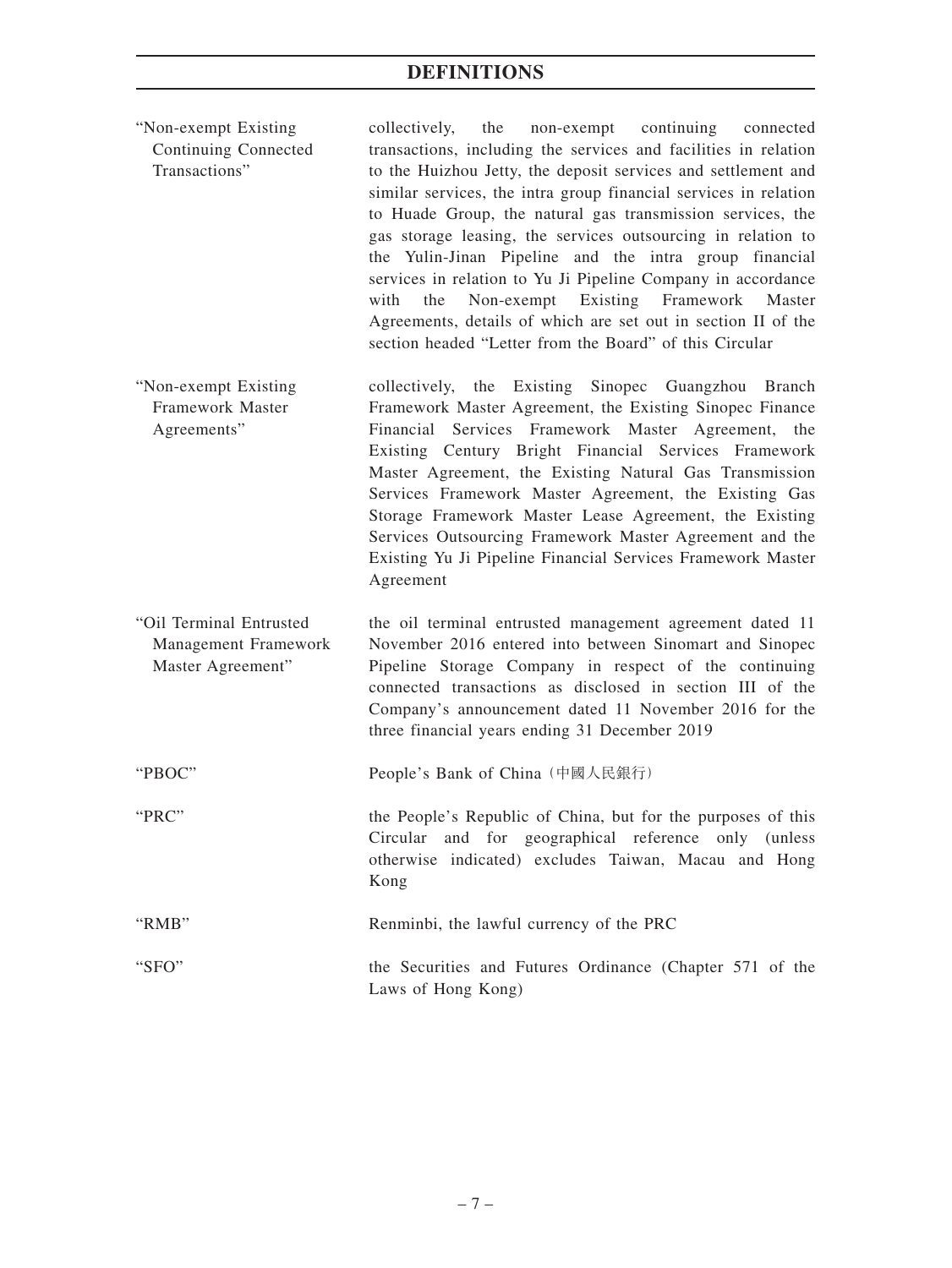| "SGM"                 | the special general meeting of the Company to be convened<br>at Taishan Room, Level 5, Island Shangri-La, Pacific Place,<br>Supreme Court Road, Central, Hong Kong on Thursday, 22<br>December 2016 at 10:00 a.m. and at any adjournment<br>thereof for the purposes of, among other things, considering,<br>and if thought fit, passing ordinary resolutions regarding the<br>renewal of the Non-exempt Existing Continuing Connected<br>Transactions by the New Framework Master Agreements, the<br>connected transaction and discloseable transaction regarding<br>the Yu Ji Compression Project Framework Master Agreement<br>and all matters contemplated thereunder |
|-----------------------|---------------------------------------------------------------------------------------------------------------------------------------------------------------------------------------------------------------------------------------------------------------------------------------------------------------------------------------------------------------------------------------------------------------------------------------------------------------------------------------------------------------------------------------------------------------------------------------------------------------------------------------------------------------------------|
| "Share $(s)$ "        | the ordinary share(s) of the Company with a nominal value<br>of HK\$0.10 each                                                                                                                                                                                                                                                                                                                                                                                                                                                                                                                                                                                             |
| "Shareholder(s)"      | the holder(s) of the $Share(s)$                                                                                                                                                                                                                                                                                                                                                                                                                                                                                                                                                                                                                                           |
| "Sinomart"            | Sinomart KTS Development Limited (經貿冠德發展有限公司),<br>a company incorporated under the laws of Hong Kong with<br>limited liability and a wholly owned subsidiary of the<br>Company                                                                                                                                                                                                                                                                                                                                                                                                                                                                                            |
| "Sinopec Corp."       | China Petroleum & Chemical Corporation (中國石油化工股份<br>有限公司) (stock code: 386), a joint-stock limited liability<br>company incorporated in the PRC, the shares of which are<br>listed on the stock exchanges of Hong Kong, Shanghai, New<br>York and London                                                                                                                                                                                                                                                                                                                                                                                                                  |
| "Sinopec Engineering" | Sinopec Engineering (Group) Company Limited (中石化煉化<br>工程(集團)股份有限公司) (stock code: 2386), a joint stock<br>limited liability company incorporated under the laws of the<br>PRC, the shares of which are listed on the main board of the<br><b>Stock Exchange</b>                                                                                                                                                                                                                                                                                                                                                                                                            |
| "Sinopec Finance"     | Sinopec Finance Company Limited (中國石化財務有限責任公<br>$\overline{\mathbb{E}}$ ), a limited liability company organised in the PRC in July<br>1988                                                                                                                                                                                                                                                                                                                                                                                                                                                                                                                               |
| "Sinopec Fuel Oil"    | 中國石化燃料油銷售有限公司<br>(Sinopec<br>Fuel<br>Oil<br>Sales<br>Company Limited*), a company incorporated under the laws<br>of the PRC with limited liability and a wholly owned<br>subsidiary of Sinopec Corp.                                                                                                                                                                                                                                                                                                                                                                                                                                                                      |
| "Sinopec Group"       | Sinopec Group Company, its subsidiaries and its associated<br>companies and affiliates, including the Group, or where the<br>context so requires, any two or more members of such group<br>and the words "member of the Sinopec Group" shall mean<br>any one of them                                                                                                                                                                                                                                                                                                                                                                                                      |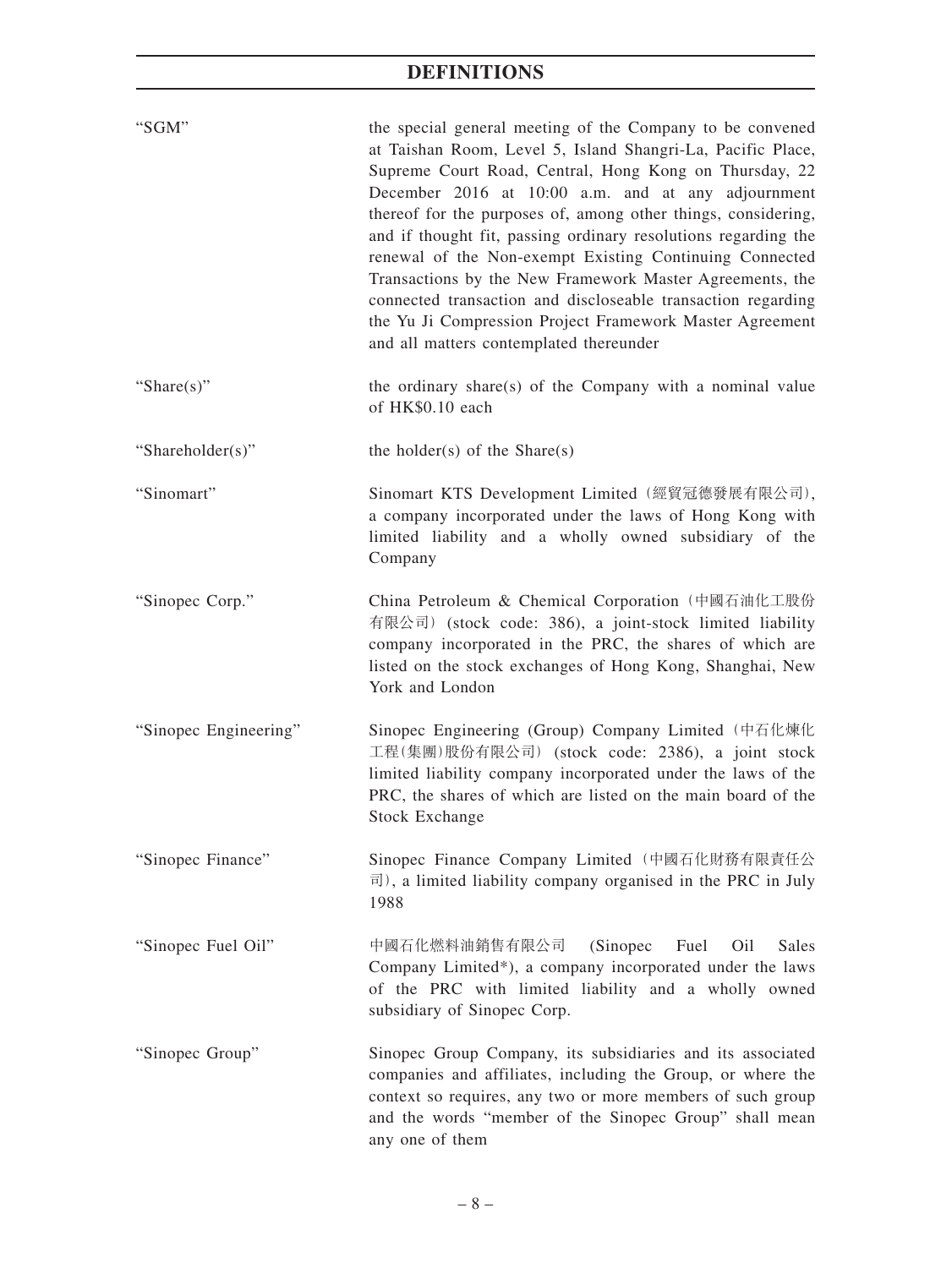- "Sinopec Group Company" China Petrochemical Corporation (中國石油化工集團公司, formerly known as 中國石油化工總公司), an enterprise established under the laws of the PRC, being the controlling shareholder of Sinopec Corp. (by virtue of its holding of approximately 70.86% in the issued share capital in Sinopec Corp.) and the ultimate controlling shareholder of the Company (by virtue of Sinopec Corp.'s indirect holding of approximately 60.33% in the issued share capital of the Company)
- "Sinopec Guangzhou Branch" China Petroleum & Chemical Corporation Guangzhou Branch (中國石油化工股份有限公司廣州分公司), a branch of Sinopec Corp.
- "Sinopec Luoyang Construction Company" Luoyang Petrochemical Engineering Corporation Limited (中 石化洛陽工程有限公司), a company incorporated under the laws of the PRC with limited liability and a wholly owned subsidiary of Sinopec Engineering
- "Sinopec Natural Gas Branch Company" 中國石油化工股份有限公司天然氣分公司 (Sinopec Natural Gas Branch Company\*), a branch company of Sinopec Corp.
- "Sinopec Petroleum Engineering" 中石化石油工程設計有限公司 (Sinopec Petroleum Engineering Corporation\*), a company incorporated under the laws of the PRC with limited liability and a wholly-owned subsidiary of Sinopec Group Company
- "Sinopec Pipeline Storage Company" 中國石化管道儲運有限公司 (Sinopec Pipeline Storage and Transportation Company\*), a branch company of Sinopec Corp.
- "Six Oil Terminal Companies" six joint venture companies of which Sinomart has shareholdings as at the Latest Practicable Date, including 青 島實華原油碼頭有限公司 (Qingdao Shihua Crude Oil Terminal Company Ltd.\*), 日照實華原油碼頭有限公司 (Rizhao Shihua Crude Oil Terminal Company Ltd.\*), 寧波實華原油碼頭有限 公司 (Ningbo Shihua Crude Oil Terminal Company Ltd.\*), 曹妃甸實華原油碼頭有限公司 (Tangshan Caofeidian Shihua Crude Oil Terminal Company Ltd.\*), 天津港實華原油碼頭有限 公司 (Tianjin Port Shihua Crude Oil Terminal Company Ltd.\*) and 湛江港石化碼頭有限責任公司 (Zhanjiang Port Petrochemical Jetty Co\*)
- "SKI" Sinopec Kantons International Limited, a company incorporated with limited liability in the British Virgin Islands, being the controlling shareholder of the Company

| "State" | the government of the PRC |  |
|---------|---------------------------|--|
|         |                           |  |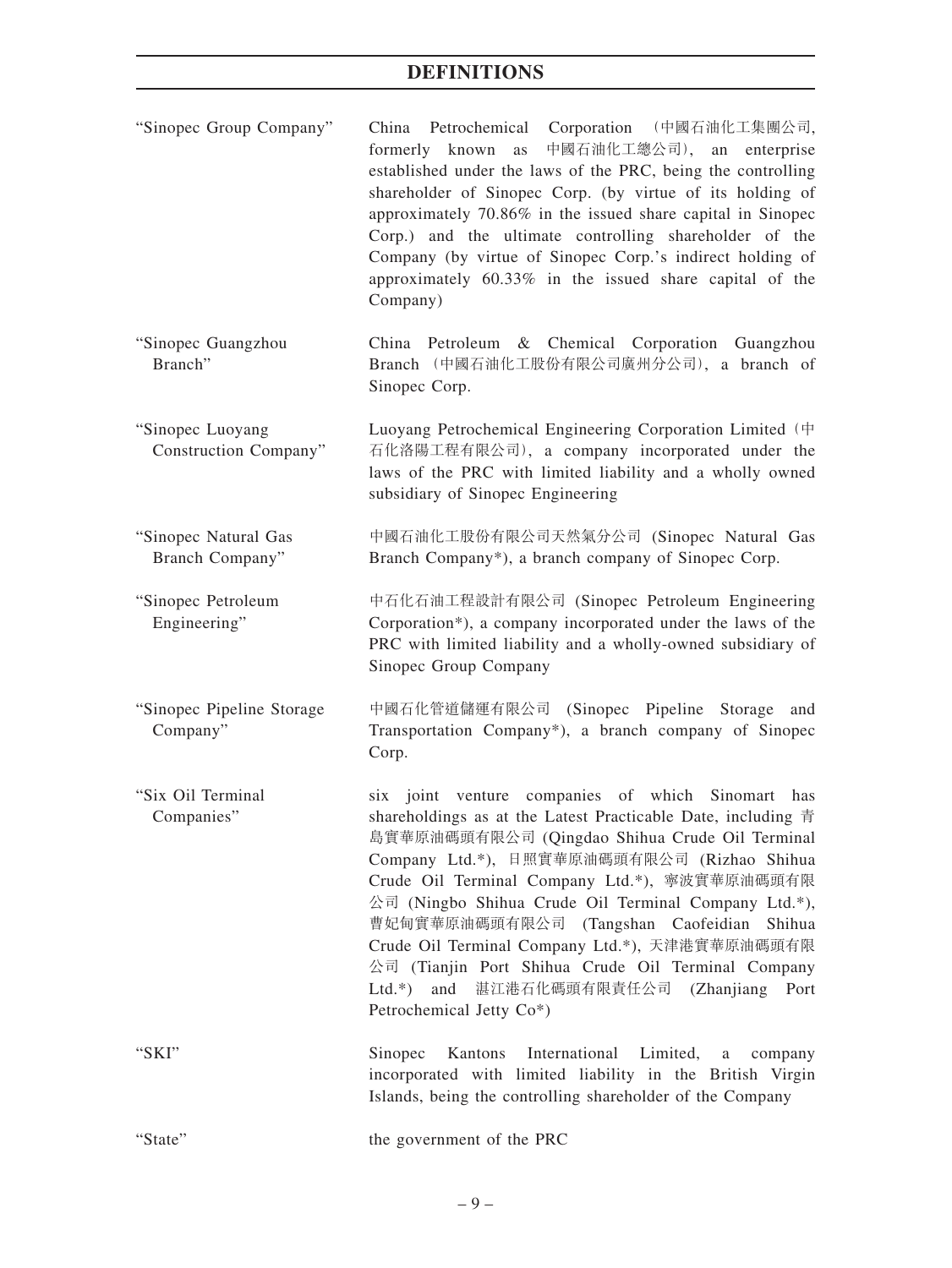| "Stock Exchange"                                                       | The Stock Exchange of Hong Kong Limited                                                                                                                                                                                                                                                                                                                                             |
|------------------------------------------------------------------------|-------------------------------------------------------------------------------------------------------------------------------------------------------------------------------------------------------------------------------------------------------------------------------------------------------------------------------------------------------------------------------------|
| "subsidiary(ies)"                                                      | has the meaning ascribed to it under the Listing Rules                                                                                                                                                                                                                                                                                                                              |
| "Substation Power Technical<br>Services Framework<br>Master Agreement" | the substation power technical services framework agreement<br>dated 11 November 2016 entered into between Yu Ji Pipeline<br>Company and Zhongyuan Electricity Supply Centre in<br>respect of the continuing connected transactions as disclosed<br>in section III of the Company's announcement dated 11<br>November 2016 for the three financial years ending 31<br>December 2019 |
| "Unipec"                                                               | China International United Petroleum and Chemicals Co.<br>Ltd. (中國國際石油化工聯合有限公司), a company established<br>under the laws of the PRC with limited liability                                                                                                                                                                                                                          |
| "US\$"                                                                 | United States dollars, the lawful currency of the United<br><b>States of America</b>                                                                                                                                                                                                                                                                                                |
| "Yu Ji Compression Project<br>Framework Master<br>Agreement"           | the compression project framework master agreement dated<br>11 November 2016 between Yu Ji Pipeline Company and<br>Sinopec Petroleum Engineering in respect of the connected<br>and discloseable transactions as disclosed in section III of<br>section headed "Letter from the Board" of this Circular                                                                             |
| "Yu Ji Pipeline Company"                                               | Sinopec Yu Ji Pipeline Company Limited (中石化榆濟管道有<br>限責任公司), a limited liability company incorporated in the<br>PRC on 27 October 2014 and an indirect wholly-owned<br>subsidiary of the Company, owning the Yulin-Jinan Pipeline                                                                                                                                                    |
| "Yulin-Jinan Pipeline"                                                 | Yulin, Shaanxi Province to Jinan, Shandong Province Natural<br>Gas Transmission Pipelines of about 944.93 km long, which<br>pass through four provinces including Shaanxi Province,<br>Shanxi Province, Henan Province and Shandong Province,<br>the PRC, and the ancillary facilities                                                                                              |
| "Yulin-Jinan Pipeline<br>Compression Project"                          | compression projects in relation to the Yulin-Jinan Pipeline<br>contemplated under the Yu<br>Ji Compression<br>Project<br>Framework Master Agreement                                                                                                                                                                                                                                |
| "Zhongyuan Electricity<br>Supply Centre"                               | 中國石油化工股份有限公司中原油田分公司供電服務中心 (Sinopec<br>Zhongyuan Oilfield Company Electricity Supply Centre*), a<br>wholly owned subsidiary of Sinopec Corp.                                                                                                                                                                                                                                         |
| "Zhongyuan Natural Gas<br>Technical Centre"                            | 中國石化集團中原石油勘探局天然氣技術服務中心<br>(Sinopec)<br>Zhongyuan Oilfield Natural Gas Technical<br>Centre*), $a$<br>wholly owned subsidiary of Sinopec Group Company                                                                                                                                                                                                                                |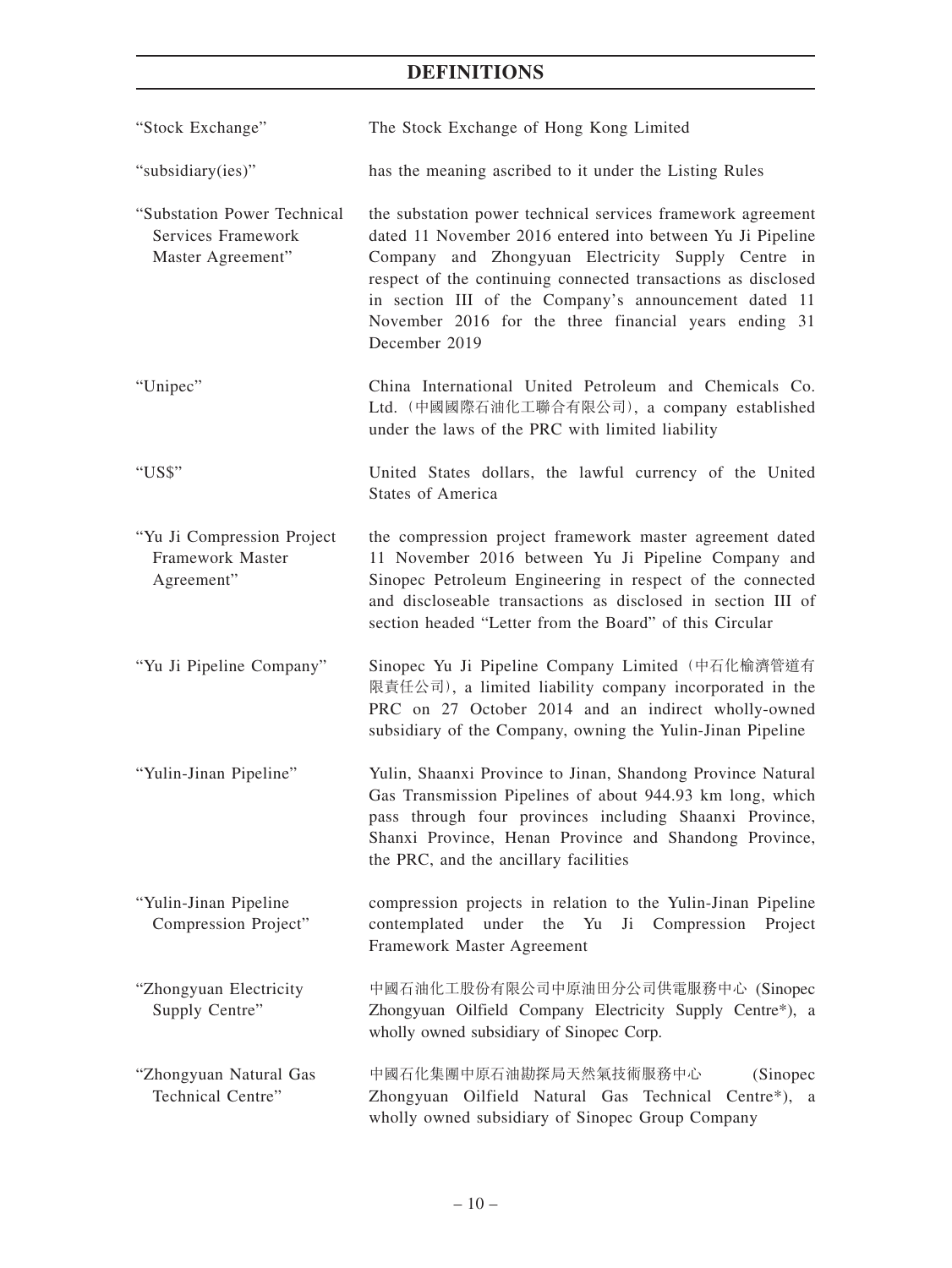| "2013 SGM"    | the special general meeting of the Company held on 13<br>December 2013 |
|---------------|------------------------------------------------------------------------|
| " $2015$ SGM" | the special general meeting of the Company held on 10<br>February 2015 |
| $``\%"$       | per cent                                                               |

*Translation of Euro, RMB or US\$ into HK\$ in this Circular is based on the respective approximate exchange rate of Euro1.00 to HK\$8.20, RMB1.00 to HK\$1.16 and US\$1.00 to HK\$7.76 for illustrative purposes only. Such translations do not constitute or should not be construed as representations that the relevant amounts have been, could have been, or could be converted at that rate or any other rate or at all.*

<sup>\*</sup> *The English translation of the names of companies established in the PRC referred to in this Circular is for reference only. The official names of those companies are in Chinese.*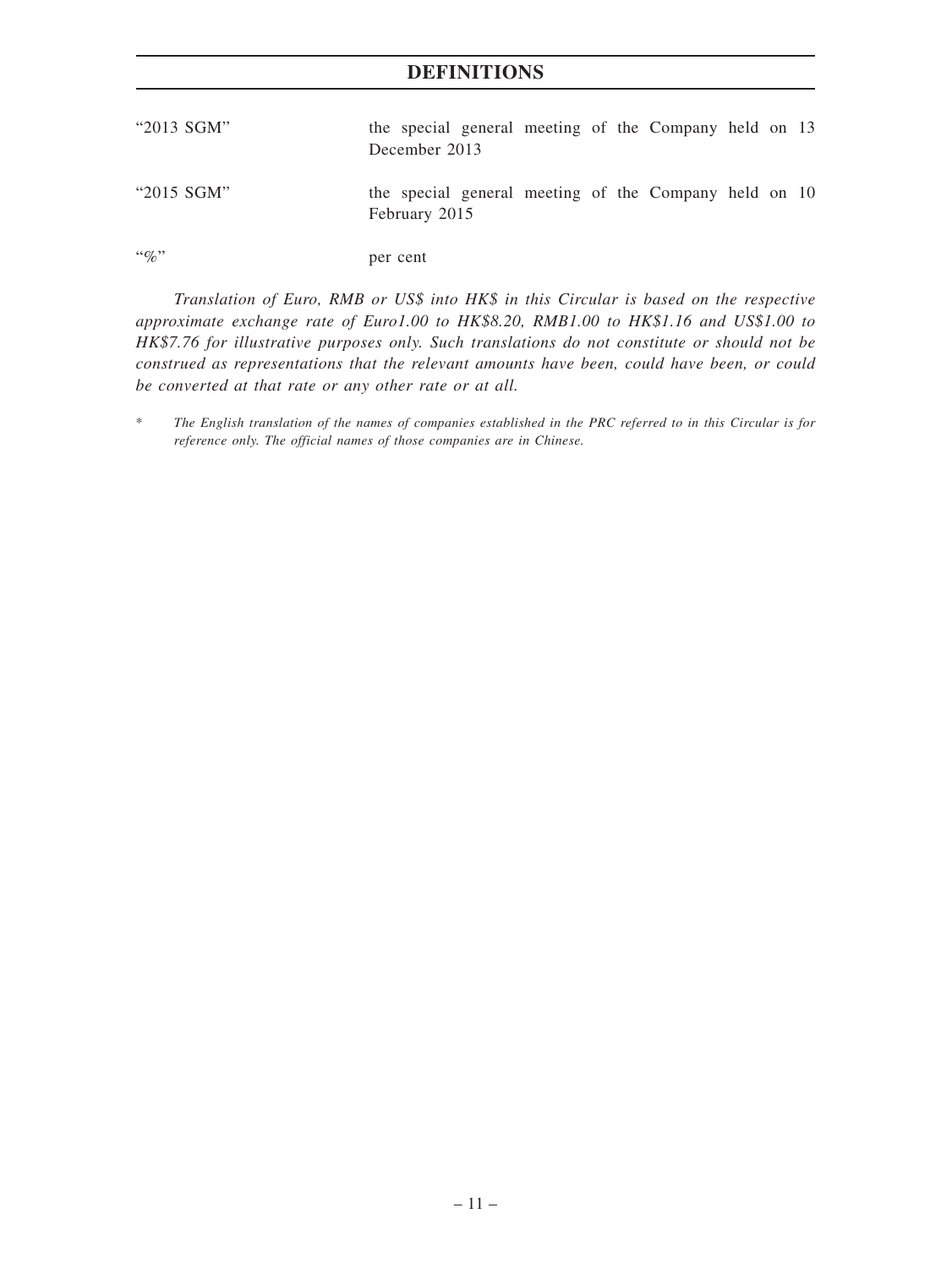

**SINOPEC KANTONS HOLDINGS LIMITED**

**(中石化冠德控股有限公司) \***

*(incorporated in Bermuda with limited liability)* **(Stock Code: 934)**

*Executive Directors:* Mr. Chen Bo *(Chairman)* Mr. Xiang Xiwen *(Deputy Chairman)* Mr. Dai Liqi Mr. Li Jianxin Mr. Wang Guotao Mr. Ye Zhijun *(Managing Director)*

*Independent non-executive Directors:* Ms. Tam Wai Chu, Maria Mr. Fong Chung, Mark Dr. Wong Yau Kar, David

*Registered office:* Clarendon House 2 Church Street Hamilton HM11 Bermuda

*Principal place of business in Hong Kong:* 34/F., Citicorp Centre 18 Whitfield Road Causeway Bay Hong Kong

2 December 2016

*To the Shareholders*

Dear Sir or Madam

# **(1) CONTINUING CONNECTED TRANSACTIONS AND/OR MAJOR TRANSACTION REGARDING RENEWAL OF THE NON-EXEMPT EXISTING CONTINUING CONNECTED TRANSACTIONS; (2) CONNECTED TRANSACTION AND DISCLOSEABLE TRANSACTION REGARDING THE YULIN-JINAN PIPELINE COMPRESSION PROJECT; AND**

## **(3) NOTICE OF SPECIAL GENERAL MEETING**

### **I. INTRODUCTION**

Reference is made to the announcement of the Company dated 11 November 2016 in respect of, among other things, the renewal of the Non-exempt Existing Continuing Connected Transactions by the New Framework Master Agreements and the Exempt Existing Continuing Connected Transactions, which constitute continuing connected transactions and/ or major transaction of the Company under the Listing Rules and the Yu Ji Compression Project Framework Master Agreement regarding the Yulin-Jinan Pipeline, which constitutes a connected transaction and discloseable transaction under the Listing Rules. The Company

*\* For identification purposes only*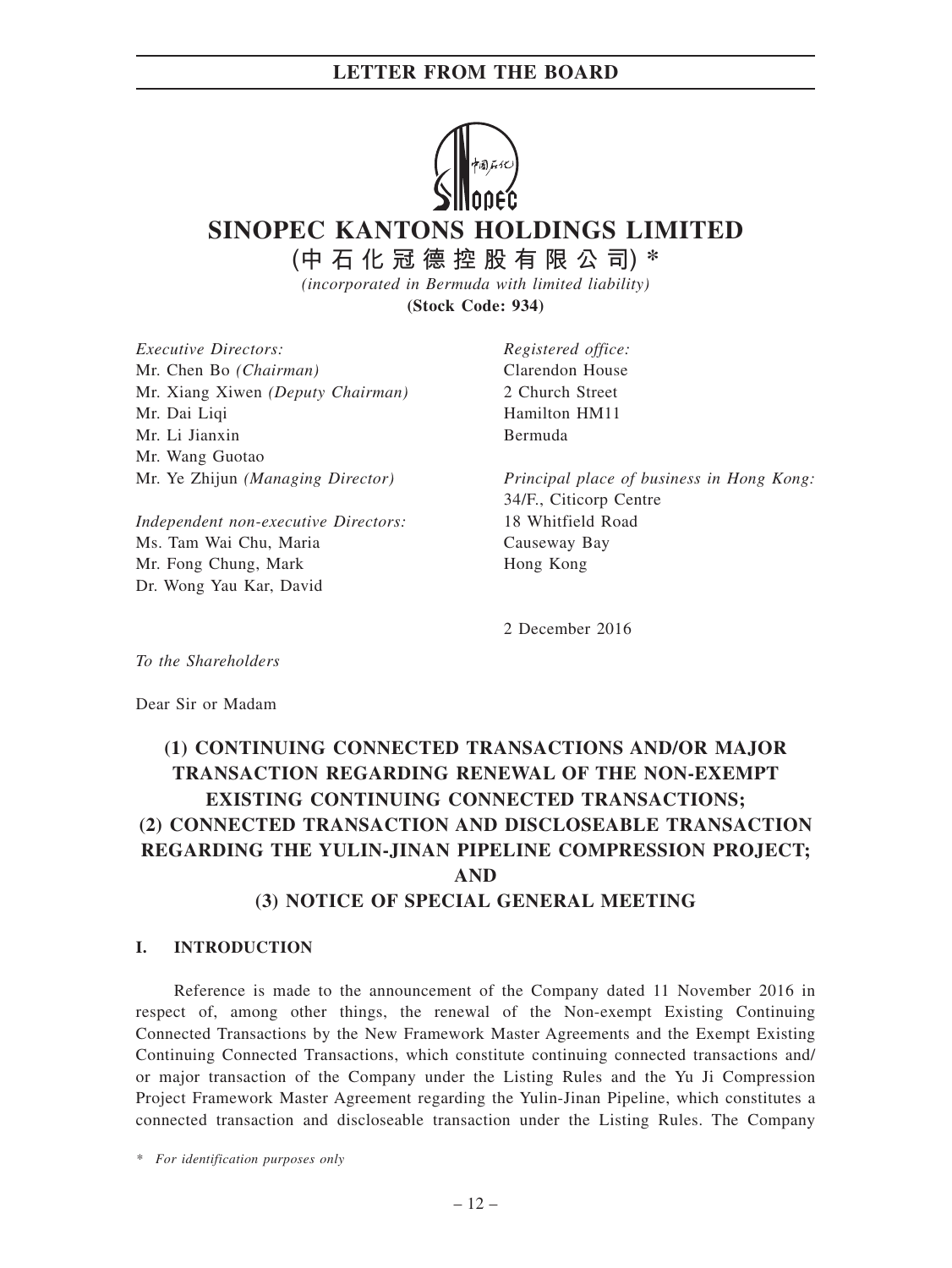confirms that the agreement between the Group and Unipec dated 29 October 2013 relating to provision of vessel chartering services which will be expired on 31 December 2016 is not renewed.

The purpose of this Circular is to provide you with further information regarding the New Framework Master Agreements and the Yu Ji Compression Project Framework Master Agreement.

### **II. CONTINUING CONNECTED TRANSACTIONS AND/OR MAJOR TRANSACTION REGARDING RENEWAL OF THE NON-EXEMPT EXISTING CONTINUING CONNECTED TRANSACTIONS**

References are made to the announcements of the Company dated 20 March 2009, 15 November 2010, 29 October 2013 and 30 December 2014, and the circulars of the Company dated 18 November 2010, 18 November 2013 and 19 January 2015, in relation to, among others, the Non-exempt Existing Continuing Connected Transactions.

#### **A. Non-exempt Existing Continuing Connected Transactions in relation to Huade**

Having considered that the Non-exempt Existing Continuing Connected Transactions in relation to Huade will expire on 31 December 2016, the Company has entered into the New Framework Master Agreements for renewal of the Non-exempt Existing Continuing Connected Transactions in relation to Huade and to replace the Non-exempt Existing Framework Master Agreements in relation to Huade.

### **1. Crude Oil Jetty Services**

On 11 November 2016, Huade entered into the New Sinopec Guangzhou Branch Framework Master Agreement with Sinopec Guangzhou Branch in order to regulate, among others, the provision of crude oil jetty services between Huade and Sinopec Guangzhou Branch and to replace the Existing Sinopec Guangzhou Branch Framework Master Agreement. Conditional upon the Independent Shareholders' approval in the SGM, the New Sinopec Guangzhou Branch Framework Master Agreement will commence on 1 January 2017 for a term of three years up to 31 December 2019.

#### *Relationship with the connected parties*

Sinopec Guangzhou Branch is a branch at Sinopec Corp., and Sinopec Corp. indirectly wholly owns SKI, the controlling shareholder of the Company.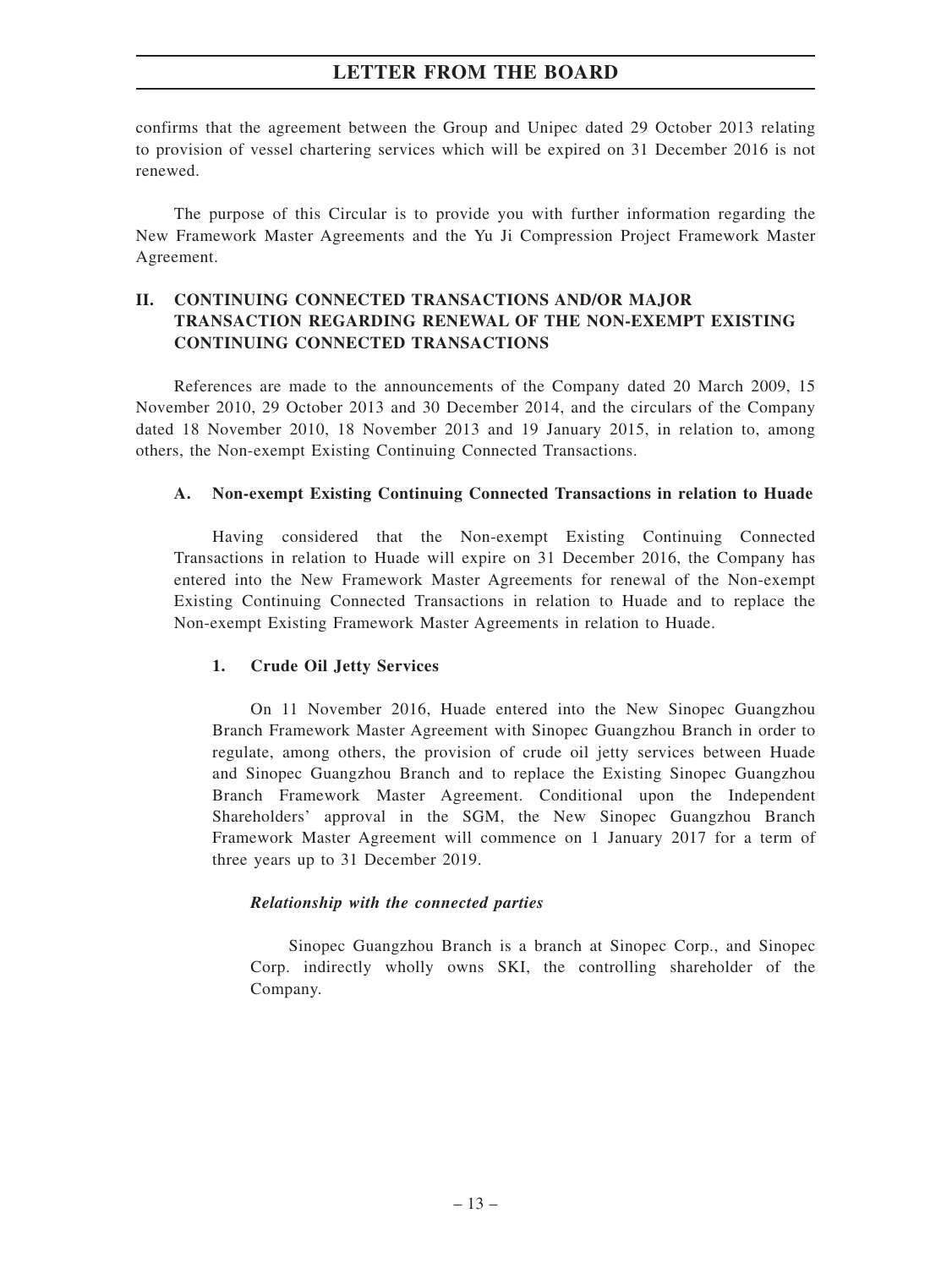#### *Nature of transactions*

The Group has provided under the Existing Sinopec Guangzhou Branch Framework Master Agreement and will continue to provide under the New Sinopec Guangzhou Branch Framework Master Agreement, the following services and facilities to Sinopec Guangzhou Branch through the Huizhou Jetty:

- (i) jetty and related services concerning the unloading of crude oil from oil tankers and dockage;
- (ii) crude oil storage and related services concerning the storage of crude oil in oil tank and oil tank handling; and
- (iii) the transmission of crude oil and related services concerning the transmission of crude oil from the Huizhou Jetty to Sinopec Guangzhou Branch's refinery complex in Guangzhou.

#### *Pricing basis*

Pursuant to the New Sinopec Guangzhou Branch Framework Master Agreement, Huade will enter into crude oil jetty service agreements with Sinopec Guangzhou Branch, by which the parties will negotiate with reference to, among other factors, laws and regulations, market conditions, normal commercial terms, trade customs and the principle of fairness and will conclude the detailed terms and provisions in the agreements.

Pursuant to the New Sinopec Guangzhou Branch Framework Master Agreement, the service fees payable by Sinopec Guangzhou Branch to Huade will include:

- (i) in respect of jetty and related services concerning the unloading of crude oil from oil tankers and dockage, charged on the State-prescribed prices, being regulated and standardised by the Ministry of Transports of the PRC and on the basis of government approved prices, being approved by the Guangdong Price Bureau;
- (ii) in respect of crude oil storage and related services concerning the storage of crude oil in oil tank and oil tank handling, charged on the basis of government-approved prices, being approved by the Guangdong Price Bureau; and
- (iii) in respect of the transmission of crude oil and related services concerning the transmission of crude oil from the Huizhou Jetty to Sinopec Guangzhou Branch's refinery complex in Guangzhou, charged based on the State-prescribed prices, being regulated by the PRC's National Development and Reform Commission.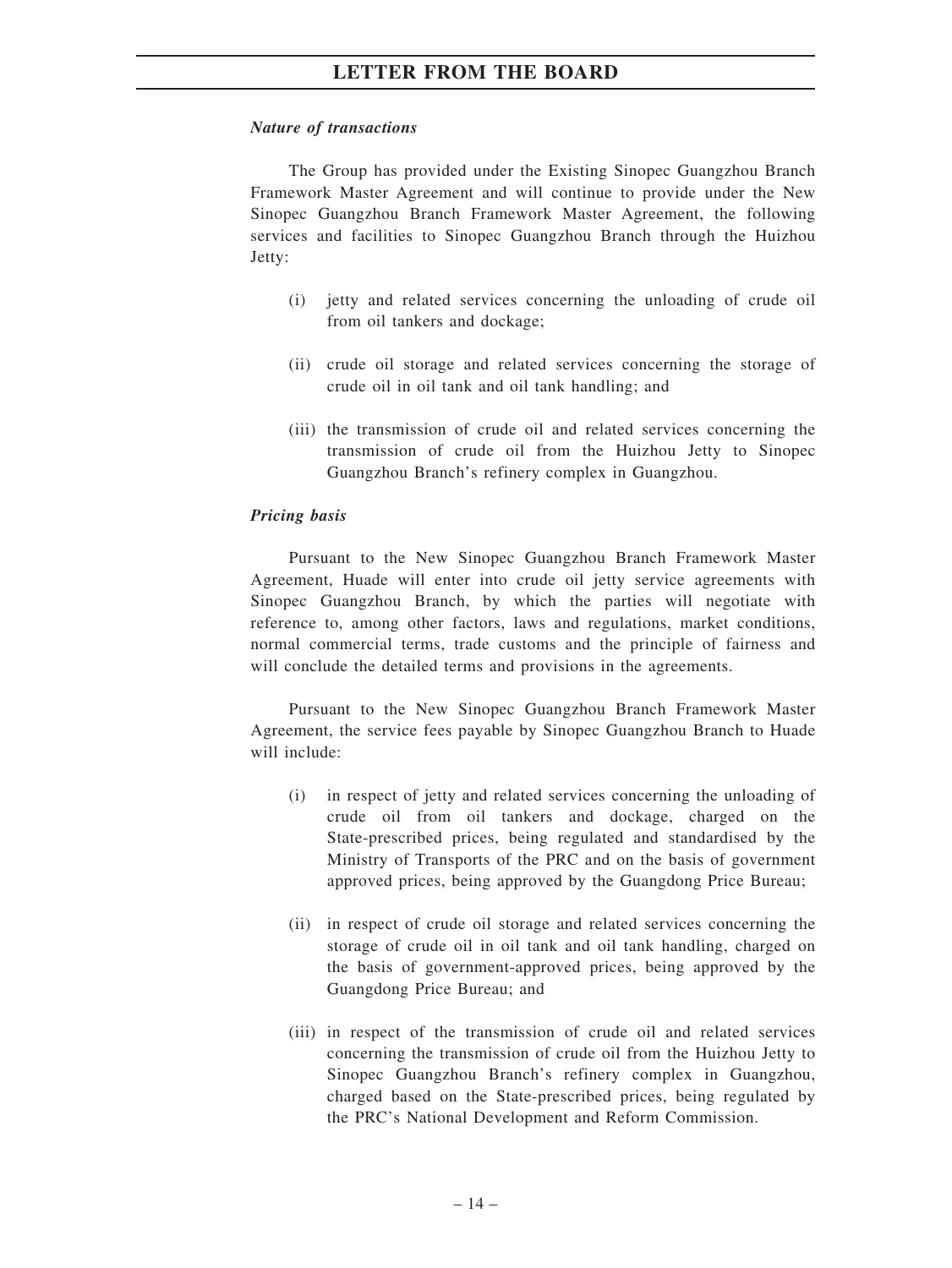If the State-prescribed prices or the government-approved prices (as the case may be) of any of the above services are abolished, the service fees payable shall be:

- (a) the fair market price for provision of the relevant services. In determining the fair market price, the Group generally makes reference to reports published by certain independent industry information providers, for example ICIS, which are updated from time to time and available to the public, and provide up to date information on market trend and prevailing market prices. The Group also takes into account the actual costs incurred by Huade upon provision of crude oil jetty services, the market price for the relevant or similar services by independent third party in Guangdong Province or nearby regions, and the service fee charged by Huizhou Jetty if Huizhou Jetty has provided the same or similar services provided that such price will not be lower than the market price for the relevant or similar services by independent third party in Guangdong Province or nearby regions, and the service fee charged by Huizhou Jetty if Huizhou Jetty has provided the same or similar services. The prices will be reported to the person in charge of the sales department of Huade for approval. As the process involves reference to industry reports and up to date market prices as mentioned above, the Company considers the method adopted above can ensure that the transactions will be conducted on normal commercial terms and not prejudicial to the interest of the Company; or
- (b) if no market price is available or agreed between the parties, the previous State-prescribed prices or government-approved prices (as the case may be) plus a margin not exceeding the rate of increase in the consumer price index for Guangdong Province during the immediately preceding calendar year. The consumer price index can be obtained from the Statistics Bureau of Guangdong Province of the PRC.

Pursuant to the relevant documents issued by the Guangdong Pricing Bureau, the Ministry of Transports of the PRC and the National Development and Reform Commission, the current State-prescribed/ government-approved prices are:

- (1) RMB14.50 (approximately HK\$16.82) per tonne for jetty and related services concerning the unloading and storage of crude oil;
- (2) RMB3.30 (approximately HK\$3.83) per tonne for jetty and related services concerning the port charges; and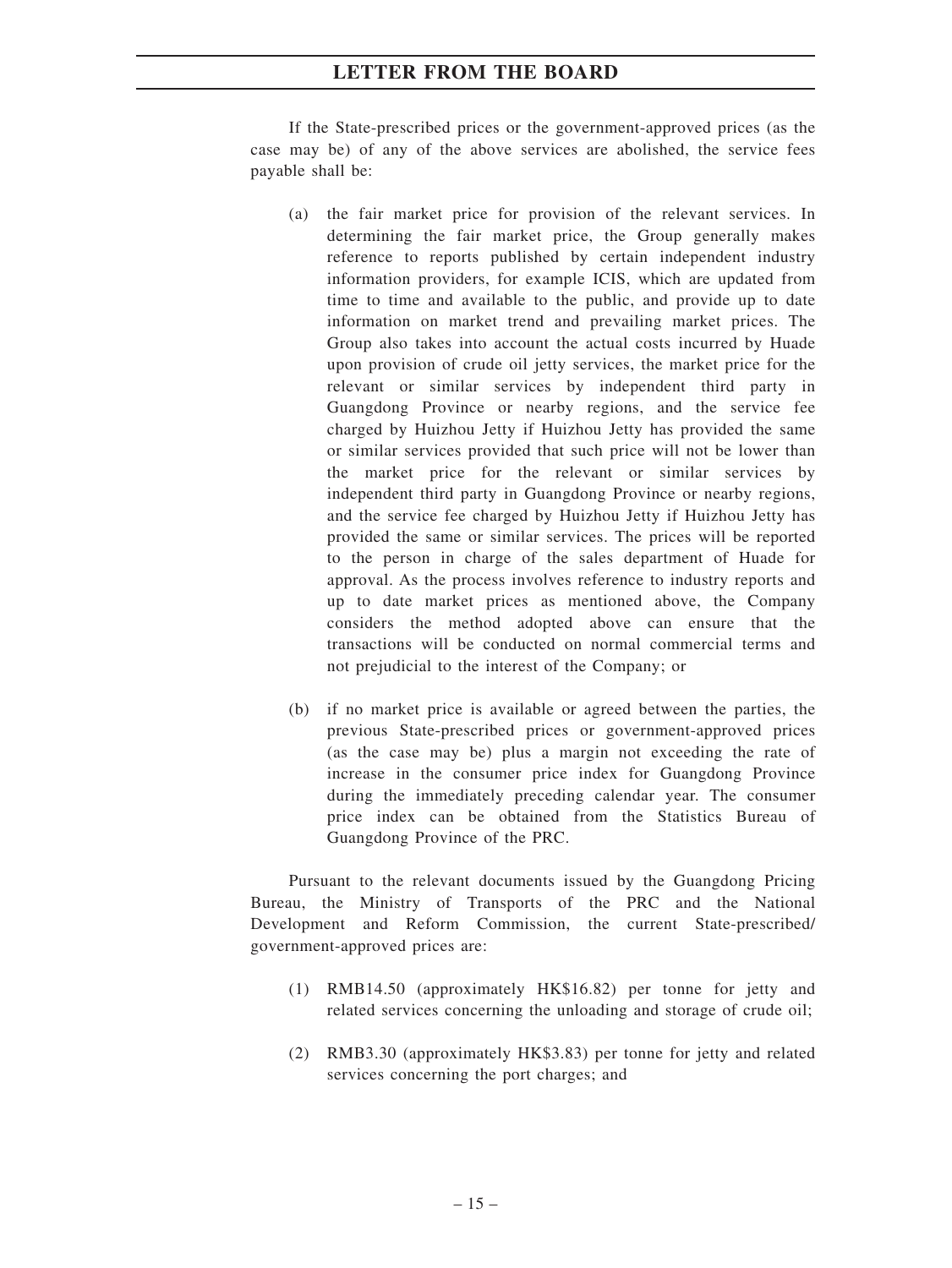(3) RMB20.00 (approximately HK\$23.2) per tonne for the transmission of crude oil, such price was determined following the commercial negotiations between the parties with reference to the price range set out by the National Development and Reform Commission applicable for the distance of transmission from the Huizhou Jetty to Sinopec Guangzhou Branch's complex in Guangzhou and the diameter of the Huade's crude oil pipeline.

The Guangdong Pricing Bureau, the Ministry of Transports of the PRC and the National Development and Reform Commission will notify the Group from time to time if the above state-prescribed/ government-approved prices are revised. Huade and Sinopec Guangzhou Branch will then discuss and conclude the pricing terms based on the revised state-prescribed/ government-approved prices when entering into any subsequent crude oil jetty service agreements pursuant to the New Sinopec Guangzhou Branch Framework Master Agreement.

The Group will grant a credit period of 30 to 90 days from the date of billing to Sinopec Guangzhou Branch.

#### *Historical amounts*

The aggregate amounts received by the Group in respect of these continuing connected transactions were approximately HK\$593,950,000 and HK\$578,100,000 for the two years ended 31 December 2015 respectively, and approximately HK\$265,420,000 for the six months ended 30 June 2016.

#### *Annual caps*

As approved in the 2013 SGM, the annual caps for these transactions were HK\$850,000,000, HK\$850,000,000 and HK\$850,000,000 for the three financial years ending 31 December 2016 respectively. The Company estimates that the aggregate transaction amounts will be within the proposed annual caps of RMB700,000,000 (approximately HK\$812,000,000), RMB700,000,000 (approximately HK\$812,000,000) and RMB700,000,000 (approximately HK\$812,000,000) for the three financial years ending 31 December 2019 respectively.

In arriving at the aforesaid annual caps, the following factors were taken into account:

- (i) the historical figures of the transactions;
- (ii) the State-prescribed prices and the government-approved prices for these services;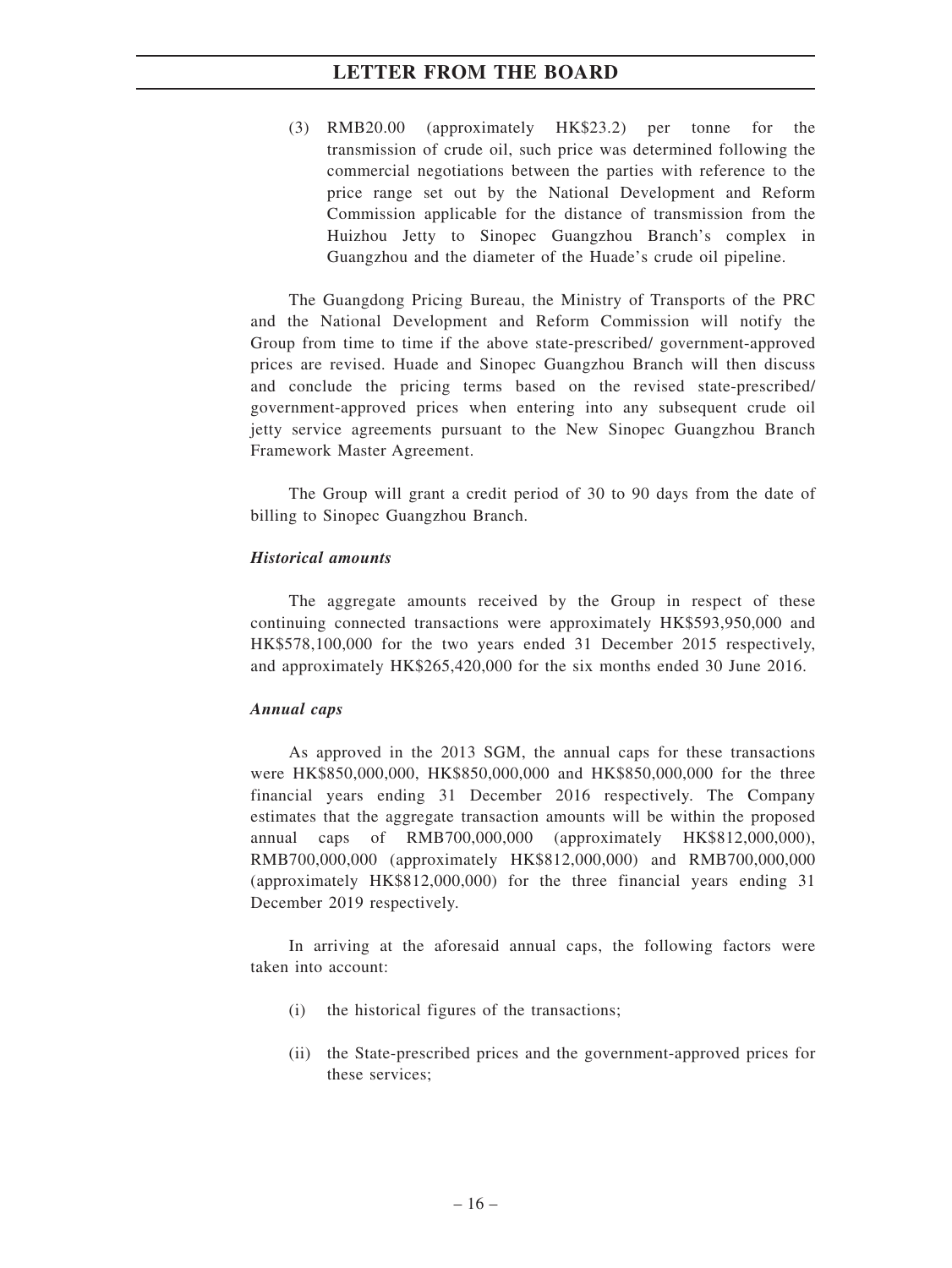- (iii) the projected demand for jetty and related services and transmission of crude oil in 2017, which has been determined based on the revenue for such services in 2014 multiplied by the year-on-year growth rate for three years from 2014 to 2016, based on the assumptions that (a) Huade will be fully operational in 2017 after continued refinery equipment maintenance of Sinopec Guangzhou Branch in 2015 to 2016, and (b) the transaction volume of Huade would have continued to increase in 2015 to 2017 at a growth rate comparable to the year-on-year growth rate in 2014 in the absence of such continued refinery equipment maintenance;
- (iv) the projected demand for other related services (including crude oil storage over 10 days and tug boat services required by Sinopec Guangzhou Branch) in 2017, which has been determined based on (a) about 50% of the total other related services income which is contributed by Sinopec Guangzhou Branch for the year ended 31 December 2015; multiplied by (b) the compound annual growth rate of total historical amounts in 2013 to 2015, having taken into account the volatility in the historical revenue for other related services given the unpredictable number of days of crude oil storage required by the downstream clients; and (c) the Huizhou Jetty's daily storage capacity;
- (v) given the nature of mutual reliance of the supply and consumption of the services and facilities by Sinopec Guangzhou Branch in relation to the Huizhou Jetty, such demands in the volume and quantity of this business of the Group will remain stable as compared to the undisturbed period with proper business growth; and
- (vi) a buffer to allow flexibility for Huade to cope with the fluctuations in its business volume.

Having considered that the actual transaction amounts under the New Sinopec Guangzhou Branch Framework Master Agreement will be accounted for as revenue of the Group and the transactions will be carried out based on State-prescribed prices or government-approved prices (as the case may be), the Directors consider that the new annual caps arrived at based on the above assumptions are in the interest of the Company.

The payment terms of these transactions will be determined by the parties on a transaction-by-transaction basis, in accordance with market norms and on normal commercial terms, and with reference to prescriptions by and approvals of the PRC government.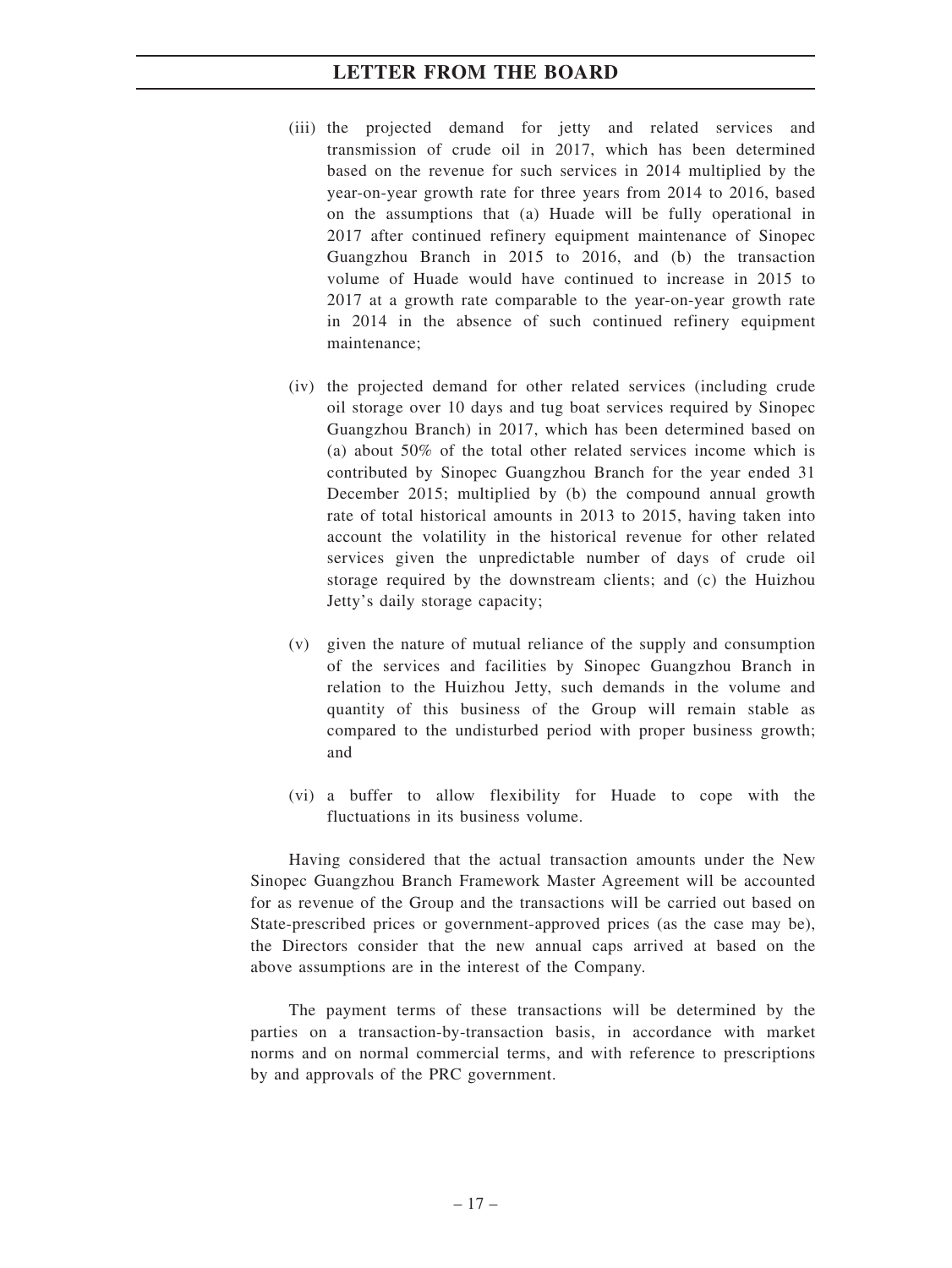#### *Reasons for the transactions*

The existing Huizhou Jetty and crude oil storage facilities of Huade are close to Sinopec Guangzhou Branch with a crude oil pipeline connected between Huade and Sinopec Guangzhou Branch, which is convenient for Huade to provide crude oil jetty unloading and storage service to Sinopec Guangzhou Branch. Sinopec Guangzhou Branch is also the only customer of Huade for crude oil unloading and pipeline transmission.

Currently, the business income of Huade is mostly attributable from Sinopec Guangzhou Branch. The provision of crude oil jetty unloading and storage service to Sinopec Guangzhou Branch creates economic benefits for Huade and is in the interests of the Company and the Shareholders as a whole.

#### **2. New Sinopec Finance Financial Services Framework Master Agreement**

On 11 November 2016, Huade entered into the New Sinopec Finance Financial Services Framework Master Agreement with Sinopec Finance for the provision of intra group financial services by Sinopec Finance to Huade Group. Conditional upon the Independent Shareholders' approval in the SGM, the New Sinopec Finance Financial Services Framework Master Agreement will commence on 1 January 2017 for a term of three years up to 31 December 2019 to replace the Existing Sinopec Finance Financial Services Framework Master Agreement.

### *Relationship with the connected parties*

Sinopec Finance is owned as to 51% equity interest by Sinopec Group Company and 49% equity interest by Sinopec Corp.. Sinopec Group Company is the controlling shareholder of Sinopec Corp. and Sinopec Corp. in turn indirectly wholly owns SKI, the controlling shareholder of the Company.

#### *Nature of the transactions*

The intra group financial services to be provided by Sinopec Finance to the Huade Group within the PRC include loan services, deposit services, conducting entrusted loans, conducting bill acceptance and discount services, and conducting transfer and relevant settlement services and planning of settlement scheme. Sinopec Finance has agreed to provide financial services other than those aforesaid services to the Huade Group, such as entrustment investments, financial and financing consulting, credit certification, insurance agency, exchange settlement, bond underwriting, foreign exchange business and related consultancy and agency financial services at Huade's request or instruction provided that Sinopec Finance has obtained the relevant approval from the CBRC.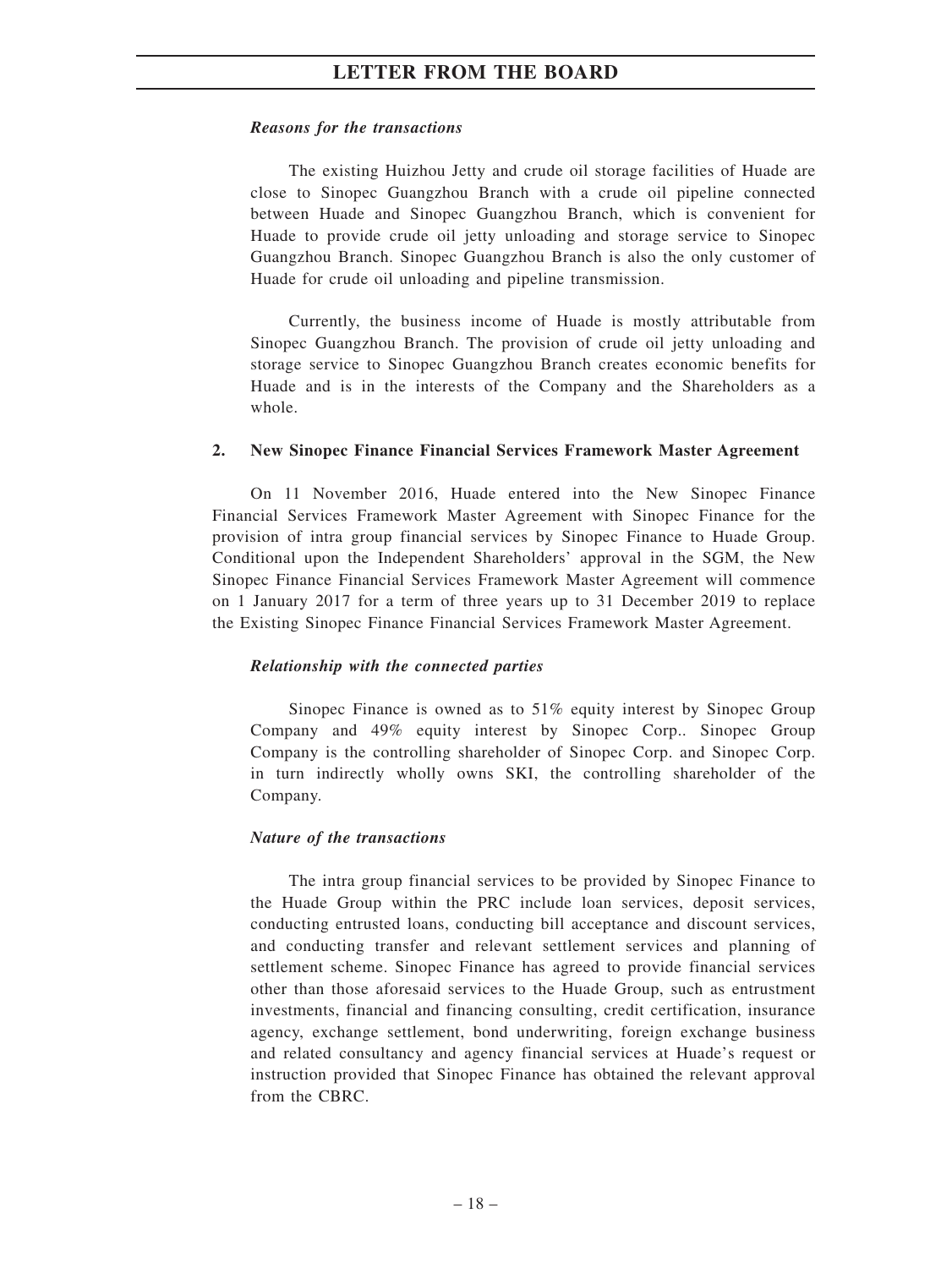### *Pricing basis*

Sinopec Finance has undertaken to adhere to the principles below in providing the aforementioned financial services to the Huade Group within the PRC:

- (i) the interest rate for the Huade Group's deposits with Sinopec Finance shall be referenced to the deposit interest rate as announced by the PBOC from time to time, and shall be no lower than the interest rate for deposits offered by other independent commercial banks to the members of the Sinopec Group;
- (ii) the interest rate for loans granted to the Huade Group by Sinopec Finance shall be referenced to the base lending rate as announced by the PBOC from time to time; and in compliance with the laws and regulations, the interest rate may be reduced by a certain percentage and shall not be higher than the interest rate for loans offered by other independent commercial banks to the members of the Sinopec Group;
- (iii) the rate for discount services shall be referenced to the rediscount rate as announced by PBOC from time to time; and in accordance to the market situation, the rate shall not be higher than the discount rate offered by other independent commercial banks to the members of the Sinopec Group;
- (iv) the service fees for entrusted loans shall not be higher than the fee offered by other independent commercial banks to the members of the Sinopec Group;
- (v) the service charges for the transfer and relevant settlement services and planning of settlement scheme shall be free of charge. However, if any service charges relating to such transfer and relevant settlement services have been imposed by independent commercial banks on Sinopec Finance, Huade Group will then be charged the same by Sinopec Finance; and
- (vi) the rates or service fees for any other financial services at Huade's request or instruction such as entrustment investments, financial and financing consulting, credit certification, insurance agency, exchange settlement, bond underwriting, foreign exchange business and related consultancy and agency financial services shall be no less favourable than the rates or service fees offered by other independent commercial banks to the members of the Sinopec Group.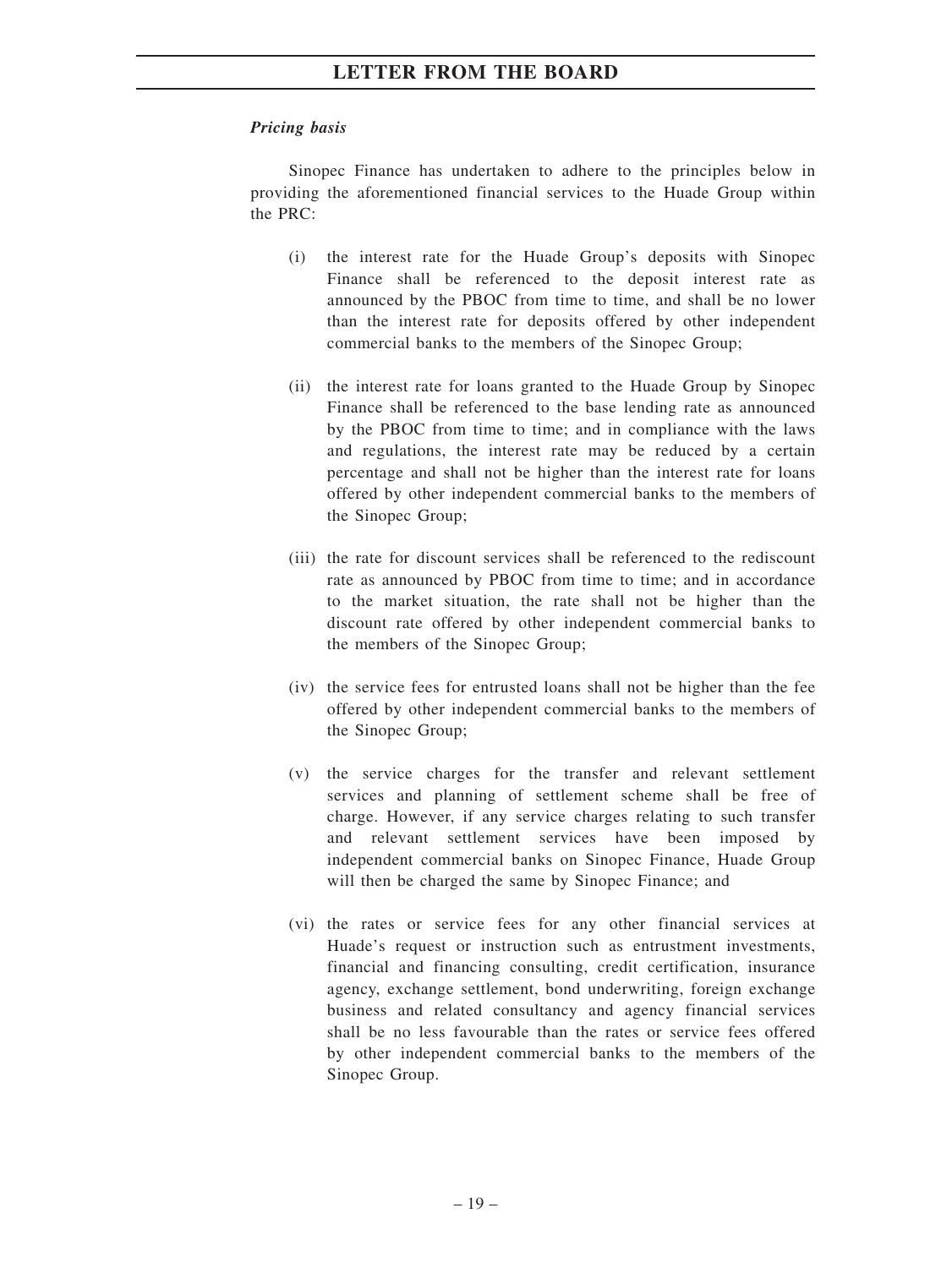Before entering into any of the abovementioned financial arrangements and any other financial services at Huade's request or instruction with Sinopec Finance, Huade will obtain quotes from three other independent commercial banks for similar services for similar duration. Such quotes, together with the offer from Sinopec Finance, will be reviewed by the Huade Group and the offer from Sinopec Finance will only be accepted if the interests received or fees charged will be no less favourable than those offered by independent commercial banks.

In respect of the service fees for entrusted loans, the Group will have a credit period of 30 to 90 days from the date of billing.

#### *Capital risk control measures*

- (a) In accordance with the PRC laws and regulations, Sinopec Finance will ensure the safe and stable operation of fund management information system, which has undergone the security test in respect of connection to the online commercial banking and has reached the national security standards for commercial banks.
- (b) Sinopec Finance will ensure its compliance with the risk monitoring indicators for financial institutions issued by the CBRC and in accordance with the PRC laws and regulations. Sinopec Group Company has also made a commitment to CBRC for increasing the share capital of Sinopec Finance in case Sinopec Finance is in a financial strait.
- (c) In accordance with the PRC laws and regulations, Sinopec Finance will allow Huade to check the status of its deposits with Sinopec Finance each business day to enable Huade to monitor and ensure that the maximum outstanding balance at any time (including any interest accrued therefrom) for Huade Group's deposits with Sinopec Finance does not exceed the relevant upper limit.
- (d) If there is a breach of laws or regulations, Sinopec Finance should inform Huade immediately and to ascertain the procedure and plan to ratify and mitigate the situation.
- (e) The annual financial statements of Sinopec Finance will be provided to Huade upon request.

The Directors (including the independent non-executive Directors) consider that the above capital risk control measures are adequate to cover the risks involved in depositing funds with Sinopec Finance.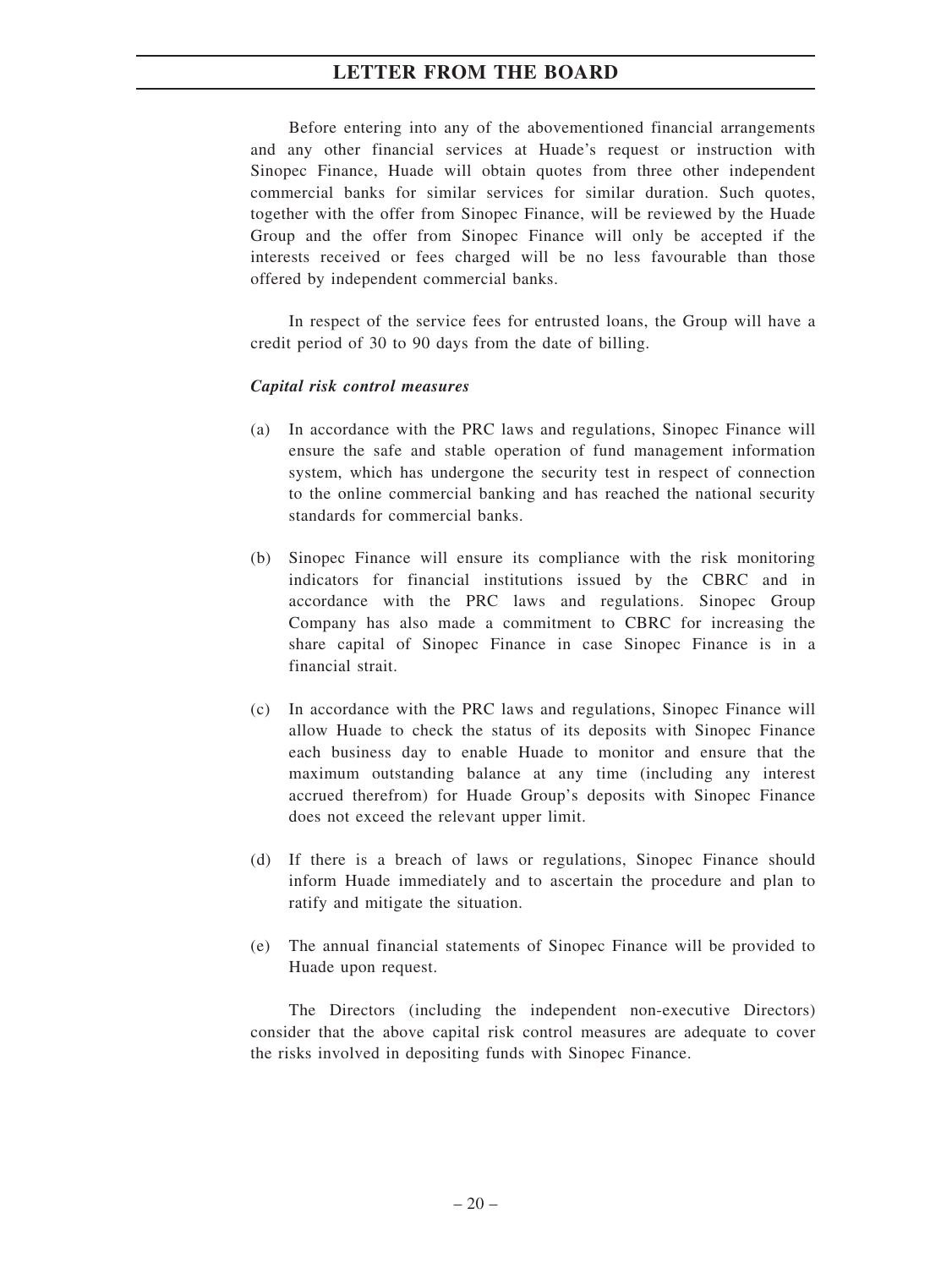#### *Historical amounts*

The historical amounts of the maximum outstanding balance (including any interest accrued therefrom) for the deposits placed by the Huade Group with Sinopec Finance for the two years ended 31 December 2015 were approximately RMB70,560,000 (approximately HK\$ 81,850,000) and RMB43,300,000 (approximately HK\$50,230,000) respectively, and approximately RMB53,810,000 (approximately HK\$62,420,000) for the six months ended 30 June 2016.

#### *Annual caps*

#### *Deposit services*

As approved in the 2013 SGM, the annual caps of these transactions were RMB500,000,000 (approximately HK\$580,000,000), RMB500,000,000 (approximately HK\$580,000,000) and RMB500,000,000 (approximately HK\$580,000,000) for the three financial years ending 31 December 2016 respectively.

The Company estimates that the maximum outstanding balance at any time (including any interest accrued therefrom) for the deposits placed by the Huade Group with Sinopec Finance will be within the proposed annual caps of RMB500,000,000 (approximately HK\$580,000,000), RMB500,000,000 (approximately HK\$580,000,000) and RMB500,000,000 (approximately HK\$580,000,000) for the three financial years ending 31 December 2019 respectively. In arriving at the aforesaid caps, the Company has taken into account the historical amount of the transactions and the possible cash flow movement of Huade. Based on Huade's cash level as at 31 December 2015 of approximately RMB32.3 million (approximately HK\$37.47 million) and net cash inflow from operating activities of approximately RMB440.6 million (approximately HK\$511.10 million) in 2015 as set out in the management accounts of Huade for the year ended 31 December 2015, and given that the Group has the option to place all its cash on hand on any day as deposits with Sinopec Finance, the total cash available for placing with Sinopec Finance may reach over RMB470 million (approximately HK\$545.20 million) before accounting for cash flows from any investing and financing activities such as capital expenditures and dividend payouts.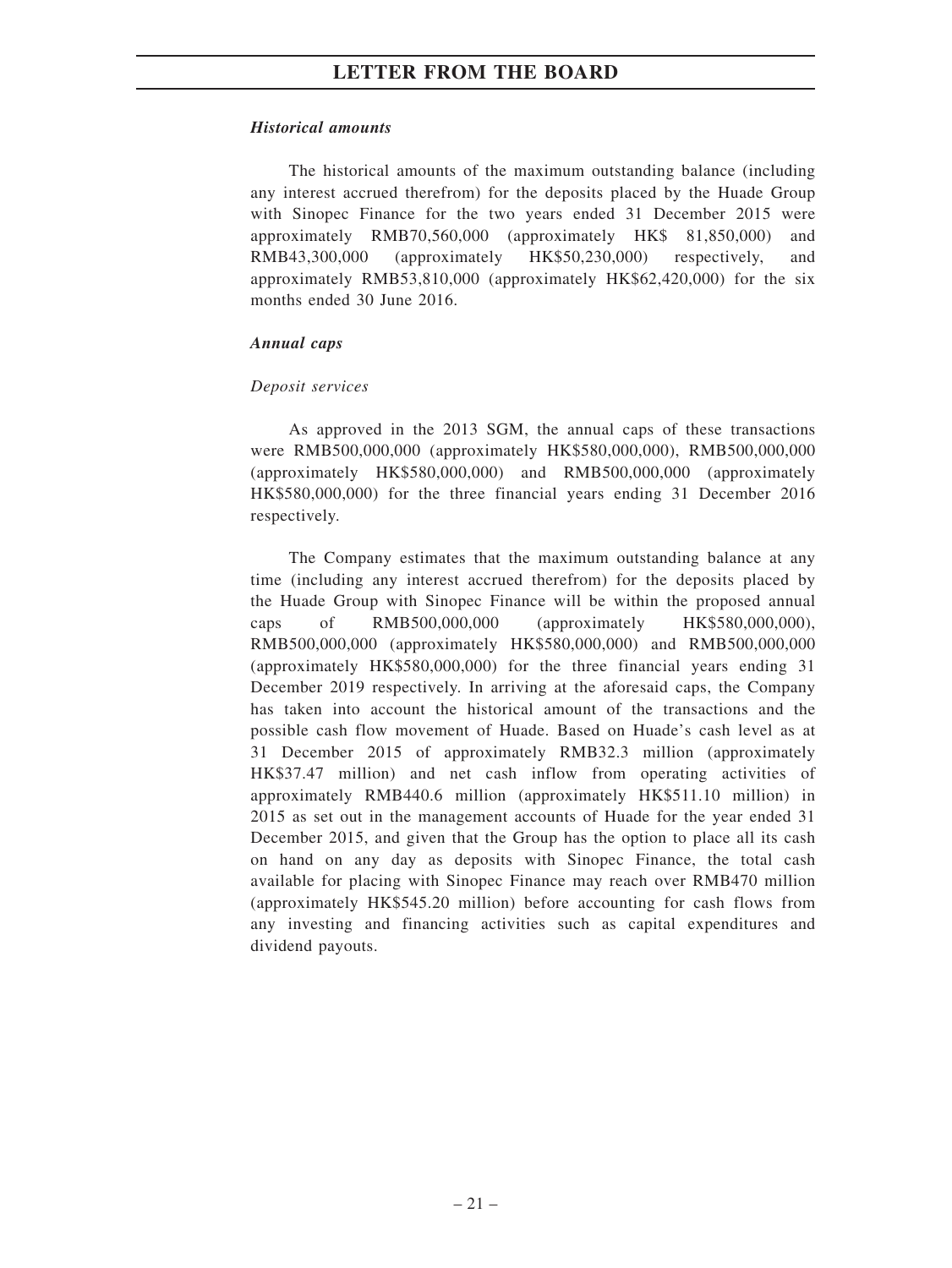Save as disclosed above, the future business expansion, the expected increase in business volume, the expected increase in cash flow movement of the Huade Group and the following factors have been considered by Huade:

- (1) in order to strengthen the centralised management of funds and monitor the use of funds, the Sinopec Group will utilise the "funding pool" platform with the assistance of Sinopec Finance. Such platform amasses the funds of the Sinopec Group (including the Group) and enables loans to be granted within the Sinopec Group by capitalising on the leeway arising from the difference in the time for receipt and payment of funds of the members of the Sinopec Group, with an aim to support the development of the Sinopec Group and the Group;
- (2) Sinopec Finance is under the supervision of CBRC and it has been maintaining satisfactory operating results and financial position with good risk control and well-regulated management in the past three years. The safety standards of its settlement system reach the standards of domestic commercial banks. The collaboration between Huade Group and Sinopec Finance reduces finance costs, increases interest income of deposits, lowers settlement costs and controls risks;
- (3) there will be interest income from the deposits of the Huade Group with Sinopec Finance at a rate no less favourable than those offered by other independent commercial banks in the PRC;
- (4) in respect of the Huade Group's funds settlement business at Sinopec Finance, settlement expenses will be undertaken by Sinopec Finance while the Huade Group has no obligations to pay for the settlement expenses to Sinopec Finance, save if other independent commercial banks charge Sinopec Finance for such fees, Sinopec Finance will charge Huade Group the same accordingly;
- (5) Sinopec Finance undertakes that the major shareholder shall not appropriate Huade Group's funds; and
- (6) given the improvement of bill receivables management, the deposits placed by the Huade Group with Sinopec Finance are expected to increase for the three financial years ending 31 December 2019.

#### *Loan services and conducting bill acceptance and discount services*

In view of the fact that the loan services provided by Sinopec Finance to the Huade Group are on normal commercial terms which are similar to or even more favourable than those offered by independent third parties for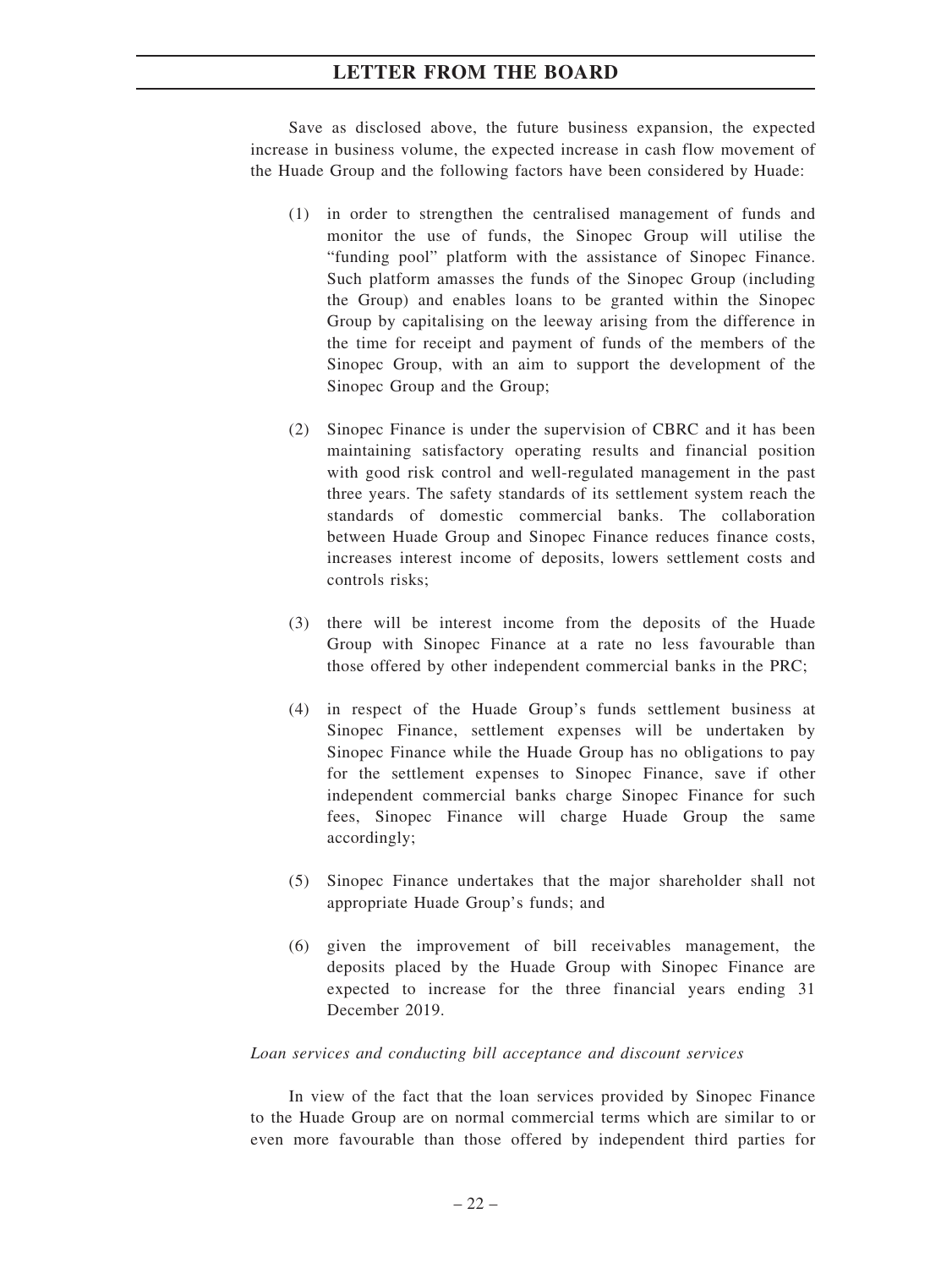comparable services in the PRC, and that no security over the assets of the Group will be granted in respect of the loan services, the loan services are exempt under Rule 14A.90 of the Listing Rules from all reporting, announcement and Independent Shareholders' approval requirements. As such, no cap has been set for such services. The Directors (including the independent non-executive Directors) consider that the loan services provided under the New Sinopec Finance Financial Services Framework Master Agreement are fair and reasonable and are in the interests of the Company and the Shareholders as a whole.

#### *Entrustment loans and other financial services*

Apart from the deposit services and the loan services, the other services which may be provided by Sinopec Finance to the Huade Group are entrustment loans and other financial services which will be on normal commercial terms and on terms similar to or even more favourable than those offered by independent third parties for comparable services in the PRC.

The Company expects that each of the percentage ratios (as defined in Rule 14.07 of the Listing Rules) of the total fees payable by Huade to Sinopec Finance in respect of entrustment loans and other financial services will fall within the de minimis threshold as stipulated under Rule 14A.76(1) of the Listing Rules. The Company will comply with the reporting, announcement and Independent Shareholders' approval requirements of the Listing Rules if the transaction amounts of the entrustment loans and other financial services to be provided by Sinopec Finance to the Huade Group under the New Sinopec Finance Financial Services Framework Master Agreement exceed the relevant threshold.

#### *Reasons for the transactions*

- 1. The interest rates on loans and deposits to be offered by Sinopec Finance to the Huade Group will be no less favourable than those offered by other independent commercial banks in the PRC.
- 2. Sinopec Finance is regulated by the PBOC and the CBRC and provides its services in accordance with the rules and operational requirements of these regulatory authorities.
- 3. Given Sinopec Finance, being a member of the Sinopec Group, has a more thorough understanding of the business development and capital needs of the Huade Group, and many transactions from daily operations of the Huade Group are made with other members of the Sinopec Group, the centralised "funding pool" platform operated by Sinopec Finance is beneficial for the settlement operations for and between the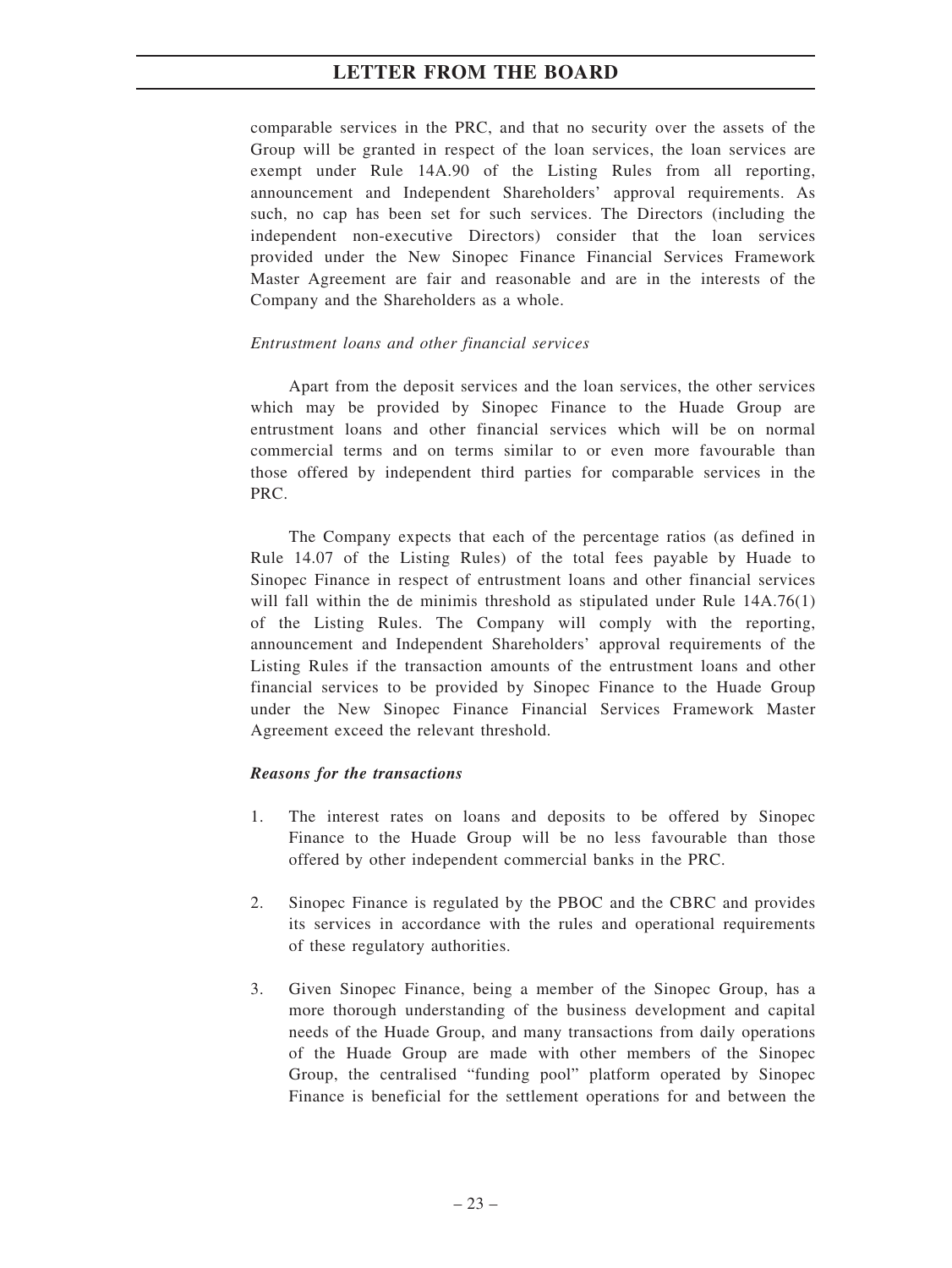members of the Sinopec Group, strengthening the Huade Group's capital management and control in order to mitigate and avert operational risks.

- 4. The "funding pool" platform will promote communication efficiency within the Sinopec Group and will reduce the time of capital in transit for the Huade Group, as compared with dealing with other independent commercial banks. It will also accelerate the turnover of cash flow and reduce transaction costs and expenses, thereby further enhancing the quality and efficiency of capital utilisation.
- 5. This also provides diversified financial services in broader areas for the Huade Group, which is in line with the interests of the Company and the Shareholders as a whole. The financial services provided by Sinopec Finance are in line with market norms and are on normal commercial terms, with reference to arrangements with other independent commercial banks in the PRC.
- 6. Pursuant to the relevant regulations of the PBOC and the CBRC, the customers of Sinopec Finance are limited to entities within Sinopec Group, thereby reducing the risks that Sinopec Finance may otherwise be exposed to if its customers include other entities unrelated to Sinopec Group.

#### **B. Other Non-exempt Continuing Connected Transaction**

Having considered that the Existing Century Bright Financial Services Framework Master Agreement will expire on 31 December 2016, the Company has entered into the New Century Bright Financial Services Framework Master Agreement for renewal of the Existing Century Bright Financial Services Framework Master Agreement.

#### **1. New Century Bright Financial Services Framework Master Agreement**

On 11 November 2016, the Company and Century Bright entered into the New Century Bright Financial Services Framework Master Agreement, for the provision of deposit services and settlement and similar services to the Group, and to replace the Existing Century Bright Financial Services Framework Master Agreement. Conditional upon the Independent Shareholders' approval in the SGM, the New Century Bright Financial Services Framework Master Agreement will commence on 1 January 2017 for a term of three years up to 31 December 2019.

#### *Relationship with the connected parties*

Century Bright is a wholly owned subsidiary of Sinopec Group Company, which indirectly controls SKI, the controlling shareholder of the Company.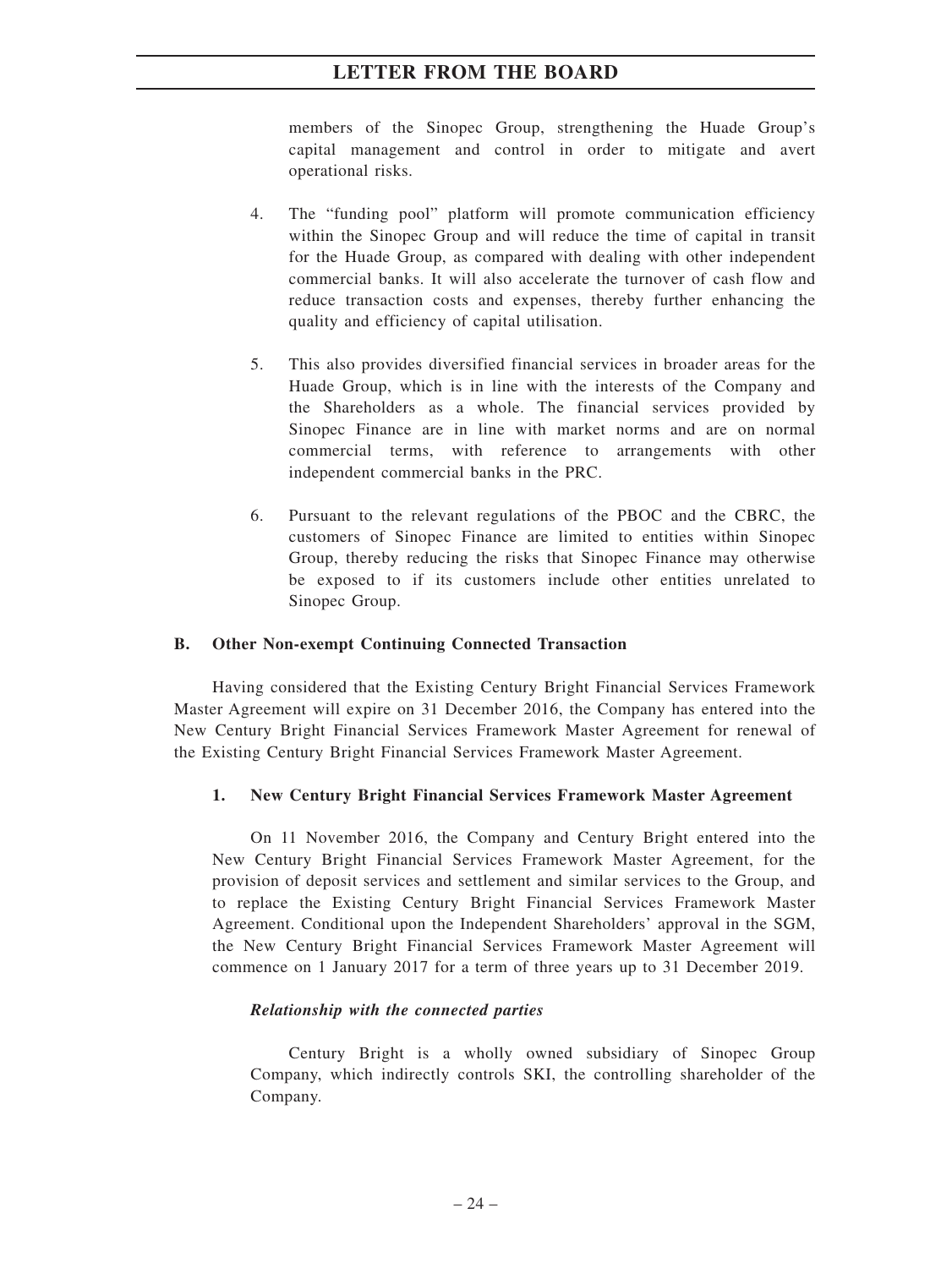#### *Nature of the transactions*

Century Bright will provide deposit services and settlement and similar services to the Company's subsidiaries outside the PRC.

#### *Pricing basis*

In respect of deposit services, Century Bright will pay the Group interest accrued on the deposits calculated according to the deposit interest rate as announced by other independent commercial banks in Hong Kong (such as The Hongkong and Shanghai Banking Corporation Limited or Bank of China (Hong Kong) Limited) from time to time. Such interest rate shall be (i) equal to or higher than the interest rate offered by Century Bright to Sinopec Group Company, Sinopec Corp. and other members of Sinopec Group in similar deposit arrangements; and (ii) equal to or higher than the interest rate as announced by other independent commercial banks in Hong Kong (such as The Hongkong and Shanghai Banking Corporation Limited or Bank of China (Hong Kong) Limited) from time to time, whichever is higher.

In respect of settlement and similar services, the Group will pay Century Bright according to the settlement and similar services charges as announced by other independent commercial banks in Hong Kong (such as The Hongkong and Shanghai Banking Corporation Limited or Bank of China (Hong Kong) Limited) from time to time. Such settlement and similar services charges shall be (i) equal to or lower than the settlement and similar services charges offered by Century Bright to Sinopec Group Company, Sinopec Corp. and other members of Sinopec Group in similar settlement services arrangements; and (ii) equal to or lower than the settlement and similar services charges as announced by other independent commercial banks in Hong Kong (such as The Hongkong and Shanghai Banking Corporation Limited or Bank of China (Hong Kong) Limited) from time to time for settlement and similar services provided by Century Bright, whichever is lower. The Group will have a credit period of 30 to 90 days from the date of billing.

#### *Historical amounts*

The historical amounts of the maximum outstanding balance (including any interest accrued therefrom) for the deposits placed by the Group with Century Bright for the two years ended 31 December 2015 were approximately HK\$488,330,000 and HK\$493,750,000 respectively and approximately HK\$493,750,000 for the six months ended 30 June 2016.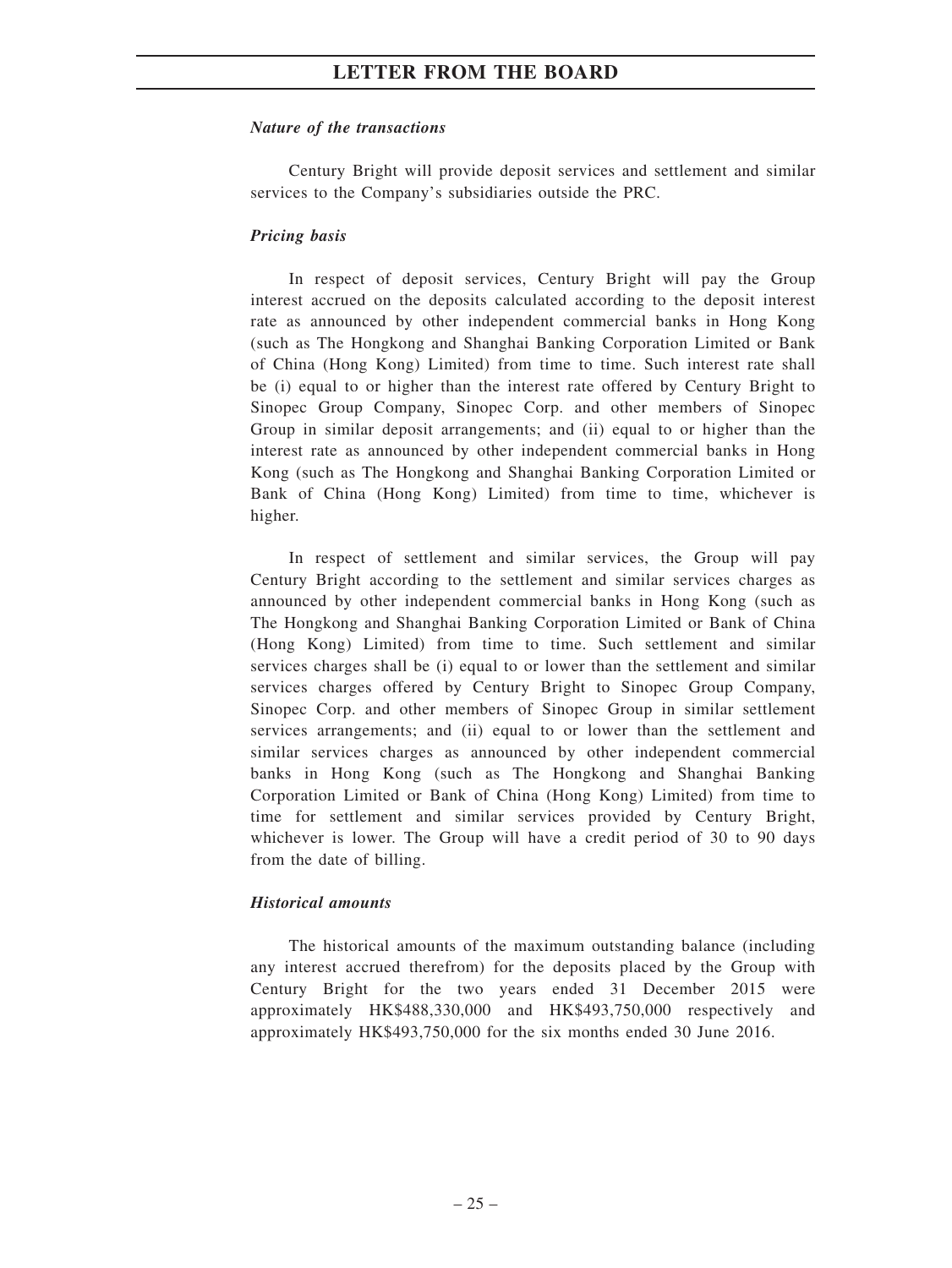#### *Annual caps*

As approved in the 2013 SGM, the annual caps of these transactions were HK\$500,000,000, HK\$500,000,000 and HK\$500,000,000 for each of the three financial years ending 31 December 2016 respectively. The Company estimates that the maximum outstanding balance at any time (including any interest accrued therefrom) for the deposits placed by the Group with Century Bright will be within the proposed annual caps of HK\$500,000,000, HK\$500,000,000 and HK\$500,000,000 for each of the three financial years ending 31 December 2019 respectively.

In arriving at the aforesaid annual caps, the Directors have taken into account the following factors, including the historical figures of the transactions, the anticipated Group's cash flow movements, the anticipated business volume of the Group, the financial control and treasury management of the Group, and the requirement to settle accounts receivables from the members units of Sinopec Group or any third party through the deposit accounts of the Group with Century Bright. The proposed annual caps are in line with the historical amounts of the maximum outstanding balance for the two years ended 31 December 2015 and six months ended 30 June 2016.

#### *Reasons for the transactions*

- 1. The interest rate on deposits to be offered by Century Bright to the Group will be no less favourable than those offered by commercial banks in Hong Kong.
- 2. The "funding pool" platform promotes communication efficiency within the Sinopec Group and reduces the time of capital transit for the Group as compared with dealing with other independent commercial banks. It also accelerates the turnover of cash flow and reduces transaction costs and expenses, thereby further enhances the quality and efficiency of capital utilisation.
- 3. It provides diversified financial services in broader areas for the Group, which is in line with the interest of the Company and the Shareholders as a whole.

### **C. Non-exempt Continuing Connected Transactions in relation to Yu Ji Pipeline Company**

Having considered that the Non-exempt Existing Continuing Connected Transactions in relation to Yu Ji Pipeline Company will expire on 31 December 2017, the Company has entered into the New Framework Master Agreements for renewal of the Non-exempt Existing Continuing Connected Transactions in relation to Yu Ji Pipeline Company.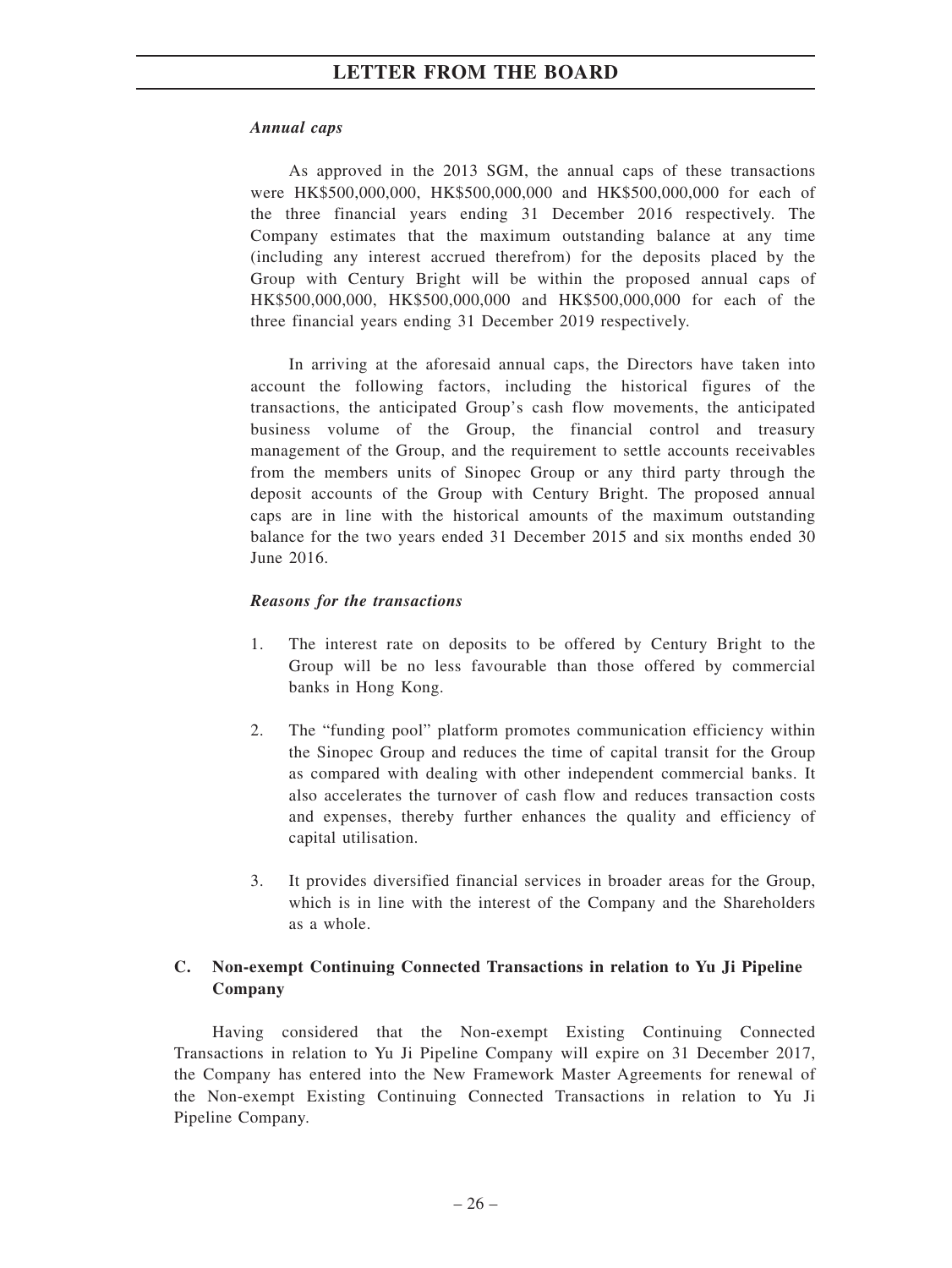#### **1. New Natural Gas Transmission Services Framework Master Agreement**

On 11 November 2016, Yu Ji Pipeline Company entered into the New Natural Gas Transmission Services Framework Master Agreement with Sinopec Natural Gas Branch Company in respect of the provision of natural gas transmission services by Yu Ji Pipeline Company to Sinopec Natural Gas Branch Company and to renew the Existing Natural Gas Transmission Services Framework Master Agreement. Conditional upon the Independent Shareholders' approval in the SGM, the New Natural Gas Transmission Services Framework Master Agreement will commence on 1 January 2018 for a term of two years up to 31 December 2019.

#### *Relationship with the connected parties*

Sinopec Natural Gas Branch Company is a branch company of Sinopec Corp., which in turn indirectly wholly owns SKI, the controlling shareholder of the Company.

#### *Nature of the transactions*

Yu Ji Pipeline Company will provide natural gas transmission services to Sinopec Natural Gas Branch Company by transmitting through the Yulin-Jinan Pipeline owned by Yu Ji Pipeline Company to the natural gas delivery point(s) designated by Sinopec Natural Gas Branch Company.

#### *Pricing basis*

Under the New Natural Gas Transmission Services Framework Master Agreement, the pipeline transmission fee was determined in accordance with the Reply of the National Development and Reform Commission regarding the Yulin Natural Gas Pipeline Transmission Fee (National Development and Reform Commission pricing [2010] No. 2780)(《國家發展改革委關於榆林天然 氣管道運輸價格的批覆》(發改價格[2010]2780號)) which shall be adjusted subject to adjustment(s) as announced by the State or the relevant local government authorities.

The Group will grant a credit period of 30 to 90 days from the date of billing to Sinopec Natural Gas Branch Company.

#### *Historical amounts*

The historical amounts received by Yu Ji Pipeline Company in respect of these transactions under the Existing Natural Gas Transmission Services Framework Master Agreement were approximately RMB927,960,000 (approximately HK\$1,076,430,000) for the year ended 31 December 2015 and approximately RMB368,490,000 (approximately HK\$427,450,000) for the six months ended 30 June 2016.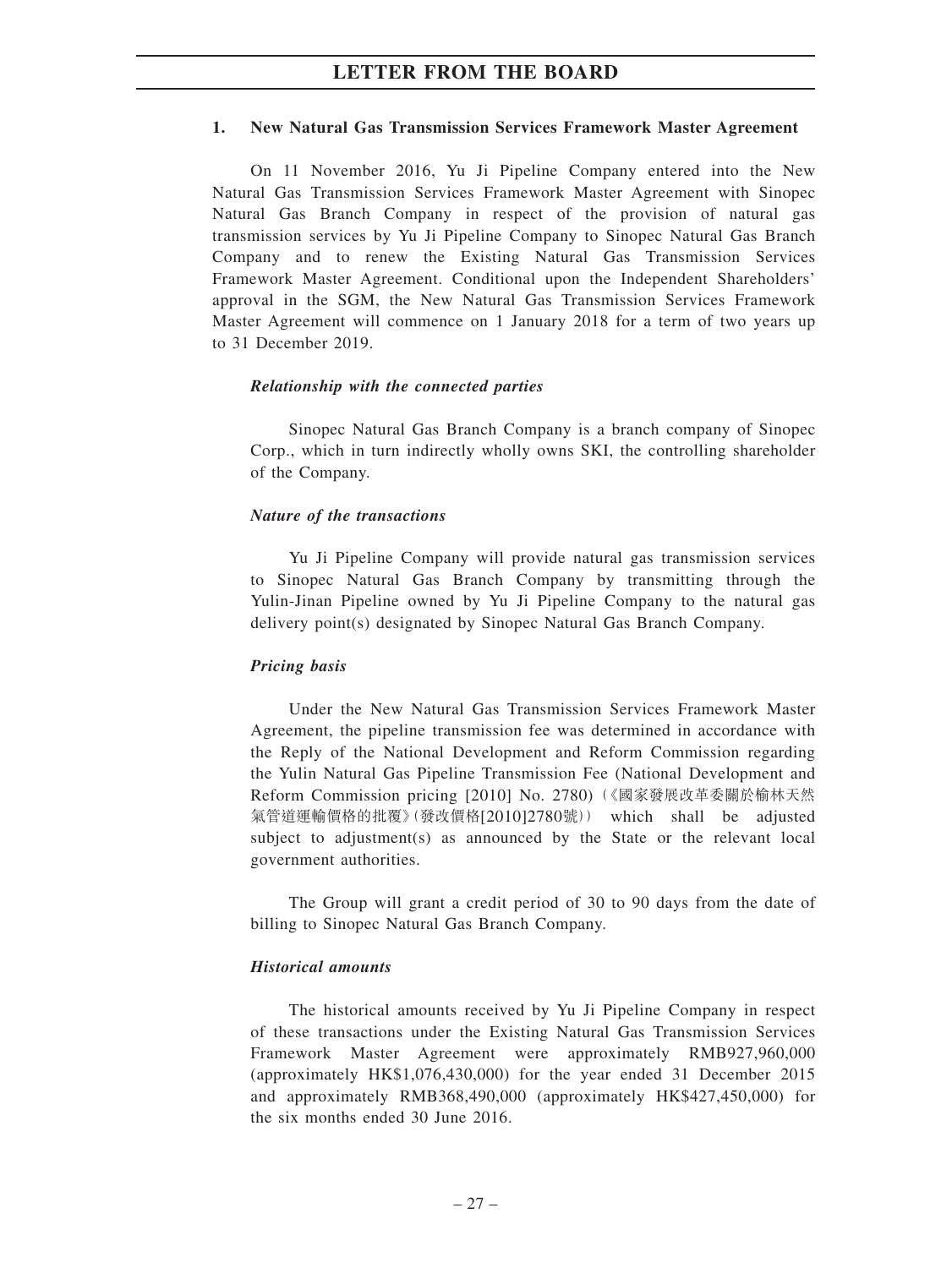### *Annual caps*

As approved in the 2015 SGM, the annual caps of these transactions are RMB1,478,000,000 (approximately HK\$1,714,480,000) for the financial year ending 31 December 2016 and RMB1,550,000,000 (approximately HK\$1,798,000,000) for the financial year ending 31 December 2017. The Company estimates that the aggregate amounts to be received by the Group in respect of these transactions under the New Natural Gas Transmission Services Framework Master Agreement shall not exceed RMB1,800,000,000 (approximately HK\$2,088,000,000) and RMB1,800,000,000 (approximately HK\$2,088,000,000) for each of the two financial years ending 31 December 2019 respectively.

In arriving at the aforesaid annual caps, the following factors have been taken into account: (i) the historical figures of the transactions; (ii) State-prescribed prices or government-approved prices (as the case may be); and (iii) the natural gas transmission capacity after the completion of Yulin-Jinan Pipeline Compression Project.

Given the nature of these transactions, payment terms will be determined by the parties on a transaction-by-transaction basis, in accordance with market norms and on normal commercial terms, and with reference to the specifications and requirements, such as transmission volume and delivery point(s).

### *Reasons for the transactions*

- 1. Yulin-Jinan Pipeline, which is designed solely for natural gas transmission, is the core principal asset of Yu Ji Pipeline Company. Given Sinopec Natural Gas Branch Company is the only client of Yu Ji Pipeline Company, the provision of natural gas transmission services to Sinopec Natural Gas Branch Company is the only way to utilise the commercial value of Yulin-Jinan Pipeline.
- 2. Currently, the revenue from the core business of Yu Ji Pipeline Company is all generated from the provision of natural gas transmission services to Sinopec Natural Gas Branch Company and therefore the provision of such services to Sinopec Natural Gas Branch Company is in the interests of the Company and the Shareholders as a whole.

#### **2. New Gas Storage Framework Master Lease Agreement**

On 11 November 2016, Yu Ji Pipeline Company entered into the New Gas Storage Framework Master Lease Agreement with Sinopec Natural Gas Branch Company, pursuant to which Sinopec Natural Gas Branch Company agreed to lease to Yu Ji Pipeline Company certain gas storage facilities. Conditional upon the Independent Shareholders' approval in the SGM, the New Gas Storage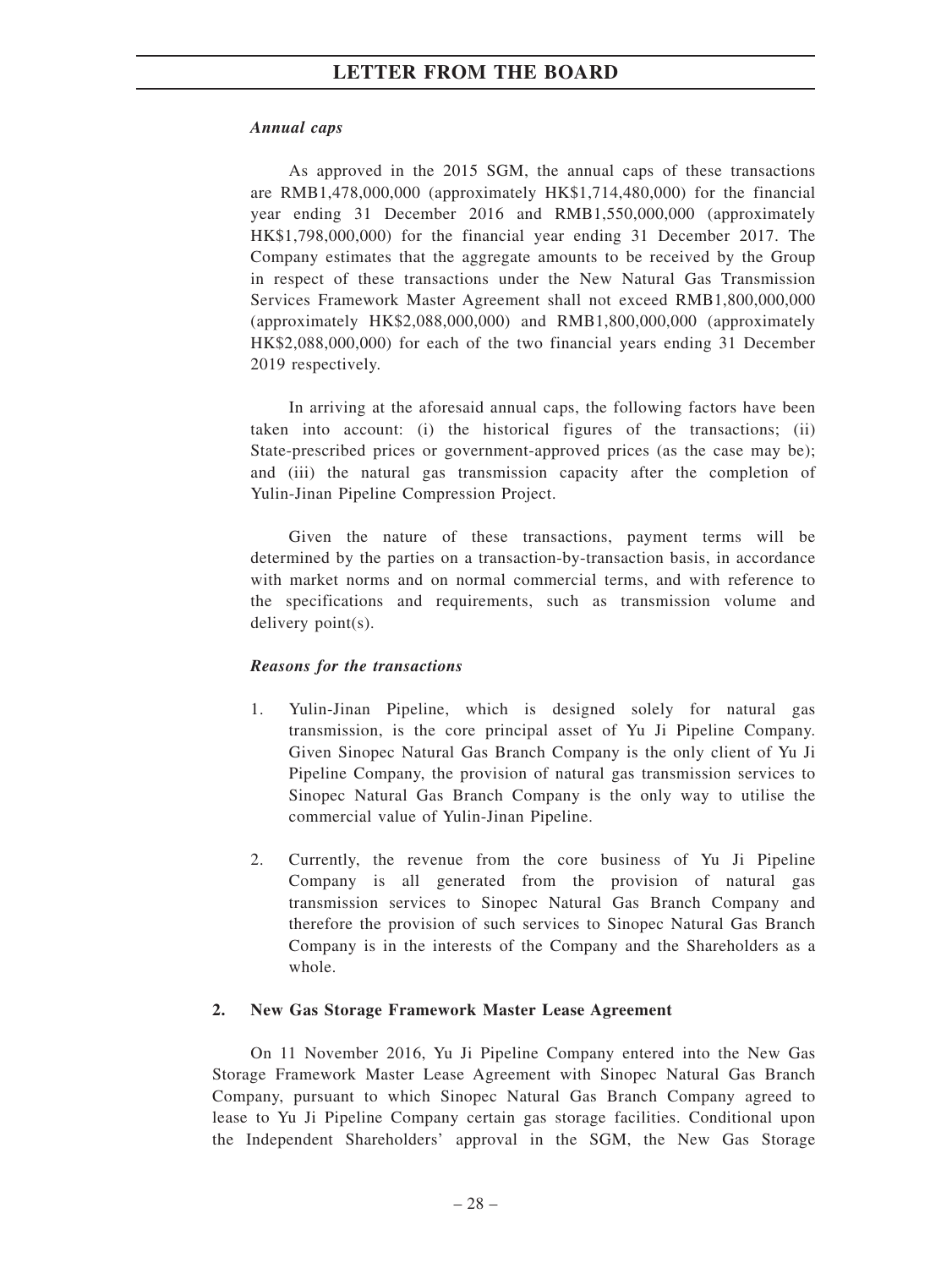Framework Master Lease Agreement will commence on 1 January 2018 for a term of two years up to 31 December 2019 to renew the Existing Gas Storage Framework Master Lease Agreement.

#### *Relationship with the connected parties*

Sinopec Natural Gas Branch Company is a branch company of Sinopec Corp., which in turn indirectly wholly owns SKI, the controlling shareholder of the Company.

#### *Nature of the transactions*

Yu Ji Pipeline Company will lease certain gas storage facilities from Sinopec Natural Gas Branch Company in order to ensure normal natural gas pipeline transmission. Natural gas supply will vary according to the change in market demand. With an aim to transmit natural gas in a continuous and steady manner, it is essential to have certain gas storage facilities to supplement the natural gas pipeline transmission in order to adjust to the seasonal demand variation.

#### *Pricing basis*

Under the New Gas Storage Framework Master Lease Agreement, the lease of the gas storage facilities from Sinopec Natural Gas Branch Company to Yu Ji Pipeline Company will continue to be conducted on arm's length negotiation between the parties and on normal commercial terms and the fees payable will be equal to the sum of the actual costs incurred and taxes, and will be adjusted subject to the State policy. The actual costs incurred in respect of the lease of the gas storage facilities include, among others, the electricity expenses of the gas storage facilities, the salary expenses and the maintenance fee.

The Group will have a credit period of 1 year from the date of billing.

#### *Historical amounts*

The historical amounts paid by Yu Ji Pipeline Company in respect of these transactions under the Existing Gas Storage Framework Master Lease Agreement were approximately RMB81,620,000 (approximately HK\$94,680,000) for the year ended 31 December 2015 and approximately RMB51,470,000 (approximately HK\$59,710,000) for the six months ended 30 June 2016.

#### *Annual caps*

The annual caps of these transactions are RMB97,000,000 (approximately HK\$112,520,000) for the financial year ending 31 December 2016 and RMB97,000,000 (approximately HK\$112,520,000) for the financial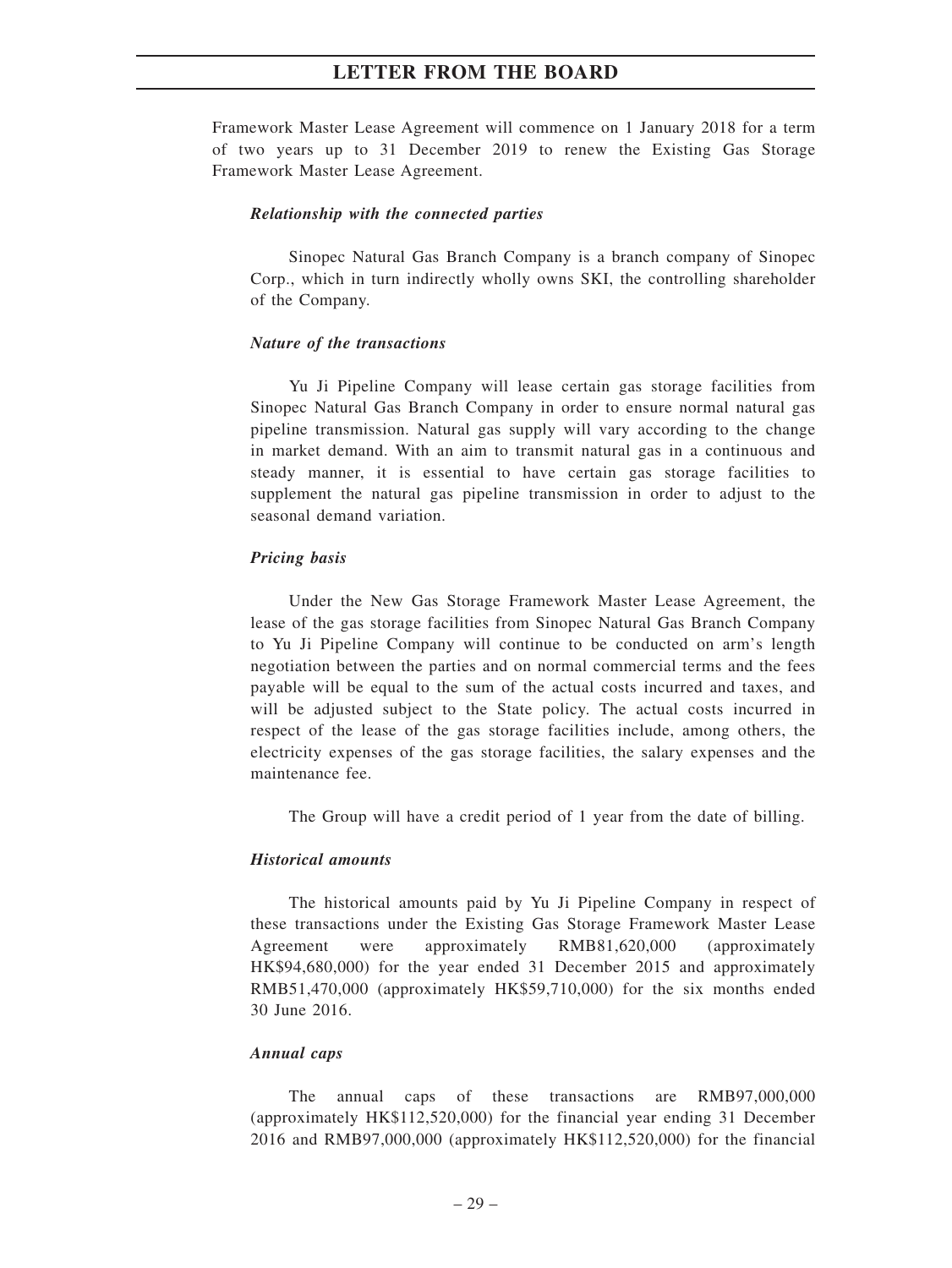year ending 31 December 2017. The Company estimates that the aggregate amounts to be payable by Yu Ji Pipeline Company in respect of these transactions under the New Gas Storage Framework Master Lease Agreement shall not exceed RMB113,000,000 (approximately HK\$131,080,000) and RMB113,000,000 (approximately HK\$131,080,000) for the two financial years ending 31 December 2019 respectively.

In arriving at the aforesaid annual caps, the following factors have been taken into account: (i) the historical figures of the transactions; (ii) the natural gas storage capacity of the facilities; (iii) the expected increase in the volume of natural gas transmission business in respect of the Yulin-Jinan Pipeline and the expected demand for gas storage facilities of the Group; and (iv) the costs and applicable tax rate.

#### *Reasons for the transactions*

- 1. Gas storage facilities are necessary for the continuous and steady operation of Yulin-Jinan Pipeline. The lease of the gas storage facilities from Sinopec Natural Gas Branch Company can maximise the transmission capability, increase the operational efficiency and improve the profitability of Yulin-Jinan Pipeline; and
- 2. Sinopec Natural Gas Branch Company does not aim at earning a profit in leasing the gas storage facilities to Yu Ji Pipeline Company, as the fees payable under the New Gas Storage Framework Master Lease Agreement are equal to the sum of the actual costs incurred and taxes. The entering into of the New Gas Storage Framework Master Lease Agreement is therefore in the interests of the Company and the Shareholders as a whole.

#### **3. New Services Outsourcing Framework Master Agreement**

On 11 November 2016, Yu Ji Pipeline Company entered into the New Services Outsourcing Framework Master Agreement with Sinopec Natural Gas Branch Company to procure a range of services and products from Sinopec Natural Gas Branch Company and to renew the Existing Services Outsourcing Framework Master Lease Agreement. Conditional upon the Independent Shareholders' approval in the SGM, the New Services Outsourcing Framework Master Agreement will commence on 1 January 2018 for a term of two years up to 31 December 2019.

#### *Relationship with the connected parties*

Sinopec Natural Gas Branch Company is a branch company of Sinopec Corp., which in turn indirectly wholly owns SKI, the controlling shareholder of the Company.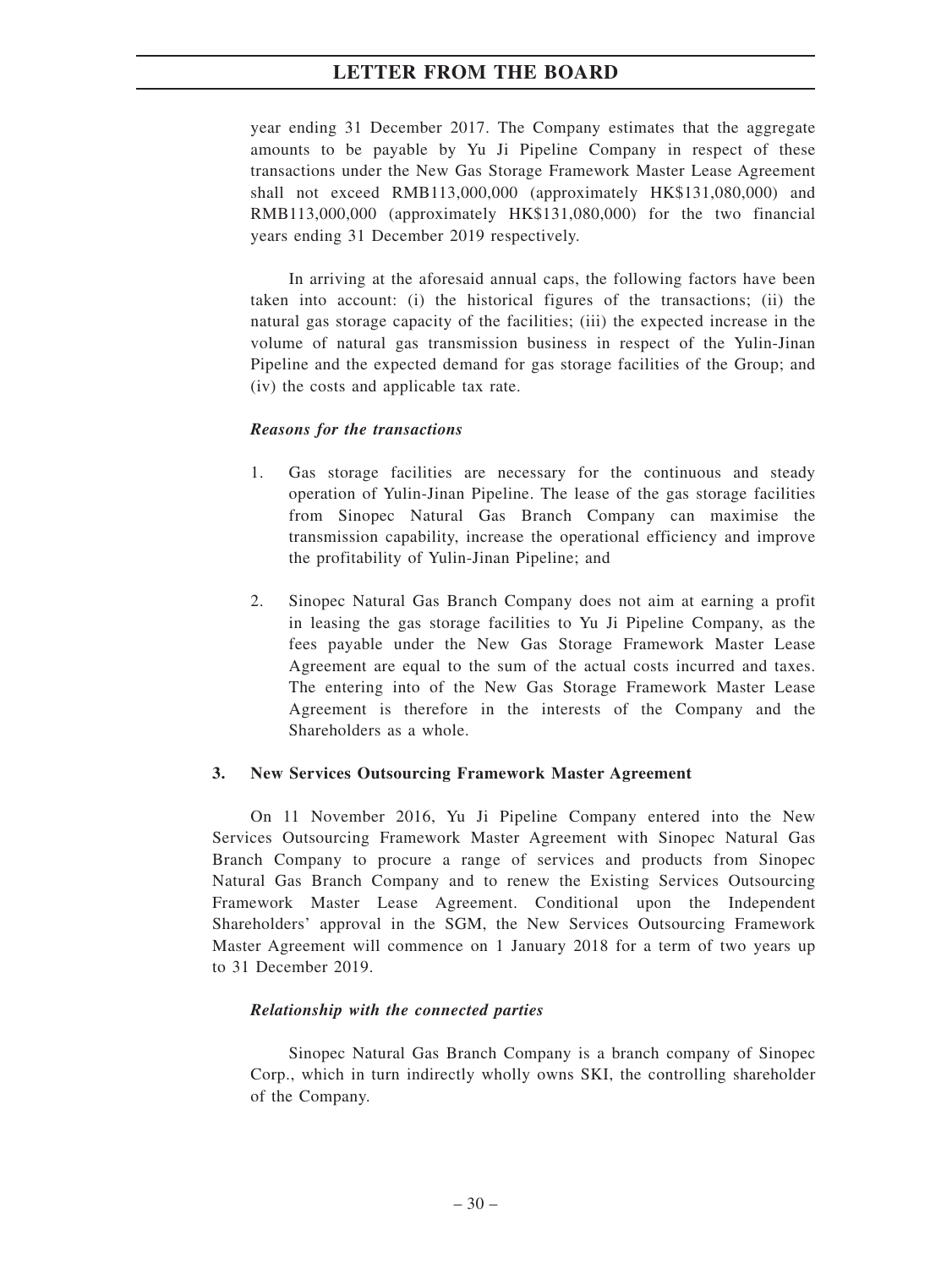#### *Nature of the transactions*

Yu Ji Pipeline Company will procure a range of services, products and assistance from Sinopec Natural Gas Branch Company in relation to the Yulin-Jinan Pipeline, including:

- (i) operation of the Yulin-Jinan Pipeline;
- (ii) maintenance and relevant technical supporting services for the operation of Yulin-Jinan Pipeline;
- (iii) management and maintenance of gas storage and relevant facilities; and
- (iv) other services and products as required by Yu Ji Pipeline Company.

#### *Pricing basis*

The provision of outsourcing services by Sinopec Natural Gas Branch Company to Yu Ji Pipeline Company under the New Services Outsourcing Framework Master Agreement will continue to be conducted on arm's length negotiation between the parties and on normal commercial terms and the fees payable will be equal to the sum of the actual costs incurred upon provision of services and products and taxes.

The actual costs incurred in respect of the outsourcing services include, among others, the salaries and social security insurance contribution of the employees of Sinopec Natural Gas Branch Company, the operational maintenance fee, the production safety fees, and the travelling expenses.

The Group will have a credit period of 1 year from the date of billing.

#### *Historical amounts*

The historical amounts paid by Yu Ji Pipeline Company in respect of these transactions under the Existing Services Outsourcing Framework Master Agreement were approximately RMB41,780,000 (approximately HK\$48,460,000) for the year ended 31 December 2015 and approximately RMB43,470,000 (approximately HK\$50,430,000) for the six months ended 30 June 2016.

#### *Annual caps*

The annual caps of these transactions are RMB380,000,000 (approximately HK\$440,800,000) for the financial year ending 31 December 2016 and RMB420,000,000 (approximately HK\$487,200,000) for the financial year ending 31 December 2017. The Company estimates that the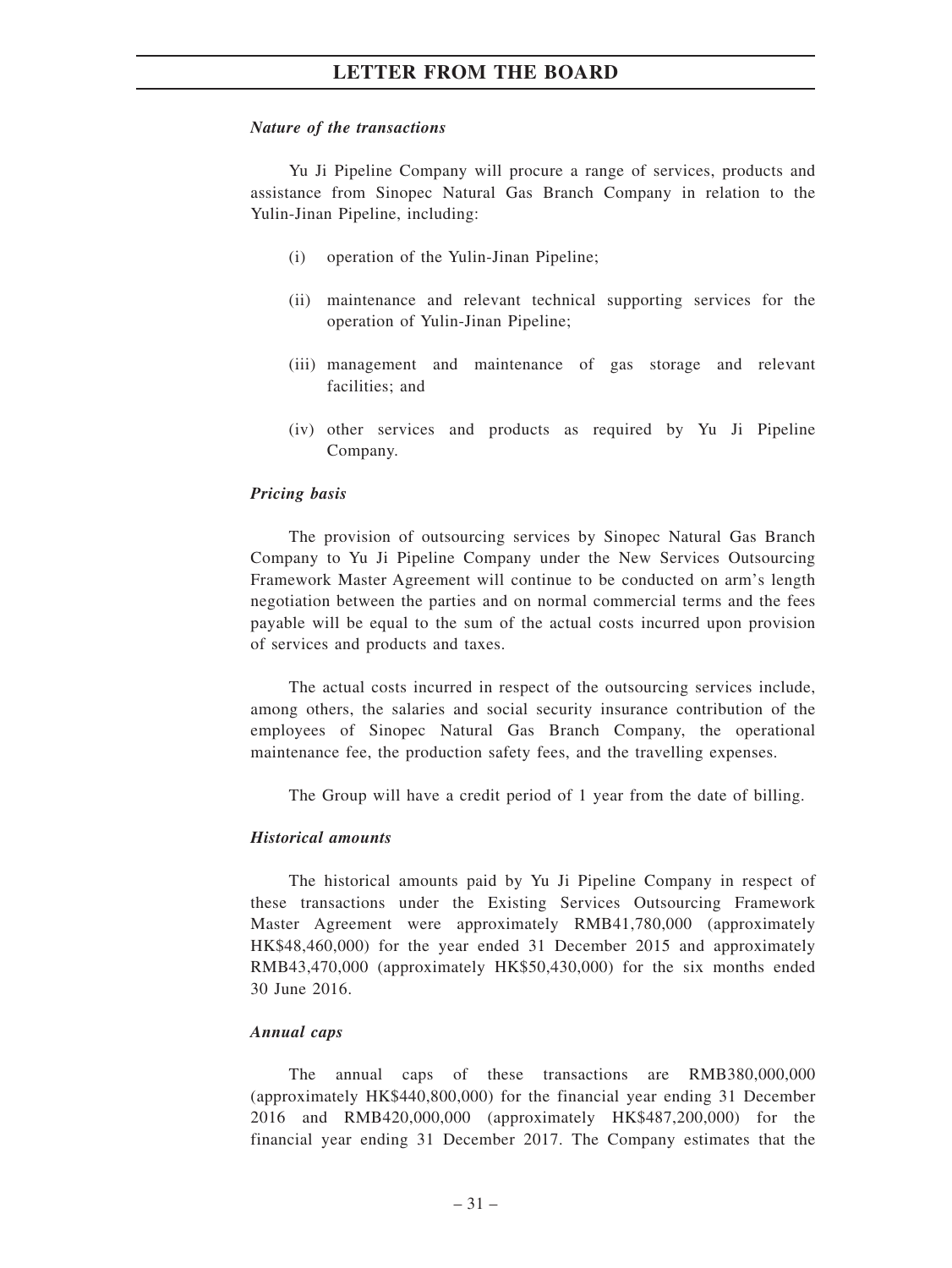aggregate amounts to be payable by Yu Ji Pipeline Company in respect of these transactions under the New Services Outsourcing Framework Master Agreement shall not exceed RMB170,000,000 (approximately HK\$197,200,000) and RMB170,000,000 (approximately HK\$197,200,000) for the two financial years ending 31 December 2019 respectively.

In arriving at the aforesaid annual caps, the following factors have been taken into account: (i) the historical figures of the transactions; (ii) the natural gas pipeline, maintenance costs; (iii) the salaries and social security insurance contribution of the employees for the operation of Yulin-Jinan Pipeline; and (iv) the applicable tax rate. Given (i) completion of the acquisition of Yu Ji Pipeline Company on 31 December 2015, (ii) the annual transmission capacity of Yulin-Jinan Pipeline increasing to 5 billion  $m<sup>3</sup>$  in 2018 and the corresponding increase in proposed annual caps for natural gas transmission services, and (iii) any unforeseen repair and maintenance works, the range of services and products procured from Sinopec Natural Gas Branch Company by Yu Ji Pipeline Company will be increased.

#### *Reasons for the transactions*

- 1. The provision of outsourcing services including pipeline operation, maintenance and support in relation to Yulin-Jinan Pipeline by Sinopec Natural Gas Branch Company to Yu Ji Pipeline Company can utilise the advantages brought by the personnel and professional management of Sinopec Natural Gas Branch Company, so as to ensure the safe, steady and efficient operation of natural gas pipeline transmission, and to lower operating costs.
- 2. Sinopec Natural Gas Branch Company does not aim at earning a profit in providing the outsourcing services to Yu Ji Pipeline Company, as the fees payable under the New Services Outsourcing Framework Master Agreement are equal to the sum of the actual costs incurred and taxes. The entering into of the New Services Outsourcing Framework Master Agreement is therefore in the interests of the Company and the Shareholders as a whole.

#### **4. New Yu Ji Pipeline Financial Services Framework Master Agreement**

On 11 November 2016, Yu Ji Pipeline Company entered into the New Yu Ji Pipeline Financial Services Framework Master Agreement with Sinopec Finance for the provision of intra group financial services by Sinopec Finance to Yu Ji Pipeline Company and to renew the Existing Yu Ji Pipeline Financial Services Framework Master Agreement. Conditional upon the Independent Shareholders' approval in the SGM, the New Yu Ji Pipeline Financial Services Framework Master Agreement will commence on 1 January 2018 for a term of two years up to 31 December 2019.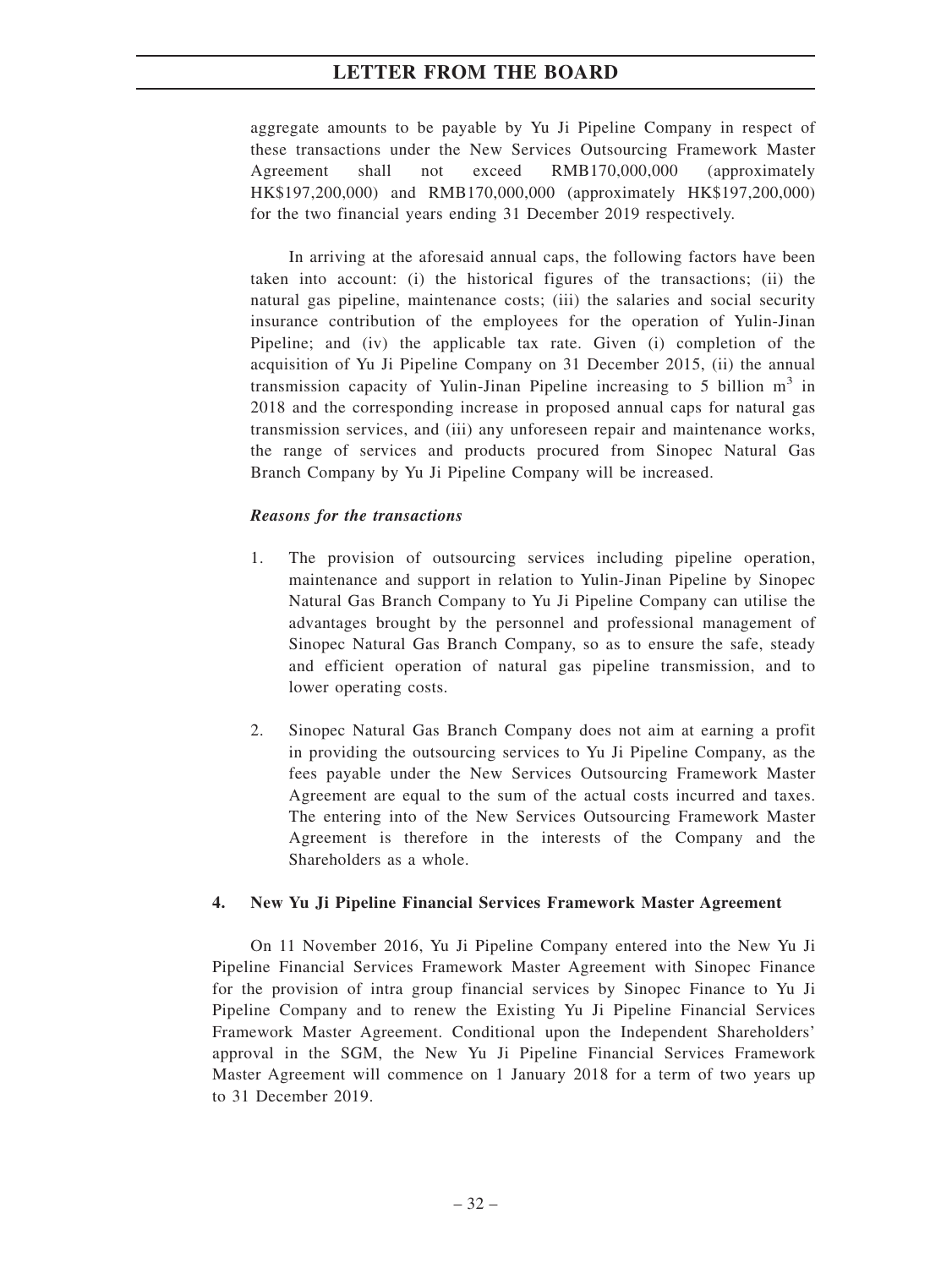#### *Relationship with the connected parties*

Sinopec Finance is owned as to 51% equity interest by Sinopec Group Company and 49% equity interest by Sinopec Corp.. Sinopec Group Company is the controlling shareholder of Sinopec Corp. and Sinopec Corp. in turn indirectly wholly owns SKI, the controlling shareholder of the Company.

#### *Nature of the transactions*

The intra group financial services to be provided by Sinopec Finance to Yu Ji Pipeline Company within the PRC include loan services, deposit services, conducting entrusted loans, conducting bill acceptance and discount services, and conducting transfer and relevant settlement services and planning of settlement scheme. Sinopec Finance has agreed to provide financial services other than those aforesaid services to Yu Ji Pipeline Company, such as entrustment investments, financial and financing consulting, credit certification, insurance agency, exchange settlement, bond underwriting, foreign exchange business and related consultancy and agency financial services, at its request or instruction provided that Sinopec Finance has obtained the relevant approval(s) from the CBRC.

#### *Pricing basis*

Sinopec Finance has undertaken to adhere to the principles below in providing the aforementioned financial services to Yu Ji Pipeline Company within the PRC:

- (i) the interest rate for Yu Ji Pipeline Company's deposits with Sinopec Finance shall be referenced to the deposit interest rate as announced by the PBOC from time to time, and shall be no lower than the interest rate for deposits offered by other independent commercial banks to the members of the Sinopec Group;
- (ii) the interest rate for loans granted to Yu Ji Pipeline Company by Sinopec Finance shall be referenced to the base lending rate as announced by the PBOC from time to time; and in compliance with the laws and regulations, the interest rate may be reduced by a certain percentage and shall not be higher than the interest rate for loans offered by other independent commercial banks to the members of the Sinopec Group;
- (iii) the rate for discount services shall be referenced to the rediscount rate as announced by PBOC from time to time; and in accordance to the market situation, the rate shall not be higher than the discount rate offered by other independent commercial banks to the members of the Sinopec Group;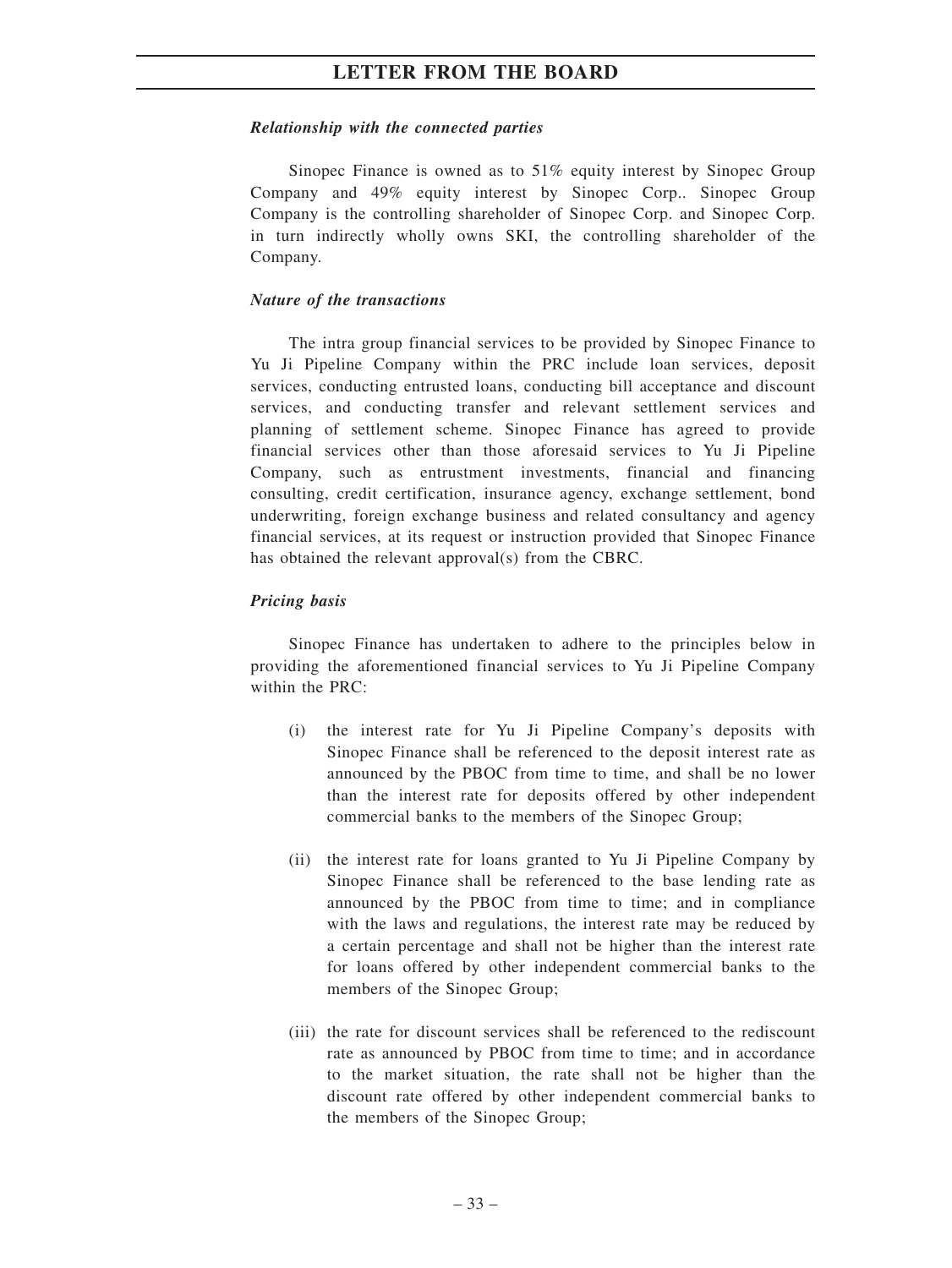- (iv) the service fees for entrusted loans shall not be higher than the fee offered by other independent commercial banks to the members of the Sinopec Group; and
- (v) the service charges for the transfer and relevant settlement services and planning of settlement scheme shall be free of charge. However, if any service charges relating to such transfer and relevant settlement services have been imposed by independent commercial banks on Sinopec Finance, Yu Ji Pipeline Company will then be charged the same by Sinopec Finance.

Before entering into any of the abovementioned financial arrangements with Sinopec Finance, Yu Ji Pipeline Company will obtain quotes from three other independent commercial banks for similar services for similar duration. Such quotes, together with the offer from Sinopec Finance, will be reviewed by Yu Ji Pipeline Company and the offer from Sinopec Finance will only be accepted if the interests received or fees charged will be no less favourable than those offered by independent commercial banks.

In respect of the service fees for entrusted loans, the Group will have a credit period of 30 to 90 days from the date of billing.

#### *Capital risk control measures*

- (a) In accordance with the PRC laws and regulations, Sinopec Finance will ensure the safe and stable operation of fund management information system, which has undergone the security test in respect of connection to the online commercial banking and has reached the national security standards for commercial banks.
- (b) Sinopec Finance will ensure its compliance with the risk monitoring indicators for financial institutions issued by the CBRC and in accordance with the PRC laws and regulations. Sinopec Group Company has also made a commitment to CBRC for increasing the share capital of Sinopec Finance in case Sinopec Finance is in a financial strait.
- (c) In accordance with the PRC laws and regulations, Sinopec Finance will allow Yu Ji Pipeline Company to check the status of its deposits with Sinopec Finance each business day to enable Yu Ji Pipeline Company to monitor and ensure that the maximum outstanding balance at any time (including any interest accrued therefrom) for Yu Ji Pipeline Company's deposits with Sinopec Finance does not exceed the relevant upper limit.
- (d) If there is a breach of laws or regulations, Sinopec Finance should inform Yu Ji Pipeline Company immediately and ascertain the procedure and plan to ratify and mitigate the situation.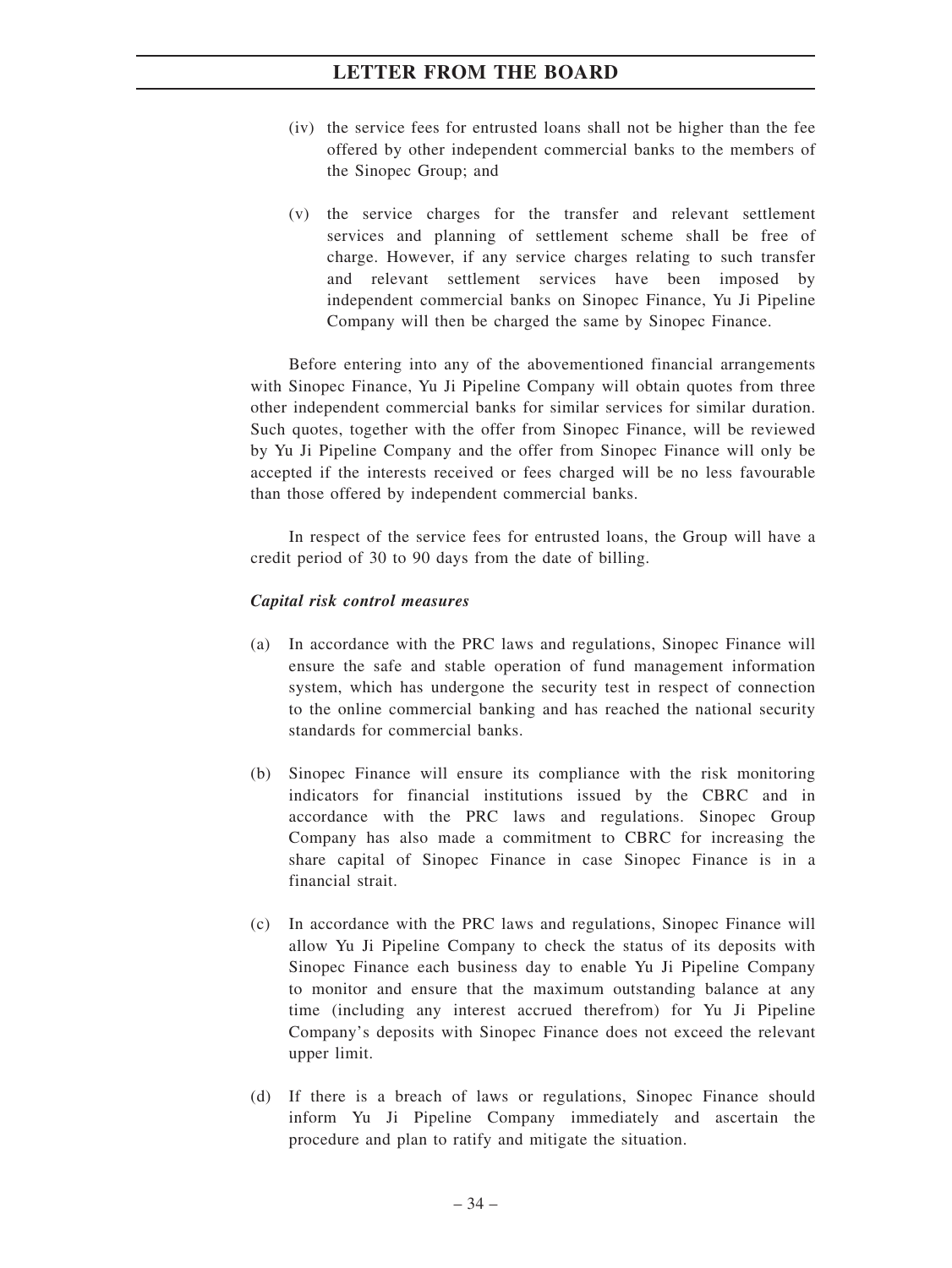(e) The annual financial statements of Sinopec Finance will be provided to Yu Ji Pipeline Company upon request.

The Directors (including the independent non-executive Directors) consider that the above capital risk control measures are adequate to cover the risks involved in depositing funds with Sinopec Finance.

#### *Historical amounts*

The historical amounts of the maximum outstanding balance (including any interest accrued therefrom) for the deposits placed by Yu Ji Pipeline Company with Sinopec Finance were approximately RMB543,410,000 (approximately HK\$630,360,000) for the year ended 31 December 2015 and approximately RMB528,570,000 (approximately HK\$613,140,000) for the six months ended 30 June 2016.

#### *Annual caps*

#### *Deposit services*

As approved in the 2015 SGM, the annual caps of these transactions are RMB600,000,000 (approximately HK\$696,000,000) for the financial year ending 31 December 2016 and RMB800,000,000 (approximately HK\$928,000,000) for the financial year ending 31 December 2017. The Company estimates that the maximum outstanding balance at any time (including any interest accrued therefrom) for the deposits placed by Yu Ji Pipeline Company with Sinopec Finance will be within the proposed annual caps of RMB800,000,000 (approximately HK\$928,000,000) and RMB800,000,000 (approximately HK\$928,000,000) for the two financial years ending 31 December 2019 respectively. The aforesaid annual caps for the two years ending 31 December 2018 and 31 December 2019 were determined based on the projected net cash inflows of approximately RMB792.9 million (approximately HK\$919.76 million) and approximately RMB774.8 million (approximately HK\$898.77 million) respectively as set out in the valuation report of Yu Ji Pipeline Company prepared by an independent qualified PRC valuer for the purpose of the acquisition of Yu Ji Pipeline Company by the Group in 2014. Following completion of the acquisition of Yu Ji Pipeline Company on 31 December 2015, the future business of the Group is expected to expand and the business volume and the cash flow movement of Yu Ji Pipeline Company are expected to increase. Save as disclosed above, in arriving at the aforesaid caps, the following factors have also been considered by Yu Ji Pipeline Company:

(1) in order to strengthen the centralised management of funds and monitor the use of funds, the Sinopec Group will utilize the "funding pool" platform with the assistance of Sinopec Finance. Such platform amasses the funds of the Sinopec Group (including the Group) and enables loans to be granted within the Sinopec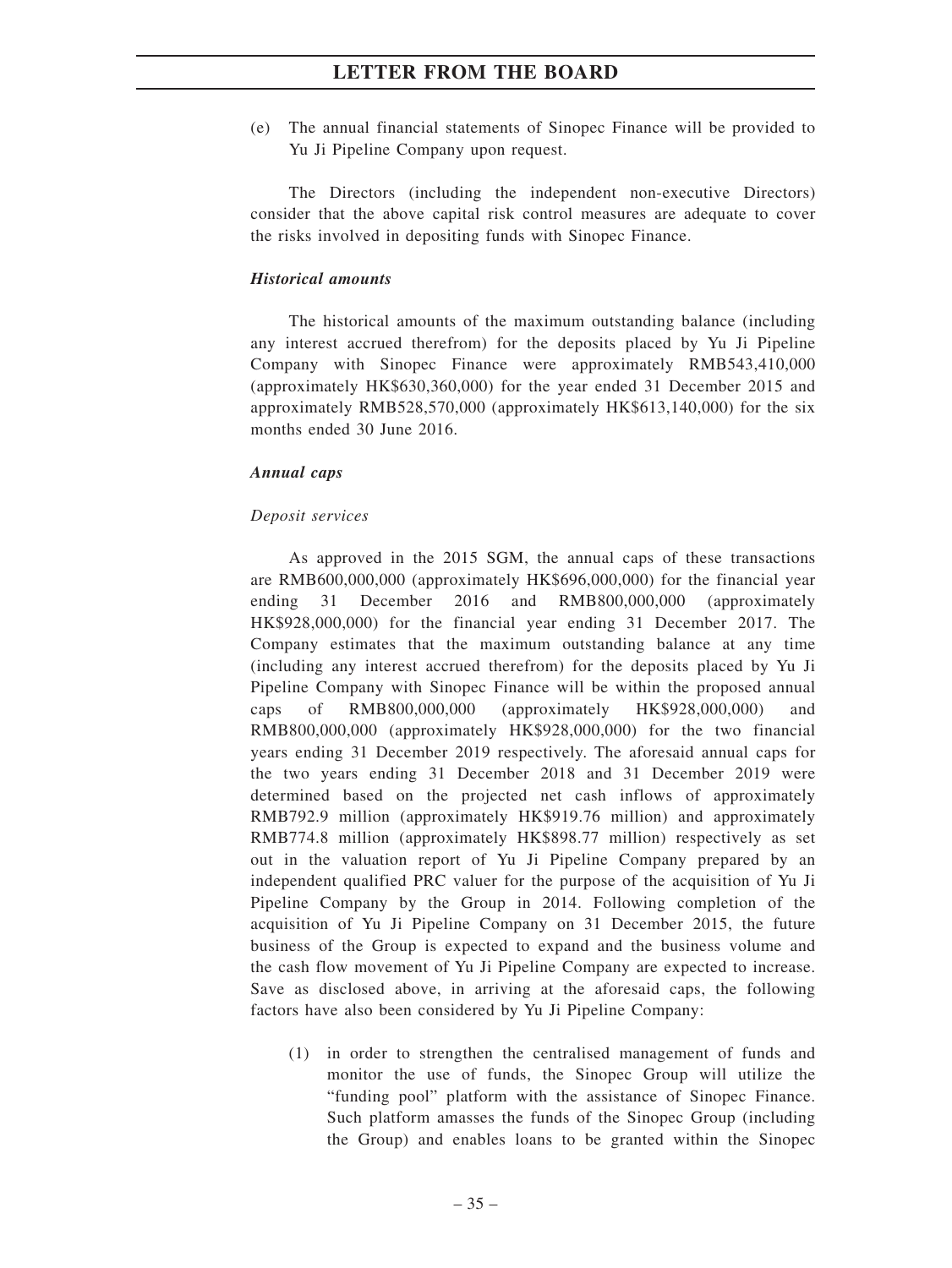Group by capitalising on the leeway arising from the difference in the time for receipt and payment of funds of the members of the Sinopec Group, with an aim to support the development of the Sinopec Group and the Group;

- (2) Sinopec Finance is under the supervision of CBRC and it has been maintaining satisfactory operating results and financial position with good risk control and well regulated management in the past three years. The safety standards of its settlement system reach the standards of domestic commercial banks. The collaboration between Yu Ji Pipeline Company and Sinopec Finance reduces finance costs, increases interest income of deposits, lowers settlement costs and controls risks;
- (3) there will be interest income from the deposits of Yu Ji Pipeline Company with Sinopec Finance at a rate no less favourable than those offered by other independent commercial banks in the PRC;
- (4) in respect of Yu Ji Pipeline Company's funds settlement business at Sinopec Finance, settlement expenses will be undertaken by Sinopec Finance while Yu Ji Pipeline Company has no obligations to pay for the settlement expenses to Sinopec Finance, save if other independent commercial banks charge Sinopec Finance for such fees, Sinopec Finance will charge Yu Ji Pipeline Company the same accordingly;
- (5) Sinopec Finance undertakes that the major shareholder shall not appropriate Yu Ji Pipeline Company's funds; and
- (6) given the future development and needs of Yu Ji Pipeline Company, the Board plans to increase the deposits to be placed by Yu Ji Pipeline Company with Sinopec Finance for the two financial years ending 31 December 2019.

### *Loan services and conducting bill acceptance and discount services*

In view of the fact that the loan services provided by Sinopec Finance to Yu Ji Pipeline Company are on normal commercial terms which are similar to or even more favourable than those offered by independent third parties for comparable services in the PRC, and that no security over the assets of the Group will be granted in respect of the loan services, the loan services are exempt under Rule 14A.90 of the Listing Rules from all reporting, announcement and Independent Shareholders' approval requirements. As such, no cap has been set for such services. The Directors (including the independent non-executive Directors) consider that the loan services provided under the Yu Ji Pipeline Financial Services Framework Master Agreement are fair and reasonable and are in the interests of the Company and the Shareholders as a whole.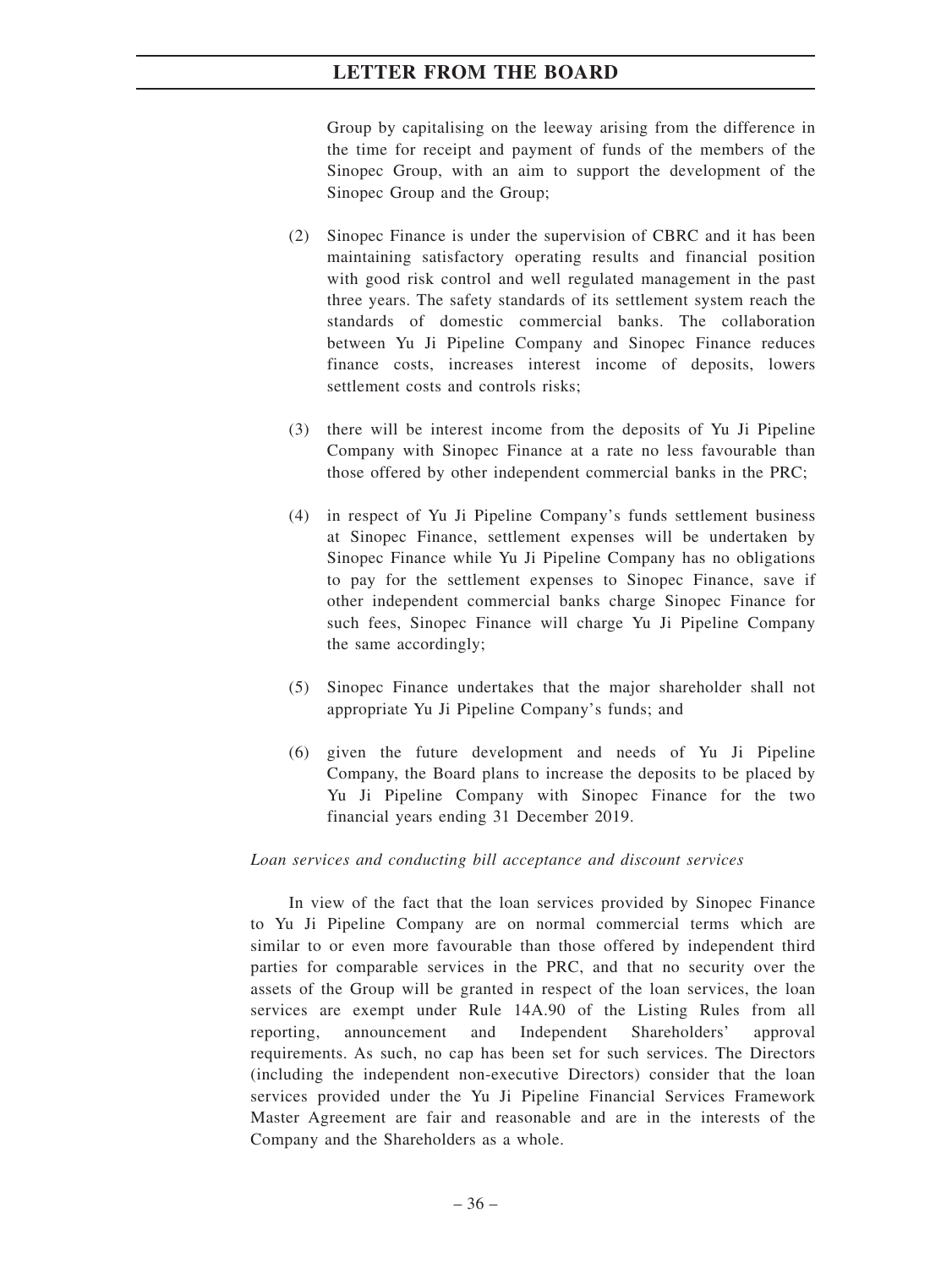### *Entrustment loans and other financial services*

Apart from the deposit services and the loan services, the other services which may be provided by Sinopec Finance to Yu Ji Pipeline Company are entrustment loans and other financial services which will be on normal commercial terms and on terms similar to or even more favourable than those offered by independent third parties for comparable services in the PRC.

The Company expects that each of the percentage ratios (as defined in Rule 14.07 of the Listing Rules) of the total fees payable by Yu Ji Pipeline Company to Sinopec Finance in respect of entrustment loans and other financial services will fall within the de minimis threshold as stipulated under Rule 14A.76(1) of the Listing Rules. The Company will comply with the reporting, announcement and Independent Shareholders' approval requirements of the Listing Rules if the transaction amounts of the entrustment loans and other financial services to be provided by Sinopec Finance to Yu Ji Pipeline Company under the New Yu Ji Pipeline Financial Services Framework Master Agreement exceed the relevant threshold.

### *Reasons for the transactions*

- 1. The interest rates on loans and deposits to be offered by Sinopec Finance to Yu Ji Pipeline Company will be no less favourable than those offered by other independent commercial banks in the PRC.
- 2. Sinopec Finance is regulated by the PBOC and the CBRC and provides its services in accordance with the rules and operational requirements of these regulatory authorities.
- 3. Given Sinopec Finance, being a member of the Sinopec Group, has a more thorough understanding of the business development and capital needs of Yu Ji Pipeline Company, and many transactions from daily operations of Yu Ji Pipeline Company are made with other members of the Sinopec Group, the centralised "funding pool" platform operated by Sinopec Finance is beneficial for the settlement operations for and between the members of the Sinopec Group, strengthening Yu Ji Pipeline Company's capital management and control in order to mitigate and avert operational risks.
- 4. The "funding pool" platform will promote communication efficiency within the Sinopec Group and will reduce the time of capital in transit for Yu Ji Pipeline Company as compared with dealing with other independent commercial banks. It will also accelerate the turnover of cash flow and reduce transaction costs and expenses, thereby further enhancing the quality and efficiency of capital utilisation.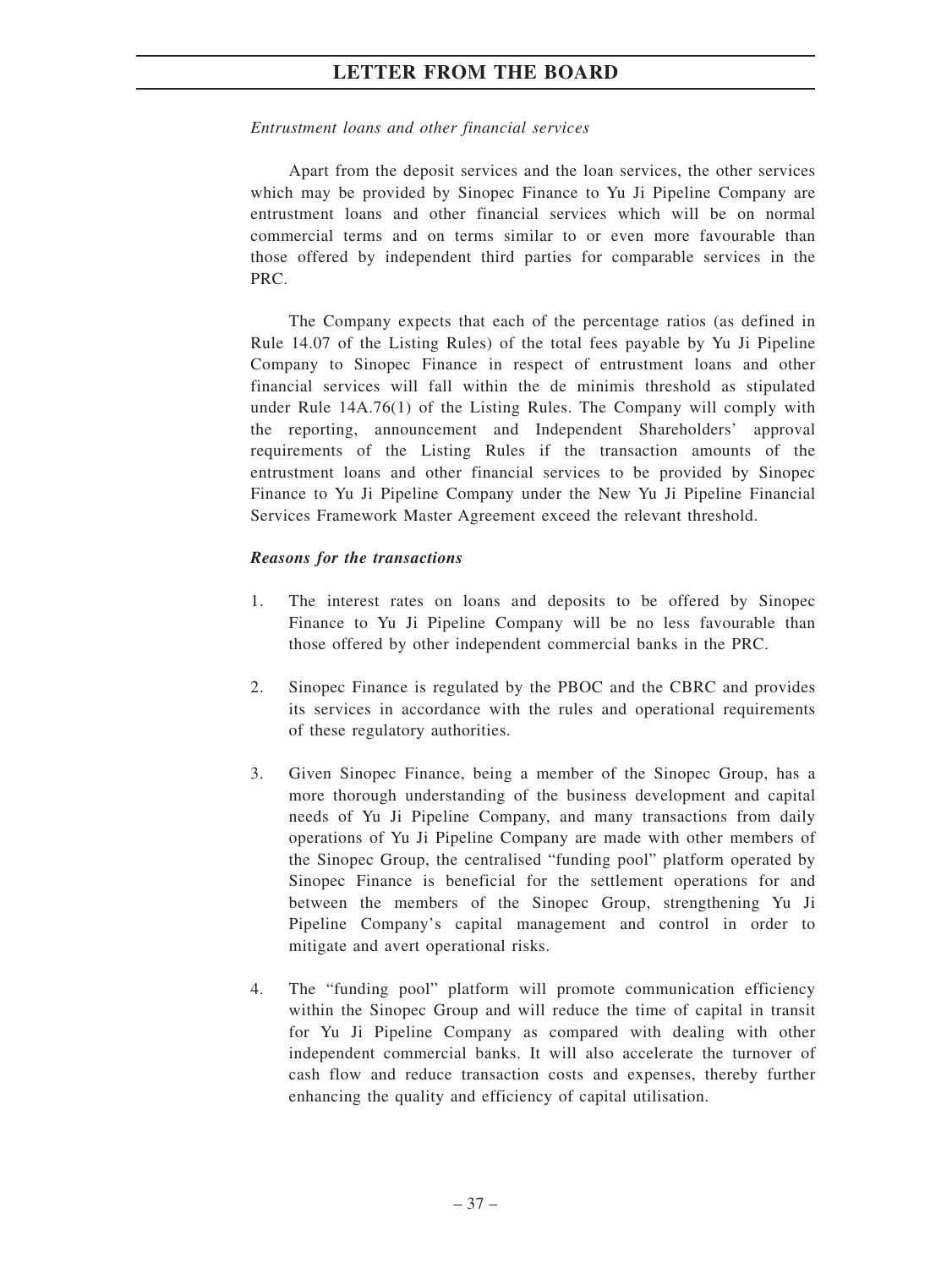- 5. This also provides diversified financial services in broader areas for Yu Ji Pipeline Company, which is in line with the interests of the Company and the Shareholders as a whole. The financial services provided by Sinopec Finance are in line with market norms and are on normal commercial terms, with reference to arrangements with other independent commercial banks in the PRC.
- 6. Pursuant to the relevant regulations of the PBOC and the CBRC, the customers of Sinopec Finance are limited to entities within Sinopec Group, thereby reducing the risks that Sinopec Finance may otherwise be exposed to if its customers include other entities unrelated to Sinopec Group.

### **III. CONNECTED TRANSACTION AND DISCLOSEABLE TRANSACTION REGARDING THE YULIN-JINAN PIPELINE COMPRESSION PROJECT**

Reference is made to the announcement of the Company dated 30 December 2014 in respect of the acquisition of the entire interest in Yu Ji Pipeline Company, owning the Yulin-Jinan Pipeline. Yu Ji Pipeline Company intends to invite Sinopec Petroleum Engineering to participate in a bidding for Yulin-Jinan Pipeline Compression Project. It is expected that the bidding process will be completed by the end of 2016.

On 11 November 2016, Yu Ji Pipeline Company entered into the Yu Ji Compression Project Framework Master Agreement with Sinopec Petroleum Engineering for, among other things, the provision of equipment procurement, design and construction services by Sinopec Petroleum Engineering in respect of Yulin-Jinan Pipeline Compression Project. Subject to, among others, the successful bid by Sinopec Petroleum Engineering and the Independent Shareholders' approval in the SGM, Yu Ji Pipeline Company will formally engage Sinopec Petroleum Engineering to provide services for Yulin-Jinan Pipeline Compression Project.

### *Relationship with the connected parties*

Sinopec Petroleum Engineering is a wholly owned subsidiary of Sinopec Group Company, which indirectly controls SKI, the controlling shareholder of the Company.

### *Nature of transactions*

Sinopec Petroleum Engineering agreed, upon the successful bid, to provide equipment procurement, design and construction services in respect of Yulin-Jinan Pipeline Compression Project for the construction of Anyang compression station. The Yulin-Jinan Pipeline Compression Project is expected to commence in the beginning of 2017 and be completed in or around the end of 2018.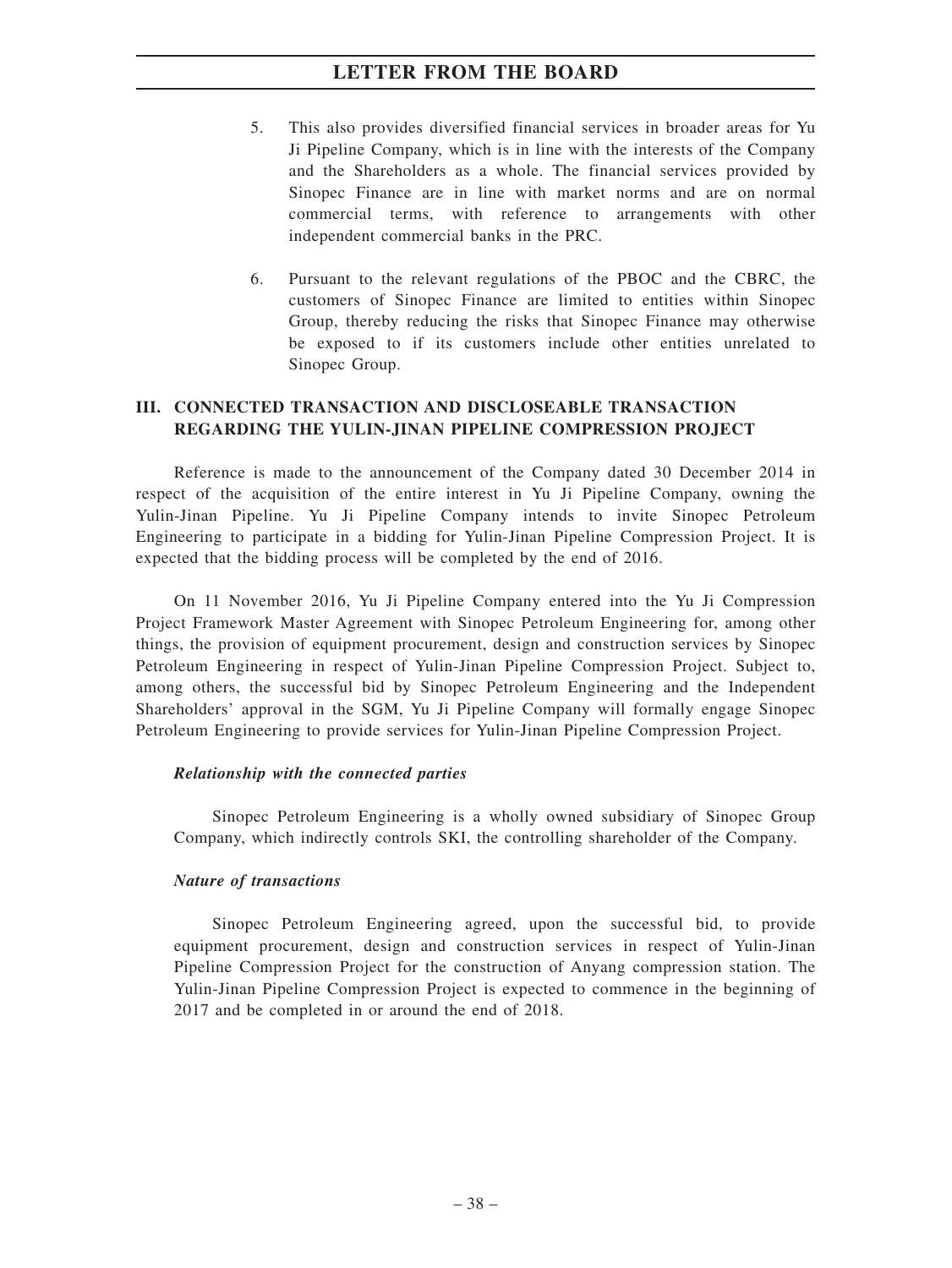### *Pricing basis*

The Company estimates that the maximum fees payable by Yu Ji Pipeline Company to Sinopec Petroleum Engineering under the Yu Ji Compression Project Framework Master Agreement will be RMB135,000,000 (approximately HK\$156,600,000), which will be determined with reference to the following pricing basis:

- (a) if tender process is required, the tender price; or
- (b) if there is no tender process, the price shall be agreed between the parties on an arm's length basis through negotiations with reference to the scope and the duration of the respective compression projects, after taking into account the actual costs of provision of services for the relevant projects, the prevailing market price for comparable services provided by the independent third parties in the vicinity and the market price of the comparable services provided to the independent third parties by Sinopec Petroleum Engineering.

Pursuant to the project development process and policies of the Group, a minimum of three construction companies qualified to undertake construction works in accordance with the relevant PRC laws and regulations are invited to bid for the Group's construction projects through a tender process. If fewer than three qualified construction companies participate in the tender, the tender will be withdrawn and a re-tender will be arranged. The qualified construction companies will submit the tender bids and upon all the tender bids are received from the qualified construction companies, an assessment committee of the Group comprising members, including senior staff from project engineering, finance and procurement departments will be formed to assess the tender bids. In selecting the construction company, the Group will take into account the background and reputation of the construction company, its qualifications and experience, its reliability, construction timetable, construction plan and resource allocation, its ability to conduct the transaction in accordance with the terms of the agreement and its understanding of the Group's needs in order to maximise the Group's interest in the transaction and at the same time reduce the Group's time and costs of transaction.

To facilitate the Group in determining the prevailing market price, the Group will consider the prices offered by independent service providers based on similar services and scope. In particular, where appropriate, the Group will compare the prices offered by different service providers each time and will also monitor the movement of market price from time to time by obtaining quotations from independent service providers. The prevailing market prices and benchmark price information will be obtained through the market or third party customers and/or service providers. The Group will consider at least one comparable transaction with an independent third party during the same period where applicable, and report to the senior management accordingly. In the absence of any comparable transaction, the Group will conduct market research on the open market where applicable.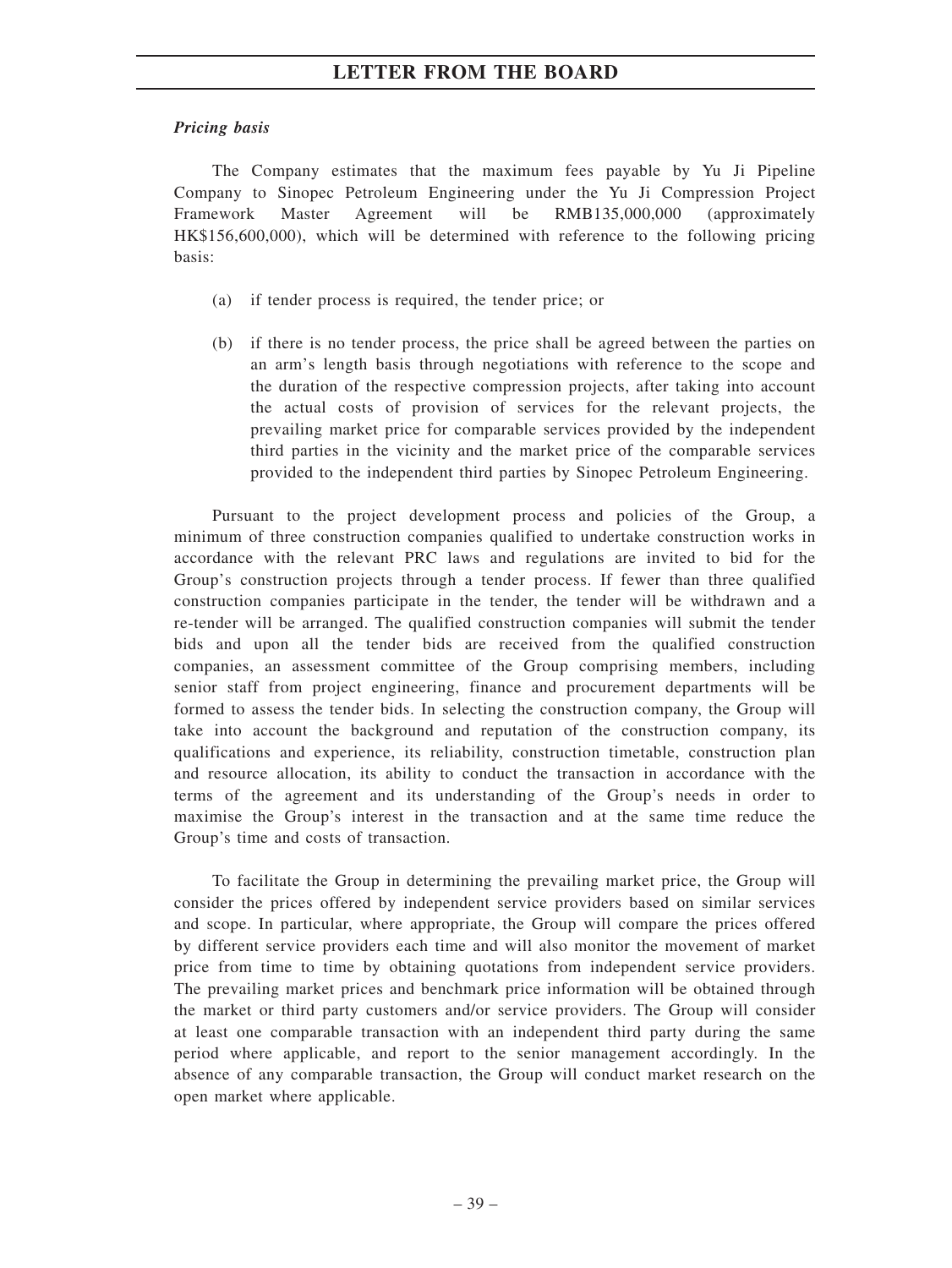The price payable by Yu Ji Pipeline Company to Sinopec Petroleum Engineering will be the fair market price for the relevant services on normal commercial terms, or the terms offered to Yu Ji Pipeline Company shall be no less favourable than those entered into by Sinopec Petroleum Engineering and independent third parties for comparable services.

Pursuant to the Yu Ji Compression Project Framework Master Agreement, upon the successful bid, Yu Ji Pipeline Company will separately enter into compression project agreements with Sinopec Petroleum Engineering, by which the parties will negotiate with reference to, among other factors, laws and regulations, market conditions, normal commercial terms, trade customs and the principle of fairness and will conclude the detailed terms and provisions in the agreements.

The Group will have a credit period of 30 to 90 days from the date of billing.

#### *Reasons for the transactions*

The construction of Anyang compression station is the most economical and optimal way to further enhance the natural gas transmission capacity of Yulin-Jinan Pipeline, which will as a result further improve the profitability and economic efficiency of Yulin-Jinan Pipeline.

Yu Ji Pipeline Company intends to invite Sinopec Petroleum Engineering to participate in the bidding for the Yulin-Jinan Pipeline Compression Project, which will facilitate the communication between the project owners and the compression project construction units and is also beneficial to the compression project management and coordination.

Sinopec Petroleum Engineering possesses extensive professional experiences in the compression facilities of natural gas. The invitation of Sinopec Petroleum Engineering to participate in the compression projects' bidding will help to meet the progress of the compression projects and ensure the projects will come into operation on time as well as safeguard the quality of the compression projects.

The entering into of the Yu Ji Compression Project Framework Master Agreement can provide the Group an option in relation to the Yulin-Jinan Pipeline Compression Project. Having considered the experience of Sinopec Petroleum Engineering in natural gas engineering, the entering into of the Yu Ji Compression Project Framework Master Agreement is in the interests of the Company and the Shareholders as a whole.

### **IV. RISK FACTORS IN RELATION TO OUR RELIANCE ON CONTINUING CONNECTED TRANSACTION WITH SINOPEC GROUP**

**We rely on Sinopec Group, our parent shareholder, for the business operations in respect of Huade and Yu Ji Pipeline Company, and any termination of the agreements by the connected parties of Sinopec Group may significantly impact on the business and results of operations of the Group.**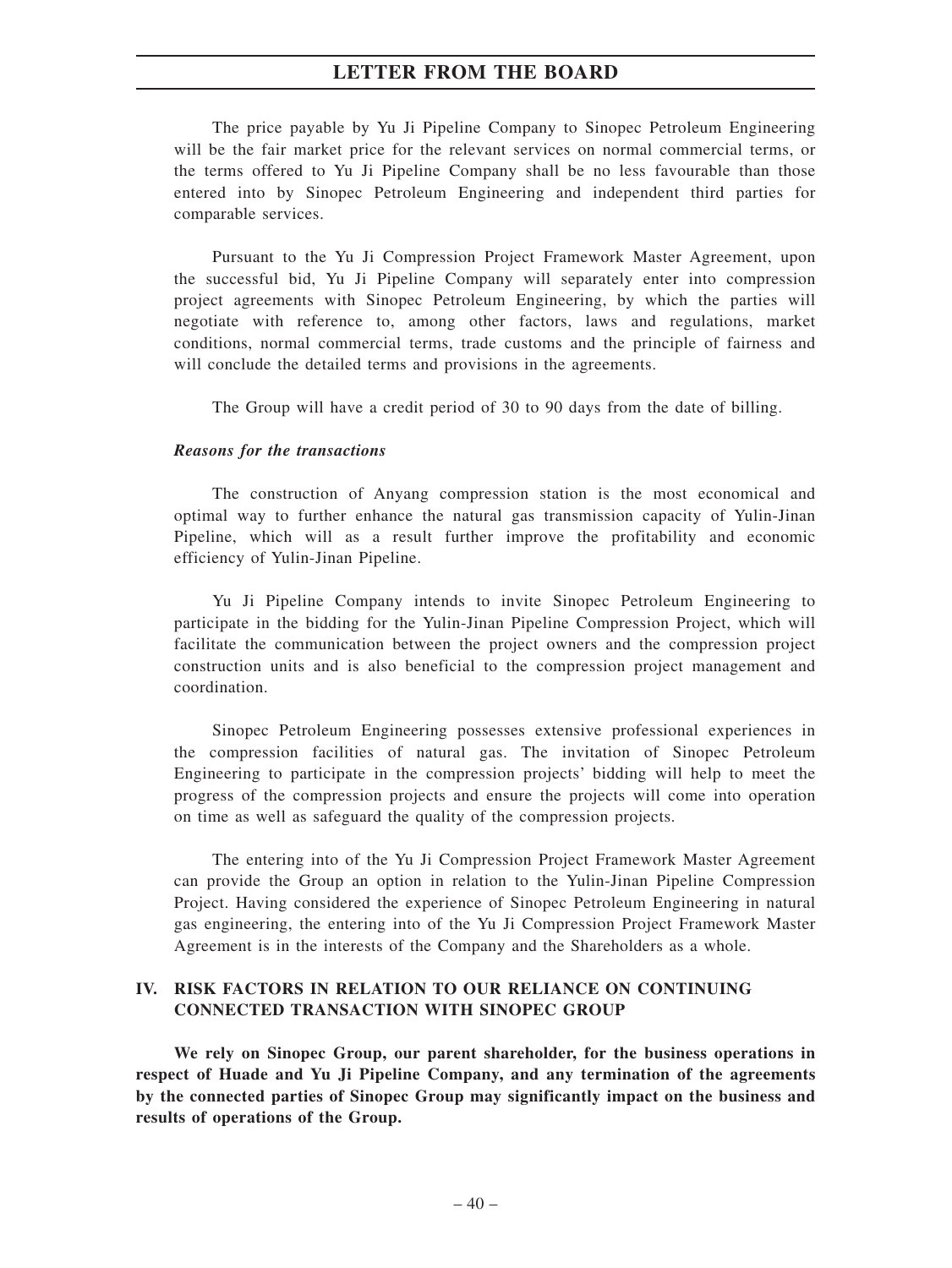China's energy sector is dominated by state-owned firms operating oil and gas industry. Sinopec Group, China National Petroleum Corporation(中國石油天然氣集團公司)("**CNPC**") and China National Offshore Oil Corporation(中國海洋石油有限公司)("**CNOOC**") are the three major conglomerates in the PRC which have their own oil terminals. Each of such oil terminals is supported by oil pipelines that are connected to their respective affiliated oil refining customers. As such, these oil terminal companies usually have their own unique customers for the reason that oil transmission through road transport will significantly increase the costs of providing the services. In addition, due to either limited size or geographical restrictions, there are very limited service providers and/or customers for the oil jetty services and storage services provided by the Company. Sinopec Group has seized the market advantage of being one of the three major conglomerates in the PRC and has been engaged in the development of refineries and petrochemical complexes, the exploration, production and processing of crude oil and natural gas, as well as the trading and distribution and the import and export of crude oil, natural gas and petroleum and petrochemical products, together with and through other members of the Sinopec Group.

During the year ended 31 December 2014, the revenue generated under the Existing Sinopec Guangzhou Branch Framework Master Agreement was approximately HK\$593,950,000, representing approximately 3% of the Group's total revenue. During the year 2014, the major business of the Group was crude oil trading business with Unipec, and the acquisition of Yu Ji Pipeline Company was completed on 31 December 2015, which leads to restatements of 2014 accounts of the Group to include the results from Yu Ji Pipeline Company. The revenue in total generated under the Existing Sinopec Guangzhou Branch Framework Master Agreement and Existing Natural Gas Transmission Services Framework Master Agreement were approximately HK\$1,654,530,000 and HK\$692,870,000, representing approximately 81% and 80% of the Group's total revenue for the year ended 31 December 2015 and six months ended 30 June 2016, respectively. The transactions relating to the crude oil jetty services and natural gas transmission will be on-going and continue in the future.

Although there is a strong demand by Sinopec Group for the services provided by Group, such as jetty services provided by Huade, the Group intends to diversify the customer base in respect of its services to include other customers in the PRC, the Group will consider risk control actions to reduce the reliance on the Sinopec Group, save as disclosed above, where there can be no other customers or potential customers, by allowing, encouraging and inviting third party customers to give quotes or participate in tender processes (if any), as well as our sale personnel monitoring the market trend and exhausting potential third party contractors.

In the meantime, the Company has constantly developed overseas markets by setting up joint-venture companies in order to explore other opportunities to provide services such as storage services to customers that are independent of Sinopec Group. For the jetties the Company holds interests in through the Six Oil Terminal Companies, the Company has expanded its clientele that are independent of Sinopec Group to reduce the reliance on Sinopec Group. Given Sinopec Group undertook in writing to the Company on 14 May 1999 that, among others, (i) it will treat the Group equally with all other subsidiaries that are within the scope of Sinopec Group's management; and (ii) in respect of all transactions between any member of the Group and Sinopec Group, to treat the Group no less favourable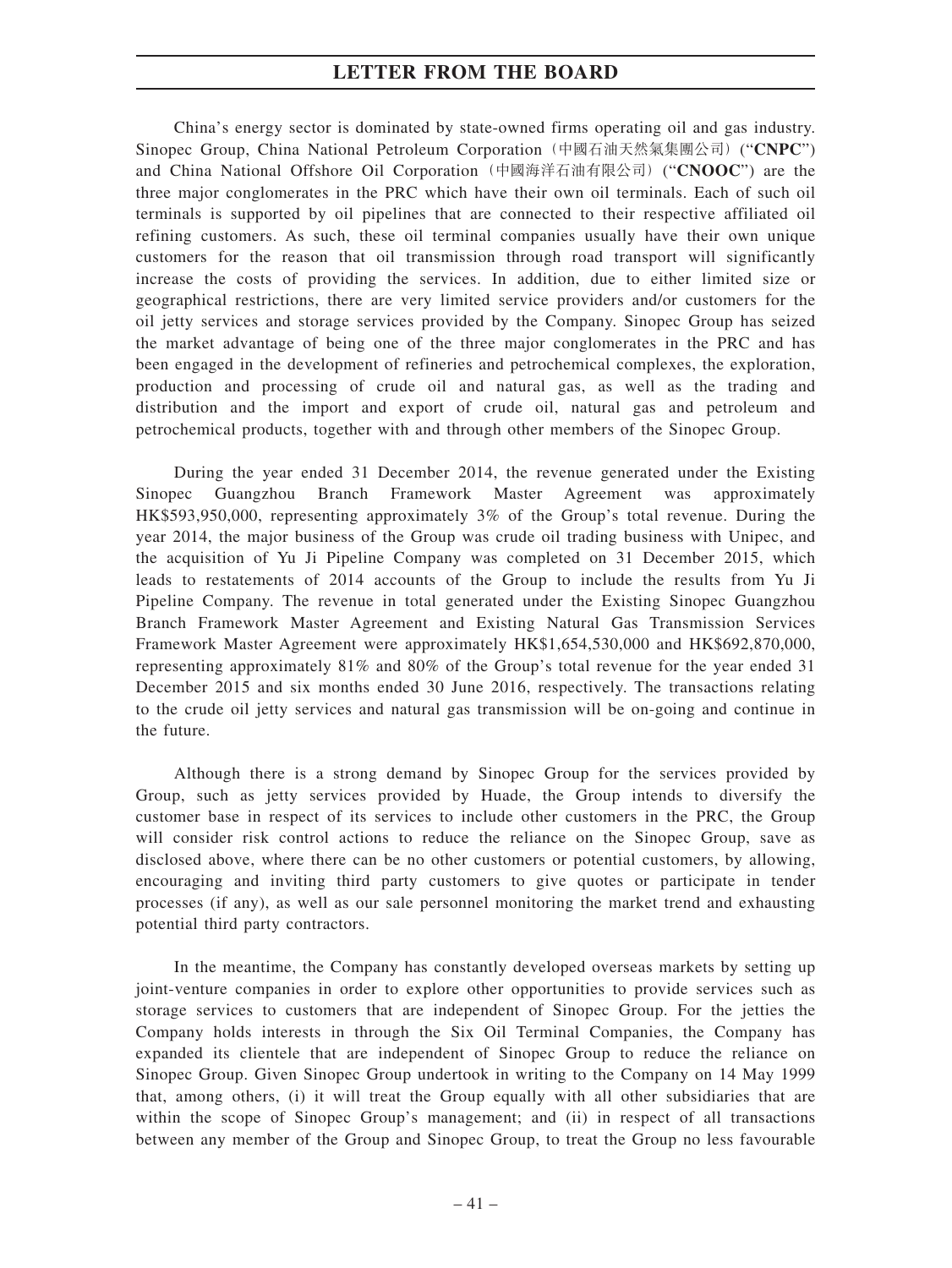than other subsidiaries which are within the scope of Sinopec Group's management, these potential customers are substantially smaller in size as compared to Sinopec Group, CNPC and CNOOC.

Having said that, there is no assurance that the Group will be able to attract other customers to use the services provided by the Group. In the event that there is a cessation or reduction in the utilisation by Sinopec Group of the services of the Group after the expiry of the New Framework Master Agreements or Sinopec Group fails to comply with its obligations under the New Framework Master Agreements during the term of the New Framework Master Agreements, the Group's business and financial condition may be materially and adversely affected, particularly if the Group fails to attract other customers for its services.

## **V. FURTHER INFORMATION ON RENEWAL OF THE EXEMPT EXISTING CONTINUING CONNECTED TRANSACTIONS, THE NEW CONTINUING CONNECTED TRANSACTIONS AND THE HUADE PROJECT DESIGN FRAMEWORK MASTER AGREEMENT**

Reference is made to the announcement of the Company dated 11 November 2016 in respect of, among others, the renewal of the Exempt Existing Continuing Connected Transactions, the New Continuing Connected Transactions and the Huade Project Design Framework Master Agreement. The Board would like to provide Shareholders with further information regarding the pricing basis and settlement term under each of the Exempt Existing Continuing Connected Transactions, the New Continuing Connected Transactions and the Huade Project Design Framework Master Agreement.

### **New Lands and Buildings Framework Master Lease Agreement**

Under the New Lands and Buildings Framework Master Lease Agreement, the lease of lands and buildings from Sinopec Natural Gas Branch Company by Yu Ji Pipeline Company will be conducted on arm's length negotiation between the parties and on normal commercial terms and the fees payable are equal to the actual costs incurred in respect of the relevant lands and buildings (including the maintenance fee on the relevant lands and buildings), plus the taxes, and will be adjusted subject to the State policy.

The Group will have a credit period of 30 to 90 days from the date of billing.

### **New Sinopec Fuel Oil Sales Company Limited Framework Master Agreement**

Pursuant to the New Sinopec Fuel Oil Sales Company Limited Framework Master Agreement, the service fees shall be charged on the basis of State-prescribed prices or government-approved prices. However, when (1) the applicable State-prescribed prices or government-approved prices are not available; or (2) such State-prescribed prices or government-approved prices are cancelled or eased, the service fees payable shall be: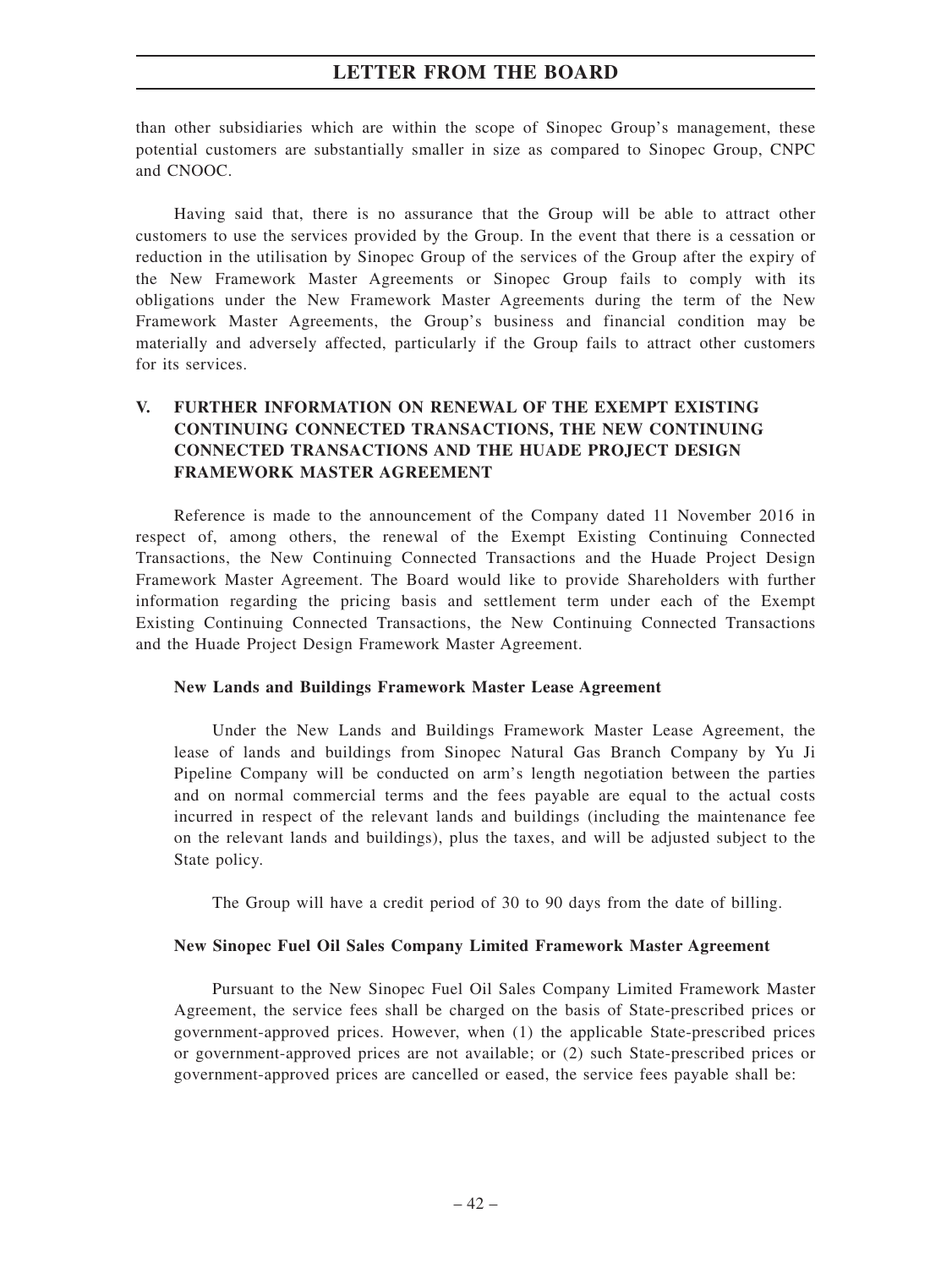- (a) the fair market price for provision of the relevant services. In determining the fair market price, the Group generally makes reference to reports published by certain independent industry information providers, for example ICIS, which are updated from time to time and available to the public, and provide up to date information on market trend and prevailing market prices. The Group also takes into account the actual costs incurred by Huade upon provision of fuel oil jetty and storage services, the market price for the relevant or similar services by independent third party in Guangdong Province or nearby regions, and the service fee charged by Huizhou Jetty if Huizhou Jetty has provided the same or similar services provided that such price will not be lower than the market price for the relevant or similar services by independent third party in Guangdong Province or nearby regions, and the service fee charged by Huizhou Jetty if Huizhou Jetty has provided the same or similar services. The prices will be reported to the person in charge of the sales department of Huade for approval. As the process involves reference to industry reports and up to date market prices as mentioned above, the Company considers the method adopted above can ensure that the transactions will be conducted on normal commercial terms and not prejudicial to the interests of the Company; or
- (b) if no market price is available or agreed between the parties, the previous State-prescribed prices or government approved prices (as the case may be) plus a margin not exceeding the rate of increase of the consumer price index for Guangdong Province during the immediately preceding calendar year. The consumer price index can be obtained from the Statistics Bureau of Guangdong Province of the PRC.

Currently, there are no State-prescribed prices or government-approved prices in respect of the service fees for the provision of fuel oil jetty and storage services. The Group will be notified if there are state-prescribed/ government-approved prices established. Huade and Sinopec Fuel Oil will then discuss and conclude the pricing terms based on the state-prescribed/ government-approved prices when entering into any subsequent agreements pursuant to the New Sinopec Fuel Oil Sales Company Limited Framework Master Agreement.

The Group will grant a credit period of 30 to 90 days from the date of billing to Sinopec Fuel Oil.

### **Internal Labour Technical Services Framework Master Agreement**

To facilitate the Group in determining the prevailing market price, the Group will consider the prices offered by independent service providers based on similar services and scope. In particular, where appropriate, the Group will compare the price or quotation provided by three different service providers each time and will also monitor the movement of market price from time to time by obtaining quotations from independent service providers and/or conducting market research on the open market where applicable. The prevailing market prices and benchmark price information will be obtained through the market or third party customers and/or service providers.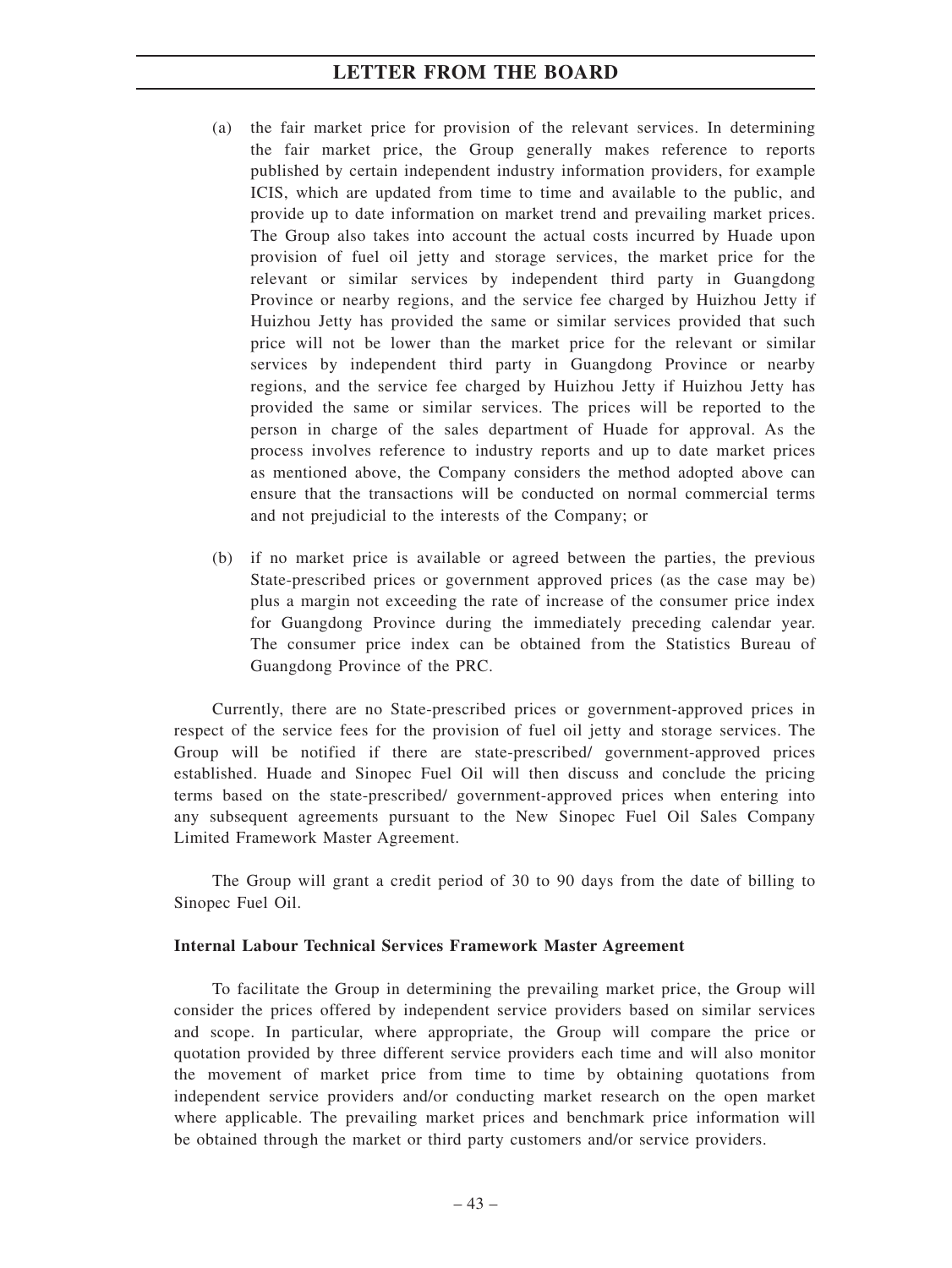The Group will have a credit term of 30 to 90 days from the date of billing.

#### **Substation Power Technical Services Framework Master Agreement**

To facilitate the Group in determining the prevailing market price, the Group will consider the prices offered by independent service providers based on similar services and scope. In particular, where appropriate, the Group will compare the price or quotation provided by three different service providers each time and will also monitor the movement of market price from time to time by obtaining quotations from independent service providers and/or conducting market research on the open market where applicable. The prevailing market prices and benchmark price information will be obtained through the market or third party customers and/or service providers.

The Group will have a credit period of 30 to 90 days from the date of billing.

#### **Oil Terminal Entrusted Management Framework Master Agreement**

The provision of entrusted management services by Sinopec Pipeline Storage Company to Sinomart under the Oil Terminal Entrusted Management Framework Master Agreement will be conducted on arm's length negotiation between the parties and on normal commercial terms and the fees payable are equal to the actual costs of entrusted management and taxes. The actual costs of entrusted management include, among others, the expenses of recruiting directors and senior management of the Six Oil Terminal Companies, the management fee in respect of the accounts of the Six Oil Terminal Companies, the costs in procuring the Six Oil Terminal Companies' financial budgets, financial statements, materials for economic analysis, production data, information on major investments, information on human resources, reports on HSE (health, safety and environment), half yearly and yearly reports on their performances, and board minutes or resolutions.

The Group will have a credit period of 30 to 90 days from the date of billing.

#### **Huade Project Design Framework Master Agreement**

The Group will have a credit period of 30 to 90 days from the date of billing.

### **VI. LISTING RULES' IMPLICATIONS**

Under the Listing Rules, for so long as Sinopec Group Company remains a substantial shareholder of the Company for the purposes of the Listing Rules, and Sinopec Group Company holds not less than 30% of Sinopec Corp., Sinopec Finance, Century Bright and other relevant branches and members of Sinopec Group Company, the transactions contemplated under each of the New Framework Master Agreements constitute continuing connected transactions of the Company under the Listing Rules. The provision of equipment procurement, design and construction services by Sinopec Petroleum Engineering in respect of Yulin-Jinan Pipeline under the Yu Ji Compression Project Framework Master Agreement constitutes a connected transaction and discloseable transaction of the Company under the Listing Rules.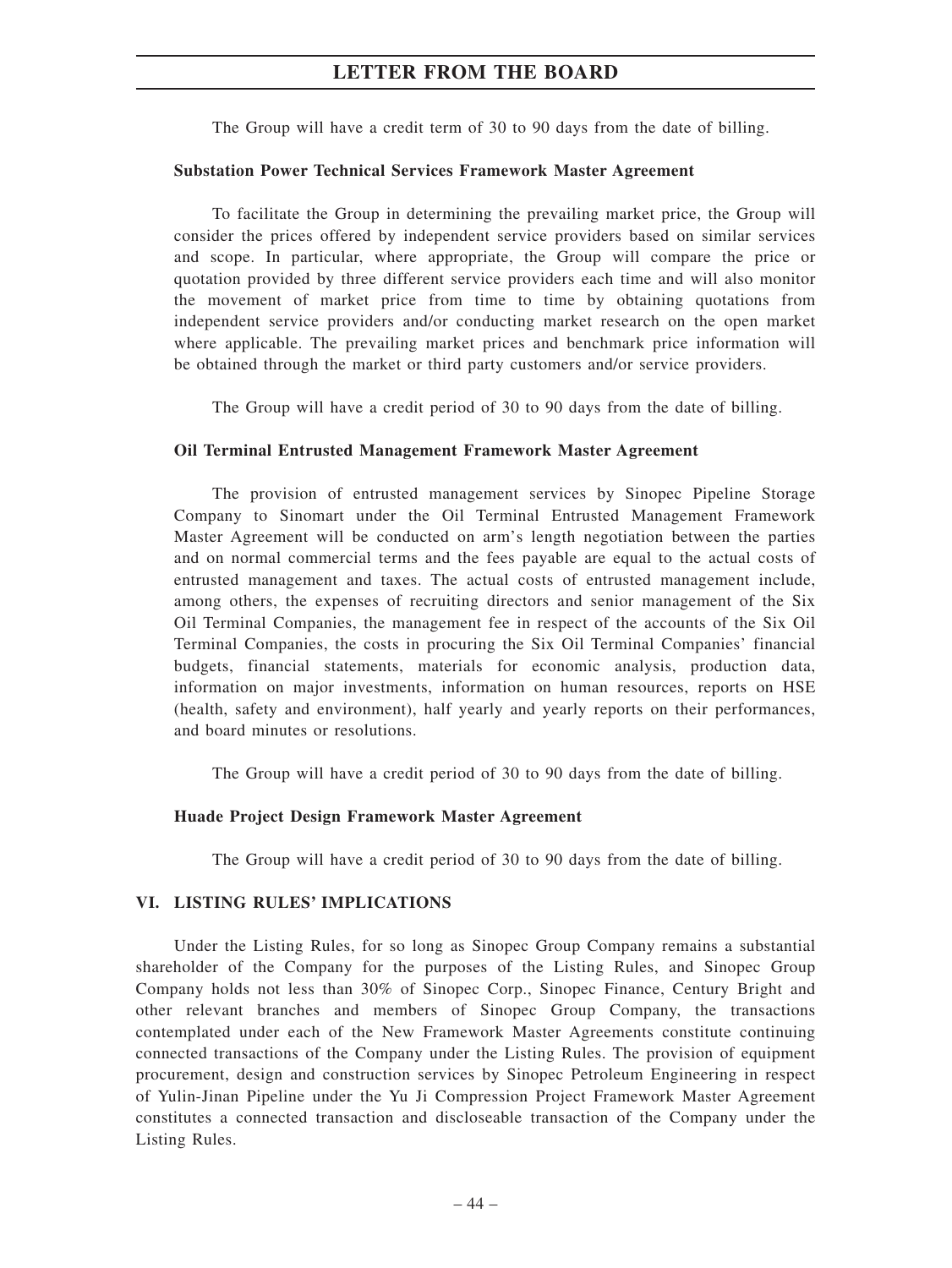With respect to the renewal of the Non-exempt Existing Continuing Connected Transactions, since the applicable percentage ratios (as defined in Rule 14.07 of the Listing Rules) for the value of each of the caps of the New Framework Master Agreements as disclosed in section II above, are more than 5%, these transactions and agreements are subject to the reporting, annual review, announcement and Independent Shareholders' approval requirements under Chapter 14A of the Listing Rules. Sinopec Group Company and its associates shall abstain from voting at the SGM. The Company will also disclose the relevant details in the next published annual report and accounts of the Company in accordance with the relevant requirements as set out in Rule 14A.49 of the Listing Rules.

The applicable percentage ratios (as defined in Rule 14.07 of the Listing Rules) for the transaction under the Yu Ji Compression Project Framework Master Agreement as disclosed in section III above, are more than 5%, and therefore the Yu Ji Compression Project Framework Master Agreement is subject to the reporting, announcement and Independent Shareholders' approval requirements as set out under Chapter 14A of the Listing Rules. Sinopec Group Company and its associates shall abstain from voting at the SGM. The Company will also disclose the relevant details in the next published annual report and accounts of the Company in accordance with the relevant requirements as set out in Rule 14A.49 of the Listing Rules. Further, the maximum service fees of RMB135,000,000 (approximately HK\$156,600,000) under the Yu Ji Compression Project Framework Master Agreement constitutes a discloseable transaction of the Company under Chapter 14 of the Listing Rules, as the applicable percentage ratios under Rule 14.07 of the Listing Rules are more than 5% but are less than 25%.

In addition, under each of the New Sinopec Finance Financial Services Framework Master Agreement and the New Yu Ji Pipeline Financial Services Framework Master Agreement, the loan services to be provided by Sinopec Finance to the Huade Group or Yu Ji Pipeline Company (as the case may be) constitute financial assistance to be provided by a connected person for the benefit of the Group. As such services are on normal commercial terms which are similar to or even more favourable than those offered by independent third parties for comparable services in the PRC, and no security over the assets of the Group will be granted in respect of such services, such services are exempt under Rule 14A.90 of the Listing Rules from all reporting, annual review, announcement and Independent Shareholders' approval requirements. Regarding the entrusted loan services and other services (apart from the deposit services and loan services) thereunder, the applicable percentage ratios (as defined in Rule 14.07 of the Listing Rules) for the aggregate fees and charges payable by Huade or Yu Ji Pipeline Company (as the case may be) to Sinopec Finance will not be, on an annual basis, more than the de minimis threshold of 0.1% as stipulated under Rule 14A.76(1) of the Listing Rules during the term of the New Sinopec Finance Financial Services Framework Master Agreement and the New Yu Ji Pipeline Financial Services Framework Master Agreement. As such, the entrusted loan services and other services (apart from the deposit services and loan services) thereunder are exempt under Chapter 14A of the Listing Rules from all reporting, announcement and Independent Shareholders' approval requirement.

With respect to the deposit services under the New Century Bright Financial Services Framework Master Agreement, as the annual caps of the transactions will be aggregated with those under the New Sinopec Finance Financial Services Framework Master Agreement and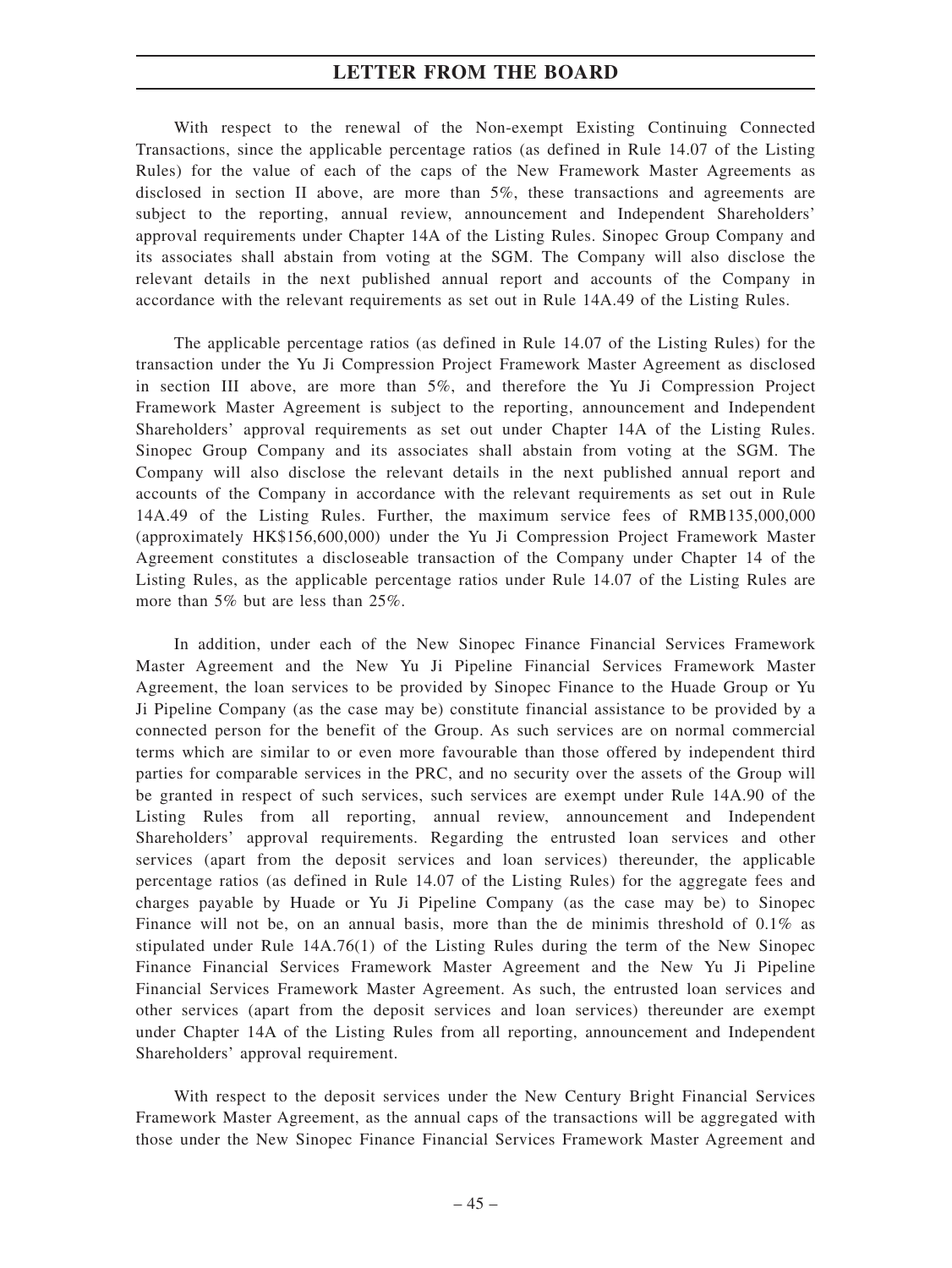the New Yu Ji Pipeline Financial Services Framework Master Agreement, the applicable percentage ratios (as defined in Rule 14.07 of the Listing Rules) for such aggregated annual caps are more than 5% and therefore are subject to the reporting, annual review, announcement and Independent Shareholders' approval requirements under Chapter 14A of the Listing Rules. Regarding the settlement services thereunder, the applicable percentage ratios (as defined in Rule 14.07 of the Listing Rules) for the aggregate fees and charges payable by the Group to Century Bright will not be, on an annual basis, more than the de minimis threshold of 0.1% as stipulated under Rule 14A.76(1) of the Listing Rules during the term of the New Century Bright Financial Services Framework Master Agreement. As such, the settlement and similar services thereunder are exempt under Chapter 14A of the Listing Rules from all reporting, announcement and Independent Shareholders' approval requirements.

Further, as the applicable percentage ratios under Rule 14.07 of the Listing Rules in respect of the aggregate annual caps of the transactions under the Financial Services Framework Master Agreements are more than 25%, the entering into of the three financial services framework master agreements, upon aggregation, constitutes a major transaction for the Company under Chapter 14 of the Listing Rules.

### **VII. THE DIRECTORS' VIEW**

The Directors (including than the independent non-executive Directors, the opinion of which after taking into account the advice of Independent Financial Adviser, is included in the section headed "Letter from the Independent Board Committee" in this Circular) are of the opinion that the New Framework Master Agreements for the renewal of the Non-exempt Existing Continuing Connected Transactions and the Yu Ji Compression Project Framework Master Agreement are on normal commercial terms and entered into and carried out in the ordinary and usual course of business of the Group on an arm's length basis, the terms of which are fair and reasonable and in the interests of the Company and the Shareholders as a whole.

### **VIII. INFORMATION ON THE COMPANY AND THE SINOPEC GROUP**

The Company was incorporated in Bermuda with limited liability and its shares are listed on the Stock Exchange. The principal activities of the Group include provision of natural gas pipeline transmission services, operation of crude oil and oil products terminals and their ancillary facilities, provision of logistics services including storage, logistics, transportation and terminal services and distribution of oil and oil products and international logistics agency services on global basis. Following the completion of the acquisition on 31 December 2015, Yu Ji Pipeline Company became an indirect wholly-owned subsidiary of the Company. Since then, the financial information of Yu Ji Pipeline Company has been consolidated into the consolidated financial statements of the Group.

Sinopec Group Company, the controlling shareholder of Sinopec Corp. and the ultimate controlling shareholder of the Company, is a State-authorised investment vehicle in oil and petrochemical business which integrates the upstream and downstream assets.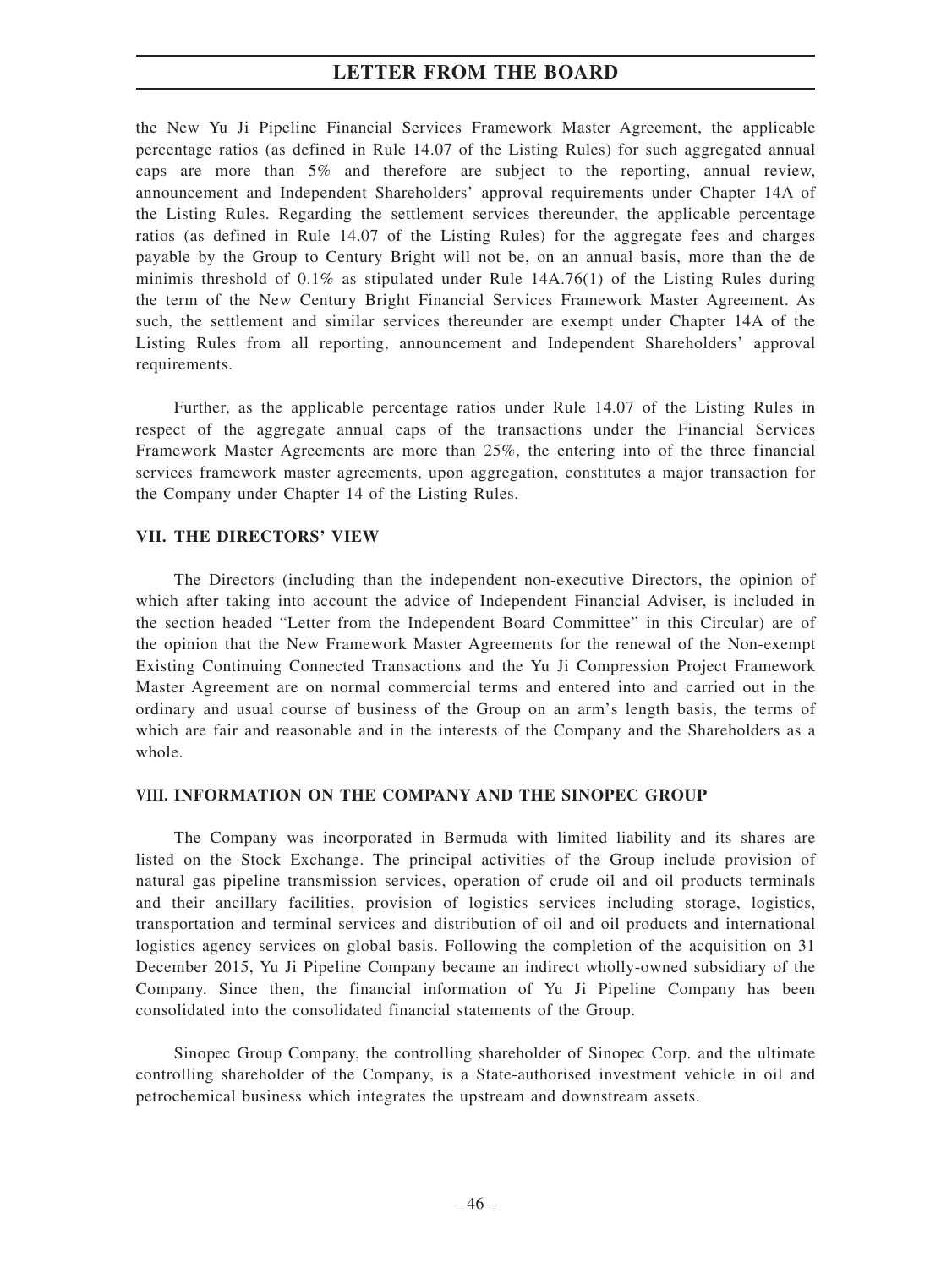Sinopec Corp. is an integrated energy and chemical company with upstream, midstream and downstream operations and is publicly listed on the stock exchanges of Hong Kong, Shanghai, New York and London. The principal operations of Sinopec Corp. and its subsidiaries include: (1) exploring for and developing, producing and trading crude oil and natural gas; (2) processing crude oil into refined oil products, producing refined oil products and trading, transporting, distributing and marketing refined oil products; and (3) producing, distributing and trading chemical products.

Sinopec Guangzhou Branch is a branch company of Sinopec Corp.. The core business of Sinopec Guangzhou Branch covers refining and petrochemical productions. Its marketing distribution network covers the whole South China area with some of the products exported to Southeast Asian countries.

Sinopec Finance was established in the PRC as a non-banking financial institution in 1988. Sinopec Finance is regulated by the PBOC and the CBRC and provides its services in accordance with the rules and operational requirements of these regulatory authorities. As at the Latest Practicable Date, Sinopec Corp. has 49% of the equity interest of Sinopec Finance and Sinopec Group Company has 51% of the equity interest of Sinopec Finance. The principal business of Sinopec Finance includes the provision of, among others, deposit services, loan services, entrusted loan services and entrusted investment services.

Century Bright is a limited liability company incorporated in Hong Kong. It is a wholly owned subsidiary of Sinopec Group Company. The principal activities of Century Bright include providing settlement and similar services and taking deposits from members of the Sinopec Group outside PRC, and conducting intra group loan transactions. Century Bright is a money lender registered under the Money Lender Ordinance (Chapter 162 of the laws of Hong Kong) in Hong Kong.

Sinopec Natural Gas Branch Company is a branch company of Sinopec Corp.. Sinopec Natural Gas Branch Company is principally engaged in construction and operation of natural gas transmission pipelines, liquefied natural gas receiving station, compressed natural gas refuelling station and gas storage, and the development of long distance pipeline market and liquefied projects as well as the sales of natural gas.

Sinopec Petroleum Engineering is a company established under the laws of the PRC with limited liability and a wholly owned subsidiary of Sinopec Group Company. Sinopec Petroleum Engineering is principally engaged in the development and construction of petroleum projects.

### **IX. GENERAL**

Sinopec Group Company is holding approximately 70.86% of the entire issued share capital of Sinopec Corp.. Sinopec Corp. is holding the entire issued share capital of Unipec (which holds the entire issued share capital of SKI) and the indirect controlling shareholder of the Company, indirectly holding approximately 60.33% of the entire issued share capital of the Company. Pursuant to the Listing Rules, the transactions contemplated under each of the Non-exempt Existing Continuing Connected Transactions constitute continuing connected transactions of the Company, the aggregate amounts of the provision of financial services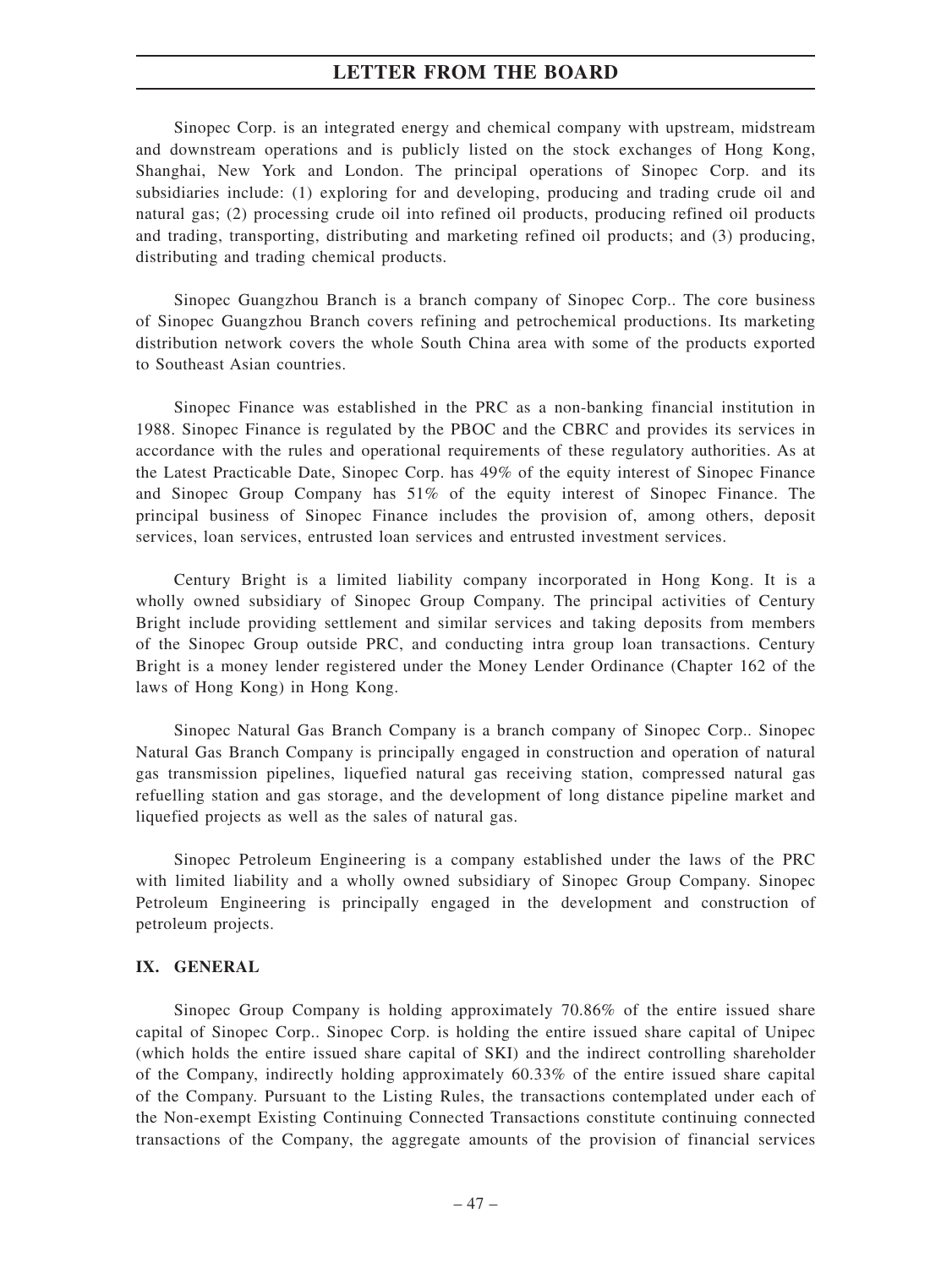under the Financial Services Framework Master Agreements constitute a major transaction of the Company and the provision of equipment procurement, design and construction services in respect of Yulin-Jinan Pipeline under the Yu Ji Compression Project Framework Master Agreement constitutes a connected transaction and discloseable transaction of the Company. The Non-exempt Existing Continuing Connected Transactions and the Yu Ji Compression Project Framework Master Agreement are subject to the Independent Shareholders' approval requirements under the Listing Rules. SKI, Sinopec Group Company, Sinopec Corp., Unipec, Sinopec Finance, Century Bright, Sinopec Engineering and their associates will abstain from voting in the SGM to approve the renewal of the Non-exempt Existing Continuing Connected Transactions under the New Framework Master Agreements and the provision of equipment procurement, design and construction services in respect of Yulin-Jinan Pipeline under the Yu Ji Compression Project Framework Master Agreement.

The executive Directors, Mr. Chen Bo, Mr. Xiang Xiwen, Mr. Dai Liqi, Mr. Li Jianxin and Mr. Wang Guotao, abstained from voting on the relevant resolutions in the Board meeting to approve each of the transactions contemplated therein because of their other executive posts within the Sinopec Group.

The Company has established an Independent Board Committee comprising the three independent non-executive Directors of the Company, namely Ms. Tam Wai Chu, Maria, Mr. Fong Chung, Mark and Dr. Wong Yau Kar, David, to consider (1) the renewal of the Non-exempt Existing Continuing Connected Transactions for the two or three financial years ending 31 December 2019 (as the case may be) and (2) the connected transaction and discloseable transaction regarding the provision of equipment procurement, design and construction services in respect of Yulin-Jinan Pipeline under the Yu Ji Compression Project Framework Master Agreement, to recommend to the Independent Shareholders how to vote in the SGM, and to advise the Independent Shareholders on these transactions and agreements.

Somerley Capital Limited has been appointed as the Independent Financial Adviser for the purpose of advising the Independent Board Committee and the Independent Shareholders in relation to the renewal of the Non-exempt Existing Continuing Connected Transactions for the two or three financial years ending 31 December 2019 (together with their caps) (as the case may be), the connected transaction and discloseable transaction regarding the provision of equipment procurement, design and construction services in respect of Yulin-Jinan Pipeline under the Yu Ji Compression Project Framework Master Agreement (together with its cap), and the transactions contemplated thereunder. A letter from the Independent Financial Adviser is set out on pages 52 to 86 of this Circular.

### **X. SPECIAL GENERAL MEETING**

The SGM will be held on Thursday, 22 December 2016 at 10:00 a.m. or at any adjournment thereof at Taishan Room, Level 5, Island Shangri-La, Pacific Place, Supreme Court Road, Central, Hong Kong during which ordinary resolutions shall be proposed to the Shareholders to approve the New Framework Master Agreements and the Yu Ji Compression Project Framework Master Agreement. SKI, Sinopec Group Company, Sinopec Corp., Unipec, Sinopec Finance, Century Bright, Sinopec Engineering and their associates will abstain from voting in relation to the resolution to be proposed to approve the New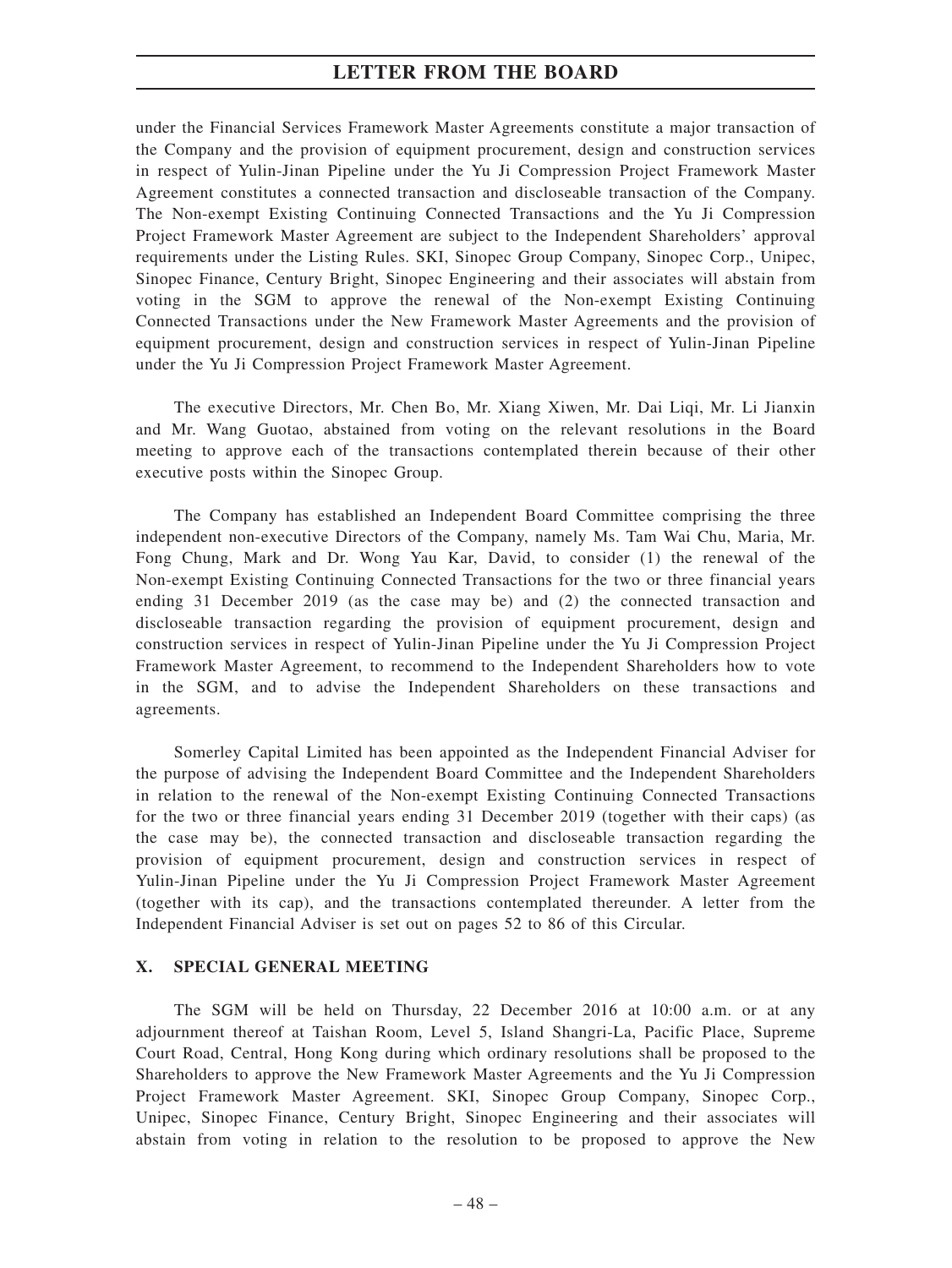Framework Master Agreements and the Yu Ji Compression Project Framework Master Agreement. The New Framework Master Agreements and the Yu Ji Compression Project Framework Master Agreement are therefore subject to the approval by the Independent Shareholders at the SGM on a vote taken by way of poll.

A form of proxy for use by the Shareholders at the SGM is enclosed. Shareholders are advised to read the notice and to complete the accompanying white form of proxy in accordance with the instructions printed thereon and return the same to the Company's branch share registrar in Hong Kong, Tricor Secretaries Limited of Level 22, Hopewell Centre, 183 Queen's Road East, Hong Kong, as soon as possible and in any event, not later than 48 hours before the time appointed for holding the SGM or any adjourned meeting (as the case may be). Completion and return of the form of proxy will not preclude Shareholders from attending and voting in person at the meeting if they so wish.

#### **XI. RECOMMENDATION**

The Directors (including the independent non-executive Directors whose opinions and recommendation, after considering the advice from the Independent Financial Adviser, are set out in the section headed "Letter from the Independent Board Committee" in this Circular) consider that the New Framework Master Agreements and the Yu Ji Compression Project Framework Master Agreement, and include all matters relating thereto are fair and reasonable, on normal commercial terms and are in the interests of the Company and the Shareholders as a whole so far as the Company and the Independent Shareholders are concerned.

Accordingly, the Directors (including the independent non-executive Directors whose opinions and recommendation, after considering the advice from the Independent Financial Adviser, are set out in the section headed "Letter from the Independent Board Committee" in this Circular) recommend the Shareholders to vote in favour of the resolution to be proposed at the SGM to approve the New Framework Master Agreements and the Yu Ji Compression Project Framework Master Agreement, and include all matters relating thereto.

Your attention is drawn to the recommendation of the Independent Board Committee as set out on pages 50 to 51 of this Circular and the letter from the Independent Financial Adviser as set out on pages 52 to 86 of this Circular.

Your attention is drawn to the information set out elsewhere in this Circular and in the appendices to it.

> By order of the Board of **Sinopec Kantons Holdings Limited Chen Bo** *Chairman*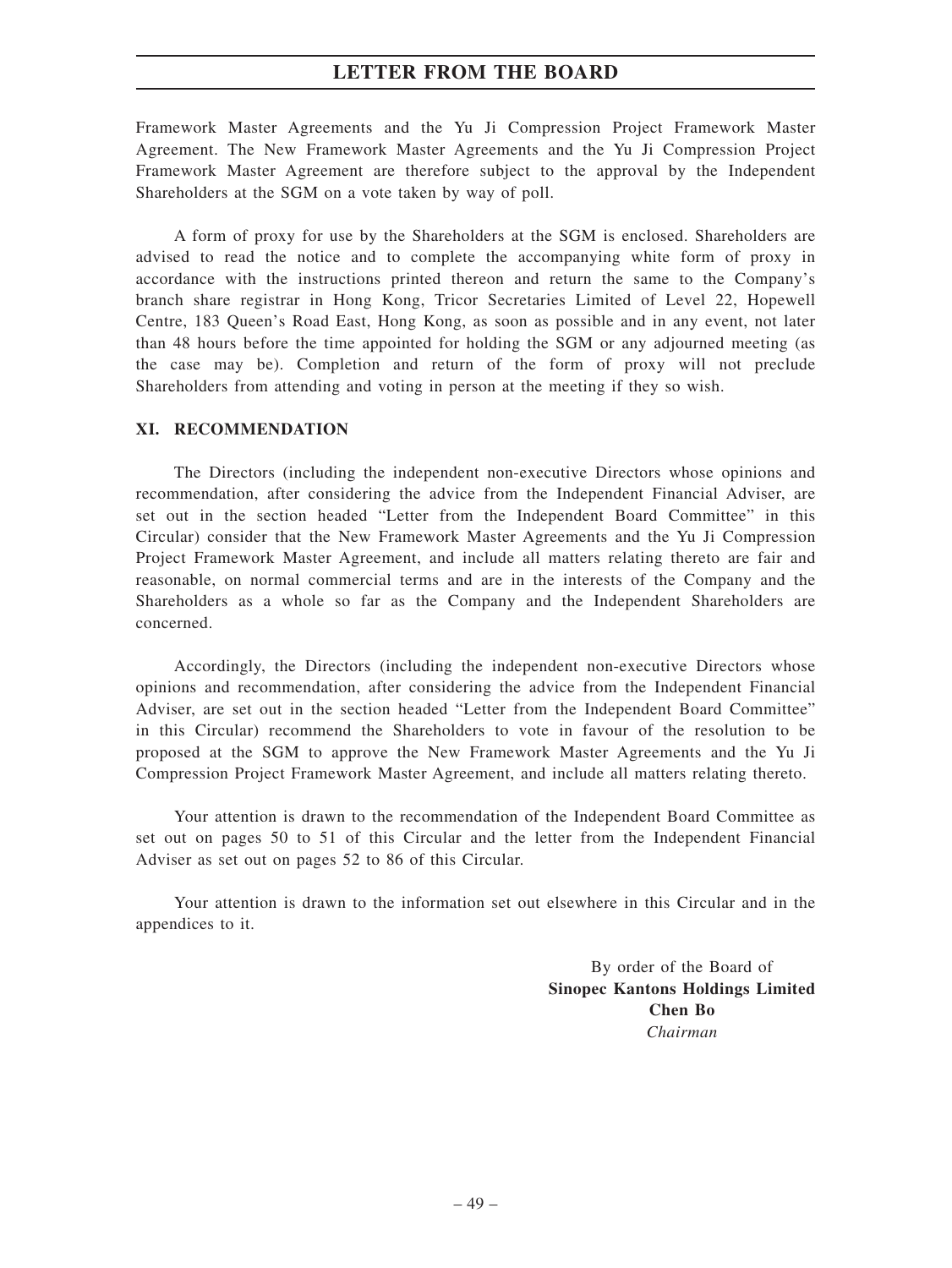### **LETTER FROM THE INDEPENDENT BOARD COMMITTEE**



**SINOPEC KANTONS HOLDINGS LIMITED**

**(中石化冠德控股有限公司) \***

*(incorporated in Bermuda with limited liability)* **(Stock Code: 934)**

2 December 2016

*To the Independent Shareholders*

Dear Sir or Madam,

# **(1) CONTINUING CONNECTED TRANSACTIONS AND/OR MAJOR TRANSACTION REGARDING RENEWAL OF THE NON-EXEMPT EXISTING CONTINUING CONNECTED TRANSACTIONS; AND (2) CONNECTED TRANSACTION AND DISCLOSEABLE TRANSACTION REGARDING THE YULIN-JINAN PIPELINE COMPRESSION PROJECT**

Terms defined in the Circular shall have the same meanings when used in this letter, unless the context otherwise requires.

On 11 November 2016, the Board announced the New Framework Master Agreements and the Yu Ji Compression Project Framework Master Agreement. The Independent Board Committee was formed on 11 November 2016 to make a recommendation to the Independent Shareholders as to whether, in its view, the terms of (i) the New Framework Master Agreements and (ii) the Yu Ji Compression Project Framework Master Agreement are fair and reasonable and whether (i) the New Framework Master Agreements and (ii) the Yu Ji Compression Project Framework Master Agreement are in the interest of the Company and its Shareholders. Somerley Capital Limited has been appointed by the Company as Independent Financial Adviser to advise the Independent Board Committee and Independent Shareholders on the fairness and reasonableness of (i) the New Framework Master Agreements and (ii) the Yu Ji Compression Project Framework Master Agreement.

The terms and reasons for (i) the New Framework Master Agreements and (ii) the Yu Ji Compression Project Framework Master Agreement are described in the letter from the Board as set out in the Circular.

We also draw your attention to the letter from the Independent Financial Adviser in the Circular containing the advice of Somerley Capital Limited in respect of (i) the New Framework Master Agreements and (ii) the Yu Ji Compression Project Framework Master Agreement.

*\* For identification purposes only*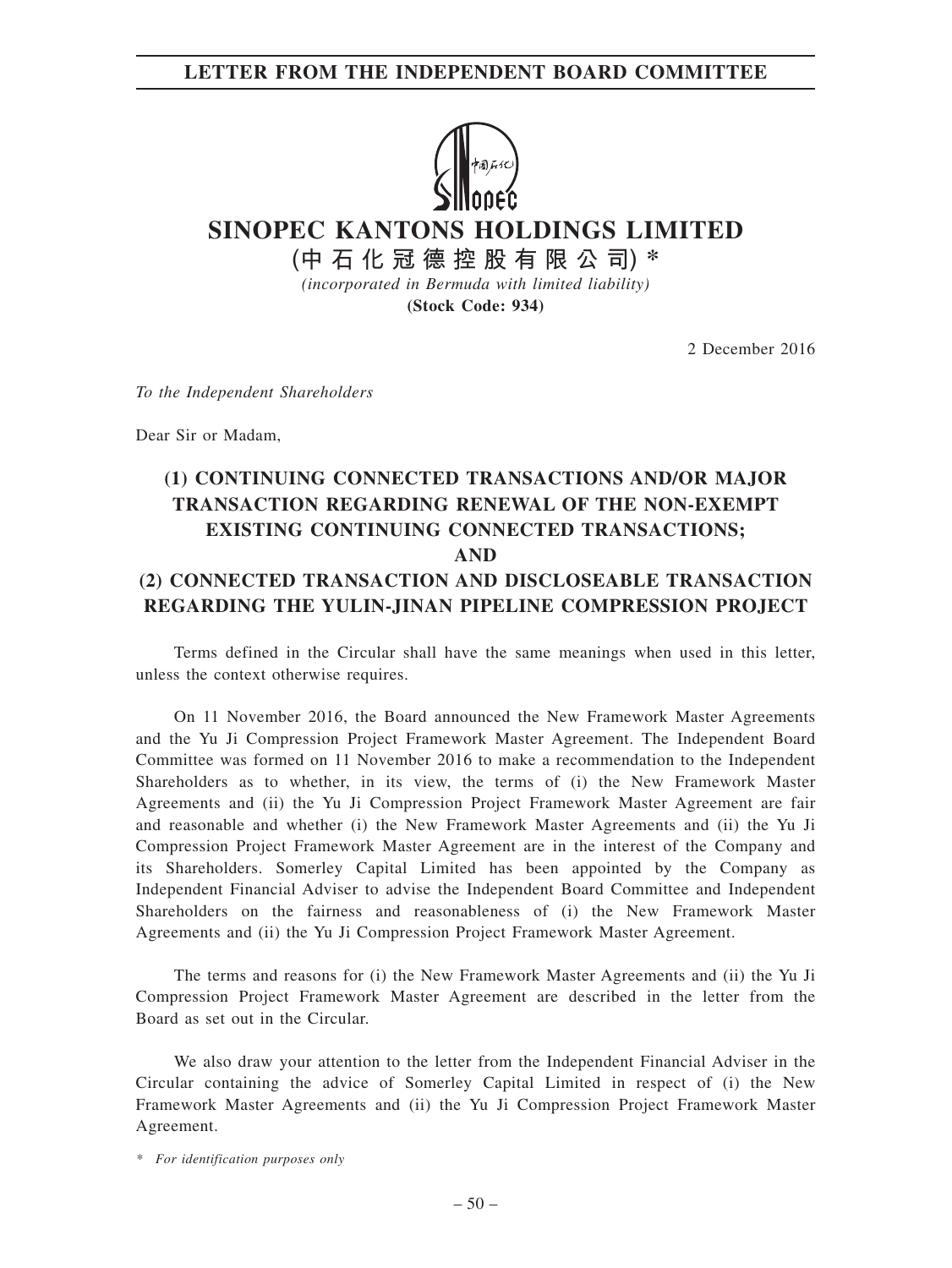## **LETTER FROM THE INDEPENDENT BOARD COMMITTEE**

As your Independent Board Committee, we have discussed with the management of the Company the reasons for entering into (i) the New Framework Master Agreements and (ii) the Yu Ji Compression Project Framework Master Agreement and the basis upon which their terms have been determined. We have also considered the key factors taken into account by Somerley Capital Limited in arriving at its opinion regarding (i) the New Framework Master Agreements and (ii) the Yu Ji Compression Project Framework Master Agreement as set out in the letter from the Independent Financial Adviser as set out in the Circular, which we urge you to read carefully.

The Independent Board Committee, after taking into account, among other things, the advice of Somerley Capital Limited, the Independent Financial Adviser to the Company, considers that (i) the New Framework Master Agreements and (ii) the Yu Ji Compression Project Framework Master Agreement are on normal commercial terms and in the ordinary and usual course of business of the Company, and in the best interest of the Company and the Shareholders as a whole, and fair and reasonable so far as the Company and the Independent Shareholders are concerned. Accordingly, the Independent Board Committee recommends the Independent Shareholders to vote in favour of the ordinary resolutions in relation to (i) the New Framework Master Agreements and (ii) the Yu Ji Compression Project Framework Master Agreement as set out in the notice of the SGM at the end of the Circular.

Yours faithfully,

*Independent Non-executive Director*

*Independent Non-executive Director*

**Ms. Tam Wai Chu, Maria Mr. Fong Chung, Mark Dr. Wong Yau Kar, David** *Independent Non-executive Director*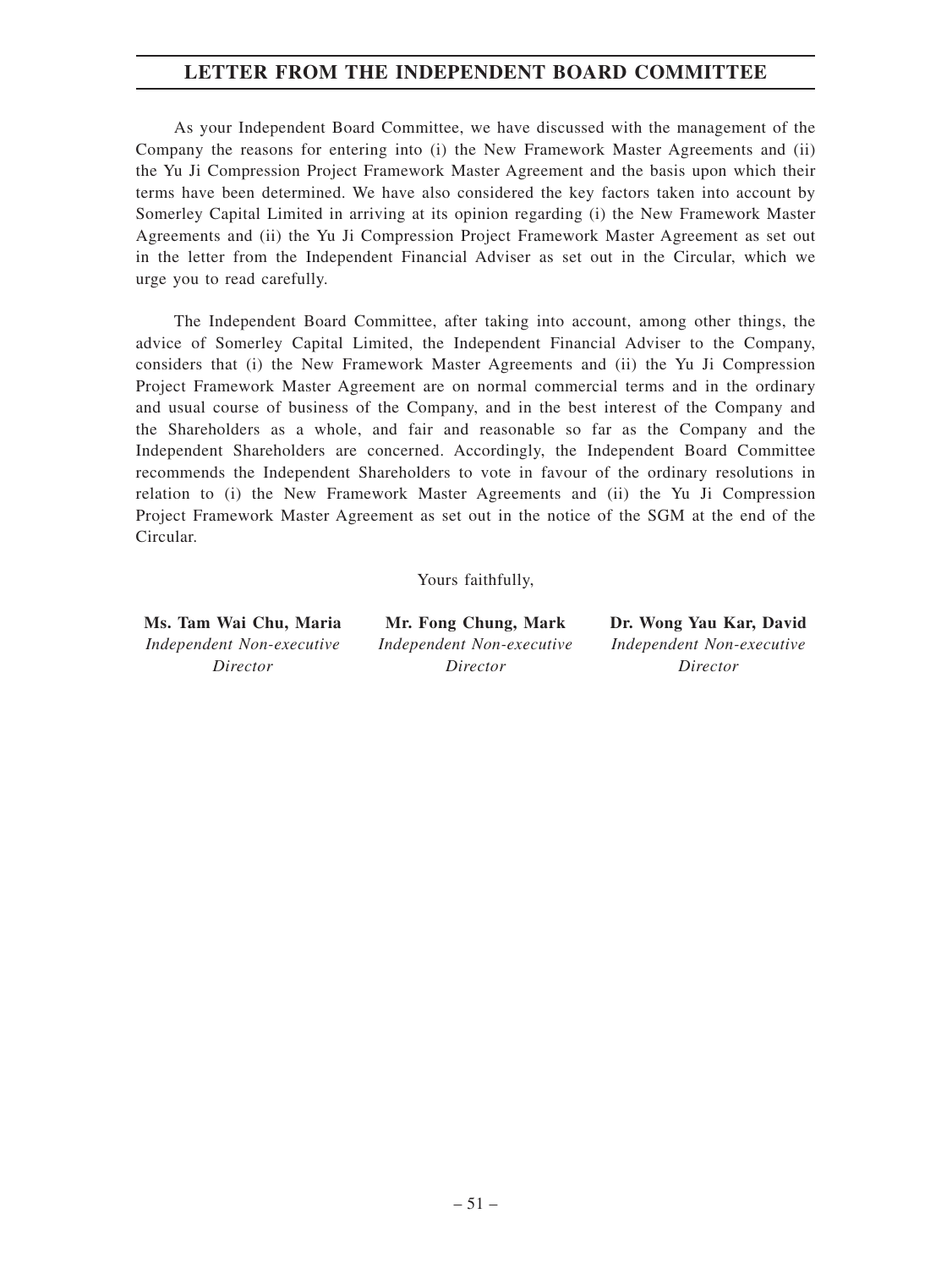*The following is the letter of advice from Somerley Capital Limited to the Independent Board Committee and the Independent Shareholders, which has been prepared for the purpose of inclusion in this circular.*



#### **SOMERLEY CAPITAL LIMITED**

20th Floor China Building 29 Queen's Road Central Hong Kong

2 December 2016

*To: The Independent Board Committee and the Independent Shareholders of Sinopec Kantons Holdings Limited*

Dear Sirs,

# **(1) CONTINUING CONNECTED TRANSACTIONS AND/OR MAJOR TRANSACTION REGARDING RENEWAL OF THE NON-EXEMPT EXISTING CONTINUING CONNECTED TRANSACTIONS; AND (2) CONNECTED AND DISCLOSEABLE TRANSACTION REGARDING THE YULIN-JINAN PIPELINE COMPRESSION PROJECT**

### **INTRODUCTION**

We refer to our appointment to advise the Independent Board Committee and Independent Shareholders in connection with (i) the continuing connected transactions and/or major transaction regarding renewal of the Non-exempt Existing Continuing Connected Transactions for the two or three financial years ending 31 December 2019 (together with their caps) (as the case may be); and (ii) the connected and discloseable transaction regarding the Yu Ji Compression Project Framework Master Agreement (together with its cap) and the transactions contemplated thereunder (collectively, the "**Transactions**"). Details of the Transactions are contained in the circular to the Shareholders dated 2 December 2016 (the "**Circular**"), of which this letter forms a part. Unless the context otherwise requires, capitalised terms used in this letter shall have the same meanings as those defined in the Circular.

Sinopec Group Company is holding approximately 70.86% of the entire issued share capital of Sinopec Corp.. Sinopec Corp. is holding the entire issued share capital of Unipec (which holds the entire issued share capital of SKI) and the indirect controlling shareholder of the Company, indirectly holding approximately 60.33% of the entire issued share capital of the Company. Pursuant to the Listing Rules, the transactions contemplated under each of the Non-exempt Existing Continuing Connected Transactions constitute continuing connected transactions of the Company, the aggregate amounts of the provision of financial services under the New Sinopec Finance Financial Services Framework Master Agreement, the New Century Bright Financial Services Framework Master Agreement and the New Yu Ji Pipeline Financial Services Framework Master Agreement constitute a major transaction of the Company and the provision of equipment procurement, design and construction services in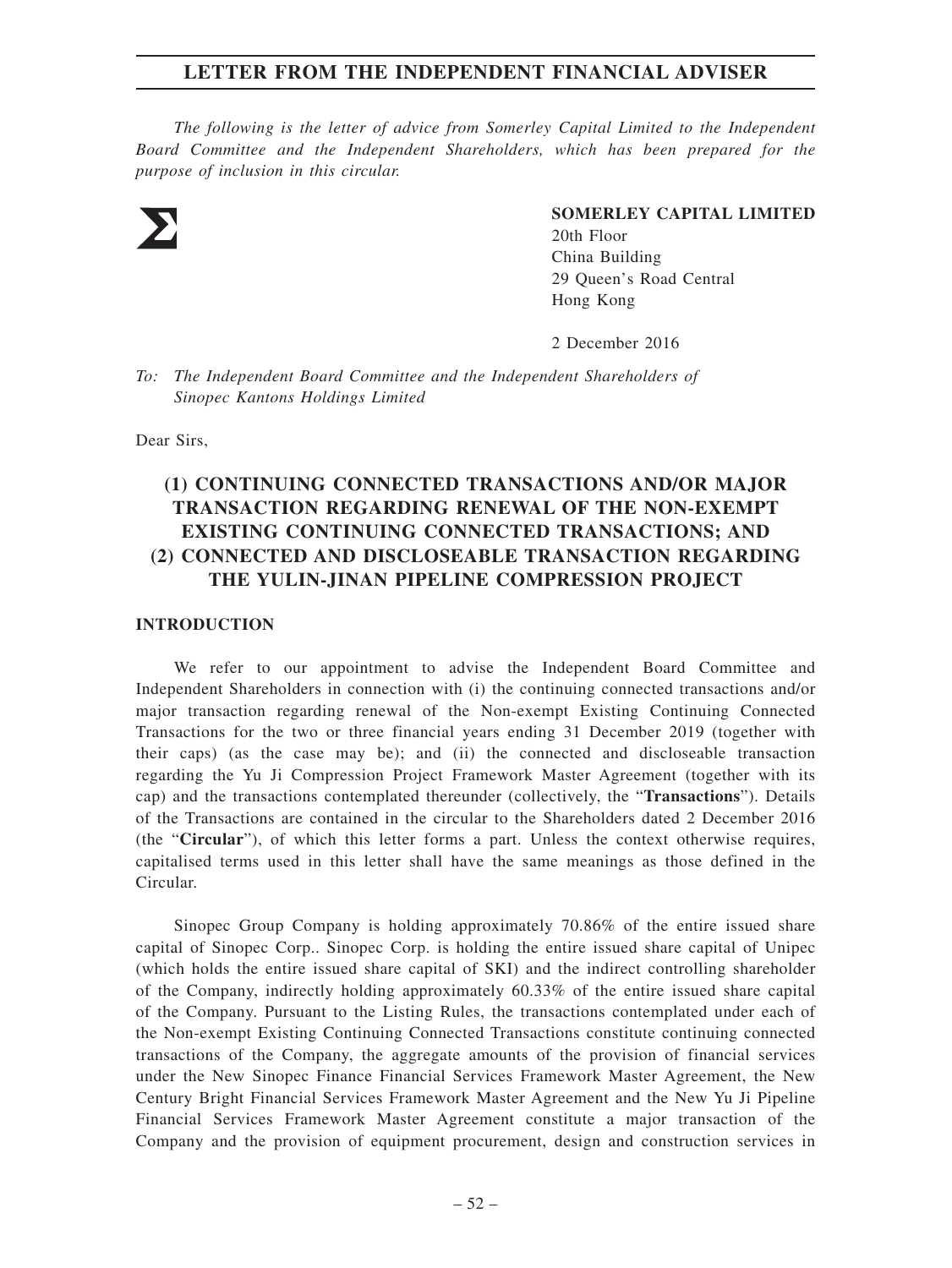respect of Yulin-Jinan Pipeline under the Yu Ji Compression Project Framework Master Agreement constitutes a connected transaction and discloseable transaction of the Company. The Non-exempt Existing Continuing Connected Transactions and the Yu Ji Compression Project Framework Master Agreement are subject to the Independent Shareholders' approval requirements under the Listing Rules. SKI, Sinopec Group Company, Sinopec Corp., Unipec, Sinopec Finance, Century Bright, Sinopec Engineering and their associates will abstain from voting in the SGM to approve the renewal of the Non-exempt Existing Continuing Connected Transactions under the New Framework Master Agreements and the provision of equipment procurement, design and construction services in respect of Yulin-Jinan Pipeline under the Yu Ji Compression Project Framework Master Agreement.

The Company has established an Independent Board Committee comprising the three independent non-executive Directors of the Company, namely Ms. Tam Wai Chu, Maria, Mr. Fong Chung, Mark and Dr. Wong Yau Kar, David, to consider (1) the renewal of the Non-exempt Existing Continuing Connected Transactions; and (2) the transactions under the Yu Ji Compression Project Framework Master Agreement, to advise the Independent Shareholders on the terms of these transactions and agreements, and to recommend to the Independent Shareholders how to vote in the SGM. We have been appointed to advise the Independent Board Committee and the Independent Shareholders in this regard.

We are not associated with the Company, Sinopec Corp., their respective substantial shareholders or associates, and accordingly, are considered eligible to give independent advice on the Transactions. Apart from normal professional fees payable to us by the Company in connection with this appointment, no arrangement exists whereby we will receive any other fees or benefits from the Company, Sinopec Corp., their substantial shareholders or associates.

During the past two years, Somerley Capital Limited acted as the independent financial adviser and issued an opinion letter contained in the Company's circular dated 20 January 2015 regarding a major and connected transaction in relation to the acquisition of the entire interest in Yu Ji Pipeline Company, and certain continuing connected transactions. This past engagement was limited to providing independent advisory services to the Independent Board Committee and Independent Shareholders pursuant to the Listing Rules. Under this past engagement, Somerley Capital Limited received normal professional fees from the Company. Notwithstanding the past engagement, as at the Latest Practicable Date, there were no relationships or interests between Somerley Capital Limited on one hand and the Company, Sinopec Corp., and their respective substantial shareholders and/or associates on the other hand that could reasonably be regarded as a hindrance to our independence as defined under Rule 13.84 of the Listing Rules to act as the independent financial adviser to the Independent Board Committee and Independent Shareholders in connection with the Transactions.

In formulating our opinion and recommendation, we have reviewed, among other things, the Non-exempt Existing Framework Master Agreements, the New Framework Master Agreements, the Yu Ji Compression Project Framework Master Agreement, the annual report of the Company for year ended 31 December 2015 (the "**2015 Annual Report**"), the interim report of the Company for the six months ended 30 June 2016 (the "**2016 Interim Report**"), the valuation report (the "**Valuation Report**") of Yu Ji Pipeline Company prepared by an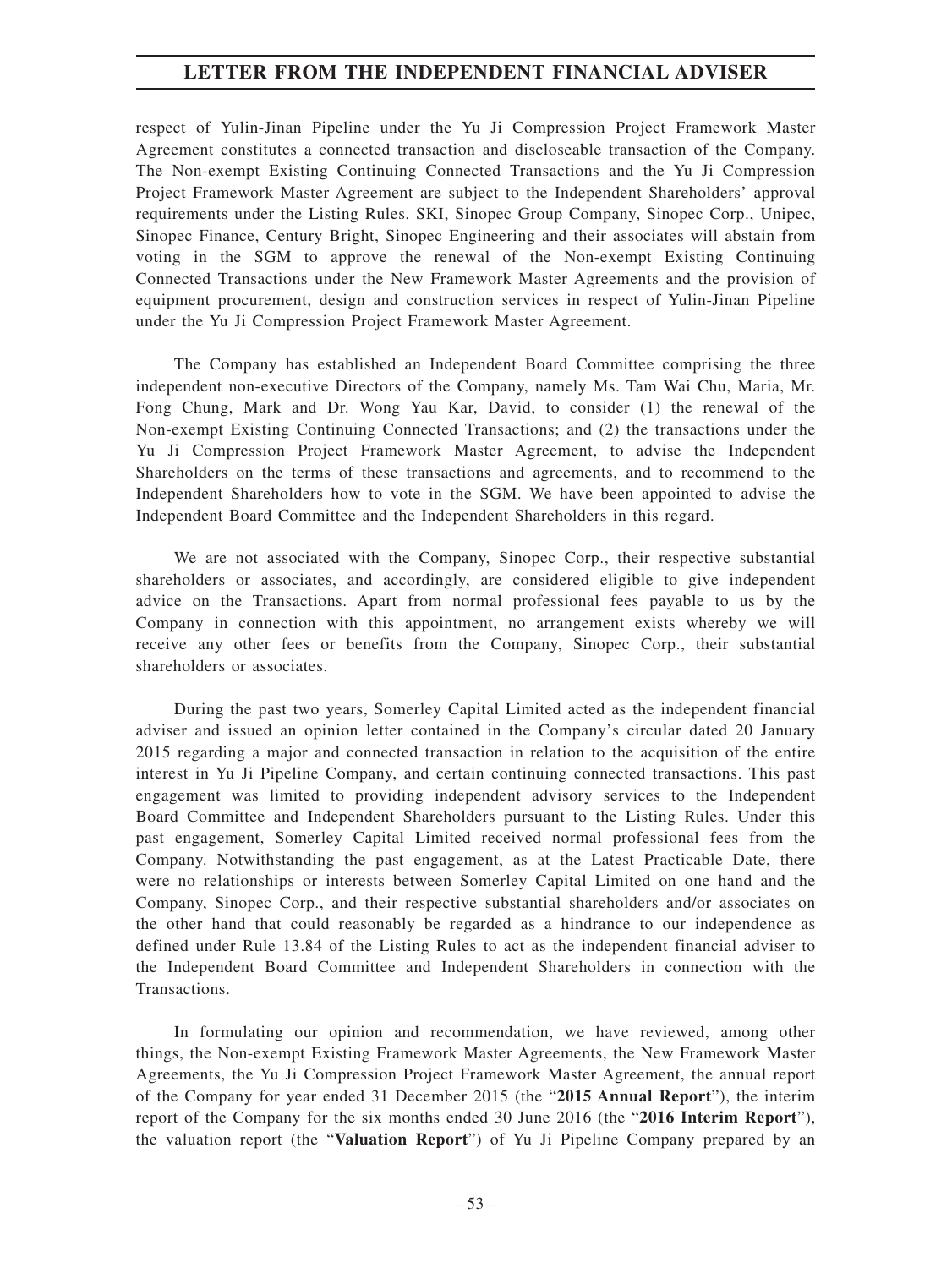independent qualified PRC Valuer for the purpose of the proposed acquisition of Yu Ji Pipeline Company by the Group in 2014 and the information set out in the Circular. We have also discussed with the management of the Group regarding the businesses of and the commercial implications of the Transactions on the Group.

In addition, we have relied on the information and facts supplied, and the opinions and intention expressed, by the Directors and management of the Group and have assumed that they are true, accurate and complete and will remain true, accurate and complete up to the time of the SGM. We have also sought and received confirmation from the Directors that no material facts have been omitted from the information supplied and opinions expressed to us. We have no reason to believe that any material information has been withheld from us, or to doubt the truth or accuracy of the information provided. We have relied on such information and consider that the information we have received is sufficient for us to reach an informed view. We have not, however, conducted any independent investigation into the business and affairs of the Group.

### **PRINCIPAL FACTORS AND REASONS CONSIDERED**

In formulating our opinion, we have taken into consideration the following principal factors and reasons:

### **1. Information on the Group**

The Company was incorporated in Bermuda with limited liability and its Shares are listed on the Stock Exchange. The principal activities of the Group include the provision of natural gas pipeline transmission services, operation of crude oil and oil products terminals and their ancillary facilities, provision of logistics services including storage, logistics, transportation and terminal services and distribution of oil and oil products and international logistics agency services on global basis.

### **2. Information on the connected parties**

Sinopec Group Company, the controlling shareholder of Sinopec Corp. and the ultimate controlling shareholder of the Company, is a State-authorised investment vehicle in oil and petrochemical business which integrates the upstream and downstream assets.

Sinopec Corp. is an integrated energy and chemical company with upstream, midstream and downstream operations and is publicly listed on the stock exchanges of Hong Kong, Shanghai, New York and London. The principal operations of Sinopec Corp. and its subsidiaries include: (1) exploring for and developing, producing and trading crude oil and natural gas; (2) processing crude oil into refined oil products, producing refined oil products and trading, transporting, distributing and marketing refined oil products; and (3) producing, distributing and trading chemical products.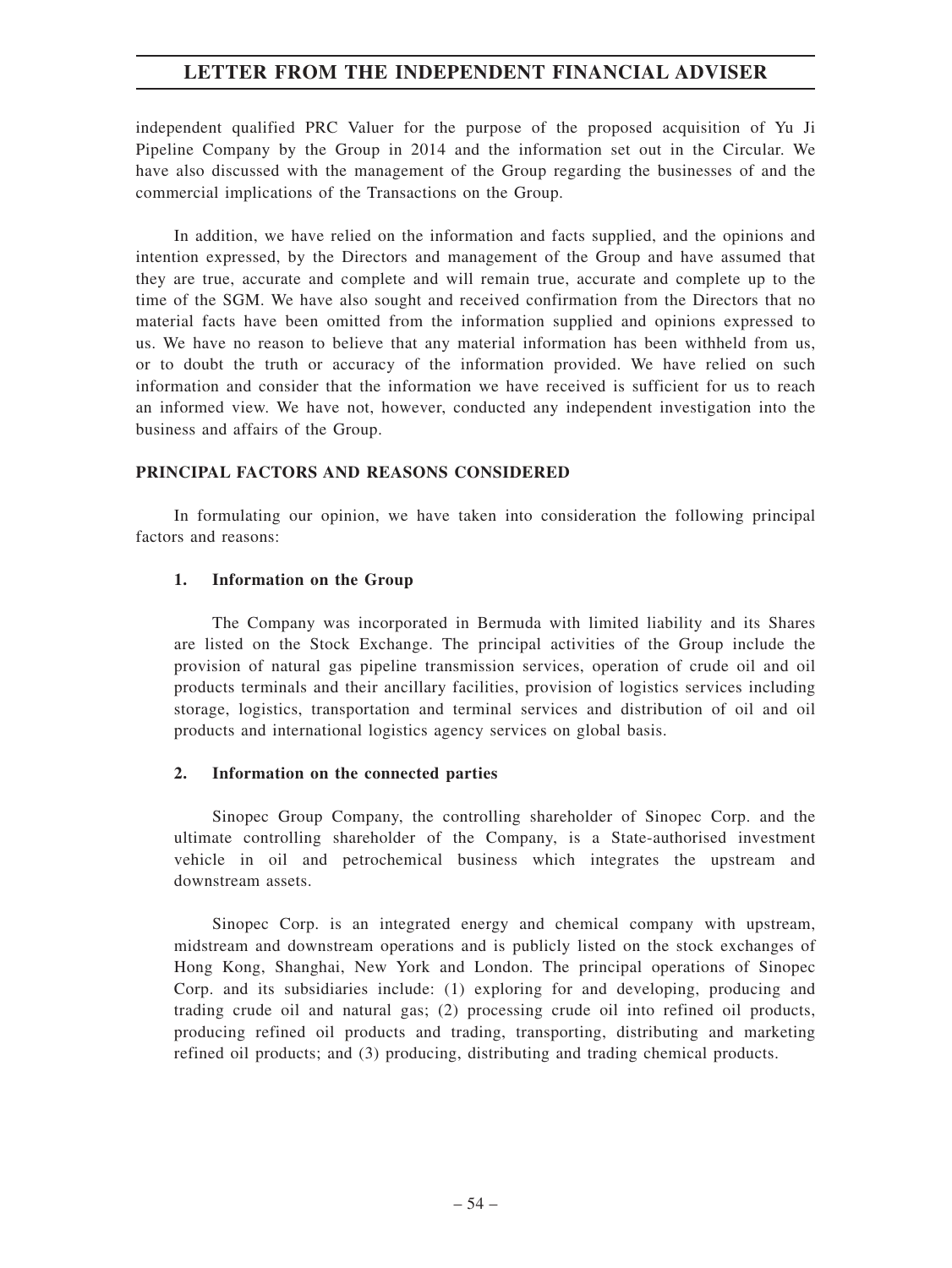Sinopec Guangzhou Branch is a branch company of Sinopec Corp.. The core business of Sinopec Guangzhou Branch covers refining and petrochemical productions. Its marketing distribution network covers the whole South China area with some of the products exported to Southeast Asian countries.

Sinopec Finance was established in the PRC as a non-banking financial institution in 1988. Sinopec Finance is regulated by the PBOC and the CBRC and provides its services in accordance with the rules and operational requirements of these regulatory authorities. As at the Latest Practicable Date, Sinopec Corp. has 49% of the equity interest of Sinopec Finance and Sinopec Group Company has 51% of the equity interest of Sinopec Finance. The principal business of Sinopec Finance includes the provision of, among others, deposit services, loan services, entrusted loan services and entrusted investment services.

Century Bright is a limited liability company incorporated in Hong Kong. It is a wholly owned subsidiary of Sinopec Group Company. The principal activities of Century Bright include providing settlement and similar services and taking deposits from members of the Sinopec Group outside PRC, and conducting intra group loan transactions. Century Bright is a money lender registered under the Money Lender Ordinance (Chapter 162 of the laws of Hong Kong) in Hong Kong.

Sinopec Natural Gas Branch Company is a branch company of Sinopec Corp.. Sinopec Natural Gas Branch Company is principally engaged in construction and operation of natural gas transmission pipelines, liquefied natural gas receiving station, compressed natural gas refuelling station and gas storage, and the development of long distance pipelines market and liquefied projects as well as the sales of natural gas.

Sinopec Petroleum Engineering is a company established under the laws of the PRC with limited liability and a wholly-owned subsidiary of Sinopec Group Company. Sinopec Petroleum Engineering is principally engaged in the development and construction of petroleum projects.

### **3. Continuing connected transactions and/or major transaction regarding renewal of the Non-exempt Existing Continuing Connected Transactions**

### **A. Non-exempt Existing Continuing Connected Transactions in relation to Huade**

Having considered that the Non-exempt Existing Continuing Connected Transactions in relation to Huade will expire on 31 December 2016, the Company entered into the New Framework Master Agreements for renewal of the Non-exempt Existing Continuing Connected Transactions in relation to Huade and to replace the Non-exempt Existing Framework Master Agreements in relation to Huade.

#### *1. New Sinopec Guangzhou Branch Framework Master Agreement*

On 11 November 2016, Huade entered into the New Sinopec Guangzhou Branch Framework Master Agreement with Sinopec Guangzhou Branch in order to regulate, among others, the provision of crude oil jetty services between Huade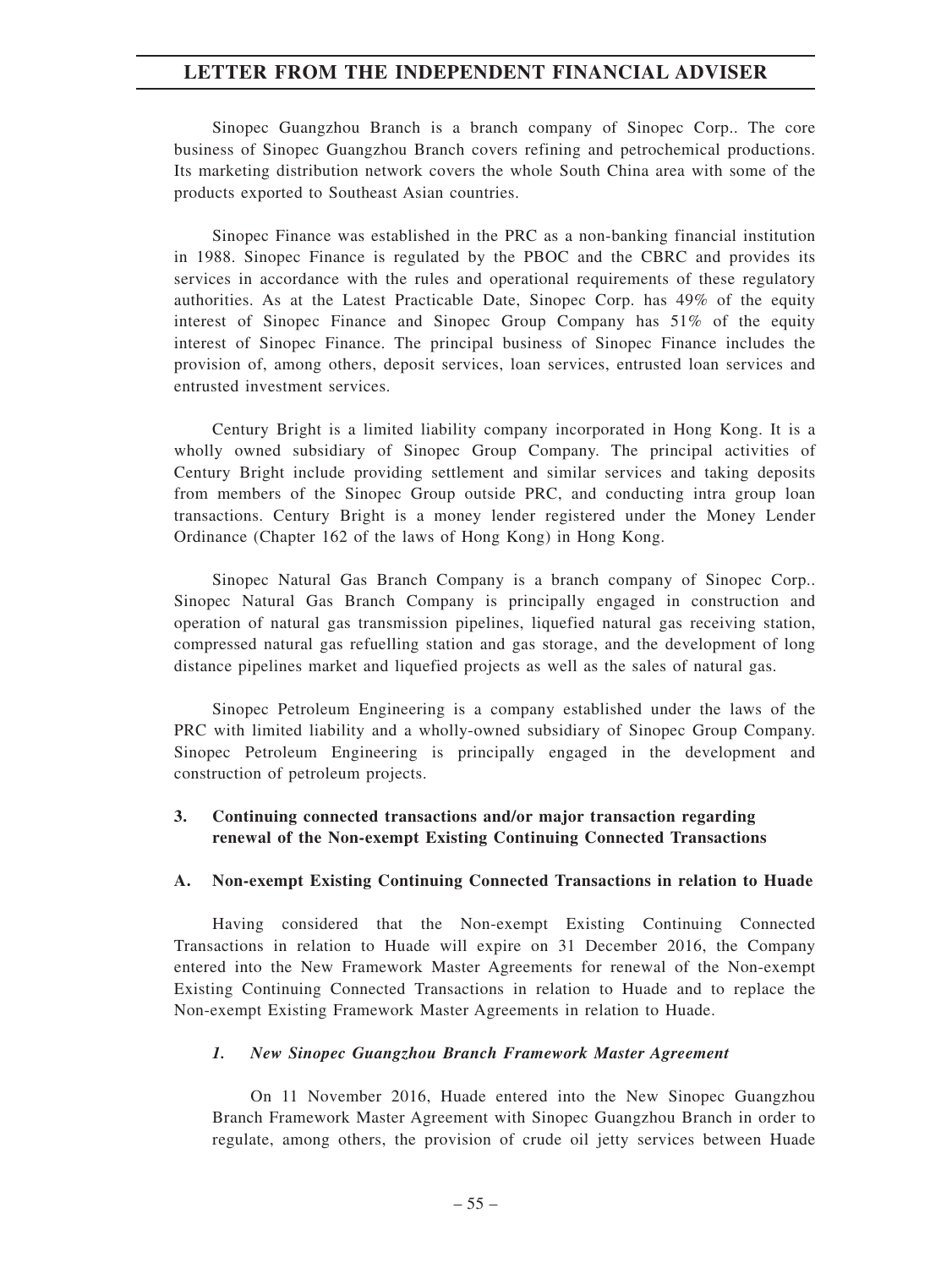and Sinopec Guangzhou Branch and to replace the Existing Sinopec Guangzhou Branch Framework Master Agreement. Conditional upon the Independent Shareholders' approval in the SGM, the New Sinopec Guangzhou Branch Framework Master Agreement will commence on 1 January 2017 for a term of three years up to 31 December 2019.

The Group has provided under the Existing Sinopec Guangzhou Branch Framework Master Agreement and will continue to provide under the New Sinopec Guangzhou Branch Framework Master Agreement, the following services and facilities to Sinopec Guangzhou Branch through the Huizhou Jetty:

- (i) jetty and related services concerning the unloading of crude oil from oil tankers and dockage;
- (ii) crude oil storage and related services concerning the storage of crude oil in oil tank and oil tank handling; and
- (iii) the transmission of crude oil and related services concerning the transmission of crude oil from the Huizhou Jetty to Sinopec Guangzhou Branch's refinery complex in Guangzhou.

#### *Reasons for the transactions*

As set out in the letter from the Board, the existing Huizhou Jetty and crude oil storage facilities of Huade are close to Sinopec Guangzhou Branch with a crude oil pipeline connected between Huade and Sinopec Guangzhou Branch, which is convenient for Huade to provide crude oil jetty unloading and storage service to Sinopec Guangzhou Branch. Sinopec Guangzhou Branch is also the only customer of Huade for crude oil unloading and pipeline transmission for the year ended 31 December 2015.

Having considered that the business income of Huade is mostly attributable from the crude oil jetty services provided to Sinopec Guangzhou Branch, we concur with the Directors' view that the entering into of the New Sinopec Guangzhou Branch Framework Master Agreement is in the ordinary and usual course of business of the Group and in the interests of the Company and the Independent Shareholders as a whole.

#### *Pricing basis and payment terms*

Pursuant to the New Sinopec Guangzhou Branch Framework Master Agreement, the service fees payable by Sinopec Guangzhou Branch to Huade will include:

(i) in respect of jetty and related services concerning the unloading of crude oil from oil tankers and dockage, charged on the State-prescribed prices, being regulated and standardised by the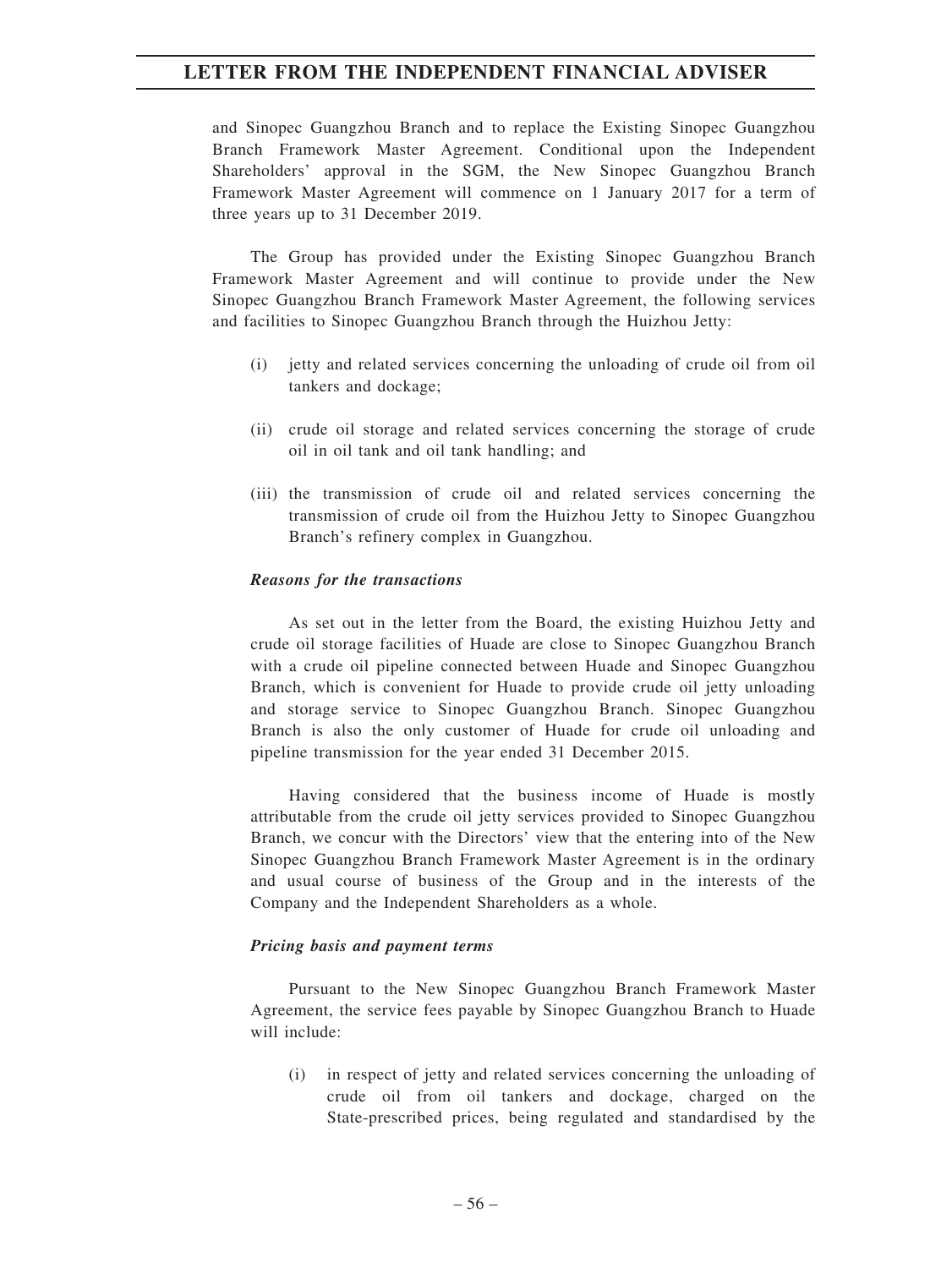Ministry of Transports of the PRC and on the basis of government-approved prices, being approved by the Guangdong Price Bureau;

- (ii) in respect of crude oil storage and related services concerning the storage of crude oil in oil tank and oil tank handling, charged on the basis of government-approved prices, being approved by the Guangdong Price Bureau; and
- (iii) in respect of the transmission of crude oil and related services concerning the transmission of crude oil from the Huizhou Jetty to Sinopec Guangzhou Branch's refinery complex in Guangzhou, charged based on the State-prescribed prices, being regulated by the PRC's National Development and Reform Commission.

If the State-prescribed prices or the government-approved prices (as the case may be) of any of the above services are abolished, the service fees payable shall be:

- (a) the fair market price for provision of the relevant services. In determining the fair market price, the Group will generally make reference to reports regarding the up to date information on market trend and prevailing market prices published by independent industry information providers then available. The Group also takes into account the actual costs incurred by Huade upon provision of crude oil jetty services, the market price for the relevant or similar services by independent third party in Guangdong Province or nearby regions, and the service fee charged by Huizhou Jetty if Huizhou Jetty has provided the same or similar services provided that such price will not be lower than the market price for the relevant or similar services by independent third party in Guangdong Province or nearby regions, and the service fee charged by Huizhou Jetty if Huizhou Jetty has provided the same or similar services; or
- (b) if no market price is available or agreed between the parties, the previous State-prescribed prices or government-approved prices (as the case may be) plus a margin not exceeding the rate of increase in the consumer price index for Guangdong Province during the immediately preceding calendar year. The consumer price index can be obtained from the Statistics Bureau of Guangdong Province of the PRC.

The payment terms of these transactions will be determined by the parties on a transaction-by-transaction basis, in accordance with market norms and on normal commercial terms, and with reference to prescriptions by and approvals of the PRC government. Pursuant to the New Sinopec Guangzhou Branch Framework Master Agreement, Huade will enter into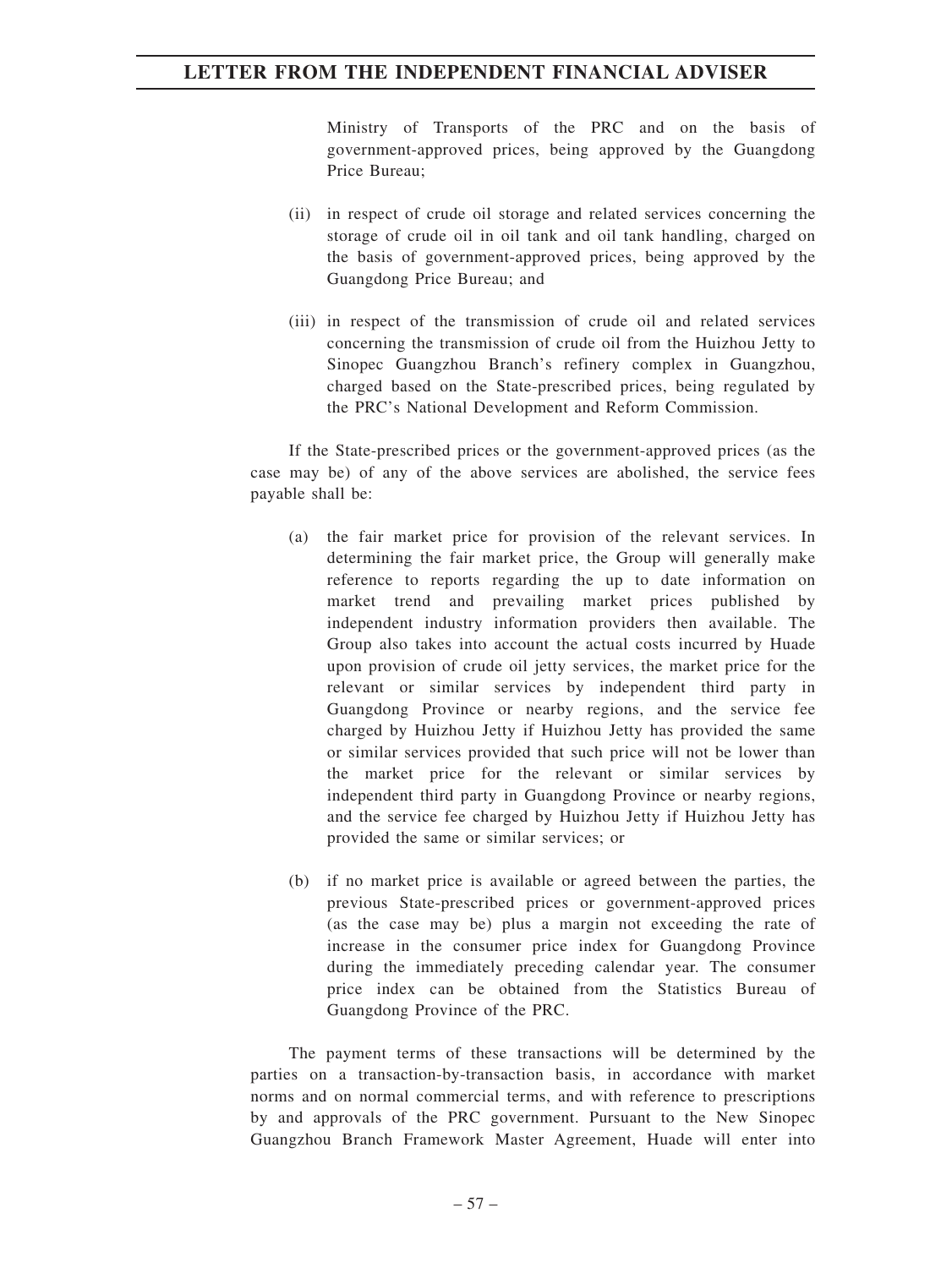crude oil jetty service agreements with Sinopec Guangzhou Branch, by which the parties will negotiate the detailed terms and provisions with reference to, among other factors, laws and regulations, market conditions, normal commercial terms, trade customs and the principle of fairness.

We have reviewed the relevant documents issued by (i) the Guangdong Pricing Bureau and the Ministry of Transports of the PRC which respectively set out the State-prescribed prices for unloading and storage of crude oil and dockage and the government-approved prices for storage of crude oil; and (ii) the PRC's National Development and Reform Commission which sets out the State-prescribed prices for transmission of crude oil. We have also reviewed sample contract and invoices of historical transactions under the Existing Sinopec Guangzhou Branch Framework Master Agreement, and noted that (i) the prices charged under these sample contract and invoices were in accordance with the State-prescribed prices or government-approved prices (as the case may be); and (ii) the payment terms offered to Sinopec Guangzhou Branch under the sample contract were quarterly settlement with payment due within 20 days from the date of billing, which is no more favourable than the payment terms offered to the Group's other customers as disclosed in the 2015 Annual Report and 2016 Interim Report, where the payment terms for all of the Group's trade receivables were due within 30 to 90 days from the date of billing.

In the event that the State-prescribed prices or the government-approved prices (as the case may be) of any of the above services are abolished, the service fees payable shall be either (i) the fair market price or (ii) the previous State-prescribed prices government-approved prices (as the case may be) plus a margin not exceeding the rate of increase of the consumer price index for Guangdong Province if no market price is available. Given (i) such fair market price will not be lower than the market price for the relevant or similar services by independent third party in Guangdong Province or nearby regions, or the service fee charged by Huizhou Jetty if Huizhou Jetty has provided the same or similar services, and (ii) the State-prescribed or government approved prices remain the same for at least more than 10 years, we consider that basis of the fair market price and State prescribed or government approved price plus a margin of not exceeding the consumer price index of the region is fair and reasonable.

Given (i) Sinopec Group is one of the three major conglomerates in the PRC engaged in the integration of both upstream, midstream and downstream of oil and gas businesses that require the services of Huade; and (ii) each of such conglomerates, as advised by the management of the Group, selects the location of its refinery complex in close proximity to its own provider of jetty and oil transmission services with oil pipelines constructed between them that the businesses of the refinery complex and the jetty are dependent upon each other, we are of the view that Sinopec Guangzhou Branch being the only customer of Huade in respect of the jetty and crude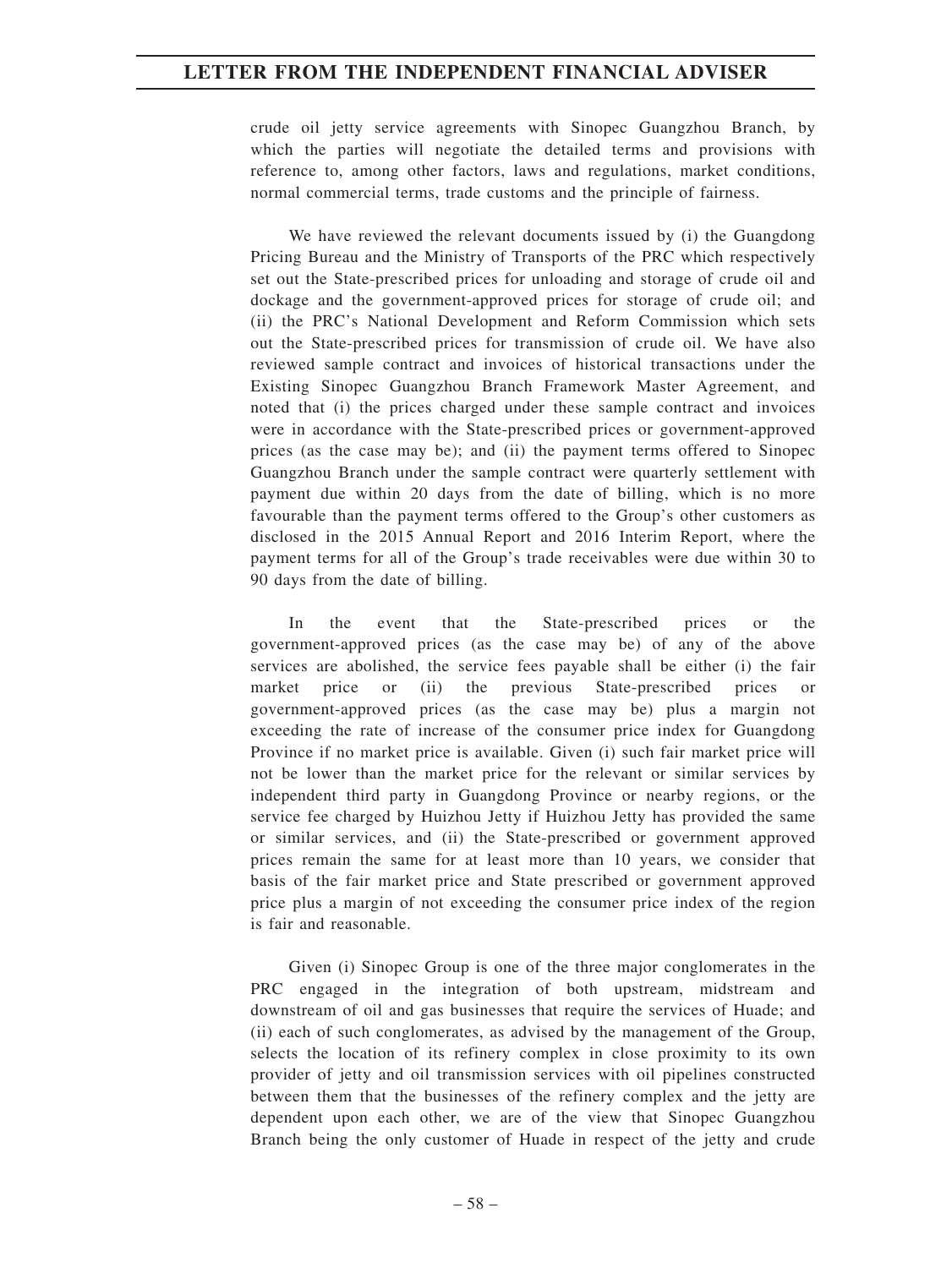oil unloading and pipeline transmission services is basically in line with the market practice and business model of these major conglomerates, which is acceptable.

Having considered the above and also the terms under the New Sinopec Guangzhou Branch Framework Master Agreement are generally in line with the existing agreement and the pricing is based on either (i) the State-prescribed or government approved prices or (ii) in the event that the State-prescribed or government approved prices are abolished, the fair market price provided that such fair market price will not be lower than the market price for the relevant or similar services by independent third party in Guangdong Province or nearby regions, or the service fee charged by Huizhou Jetty if Huizhou Jetty has provided the same or similar services, or previous State-prescribed or government approved prices plus a margin of not exceeding the rate of increase of the consumer price index if no market price is available, we are of the view that the terms under the New Sinopec Guangzhou Branch Framework Master Agreement are on normal commercial terms and fair and reasonable as far as the Company and the Independent Shareholders are concerned.

#### *Annual caps*

The historical transaction amounts for the two years ended 31 December 2015 and for the six months ended 30 June 2016 and existing annual caps for the three years ending 31 December 2016 under the Existing Sinopec Guangzhou Branch Framework Master Agreement, as well as the proposed annual caps in respect of these transactions under the New Sinopec Guangzhou Branch Framework Master Agreement for each of the three years ending 31 December 2019 respectively are set out in the table below.

#### **For the year ended 31 December For the six months ended 30 June For the year ending 31 December 2014 2015 2016 2017 2018 2019** Historical transaction amounts *(HK\$ million)* 594 578 265 – – – Existing annual caps *(HK\$ million)/* **Proposed annual caps** *(RMB million)* 850 850 850 **700 700 700**

## **Table 1: Historical transaction amounts and existing/proposed annual caps for crude oil jetty services provided by Huade to Sinopec Guangzhou Branch**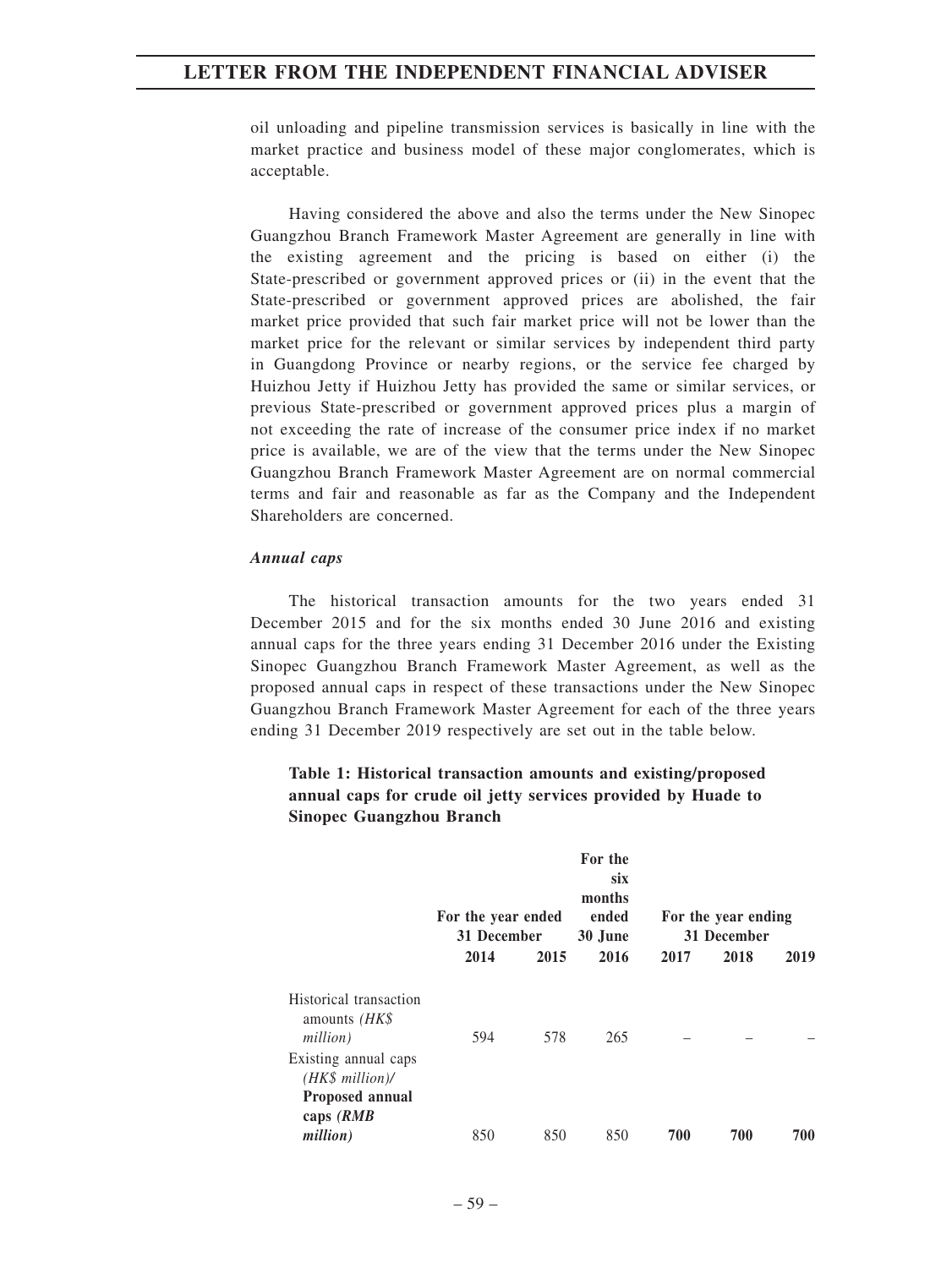As advised by the management of the Group, the proposed annual caps under the New Sinopec Guangzhou Branch Framework Master Agreement for the three years ending 31 December 2019 has been arrived at with reference to: (i) the historical business volumes of Huade; and (ii) the State-prescribed prices and the government approved prices for these services.

#### *Breakdown of Huade's revenue*

The Group's historical segment revenue of crude oil jetty services could be categorised into (i) jetty and related service income; (ii) transmission service income of crude oil; and (iii) other related service income, are set out as follows:

### **Table 2: Breakdown of the Group's historical segment revenue of crude oil jetty services**

|                                 |                      |         |       | For the    |  |  |
|---------------------------------|----------------------|---------|-------|------------|--|--|
|                                 |                      |         |       | <b>SIX</b> |  |  |
|                                 |                      |         |       | months     |  |  |
|                                 | For the year ended   | ended   |       |            |  |  |
|                                 | 31 December          | 30 June |       |            |  |  |
|                                 | 2013                 | 2014    | 2015  | 2016       |  |  |
|                                 | $(in\ million\ RMB)$ |         |       |            |  |  |
| Jetty and related               |                      |         |       |            |  |  |
| services $(Note 1)$             | 207.5                | 225.5   | 215.9 | 99.7       |  |  |
| Transmission of crude           |                      |         |       |            |  |  |
| $oil$ <sup>(Note 1)</sup>       | 234.0                | 252.6   | 241.2 | 113.8      |  |  |
| Other related services (Note 2) | 11.1                 | 21.2    | 56.8  | 28.6       |  |  |
| Segment revenue $(Note 3)$      | 452.6                | 499.4   | 513.9 | 242.1      |  |  |

*Notes:*

- (1) The revenue is derived from the historical business volumes of Huade and the relevant regulated prices (as set out in Table 3 and 4 below).
- (2) As advised by the management of the Group, other related services include, amongst others, daily charges for crude oil storage over 10 days (i.e. RMB0.90/ tonne per day), channel usage fee and tug boat service charges etc.
- (3) Such amounts were determined based on (i) the segment revenue of "crude oil jetty services" in Hong Kong Dollars as disclosed in the annual/interim report for the respective year/period; adjusted by (ii) the spot exchange rate of HK\$/RMB as published by Bloomberg for the respective year/period end date.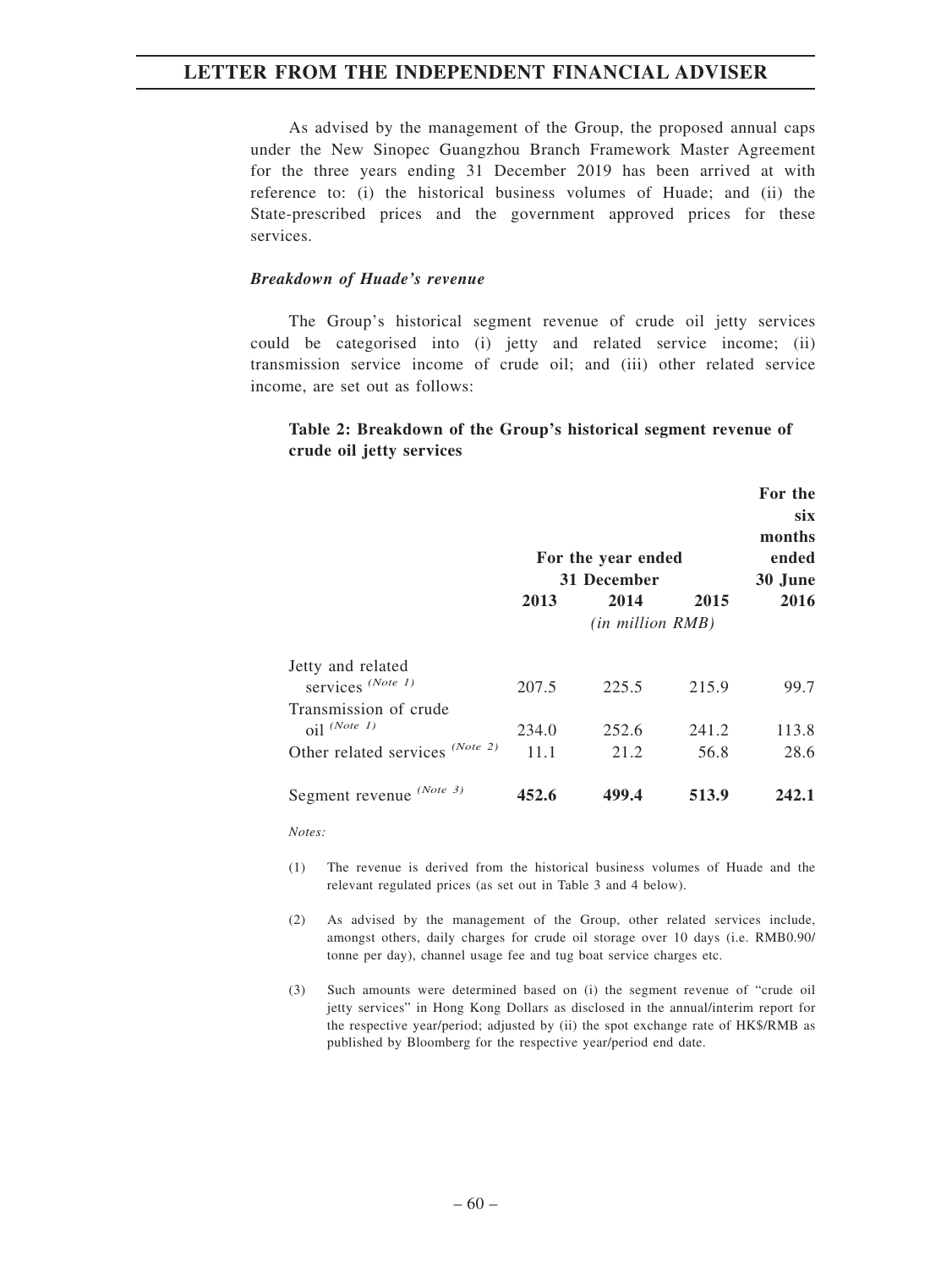### *(i) Jetty services and crude oil transmission services*

The business volumes of Huade for the three years ended 31 December 2015 and six months ended 30 June 2016 as disclosed in the respective annual/interim report are as follows:

#### **Table 3: Historical business volume of Huade**

|                         |                    |         |       | For the |
|-------------------------|--------------------|---------|-------|---------|
|                         |                    |         |       | six     |
|                         |                    |         |       | months  |
|                         | For the year ended |         |       | ended   |
|                         | 31 December        | 30 June |       |         |
|                         | 2013               | 2014    | 2015  | 2016    |
|                         |                    |         |       |         |
| Crude oil unloaded from |                    |         |       |         |
| oil tankers             | 11.66              | 12.67   | 12.13 | 5.60    |
| Crude oil transmitted   | 11.70              | 12.63   | 12.06 | 5.69    |

The State prescribed prices or government-approved prices pursuant to the relevant documents issued by the Guangdong Pricing Bureau, the Ministry of Transports of the PRC and the National Development and Reform Commission are set out as follows:

### **Table 4: State-prescribed prices and government approved prices for crude oil jetty, storage and transmission services**

|                                      | RMB/             |
|--------------------------------------|------------------|
|                                      | tonne            |
| Jetty and related services           |                  |
| - Unloading and storage of crude oil | 14.50            |
| - Port charges                       | 3.30             |
| Transmission of crude oil            | $20.00^{(Note)}$ |

*Note:* As advised by the management of the Group, such price was determined following commercial negotiations between the parties with reference to the price range set out by the National Development and Reform Commission applicable for (i) the distance of transmission from the Huizhou Jetty to Sinopec Guangzhou Branch's complex in Guangzhou and (ii) the diameter of the Huade's crude oil pipeline.

As disclosed in the 2015 Annual Report and 2016 Interim Report, the business volumes of Huade (set out in Table 3 above) has declined in 2015 and 2016 as a result of continued refinery equipment maintenance of Sinopec Guangzhou Branch. As advised by the management of the Group, upon completion of such maintenance, the business volume of Huade from 2017 onwards is expected to resume to a level comparable to the undisturbed period with proper business growth. Reference has been made to the revenue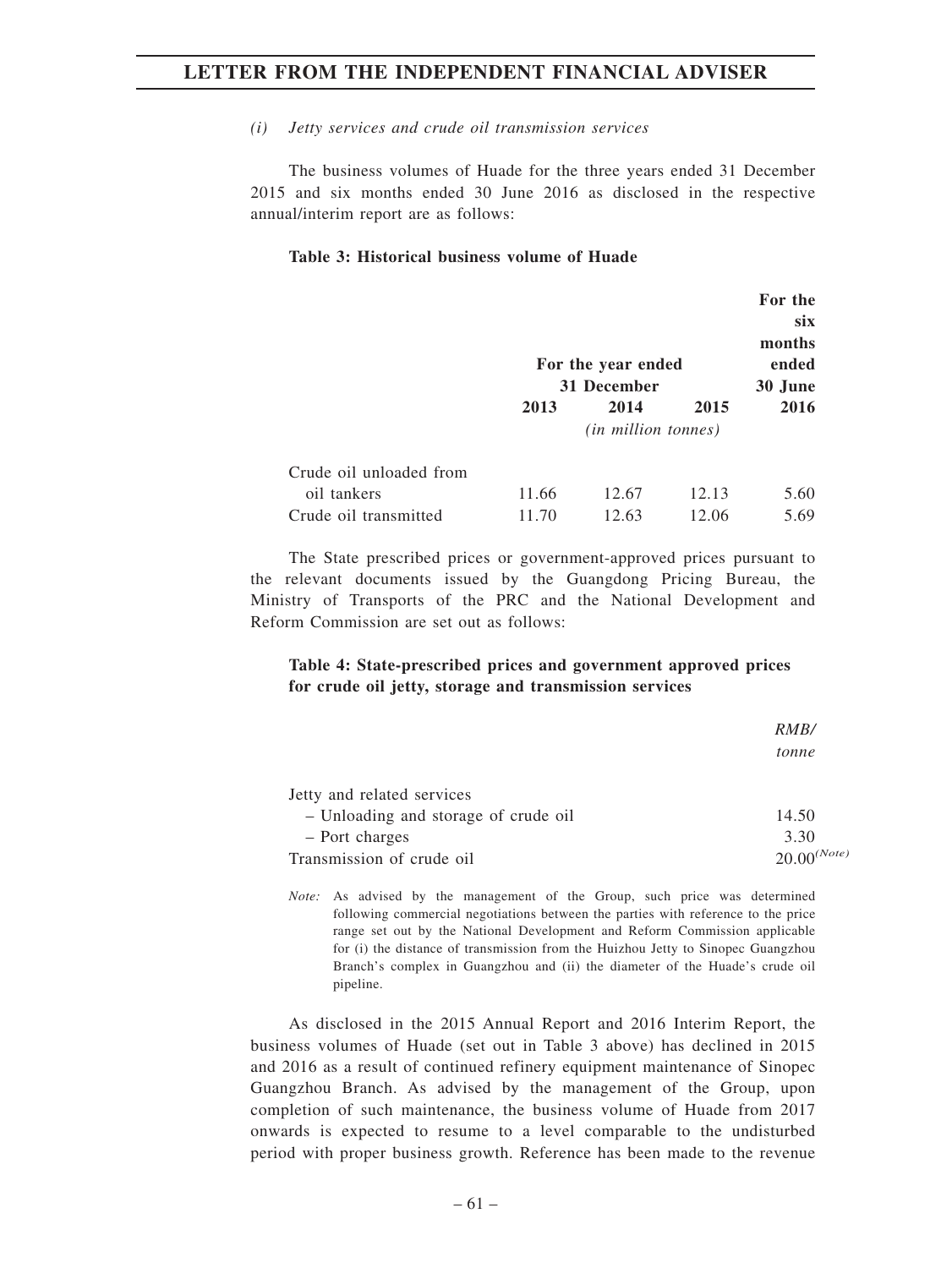for the year ended 31 December 2014 as well as the year-on-year growth rate in 2014. Given such, the revenue in 2014 for jetty and related services and transmission of crude oil of RMB225.5 million and RMB252.6 million respectively (as set out in Table 2 above) and the respective year-on-year growth rates of 8.7% and 7.9% for three years have been adopted to arrive at the projected demand for determining the proposed annual cap for 2017. The annual caps for 2018-2019 are proposed to be the same as 2017.

### *(ii) Other related services*

Other related services include channel usage fees and crude oil storage over 10 days which is charged at a prescribed rate of RMB0.90 per tonne and tug boat services. We have discussed with the management of the Group and having considered: (i) about 50% of the other related services income is contributed by channel usage fees paid by third party customers for the year ended 31 December 2015; (ii) the volatility in the historical revenue for other related services (as set out in Table 2 above) which is largely due to the unpredictable number of days of crude oil storage required by the downstream clients; and (iii) the Huizhou Jetty's daily storage capacity could reach 1.11 million cubic meters, 50% of the amount of RMB56.8 million for the year ended 31 December 2015 multiplied by the compound annual growth rate of 126.67% for the historical amounts from 2013 to 2015 has been used to arrive at the amount adopted as the projected demand for other related services in determining the proposed annual caps for 2017. The annual caps for 2018-2019 are proposed to be the same as 2017.

In addition, as advised by the management of the Group, a buffer of 5% was used in determining the proposed annual caps for 2017-2019, which is considered reasonable and will allow flexibility for Huade to cope with the fluctuations in its business volume as shown in Table 3 above.

Having considered (i) the actual transaction amounts under the New Sinopec Guangzhou Branch Framework Master Agreement will be accounted for as revenue of the Group; (ii) the basis of determining the projected demand in accordance with the historical figures and growth rates; (iii) the prices used in the calculation of the proposed annual caps are State-prescribed prices or government-approved prices (as the case may be); and (iv) the buffer of 5% to allow flexibility for the smooth operation of Huade, we consider the basis for determining the proposed annual caps under the New Sinopec Guangzhou Branch Framework Master Agreement for the three years ending 31 December 2019 to be fair and reasonable.

#### *2. New Sinopec Finance Financial Services Framework Master Agreement*

On 11 November 2016, Huade entered into the New Sinopec Finance Financial Services Framework Master Agreement with Sinopec Finance for the provision of intra group financial services by Sinopec Finance to Huade Group. Conditional upon the Independent Shareholders' approval in the SGM, the New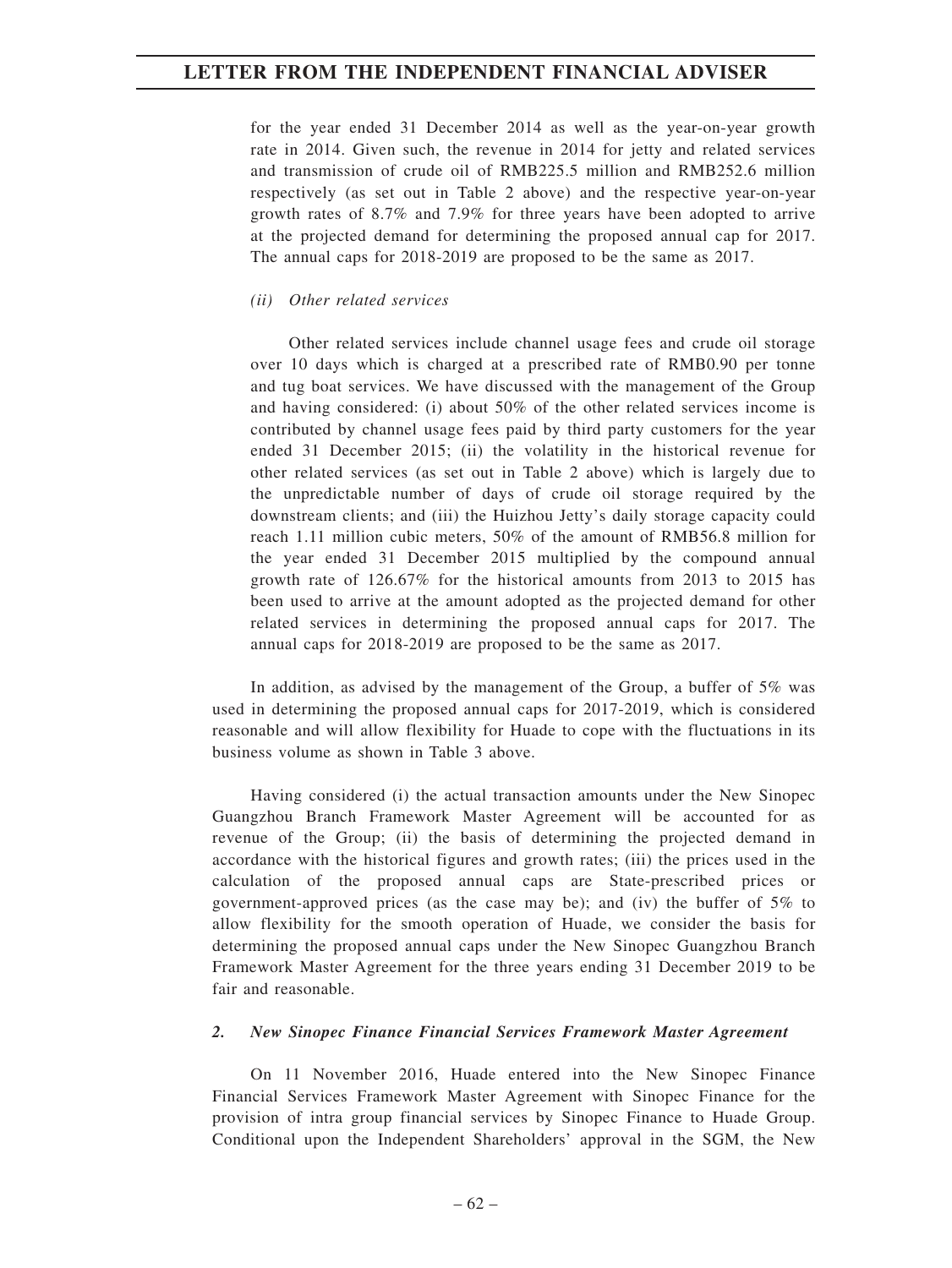Sinopec Finance Financial Services Framework Master Agreement will commence on 1 January 2017 for a term of three years up to 31 December 2019 to replace the Existing Sinopec Finance Financial Services Framework Master Agreement.

The intra group financial services to be provided by Sinopec Finance to the Huade Group within the PRC include loan services, deposit services, conducting entrusted loans, conducting bill acceptance and discount services, and conducting transfer and relevant settlement services and planning of settlement scheme. Sinopec Finance has agreed to provide financial services other than those aforesaid services to the Huade Group at Huade's request or instruction provided that Sinopec Finance has obtained the relevant approval from the CBRC. The services under the New Sinopec Finance Financial Services Framework Master Agreement are exempt under Chapter 14A of the Listing Rules from Independent Shareholders' approval requirement except for deposit services.

#### *Reasons for the transactions*

The following factors have been considered by Huade before entering into the Existing Sinopec Finance Financial Services Framework Master Agreement:

- (1) in order to strengthen the centralised management of funds and monitor the use of funds, the Sinopec Group will utilise the "funding pool" platform with the assistance of Sinopec Finance. Such platform amasses the funds of the Sinopec Group (including the Group) and enables loans to be granted within the Sinopec Group by capitalising on the leeway arising from the difference in the time for receipt and payment of funds of the members of the Sinopec Group, with an aim to support the development of the Sinopec Group and the Group;
- (2) Sinopec Finance is under the supervision of CBRC and it has been maintaining satisfactory operating results and financial position with good risks control and well-regulated management in the past three years. The safety standards of its settlement system reach the standards of domestic commercial banks. The collaboration between Huade Group and Sinopec Finance reduces finance costs, increases interest income of deposits, lowers settlement costs and controls risks;
- (3) there will be interest income from the deposits of the Huade Group with Sinopec Finance at a rate no less favourable than those offered by other independent commercial banks in the PRC;
- (4) in respect of the Huade Group's funds settlement business at Sinopec Finance, settlement expenses will be undertaken by Sinopec Finance while the Huade Group has no obligations to pay for the settlement expenses to Sinopec Finance, save if other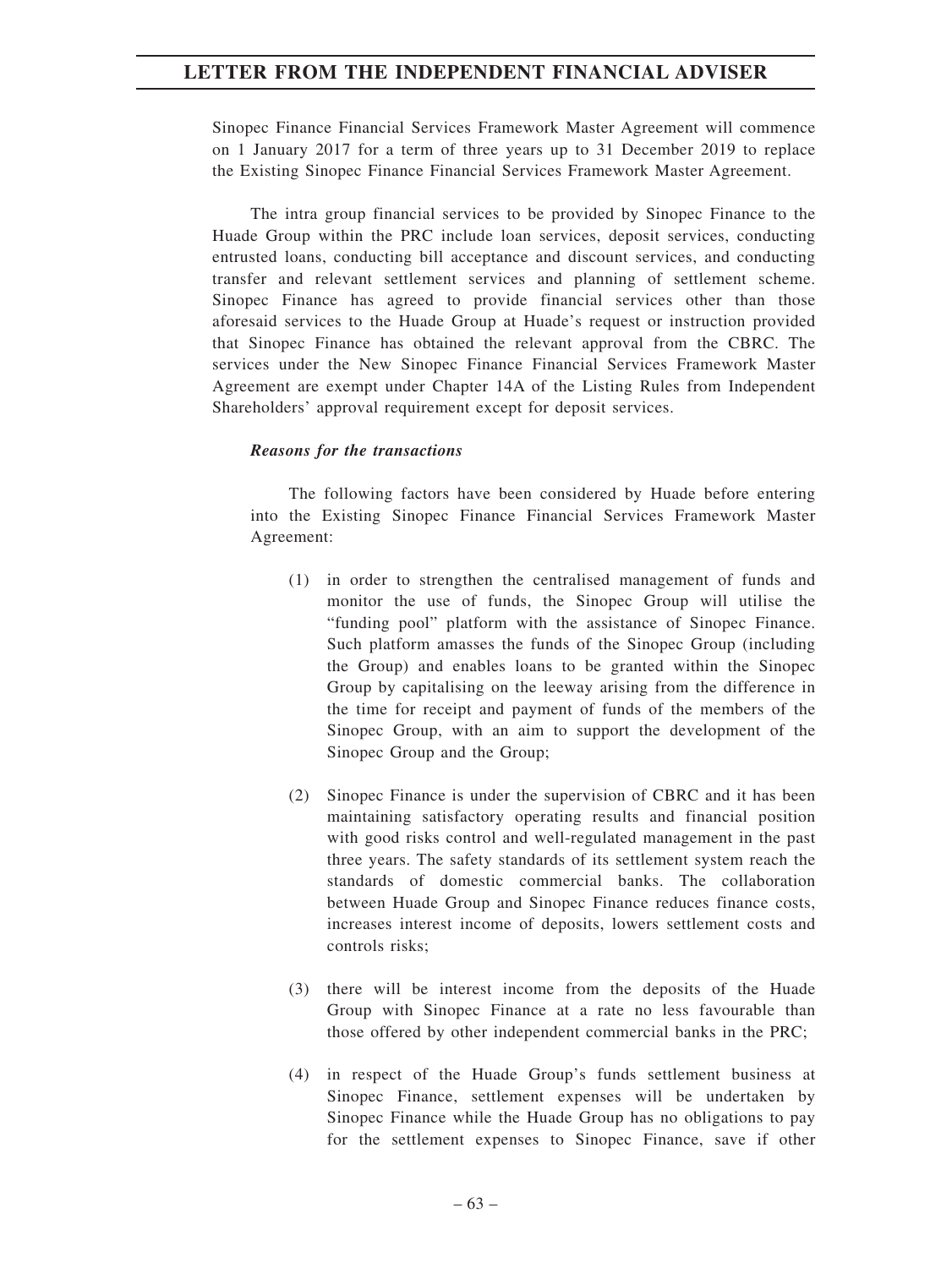independent commercial banks charge Sinopec Finance for such fees, Sinopec Finance will charge Huade Group the same accordingly;

- (5) Sinopec Finance undertakes that the major shareholder shall not appropriate Huade Group's funds; and
- (6) given the improvement of bill receivables management, the deposits to be placed by the Huade Group with Sinopec Finance will increase for the three financial years ending 31 December 2019.

The following is the capital risk control measures adopted by Sinopec Finance:

- (1) in accordance with the PRC laws and regulations, Sinopec Finance will ensure the safe and stable operation of fund management information system, which has undergone the security test in respect of connection to the online commercial banking and has reached the national security standards for commercial banks;
- (2) Sinopec Finance will ensure its compliance with the risk monitoring indicators for financial institutions issued by the CBRC and in accordance with the PRC laws and regulations. Sinopec Group Company has also made a commitment to CBRC for increasing the share capital of Sinopec Finance in case Sinopec Finance is in a financial strait;
- (3) in accordance with the PRC laws and regulations, Sinopec Finance will allow Huade to check the status of its deposits with Sinopec Finance each business day to enable Huade to monitor and ensure that the maximum outstanding balance at any time (including any interest accrued therefrom) for Huade Group's deposits with Sinopec Finance does not exceed the relevant upper limit;
- (4) if there is a breach of laws or regulations, Sinopec Finance should inform Huade immediately and to ascertain the procedure and plan to ratify and mitigate the situation; and
- (5) the annual financial statements of Sinopec Finance will be provided to Huade upon request.

Sinopec Finance is regulated by PBOC and CBRC which provides its services in accordance with and in satisfactory of the rules and operational requirements as stipulated by the regulatory authorities that the safety standards of its settlement system reach the standards of domestic commercial banks. Having discussed with the management of the Group in respect of the services provided by Sinopec Finance, we understand that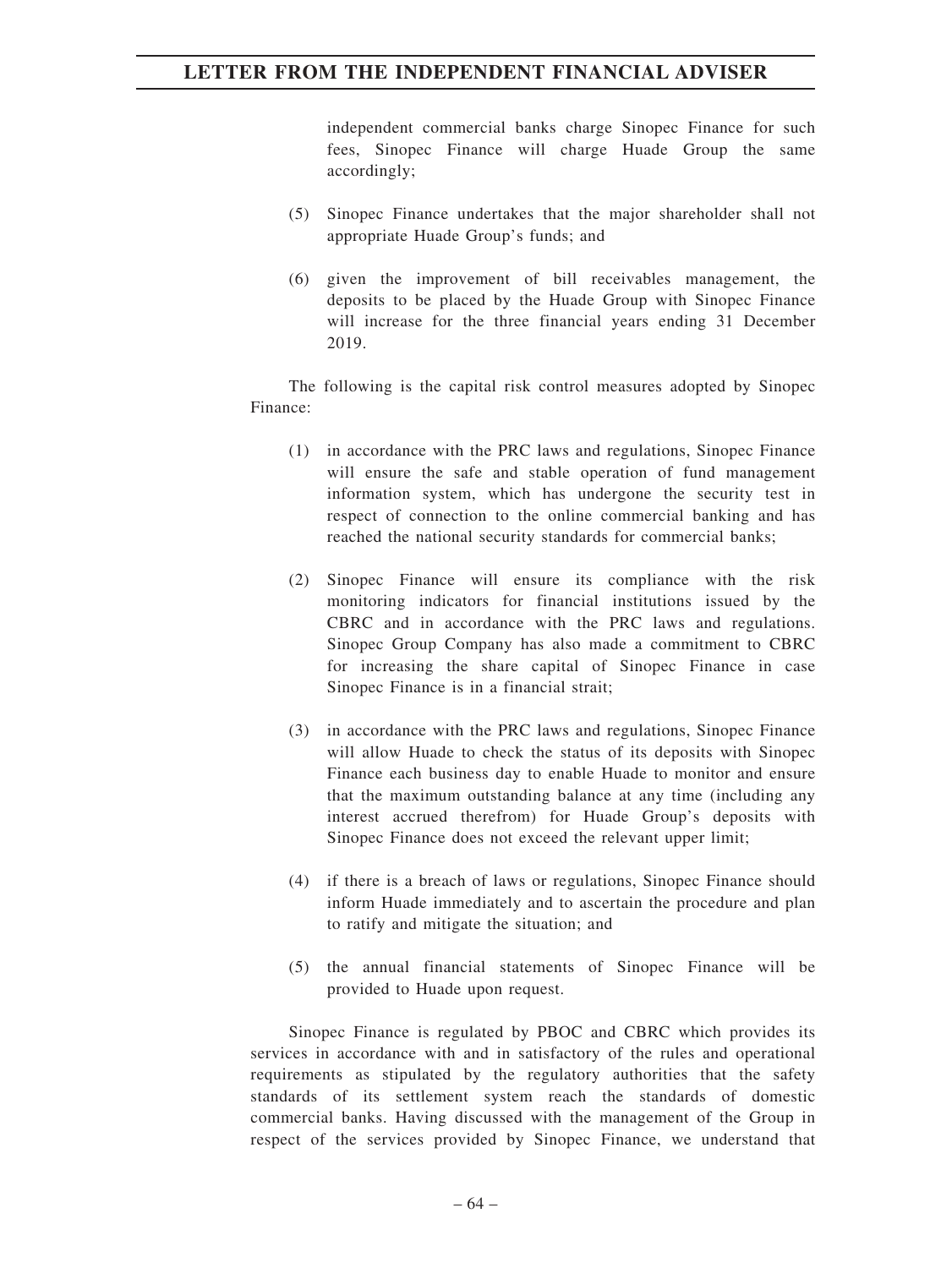Sinopec Finance has been providing stable and high quality financial services to the members of the Group. As advised by the management of the Group, Sinopec Finance, as an intra-group service provider, is more familiar with the Group's operation to facilitate efficient financial services to the benefit of the Group. In addition, the integrated financial services offered by Sinopec Finance enable the Group to better utilize the platform of Sinopec Finance for efficiently manage the Group's financial resources in order to achieve cost savings and optimize the funding position of the Group.

In addition, the placement of deposits with Sinopec Finance when considered in the context of the other financial services (including the loan services, entrusted loans, bill acceptance and discount services, transfer and settlement services etc.) that are available to the Group can greatly facilitate deployment of surplus funds within the Group. The arrangement under the New Sinopec Finance Financial Services Framework Master Agreement (together with Yu Ji Pipeline Financial Services Framework Master Agreement) would also allow for certain degree of concentration of the Group's deposited funds (limited by the proposed annual caps), which would expedite the monitoring of the use and application of funds within the Group, and would provide the Group with higher bargaining power (than when the deposited sum was split among other financial institutions) with regards to the terms and interest rates of the deposit services as well as other financial services under the agreements. We note that the Group's fund settlement expenses will be undertaken by Sinopec Finance while the Group has no obligations to pay for it to Sinopec Finance unless Sinopec Finance is charged by other independent commercial banks which the Group will be charged the same. Sinopec Finance has undertaken that the major shareholder shall not appropriate the Group's funds. Having considered the aforementioned factors, given that the Group has the right but not obligation to place deposits with Sinopec Finance, we concur with the Directors' view that placing deposit with financial institutions by entering into the New Sinopec Finance Financial Services Framework Master Agreement is in the ordinary and usual course of business of the Group and in the interests of the Company and the Independent Shareholders as a whole.

### *Pricing basis for deposit services*

Sinopec Finance has undertaken that in providing the deposit services to the Huade Group within the PRC, the interest rate for the Huade Group's deposits with Sinopec Finance shall be referenced to the deposit interest rate as announced by the PBOC from time to time, and shall be no lower than the interest rate for deposits offered by other independent commercial banks to the members of the Sinopec Group.

Pursuant to the latest interest rates announced by the PBOC in October 2015, the interest rate was 0.35% for savings deposits. As advised by the management of the Group, the interest income and the average month-end outstanding deposit balance of Huade under the Existing Sinopec Finance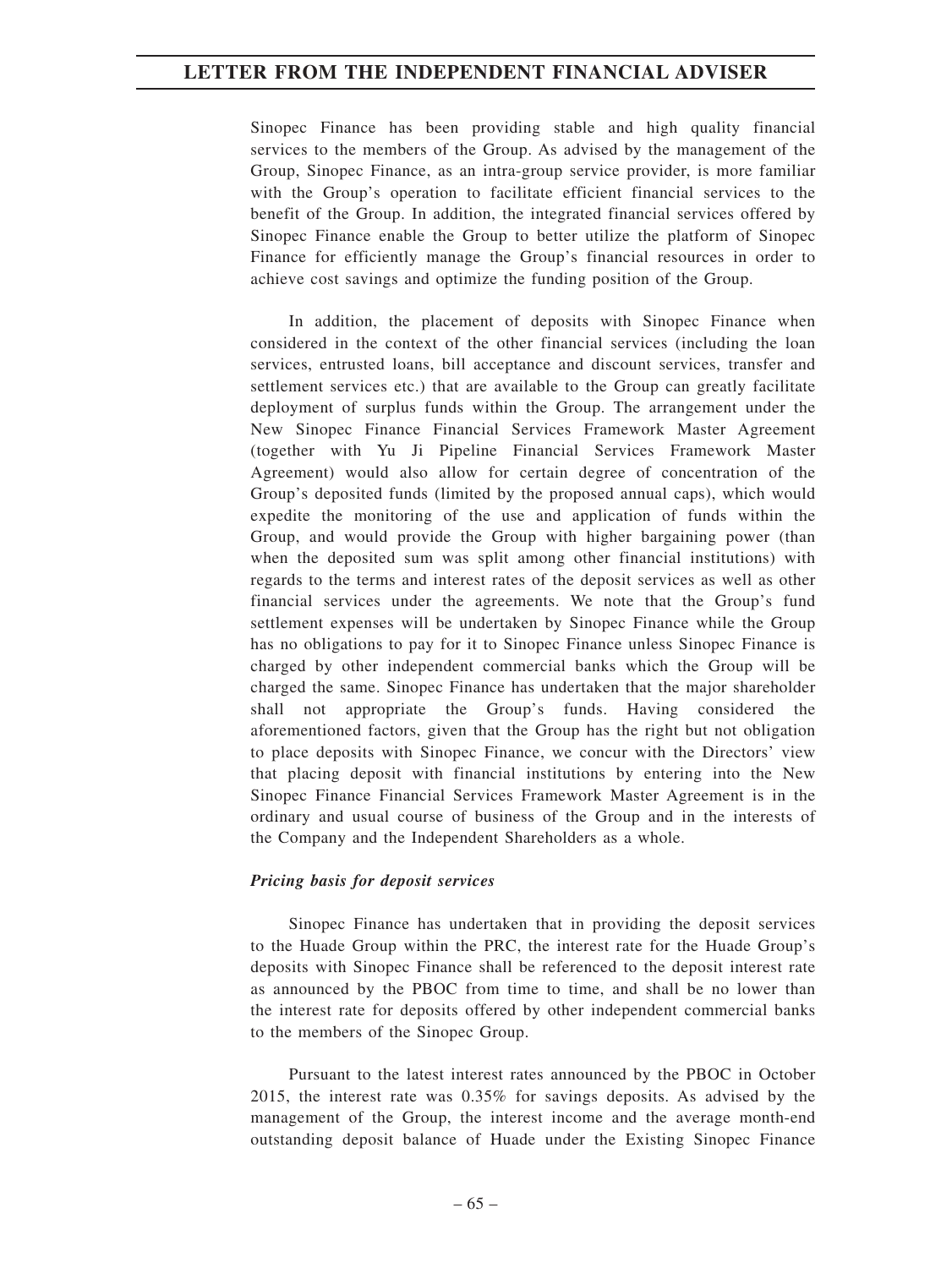Financial Services Framework Master Agreement for the year ended 31 December 2015 were RMB54.9 thousand and RMB27.4 million respectively, which translated into the effective deposit rate of only 0.20%. Having discussed with the management of the Group, the effective deposit rate is lower than the PBOC rate was mainly due to the fact that Huade is required to maintain certain amount of fund in the current account with Sinopec Finance (which offers no interest) as working capital for Huade's daily operation. As regards the saving deposits placed by Huade with Sinopec Finance, we have reviewed the quarterly invoices for interests received from Sinopec Finance in 2015 and the first half of 2016, and noted that the deposit rates offered by Sinopec Finance were 0.35% per annum, which is consistent with the deposit interest rate announced by the PBOC. Having considered the historical transactions have been carried out in accordance with the terms of existing agreements and the terms under the New Sinopec Finance Financial Services Framework Master Agreement are generally in line with the existing agreement, we consider that the terms of deposit services under the New Sinopec Finance Financial Services Framework Master Agreement are on normal commercial terms and fair and reasonable as far as the Company and the Independent Shareholders are concerned.

#### *Annual caps for deposit services*

The historical amounts of the maximum outstanding balance (including any interest accrued therefrom) for the deposits placed by the Huade Group with Sinopec Finance for the two years ended 31 December 2015 and for the six months ended 30 June 2016 and the existing annual caps under the Existing Sinopec Finance Financial Services Framework Master Agreement, as well as the proposed annual caps in respect of these transactions under the New Sinopec Finance Financial Services Framework Master Agreement for each of the three years ending 31 December 2019 respectively are set out in the table below.

### **Table 5: Historical transaction amounts and existing/proposed annual caps for deposits placed by Huade with Sinopec Finance**

|                                                    | For the year ended<br>31 December |      | For the<br>six<br>months<br>ended<br>30 June | For the year ending<br>31 December |      |            |
|----------------------------------------------------|-----------------------------------|------|----------------------------------------------|------------------------------------|------|------------|
|                                                    | 2014                              | 2015 | 2016                                         | 2017                               | 2018 | 2019       |
| Historical transaction<br>amounts (RMB<br>million) | 71                                | 43   | 54                                           |                                    |      |            |
| Existing annual caps/                              |                                   |      |                                              |                                    |      |            |
| <b>Proposed annual</b><br>caps $(RMB)$             |                                   |      |                                              |                                    |      |            |
| million)                                           | 500                               | 500  | 500                                          | 500                                | 500  | <b>500</b> |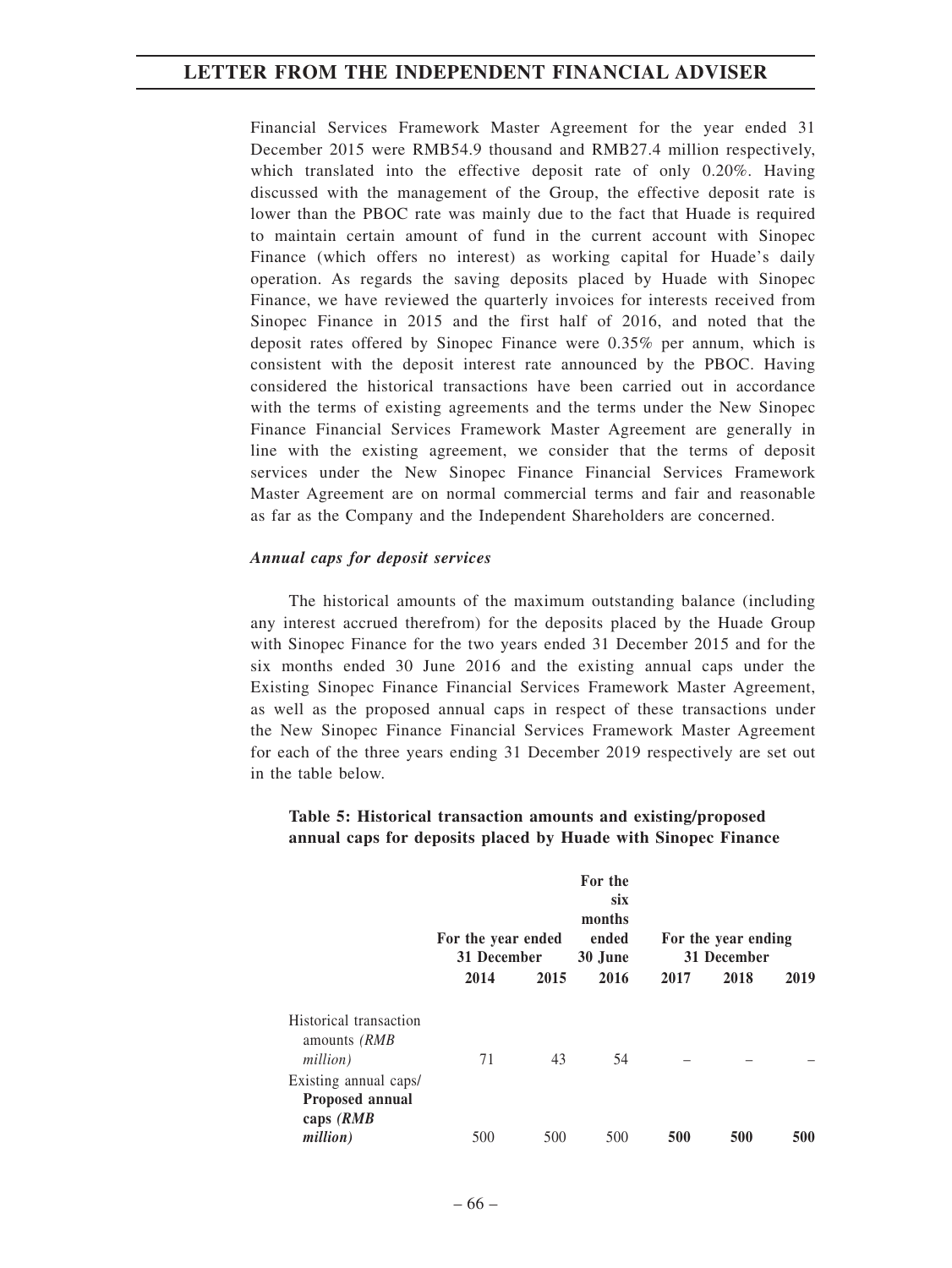As advised by the management of the Group, the basis of determining the proposed annual caps, representing the maximum outstanding balance at any time (including any interest accrued therefrom) for the deposits to be placed by the Huade Group with Sinopec Finance, was mainly attributable to the historical cash level and cash flow movement of Huade. Based on Huade's cash level as at 31 December 2015 of RMB32.3 million and net cash inflow from operating activities of RMB440.6 million in 2015 as set out in the management accounts of Huade for the year ended 31 December 2015, the total cash available for placing with Sinopec Finance may reach over RMB470 million before accounting for cash flows from any investing and financing activities such as capital expenditures and dividend payouts. In addition, a buffer of 6% was used in determining the proposed annual caps, which is considered reasonable and will allow flexibility for Huade to cope with (i) the expected increase of business volume of Huade (as discussed in the above section headed "1. New Sinopec Guangzhou Branch Framework Master Agreement") which may result in possible additional cash flow being available for placing with Sinopec Finance; and (ii) the interests to be accrued from the deposits. Having discussed with the management of the Group the above bases and assumptions, we consider that the proposed annual caps for deposit services under the New Sinopec Finance Financial Services Framework Master Agreement for the three years ending 31 December 2019 to be fair and reasonable.

#### **B. Other Non-exempt Continuing Connected Transactions**

Having considered that the Existing Century Bright Financial Services Framework Master Agreement will expire on 31 December 2016, the Company entered into the New Century Bright Financial Services Framework Master Agreement for renewal of the Existing Century Bright Financial Services Framework Master Agreement.

#### *1. New Century Bright Financial Services Framework Master Agreement*

On 11 November 2016, the Company and Century Bright entered into the New Century Bright Financial Services Framework Master Agreement, for the provision of deposit services and settlement and similar services to the Group, and to replace the Existing Century Bright Financial Services Framework Master Agreement. Conditional upon the Independent Shareholders' approval in the SGM, the New Century Bright Financial Services Framework Master Agreement will commence on 1 January 2017 for a term of three years up to 31 December 2019.

Century Bright will provide deposit services and settlement and similar services to the Company's subsidiaries outside the PRC.

#### *Reasons for the transactions*

As set out in the letter from the Board, the Directors are of the view that the Group would be benefited from entering into the New Century Bright Financial Services Framework Master Agreement for the reasons that: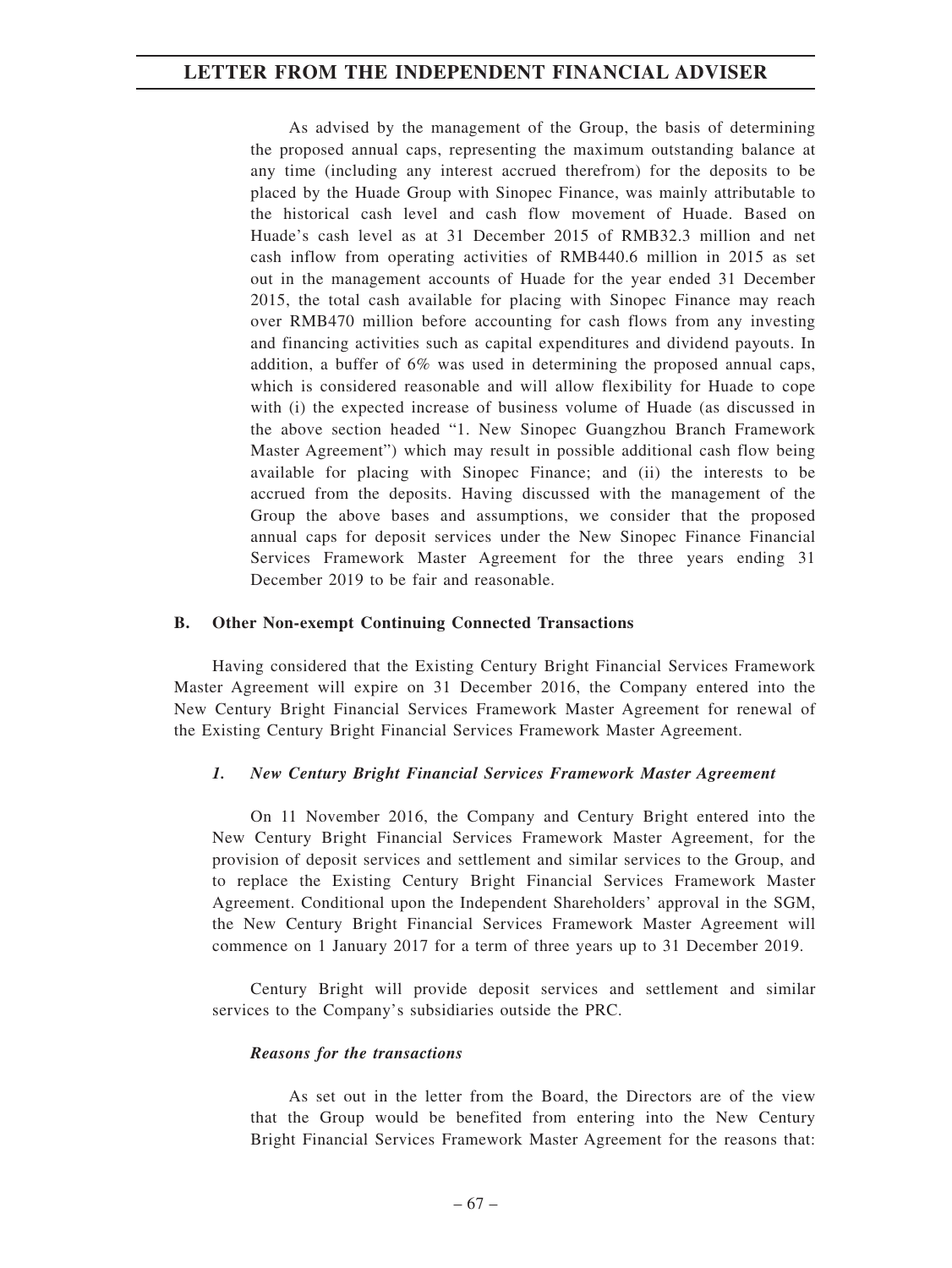(i) the interest rate on deposits to be offered by Century Bright to the Group will be no less favourable than those offered by commercial banks in Hong Kong; (ii) it reduces the time of capital transit for the Group, and also accelerates the turnover of cash flow and reduces transaction costs and expenses, thereby further enhances the quality and efficiency of capital utilisation; and (iii) it provides diversified financial services in broader areas for the Group.

Century Bright is a money lender registered under the Money Lender Ordinance (Chapter 162 of the laws of Hong Kong) in Hong Kong. As advised by the management of the Group, similar to Sinopec Finance, Century Bright, as an intra-group service provider, is more familiar with the Group's operation to facilitate efficient financial services to the benefit of the Group. In addition, the integrated financial services offered by Century Bright enable the Group to better utilize the platform of Century Bright for efficiently manage the Group's financial resources in order to achieve cost savings and optimize the funding position of the Group. The placement of deposits with Century Bright when considered in the context of the other financial services (including settlement and similar services) that are available to the Group can greatly facilitate deployment of surplus funds within the Group. The arrangement under the New Century Bright Financial Services Framework Master Agreement would also allow for certain degree of concentration of the Group's deposited funds (limited by the proposed annual caps), which would expedite the monitoring of the use and application of funds within the Group, and would provide the Group with higher bargaining power (than when the deposited sum was split among other financial institutions) with regards to the terms and interest rates of the deposit services as well as other financial services under the agreements.

Having considered the above, given that the Group has the right but not obligation to place deposits with Century Bright, we concur with the Directors' view that placing deposit with financial institutions by entering into the New Century Bright Financial Services Framework Master Agreement is in the ordinary and usual course of business of the Group and in the interests of the Company and the Independent Shareholders as a whole.

### *Pricing basis for deposit services*

In respect of deposit services, Century Bright will pay the Group interest accrued on the deposits calculated according to the deposit interest rate as announced by other independent commercial banks in Hong Kong (such as The Hongkong and Shanghai Banking Corporation Limited or Bank of China (Hong Kong) Limited) from time to time. Such interest rate shall be (i) equal to or higher than the interest rate offered by Century Bright to Sinopec Group Company, Sinopec Corp. and other members of Sinopec Group in similar deposit arrangements; and (ii) equal to or higher than the interest rate as announced by other independent commercial banks in Hong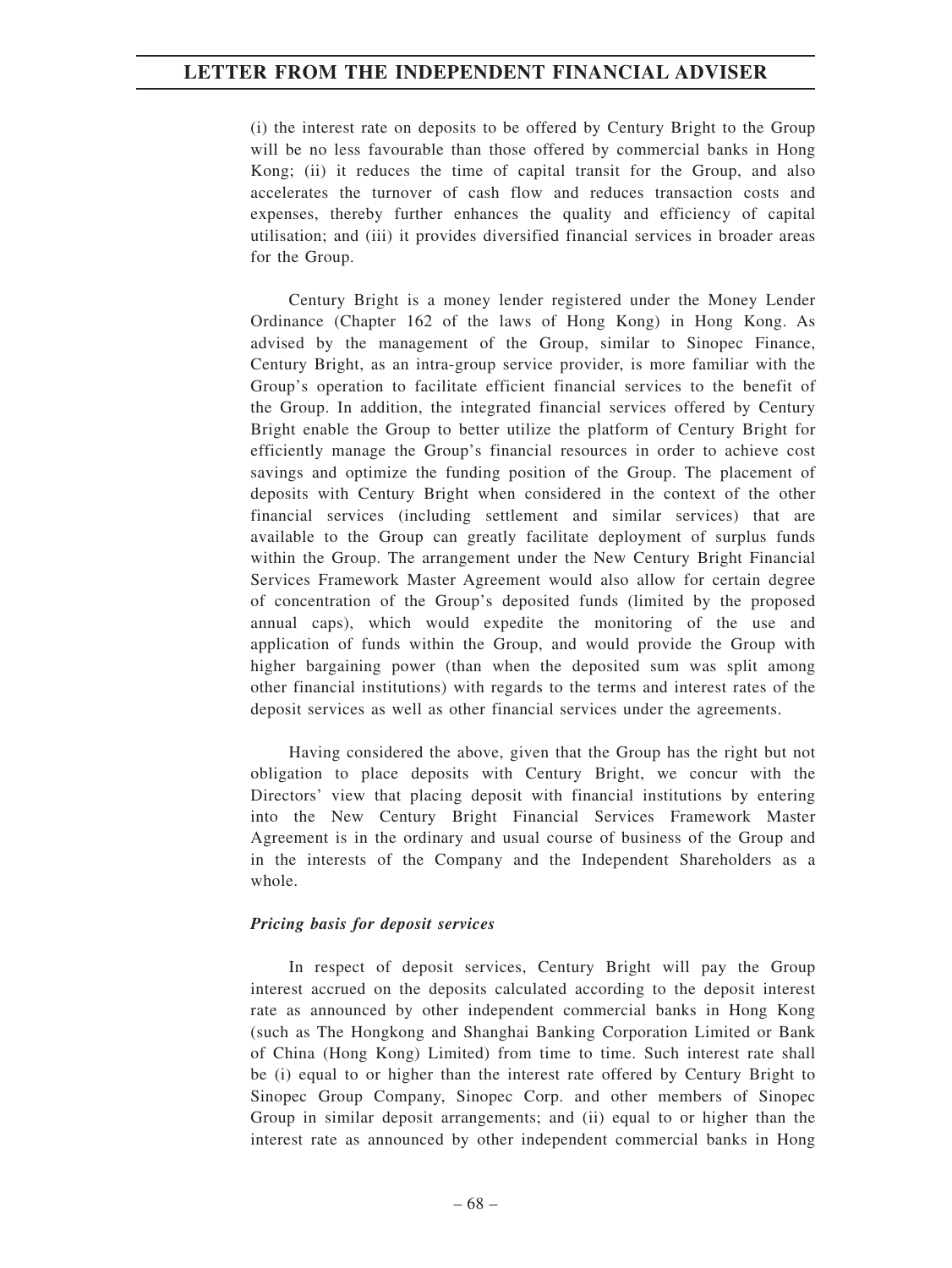Kong (such as The Hongkong and Shanghai Banking Corporation Limited or Bank of China (Hong Kong) Limited) from time to time, whichever is higher.

Pursuant to the latest depository interest rates announced by independent commercial banks in Hong Kong (such as The Hongkong and Shanghai Banking Corporation Limited or Bank of China (Hong Kong) Limited), the interest rates mostly ranged from 0.01% (for saving deposits) up to 2.60% (for 3-month RMB fixed deposits). As advised by the management of the Group, the interest income and average outstanding deposit balance of the Company under the Existing Century Bright Financial Services Framework Master Agreement for the year ended 31 December 2015 were HK\$13.0 million and HK\$488.2 million respectively, which translated into an effective deposit rate of 2.65% per annum, which is higher than the interest rates announced by independent commercial banks in Hong Kong. On this basis, and also considering the terms under the New Century Bright Financial Services Framework Master Agreement are generally in line with the existing agreement, we consider that the terms of the deposit services under the New Century Bright Financial Services Framework Master Agreement are on normal commercial terms and fair and reasonable as far as the Company and the Independent Shareholders are concerned.

### *Annual caps for deposit services*

The historical amounts of the maximum outstanding balance (including any interest accrued therefrom) for the deposits placed by the Group with Century Bright for the two years ended 31 December 2015 and for the six months ended 30 June 2016 and the existing annual caps for the three years ending 31 December 2016 under the Existing Century Bright Financial Services Framework Master Agreement, as well as the proposed annual caps in respect of these transactions under the New Century Bright Financial Services Framework Master Agreement for each of the three years ending 31 December 2019 respectively are set out in the table below.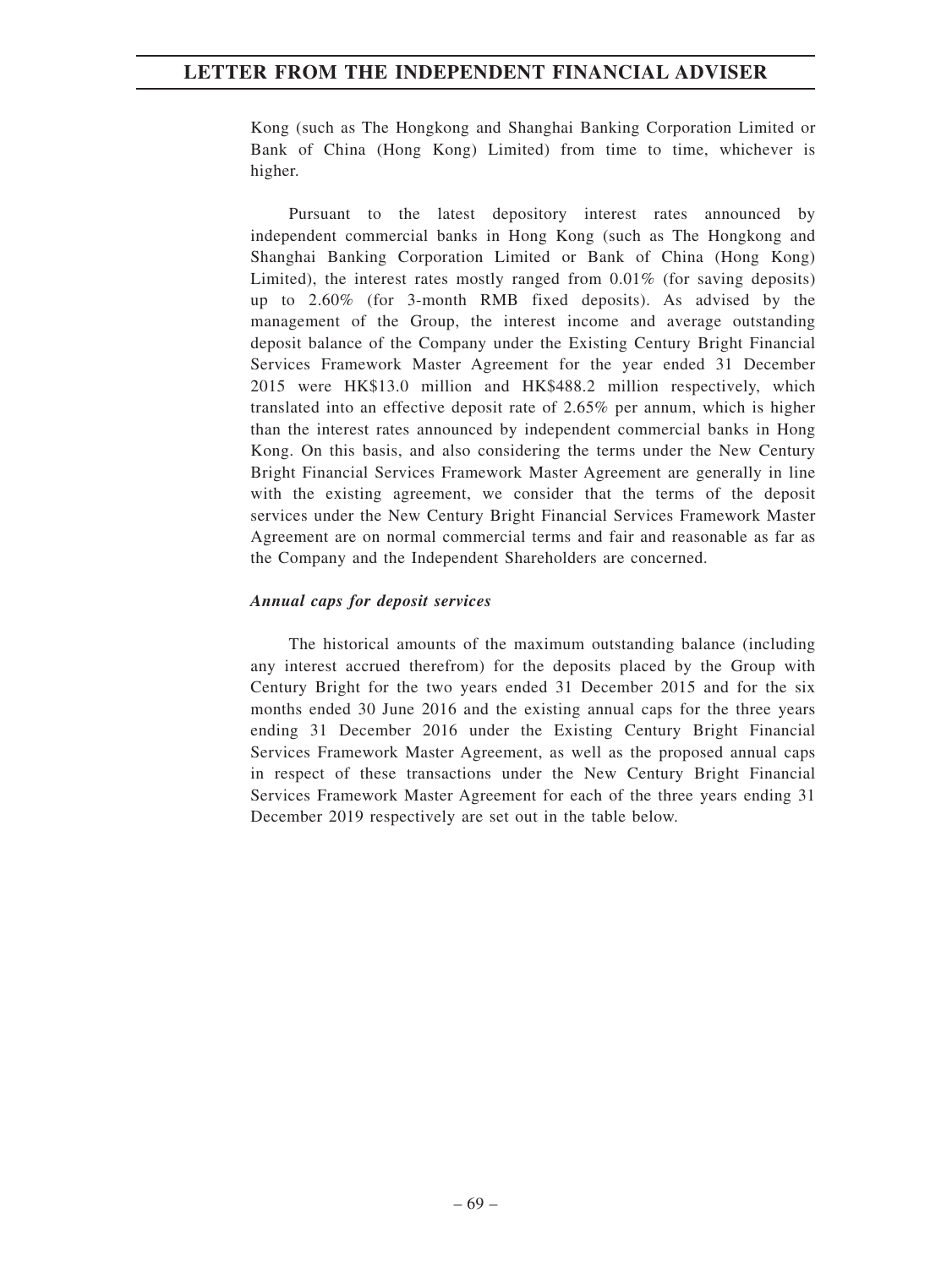**Table 6: Historical transaction amounts and existing/proposed annual caps for deposits placed by the Company with Century Bright**

|                                                         | For the year ended<br>31 December |      | For the<br>six<br>months<br>ended<br>30 June | For the year ending<br>31 December |      |      |
|---------------------------------------------------------|-----------------------------------|------|----------------------------------------------|------------------------------------|------|------|
|                                                         | 2014                              | 2015 | 2016                                         | 2017                               | 2018 | 2019 |
| Historical transaction<br>amounts $(HK\$<br>million)    | 488                               | 494  | 494                                          |                                    |      |      |
| Existing annual caps/<br>Proposed annual<br>caps $(HK\$ |                                   |      |                                              |                                    |      |      |
| million)                                                | 500                               | 500  | 500                                          | 500                                | 500  | 500  |

As set out in the letter from the Board, in arriving at the aforesaid annual caps, the Directors have taken into account the following factors, including the historical figures of the transactions, the anticipated Group's cash flow movements, the anticipated business volume of the Group, the financial control and treasury management of the Group, and the requirement to settle accounts receivables from the members units of Sinopec Group or any third party through the deposit accounts of the Group with Century Bright.

We have discussed with the management of the Group and understand that the historical amounts of the maximum outstanding balance have consistently been between HK\$488 million and HK\$494 million for the two years ended 31 December 2015 and six months ended 30 June 2016, which is comparable to the respective existing annual caps. On this basis, we are of the view that the proposed annual caps for deposit services under the New Century Bright Financial Services Framework Master Agreement for the three years ending 31 December 2019 are fair and reasonable.

### **C. Non-exempt Continuing Connected Transactions in relation to Yu Ji Pipeline Company**

Following the completion of the acquisition on 31 December 2015, Yu Ji Pipeline Company became an indirect wholly-owned subsidiary of the Company. Since then, the financial information of Yu Ji Pipeline Company has been consolidated into the consolidated financial statements of the Group.

Having considered that the Non-exempt Existing Continuing Connected Transactions in relation to Yu Ji Pipeline Company will expire on 31 December 2017, the Company entered into the New Framework Master Agreements for renewal of the Non-exempt Existing Continuing Connected Transactions in relation to Yu Ji Pipeline Company.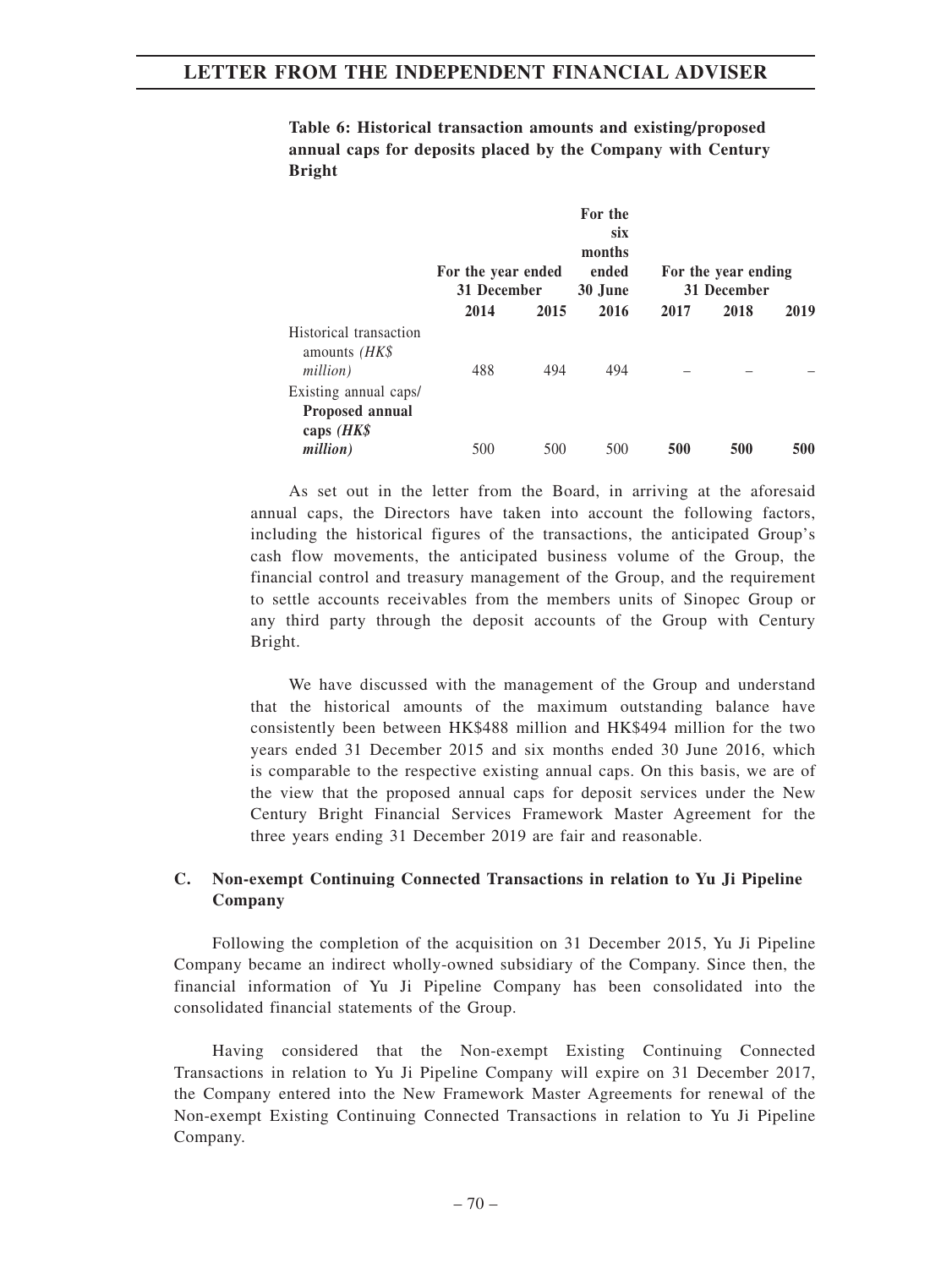### *1. New Natural Gas Transmission Services Framework Master Agreement*

On 11 November 2016, Yu Ji Pipeline Company entered into the New Natural Gas Transmission Services Framework Master Agreement with Sinopec Natural Gas Branch Company in respect of the provision of natural gas transmission services by Yu Ji Pipeline Company to Sinopec Natural Gas Branch Company and to renew the Existing Natural Gas Transmission Services Framework Master Agreement. Conditional upon the Independent Shareholders' approval in the SGM, the New Natural Gas Transmission Services Framework Master Agreement will commence on 1 January 2018 for a term of two years up to 31 December 2019.

Yu Ji Pipeline Company will provide natural gas transmission services to Sinopec Natural Gas Branch Company by transmitting through the Yulin-Jinan Pipeline owned by Yu Ji Pipeline Company to the natural gas delivery point(s) designated by Sinopec Natural Gas Branch Company.

#### *Reasons for the transactions*

As set out in the letter from the Board, Yulin-Jinan Pipeline, which is designed solely for natural gas transmission, is the core principal asset of Yu Ji Pipeline Company. Given Sinopec Natural Gas Branch Company is the only client of Yu Ji Pipeline Company, the provision of natural gas transmission services to Sinopec Natural Gas Branch Company is the only way to utilise the commercial value of the Yulin-Jinan Pipeline.

Having considered that the revenue from the core business of Yu Ji Pipeline Company is all generated from the provision of natural gas transmission services to Sinopec Natural Gas Branch Company, we concur with the Directors' view that the entering into of the New Natural Gas Transmission Services Framework Master Agreement is in the ordinary and usual course of business of the Group and in the interests of the Company and the Independent Shareholders as a whole.

#### *Pricing basis and payment terms*

Under the New Natural Gas Transmission Services Framework Master Agreement, the pipeline transmission fee was determined in accordance with the Reply of the National Development and Reform Commission regarding the Yulin Natural Gas Pipeline Transmission Fee (National Development and Reform Commission pricing [2010] No. 2780) (the "**NDRC Approval**") which shall be adjusted subject to adjustment(s) as announced by the State or the relevant local government authorities.

Given the nature of these transactions, payment terms will be determined by the parties on a transaction-by-transaction basis, in accordance with market norms and on normal commercial terms, and with reference to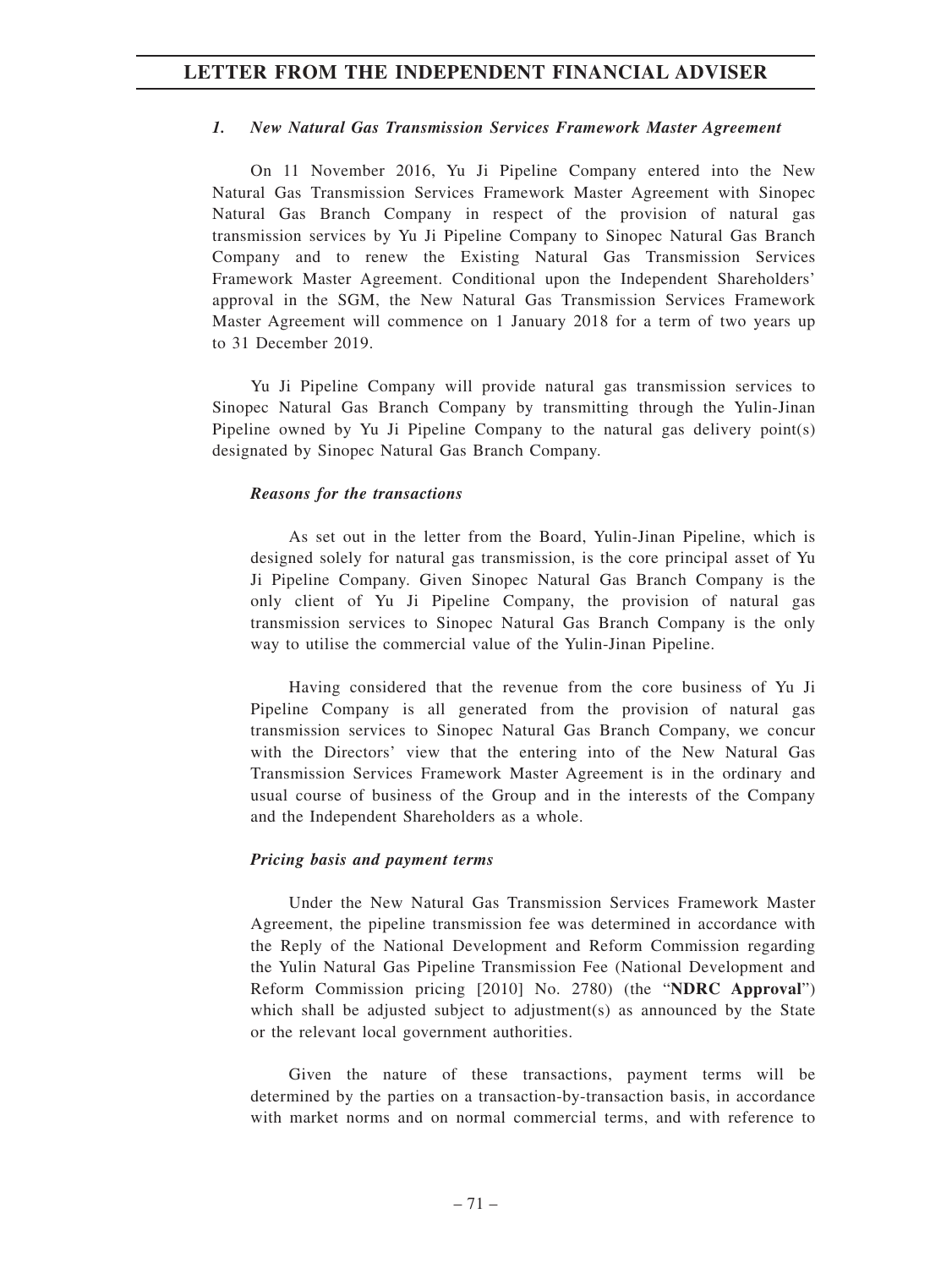the specifications and requirements, such as volume and delivery point(s). As advised by the management of the Group, Sinopec Natural Gas Branch Company is the sole customer of Yu Ji Pipeline Company.

We have reviewed sample invoices and the relevant sales report which sets out the unit price and volume of historical transactions under the Existing Natural Gas Transmission Services Framework Master Agreement in 2016, and noted that the prices charged under these sample invoices were in accordance with the State-prescribed prices set out under the NDRC Approval. The payment terms for all of the Group's trade receivables which, as advised by the management of the Group, included the receivables from Sinopec Natural Gas Branch Company under the Existing Natural Gas Transmission Services Framework Master Agreement, were due within 30 to 90 days from the date of billing as at 30 June 2016 as disclosed in the 2016 Interim Report which is in line with the Group's practices in past years.

Given (i) Sinopec Group is one of the three major conglomerates in the PRC engaged in the integration of both upstream, midstream and downstream of oil and gas businesses that require the services of Yu Ji Pipeline Company; and (ii) the Yulin-Jinan Pipeline is connected between the natural gas delivery points of the Sinopec Natural Gas Branch Company that Yu Ji Pipeline Company and Sinopec Natural Gas Branch Company are dependent upon each other in respect of the transmission of natural gas, we are of the view that Sinopec Natural Gas Branch Company being the only customer of Yu Ji Pipeline Company in respect of the natural gas transmission is acceptable.

Having considered the above and also the terms under the New Natural Gas Transmission Services Framework Master Agreement are generally in line with the existing agreement, we are of the view that the terms under the New Natural Gas Transmission Services Framework Master Agreement are on normal commercial terms and fair and reasonable as far as the Company and the Independent Shareholders are concerned.

#### *Annual caps*

The historical transaction amounts for the year ended 31 December 2015 and for the six months ended 30 June 2016 and the existing annual caps for the two years ending 31 December 2017 under the Existing Natural Gas Transmission Services Framework Master Agreement, as well as the proposed annual caps in respect of these transactions under the New Natural Gas Transmission Services Framework Master Agreement for each of the two years ending 31 December 2019 respectively are set out in the table below.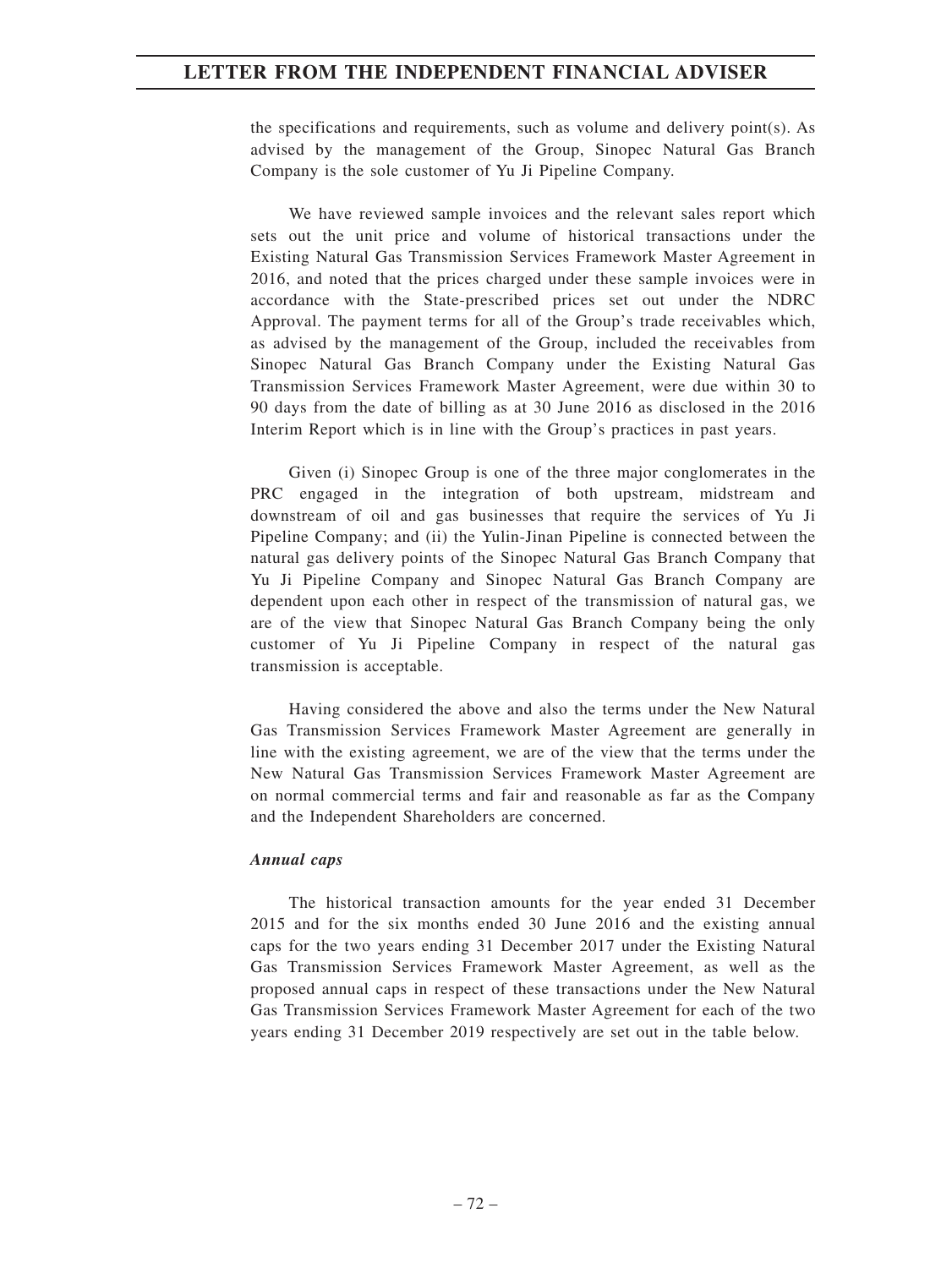**Table 7: Historical transaction amounts and existing/proposed annual caps for natural gas transmission services provided to Sinopec Natural Gas Branch Company**

|                                                        | For the<br>vear<br>ended 31<br><b>December</b> | For the<br><b>SIX</b><br>months<br>ended 30<br>June. |       | For the year ending<br>31 December |       |
|--------------------------------------------------------|------------------------------------------------|------------------------------------------------------|-------|------------------------------------|-------|
|                                                        | 2015                                           | 2016                                                 | 2017  | 2018                               | 2019  |
| Historical transaction<br>amounts <i>(RMB million)</i> | 928                                            | 368                                                  |       |                                    |       |
| Existing annual caps/<br>Proposed annual caps          |                                                |                                                      |       |                                    |       |
| (RMB million)                                          |                                                | 1.478                                                | 1,550 | 1,800                              | 1,800 |

As set out in the letter from the Board, in arriving at the aforesaid annual caps, the following factors have been taken into account: (i) the historical figures of the transactions; (ii) State-prescribed prices or government-approved prices (as the case may be); and (iii) the natural gas transmission capacity of Yulin-Jinan Pipeline.

As advised by the management of the Group, the historical figures of the transactions for the three years ended 31 December 2015 and six months ended 30 June 2016 are as follows:

## **Table 8: Historical transaction figures for natural gas transmission services provided to Sinopec Natural Gas Branch Company**

|                            | For the year ended 31<br><b>December</b> |       | For the<br>six.<br>months<br>ended 30<br>June. |
|----------------------------|------------------------------------------|-------|------------------------------------------------|
|                            | 2014                                     | 2015  | 2016                                           |
| Transmission volume        |                                          |       |                                                |
| $(in$ million $m^3)$       | 3,226                                    | 2,985 | 1,312                                          |
| Transaction amount         |                                          |       |                                                |
| (in RMB million)           | 1,145                                    | 928   | 368                                            |
| Average transmission price |                                          |       |                                                |
| $(in \, RMB/m^3)$          | 0.35                                     | 0.31  | 0.28                                           |

We have reviewed the NDRC Approval, pursuant to which the natural gas transmission prices for transmission from Yulin to Shaanxi, Shanxi, Henan and Shandong shall be RMB0.05, RMB0.19, RMB0.35 and RMB0.46 per  $m<sup>3</sup>$  respectively. As advised by the management of the Group, the changes in the average transmission price over the review period as set out in Table 8 above was mainly attributable to the fluctuating demand of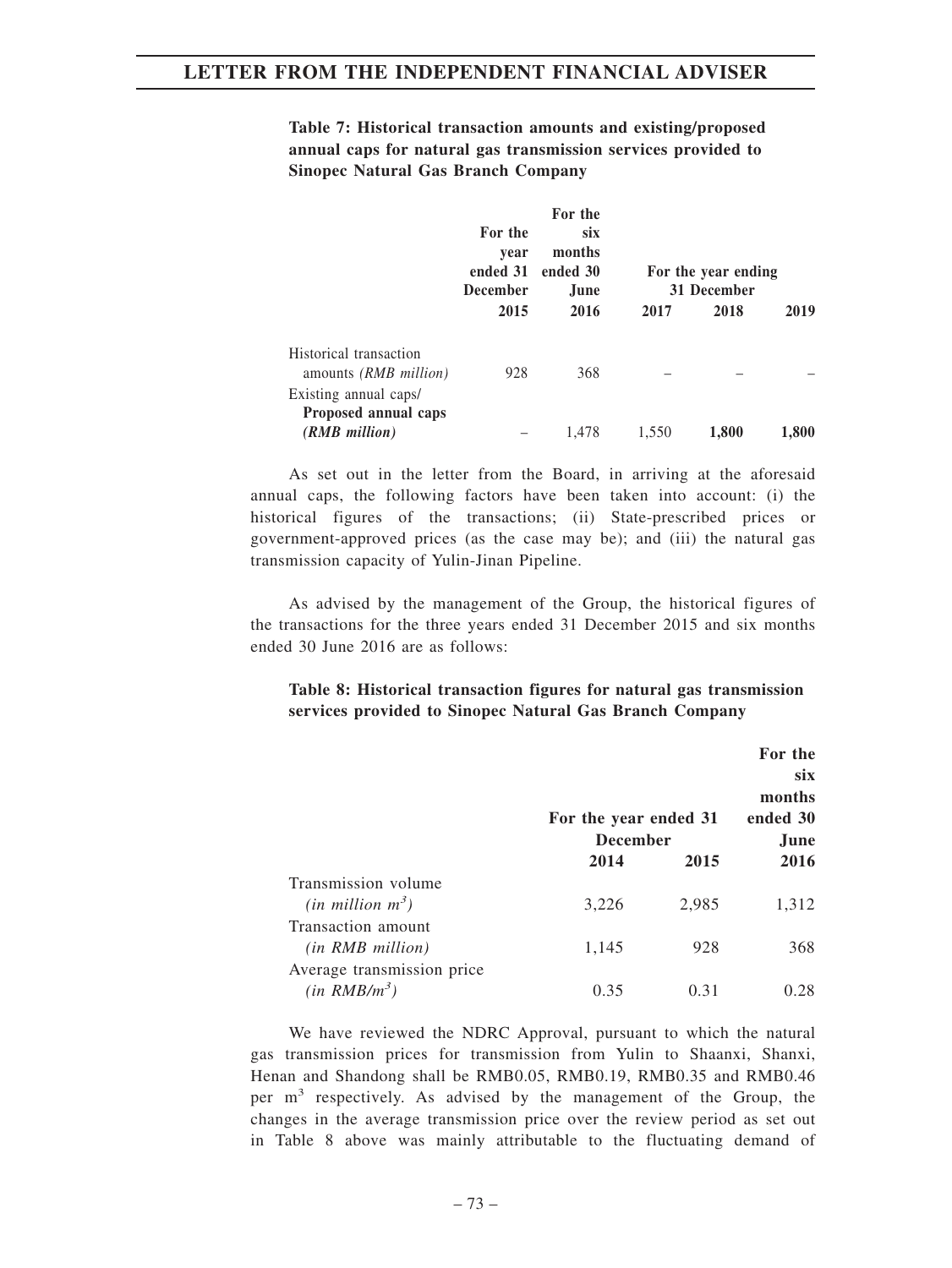natural gas transmission to different provinces, for which the transmission price vary as set out in the NDRC Approval. On such basis, the weighted average transmission price of RMB0.324 over the review period covered in Table 8 above was used in determining the proposed annual caps for the two years ending 31 December 2019.

As advised by the management of the Group, upon the expected completion of the Yu Ji Compression Project Framework Master Agreement in or around the end of 2018, the annual natural gas transmission capacity of the Yulin-Jinan Pipeline will be increased to 5 billion  $m<sup>3</sup>$ , which has been adopted as the projected transmission volume in determining the proposed annual caps for 2018-2019.

In addition, as advised by the management of the Group, a buffer of 11% was used in determining the proposed annual caps for 2018-2019, which is considered reasonable and will allow flexibility for Yu Ji Pipeline Company to cope with the fluctuations in demand of natural gas transmission volume to different provinces which would impact the overall average price charged as discussed above.

As set out in the letter from the Board, despite natural gas supply varies according to the change in market demand, Yu Ji Pipeline Company leases certain gas storage facilities from Sinopec Natural Gas Branch Company in order to ensure normal natural gas pipeline transmission with an aim to transmit natural gas in a continuous and steady manner. Although the demand for storage facilities by Yu Ji Pipeline Company is expected to increase, to a certain degree, due to an increase in the natural gas transmission volume in 2018 and onwards upon completion of the Yulin-Jinan Pipeline Compression Project, the unit price of gas transmission tariff across different provinces ranging from RMB0.05 to RMB0.46 per  $m<sup>3</sup>$ against the actual costs and taxes of the storage facilities would result in the increase in the transaction amounts or annual caps under the New Natural Gas Transmission Services Framework Master Agreement and the New Gas Storage Framework Master Lease Agreement as discussed in the section headed "2. New Gas Storage Framework Master Lease Agreement – Annual caps" to be different. Having considered that the expected transaction amounts under the New Natural Gas Transmission Services Framework Agreement will be accounted for as revenue of the Group while that under the New Gas Storage Framework Master Lease Agreement will be accounted for as its cost of sales, the Directors consider, and we also concur, that a larger annual cap for natural gas transmission which is priced based on State-prescribed prices is in the interest of the Company.

Having considered (i) the price used in the calculation of the proposed annual caps is based on the State-prescribed prices under the NDRC Approval and with reference to the historical average price; (ii) the projected volume represents the natural gas transmission capacity of the Yulin-Jinan Pipeline upon completion of the Yu Ji Compression Project Framework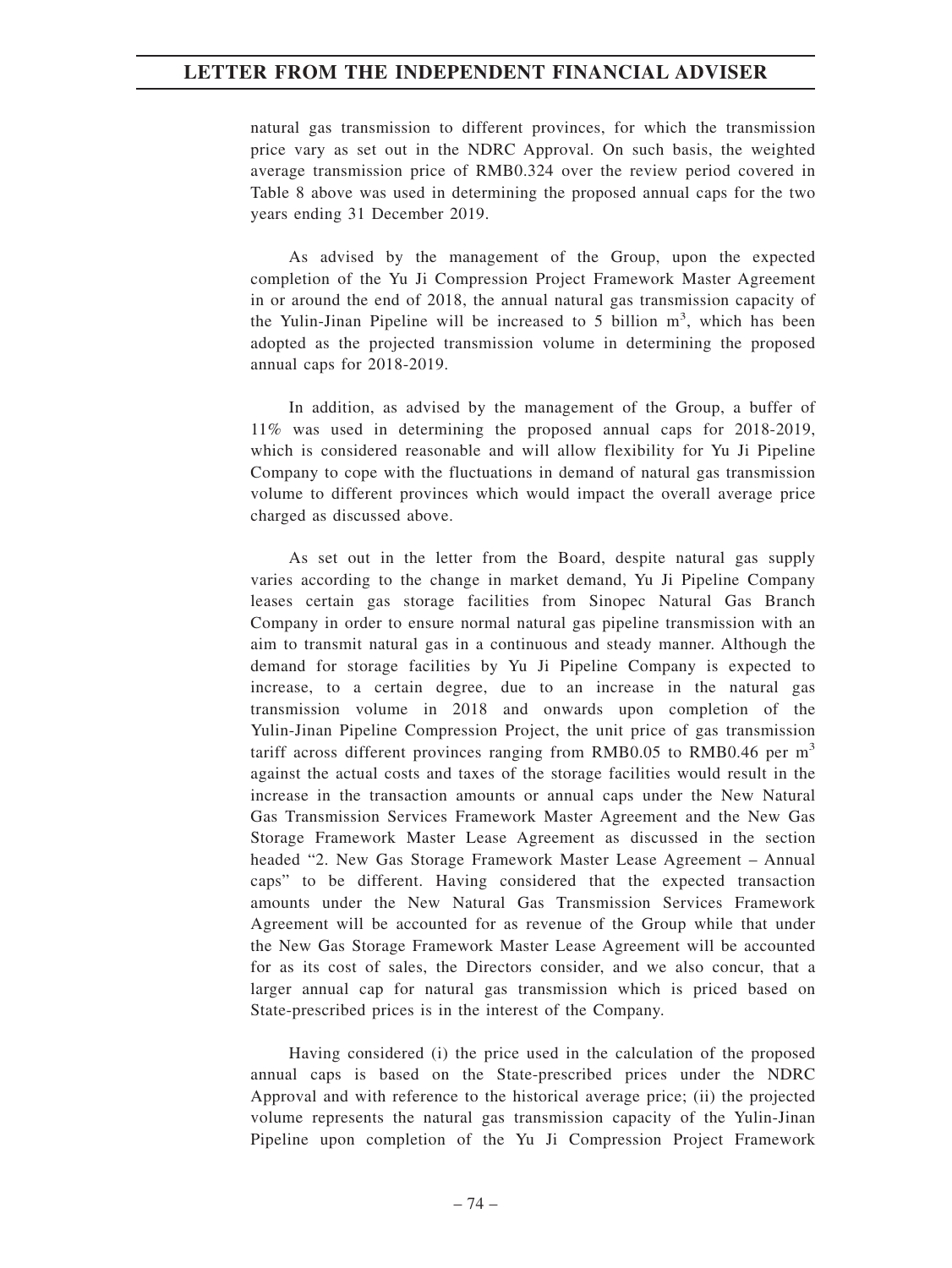Master Agreement which is expected to be 2017; and (iii) the buffer of  $11\%$ to allow flexibility for the smooth operation of Yu Ji Pipeline Company, we consider the basis for determining the proposed annual caps under the New Natural Gas Transmission Services Framework Master Agreement for the two years ending 31 December 2019 to be fair and reasonable.

### *2. New Gas Storage Framework Master Lease Agreement*

On 11 November 2016, Yu Ji Pipeline Company entered into the New Gas Storage Framework Master Lease Agreement with Sinopec Natural Gas Branch Company, pursuant to which Sinopec Natural Gas Branch Company agreed to lease to Yu Ji Pipeline Company certain gas storage facilities. Conditional upon the Independent Shareholders' approval in the SGM, the New Gas Storage Framework Master Lease Agreement will commence on 1 January 2018 for a term of two years up to 31 December 2019 to renew the Existing Gas Storage Framework Master Lease Agreement.

As set out in the letter from the Board, Yu Ji Pipeline Company will lease certain gas storage facilities from Sinopec Natural Gas Branch Company in order to ensure normal natural gas pipeline transmission. Natural gas supply will vary according to the change in market demand. With an aim to transmit natural gas in a continuous and steady manner, it is essential to have certain gas storage facilities to supplement the natural gas pipeline transmission in order to adjust to the seasonal demand variation.

#### *Reasons for the transactions*

As set out in the letter from the Board, gas storage facilities are necessary for the continuous and steady operation of Yulin-Jinan Pipeline. The lease of gas storage facilities from Sinopec Natural Gas Branch Company can maximise the transmission capability, increase the operational efficiency and improve the profitability of Yulin-Jinan Pipeline. Sinopec Natural Gas Branch Company does not aim at earning a profit in leasing the gas storage facilities to Yu Ji Pipeline Company, as the fees payable under the New Gas Storage Framework Master Lease Agreement are equal to the sum of the actual costs incurred and taxes. On this basis, we concur with the Directors' view that the entering into of the New Gas Storage Framework Master Lease Agreement is in the ordinary and usual course of business of the Group and in the interests of the Company and the Independent Shareholders as a whole.

### *Pricing basis and payment terms*

Under the New Gas Storage Framework Master Lease Agreement, the lease of the gas storage facilities from Sinopec Natural Gas Branch Company to Yu Ji Pipeline Company will continue to be conducted on arm's length negotiation between the parties and on normal commercial terms and the fees payable will be equal to the sum of the actual costs incurred and taxes, and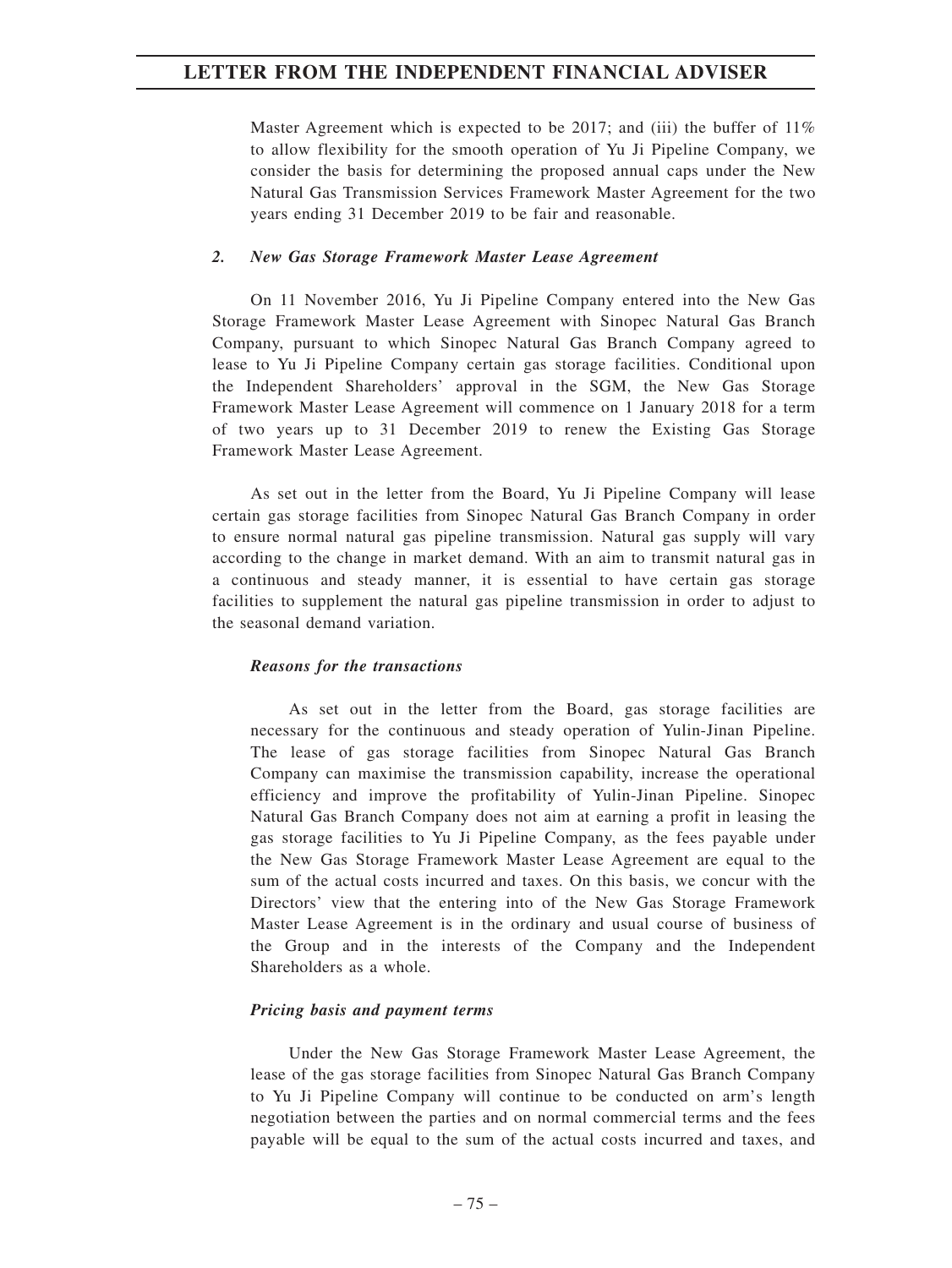will be adjusted subject to the State policy. The actual costs incurred in respect of the lease of the gas storage facilities include, among others, the electricity expenses of the gas storage facilities, the salary expenses and the maintenance fee.

We have reviewed sample invoice and the relevant sales report which sets out the costs and taxes incurred by Sinopec Natural Gas Branch Company of historical transaction under the Existing Gas Storage Framework Master Lease Agreement in 2016, and noted that the price charged under the sample invoice were based on the actual costs and taxes. The payment terms for all of the Group's trade payables which, as advised by the management of the Group, included the payables to Sinopec Natural Gas Branch Company under the Existing Gas Storage Framework Master Lease Agreement, were repayable within 1 year from the invoice date as at 30 June 2016 as disclosed in the 2016 Interim Report which is in line with the Group's practices in past years.

Having considered the above and also the terms under the New Gas Storage Framework Master Agreement are generally in line with the existing agreement, we are of the view that the terms under the New Gas Storage Framework Master Lease Agreement are on normal commercial terms and fair and reasonable as far as the Company and the Independent Shareholders are concerned.

#### *Annual caps*

The historical transaction amounts for the year ended 31 December 2015 and for the six months ended 30 June 2016 and the existing annual caps for the two years ending 31 December 2017 under the Existing Gas Storage Framework Master Lease Agreement, as well as the proposed annual caps in respect of these transactions under the New Gas Storage Framework Master Lease Agreement for each of the two years ending 31 December 2019 respectively are set out in the table below.

### **Table 9: Historical transaction amounts and the existing/proposed annual caps for the lease of gas storage facilities from Sinopec Natural Gas Branch Company**

|                                                                                 | For the<br>vear<br>ended 31<br><b>December</b><br>2015 | For the<br><b>SIX</b><br>months<br>ended 30<br>June.<br>2016 | 2017 | For the year ending<br>31 December<br>2018 | 2019 |
|---------------------------------------------------------------------------------|--------------------------------------------------------|--------------------------------------------------------------|------|--------------------------------------------|------|
| Historical transaction<br>amounts <i>(RMB million)</i><br>Existing annual caps/ | 82                                                     | 51                                                           |      |                                            |      |
| Proposed annual caps<br>(RMB million)                                           |                                                        | 97                                                           | 97   | 113                                        | 113  |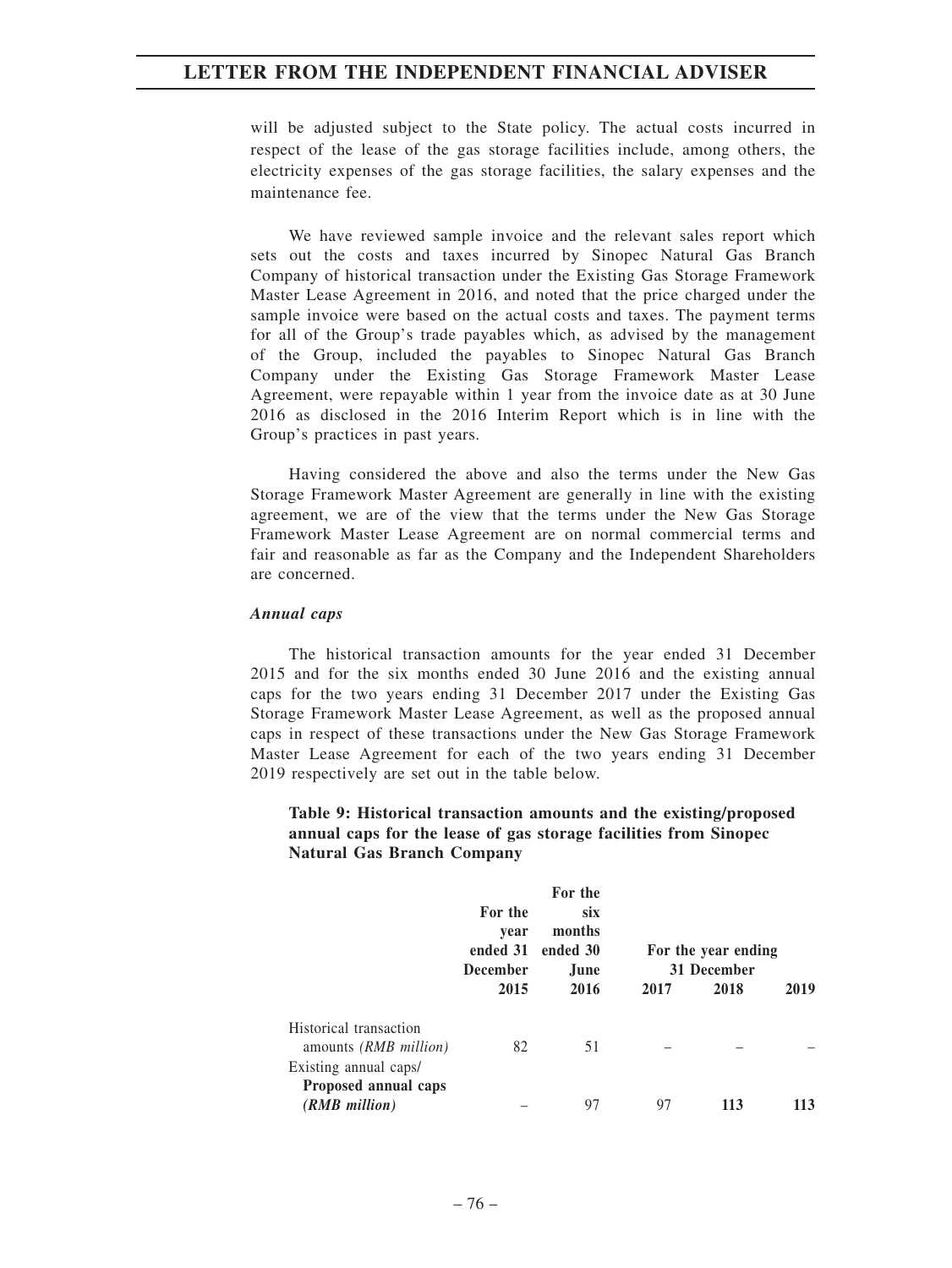As set out in the letter from the Board, in arriving at the aforesaid annual caps, the following factors have been taken into account: (i) the historical figures of the transactions; (ii) the natural gas storage capacity of the facilities; (iii) the expected increase in the volume of natural gas transmission business in respect of the Yulin-Jinan Pipeline and the expected demand for gas storage facilities of the Group; and (iv) the costs and applicable tax rate.

As advised by the management of the Group, the proposed annual caps for the two years ending 31 December 2018 and 2019 have been determined based on (i) the estimated transaction amount of RMB97 million for the full year of 2016; and (ii) the expected increase in transmission capacity of the Yulin-Jinan Pipeline by 17% upon completion of the Yulin-Jinan Pipeline Compression Project in 2018. On this basis, together the historical transaction amount for the lease of gas storage facilities for the six months ended 30 June 2016, we consider the proposed annual caps for the two years ending 31 December 2019 under the New Gas Storage Framework Master Lease Agreement to be fair and reasonable.

### *3. New Services Outsourcing Framework Master Agreement*

On 11 November 2016, Yu Ji Pipeline Company entered into the New Services Outsourcing Framework Master Agreement with Sinopec Natural Gas Branch Company to procure a range of services and products from Sinopec Natural Gas Branch Company and to renew the Existing Services Outsourcing Framework Master Lease Agreement. Conditional upon the Independent Shareholders' approval in the SGM, the New Services Outsourcing Framework Master Agreement will commence on 1 January 2018 for a term of two years up to 31 December 2019.

Yu Ji Pipeline Company will procure a range of services, products and assistance from Sinopec Natural Gas Branch Company in relation to the Yulin-Jinan Pipeline, including:

- (i) operation of the Yulin-Jinan Pipeline;
- (ii) maintenance and relevant technical supporting services for the operation of Yulin-Jinan Pipeline;
- (iii) management and maintenance of gas storage and relevant facilities; and
- (iv) other services and products as required by Yu Ji Pipeline Company.

### *Reasons for the transactions*

As set out in the letter from the Board, the provision of outsourcing services including pipeline operation, maintenance and support in relation to Yulin-Jinan Pipeline by Sinopec Natural Gas Branch Company to Yu Ji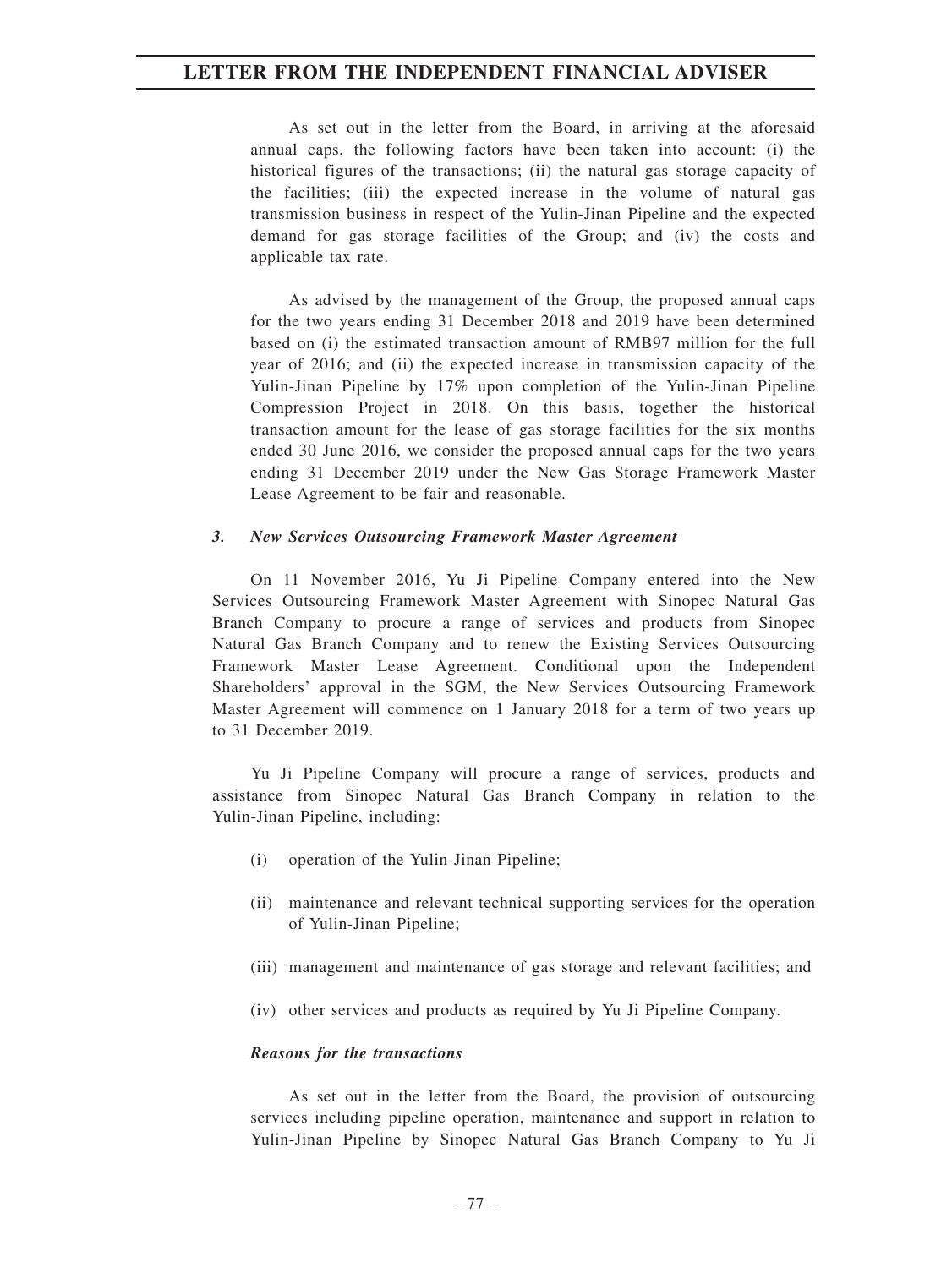Pipeline Company can utilise the advantages brought by the personnel and professional management of Sinopec Natural Gas Branch Company, so as to ensure the safe, steady and efficient operation of natural gas pipeline transmission, and to lower operating costs. Sinopec Natural Gas Branch Company does not aim at earning a profit in providing the outsourcing services to Yu Ji Pipeline Company, as the fees payable under the New Services Outsourcing Framework Master Agreement are equal to the sum of the actual costs incurred and taxes.

As stated in the letter from the Board, Sinopec Corp. is an integrated energy and chemical company with upstream, midstream and downstream operations and is publicly listed on the stock exchanges of Hong Kong, Shanghai, New York and London. As advised by the management of the Group, Sinopec Corp. also owns and operates natural gas pipelines in the PRC including Sichuan-East China Pipeline, Jinan Qingdao gas pipeline, An-Ji Pipeline and Zhong-Ji Pipeline. Therefore, Sinopec Corp., through Sinopec Natural Gas Branch Company, has a group of expertise in the operation of natural gas pipelines including maintenance and relevant technical supporting services and management and maintenance of gas storage and relevant facilities. The Directors consider that outsourcing the service to Sinopec Natural Gas Branch Company would not only utilise its expertise but also enable the Company to enjoy the service at a lower cost as compared to setting up its own new team to operate the gas pipeline. Having considered the recruitment issue and service outsourced from Sinopec Natural Gas Branch Company which is priced at cost and taxes, the Directors consider, and we also concur, that the entering into of the New Services Outsourcing Framework Master Agreement is in the ordinary and usual course of business of the Group and in the interests of the Company and the Independent Shareholders as a whole.

### *Pricing basis and payment terms*

The provision of outsourcing services by Sinopec Natural Gas Branch Company to Yu Ji Pipeline Company under the New Services Outsourcing Framework Master Agreement will continue to be conducted on arm's length negotiation between the parties and on normal commercial terms and the fees payable will be equal to the sum of the actual costs of provision of services and products incurred, and taxes. The actual costs incurred in respect of the outsourcing services include, among others, the salaries and social security insurance contribution of the employees of Sinopec Natural Gas Branch Company, the operational maintenance fee, the production safety fees, and the travelling expenses.

We have reviewed sample invoices and the relevant quarterly sales report which sets out the costs and taxes incurred by Sinopec Natural Gas Branch Company of historical transactions under the Existing Services Outsourcing Framework Master Agreement in 2016, and noted that the price charged under the sample invoice were based on the actual costs and taxes.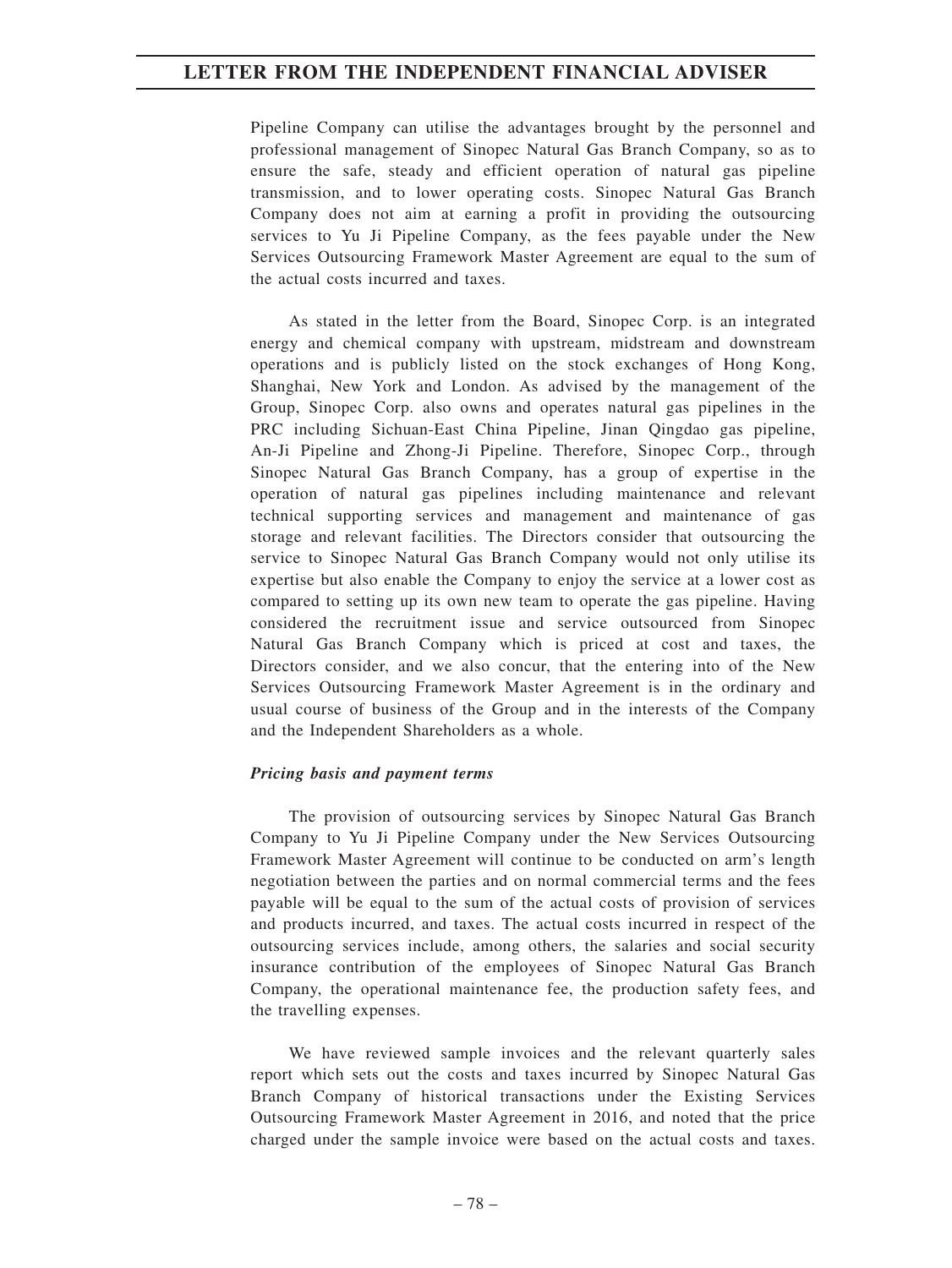The payment terms for all of the Group's trade payables which, as advised by the management of the Group, included the payables to Sinopec Natural Gas Branch Company under the Existing Services Outsourcing Framework Master Agreement, were repayable within 1 year from the invoice date as at 30 June 2016 as disclosed in the 2016 Interim Report which is in line with the Group's practices in past years.

Having considered the above and also the terms under the New Services Outsourcing Framework Master Agreement are generally in line with the existing agreement, we are of the view that the terms under the New Services Outsourcing Framework Master Agreement are on normal commercial terms and fair and reasonable as far as the Company and the Independent Shareholders are concerned.

#### *Annual caps*

The historical transaction amounts for the year ended 31 December 2015 and for the six months ended 30 June 2016 and the existing annual caps for the two years ending 31 December 2017 under the Existing Services Outsourcing Framework Master Agreement, as well as the proposed annual caps in respect of these transactions under the New Services Outsourcing Framework Master Agreement for each of the two years ending 31 December 2019 respectively are set out in the table below.

# **Table 10: Historical transaction amounts and existing/proposed annual caps for the outsourcing services provided by Sinopec Natural Gas Branch Company**

|                                                        | For the<br>vear<br>ended 31<br><b>December</b> | For the<br><b>SIX</b><br>months<br>ended 30<br>June. |      | For the year ending<br>31 December |      |
|--------------------------------------------------------|------------------------------------------------|------------------------------------------------------|------|------------------------------------|------|
|                                                        | 2015                                           | 2016                                                 | 2017 | 2018                               | 2019 |
| Historical transaction<br>amounts <i>(RMB million)</i> | 42                                             | 43                                                   |      |                                    |      |
| Existing annual caps/                                  |                                                |                                                      |      |                                    |      |
| Proposed annual caps<br>(RMB million)                  |                                                | 380                                                  | 420  | 170                                | 170  |

As set out in the letter from the Board, in arriving at the aforesaid annual caps, the following factors have been taken into account: (i) the historical figures of the transactions; (ii) natural gas pipelines' maintenance costs; (iii) the salaries and social security insurance contribution of the employees for the operation of Yulin-Jinan Pipeline; and (iv) the applicable tax rate.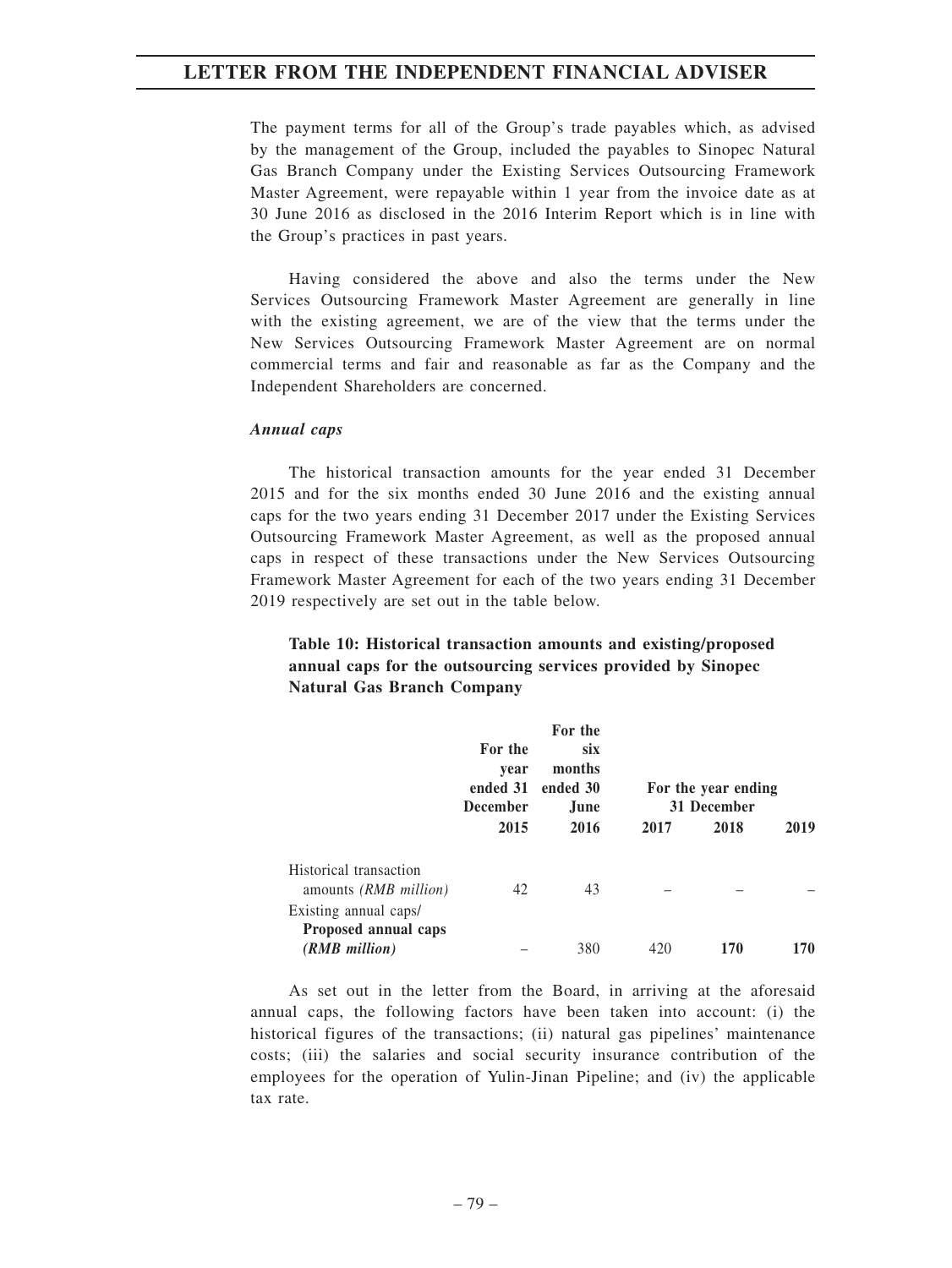We have discussed with the management of the Group as regards the annual caps for the outsourcing services in 2018 and 2019 which have been arrived after taking into account (i) the historical transaction amount for the six months ended 30 June 2016; and (ii) the additional costs as regards the repair and maintenance of the Yulin-Jinan Pipeline. In July this year, torrential rain in northern China has caused severe flooding in major provinces which has also adversely affected the operating conditions of certain sections of the Yulin-Jinan Pipeline. The Yu Ji Pipeline Company was then required to carry out an immediate repair and maintenance work on the pipeline due to safety reasons. As advised by the management of the Group, should there be any unforeseen natural disaster including the possible heavy rainfall and flooding in the future affecting the Yulin-Jinan Pipeline, Yu Ji Pipeline Company will be subject to substantial costs for repair and maintenance services to be provided by Sinopec Natural Gas Branch Company under the New Services Outsourcing Framework Master Agreement. The proposed annual caps for 2018-2019 has therefore also accounted for flexibility to cope with repair and maintenance costs for the natural gas pipeline that may be required for such unforeseen circumstances.

In addition, the historical transaction amounts under the Existing Services Outsourcing Framework Master Agreement for the six months ended 30 June 2016 was RMB43 million, representing 11.7% of the natural gas transmission income of Yu Ji Pipeline Company in the corresponding period as set out in Table 7. Given (i) completion of the acquisition of Yu Ji Pipeline Company took place on 31 December 2015 and (ii) the annual transmission capacity of Yulin-Jinan Pipeline will increase to 5 billion  $m<sup>3</sup>$  in 2018, the management of the Group considers that the aforementioned ratio in the first half of 2016 (i.e. 11.7%) and the proposed annual caps for the natural gas transmission services in 2018 and 2019 (i.e. RMB1,800 million) would be relevant for use in determining the annual caps for the outsourcing services in 2018 and 2019. We are advised by the management of the Group that it would be prudent to adopt a slightly lower ratio as it is expected that the turnover of the Yu Ji Pipeline Company in the second half of 2016 will be higher than the first half and 9.5% has been used in arriving at the annual caps for the outsourcing services in 2018 and 2019. On the basis set out above, we consider the proposed annual caps for the two years ending 31 December 2019 under the New Services Outsourcing Framework Master Agreement to be fair and reasonable.

### *4. New Yu Ji Pipeline Financial Services Framework Master Agreement*

On 11 November 2016, Yu Ji Pipeline Company entered into the New Yu Ji Pipeline Financial Services Framework Master Agreement with Sinopec Finance for the provision of intra group financial services by Sinopec Finance to Yu Ji Pipeline Company and to renew the Existing Yu Ji Pipeline Financial Services Framework Master Agreement. Conditional upon the Independent Shareholders'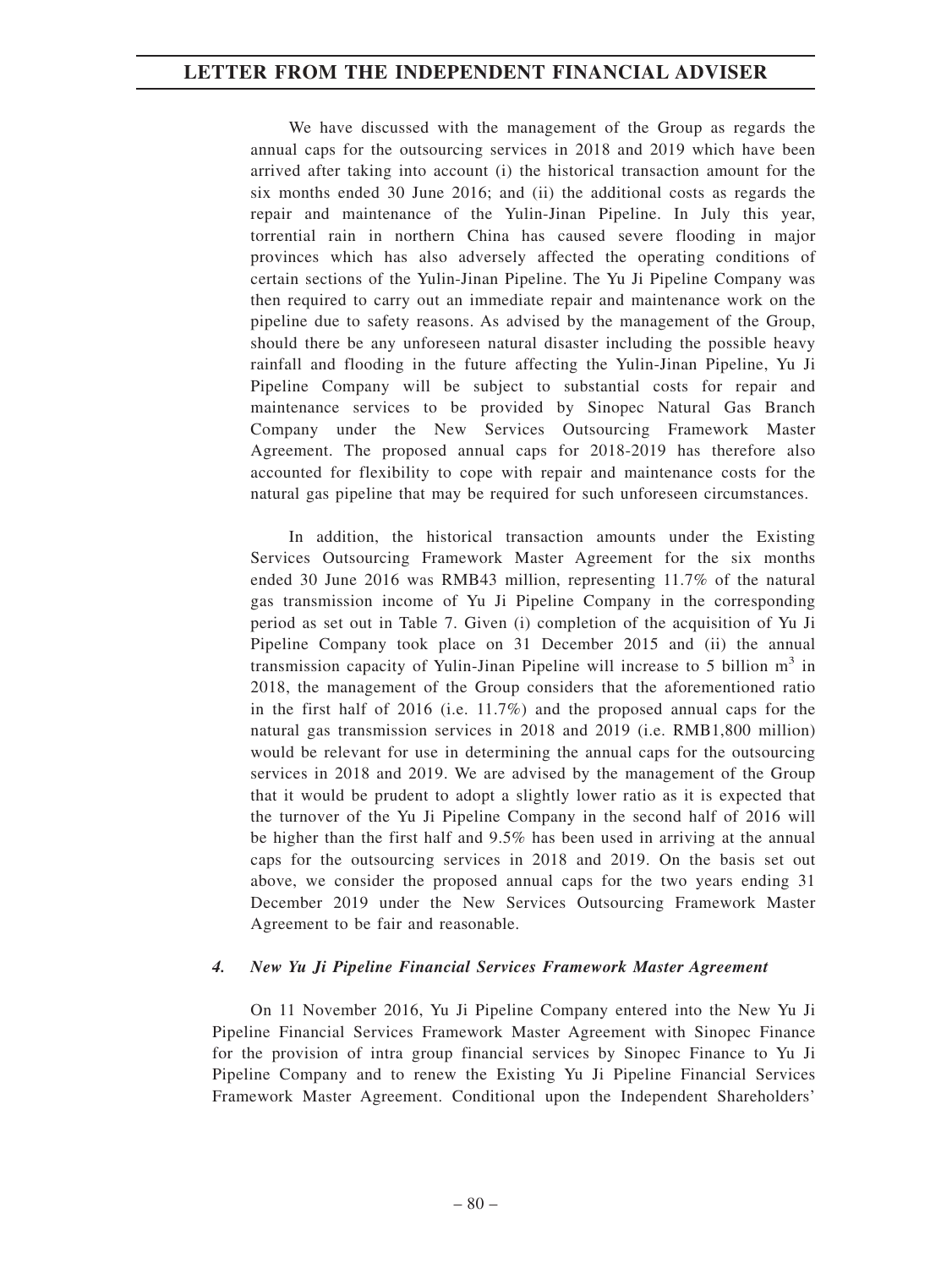approval in the SGM, the New Yu Ji Pipeline Financial Services Framework Master Agreement will commence on 1 January 2018 for a term of two years up to 31 December 2019.

The intra group financial services to be provided by Sinopec Finance to Yu Ji Pipeline Company within the PRC include loan services, deposit services, conducting entrusted loans, conducting bill acceptance and discount services, and conducting transfer and relevant settlement services and planning of settlement scheme. Sinopec Finance has agreed to provide financial services other than those aforesaid services to Yu Ji Pipeline Company at its request or instruction provided that Sinopec Finance has obtained the relevant approval(s) from the CBRC. The services under the Yu Ji Pipeline Financial Services Framework Master Agreement are exempt under Chapter 14A of the Listing Rules from Independent Shareholders' approval requirement except for deposit services.

#### *Reasons for the transactions*

Shareholders are advised to refer to "2. New Sinopec Finance Financial Services Framework Master Agreement – Reasons for the transactions" for the factors considered by Yu Ji Pipeline Company before entering into the New Yu Ji Pipeline Financial Services Framework Master Agreement, which are the same as those considered by Huade, and capital risk control measures of Sinopec Finance.

Having considered the reasons for entering into the New Yu Ji Pipeline Financial Services Framework Master Agreement and the capital risk control measures adopted by Sinopec Finance, we concur with the Directors' view that placing deposit with financial institutions by entering into the New Yu Ji Pipeline Financial Services Framework Master Agreement is in the ordinary and usual course of business of the Group and in the interest of the Company and the Independent Shareholders as a whole.

#### *Pricing basis for deposit services*

Sinopec Finance has undertaken that in providing the deposit services to Yu Ji Pipeline Company within the PRC, the interest rate for Yu Ji Pipeline Company's deposits with Sinopec Finance shall be referenced to the deposit interest rate as announced by the PBOC from time to time, and shall be no lower than the interest rate for deposits offered by other independent commercial banks to the members of the Sinopec Group.

Pursuant to the latest interest rates announced by the PBOC in October 2015, the interest rate was 0.35% for savings deposits, 1.15% for agreement deposit and ranged from 1.10% to 2.75% for fixed deposits of various durations. As advised by the management of the Group, the interest income and the average outstanding deposit balance of Yu Ji Pipeline Company under the Existing Yu Ji Pipeline Financial Services Framework Master Agreement for the six months ended 30 June 2016 were RMB2.6 million and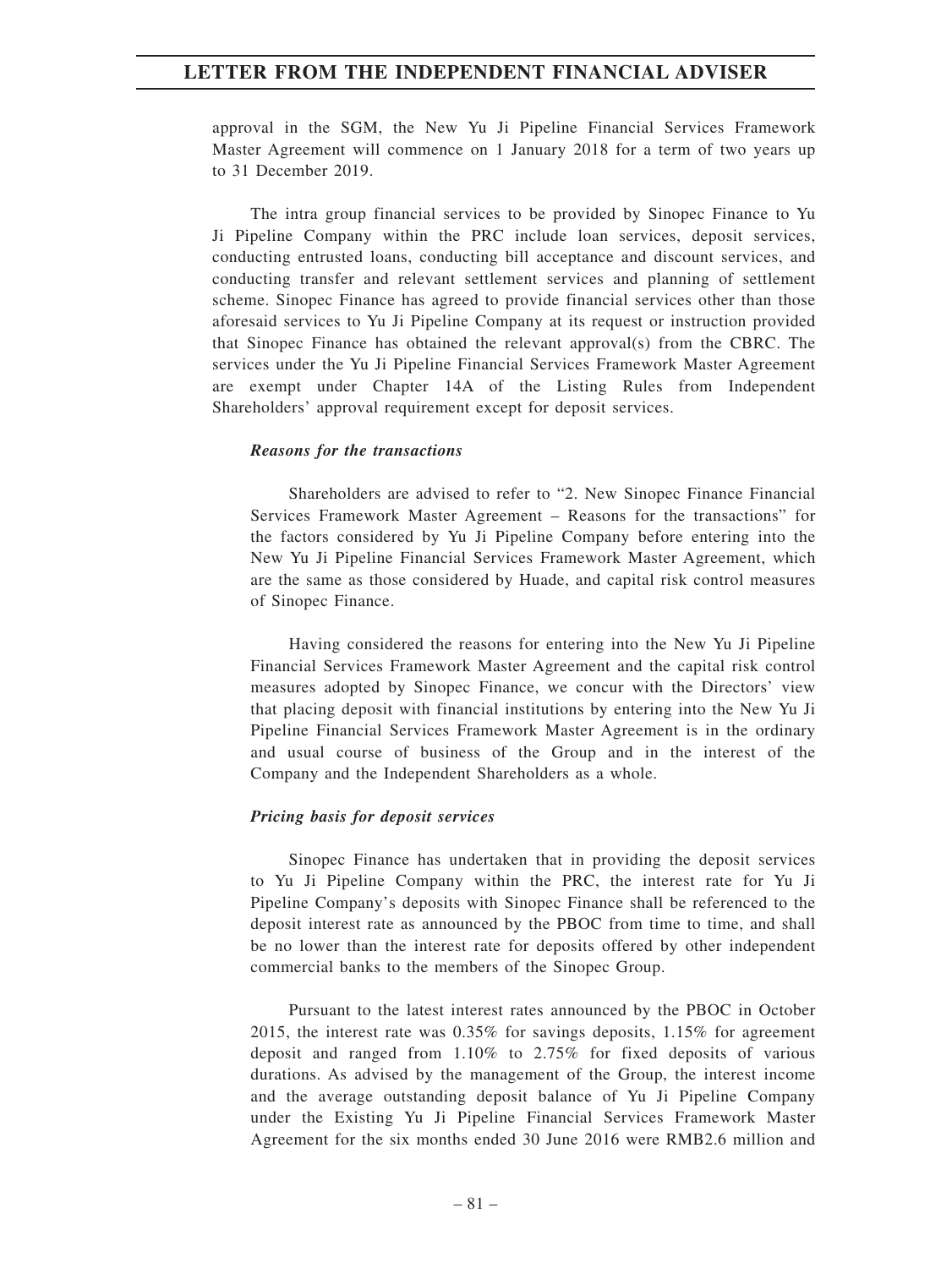RMB505.8 million respectively, which translated into an effective deposit rate amounted to 1.03% per annum. As advised by the management of the Group, the cash of Yu Ji Pipeline Company has been deposited in different types of accounts with Sinopec Finance for earning interest and as working capital for its daily operations. We have reviewed the quarterly invoices for interests received from Sinopec Finance in the first half of 2016, and noted that the deposit rates offered by Sinopec Finance were 0.35% for saving deposits and 1.265% for agreement deposits, which is generally in line with the deposit interest rates announced by the PBOC, and the aforesaid effective deposit rate of 1.03% per annum is therefore also considered to be reasonable. Having considered the historical transactions have been carried out in accordance with the terms of existing agreements and the terms under the New Yu Ji Pipeline Financial Services Master Agreement are generally in line with the existing agreement, we consider that the terms of the deposit services under the New Yu Ji Pipeline Financial Services Framework Master Agreement to be on normal commercial terms and fair and reasonable so far as the Company and the Independent Shareholders are concerned.

#### *Annual caps for deposit services*

The historical transaction amounts for the year ended 31 December 2015 and for the six months ended 30 June 2016 and the existing annual caps for the two years ending 31 December 2017 under the Existing Yu Ji Pipeline Financial Services Framework Master Agreement, as well as the proposed annual caps in respect of these transactions under the New Yu Ji Pipeline Financial Services Framework Master Agreement for each of the two years ending 31 December 2019 respectively are set out in the table below.

|                                                                | For the<br>vear<br>ended 31<br><b>December</b><br>2015 | For the<br><b>SIX</b><br>months<br>ended 30<br>June<br>2016 | 2017 | For the year ending 31<br><b>December</b><br>2018 | 2019 |
|----------------------------------------------------------------|--------------------------------------------------------|-------------------------------------------------------------|------|---------------------------------------------------|------|
| Historical transaction<br>amounts <i>(RMB million)</i>         | 543                                                    | 529                                                         |      |                                                   |      |
| Existing annual caps/<br>Proposed annual caps<br>(RMB million) |                                                        | 600                                                         | 800  | 800                                               | 800  |

## **Table 11: Historical transaction amounts and existing/proposed annual caps for deposits placed by Yu Ji Pipeline Company with Sinopec Finance**

In assessing the proposed annual caps, we have reviewed the projections used in the Valuation Report. As advised by the management of the Group, the proposed annual caps for the two years ending 31 December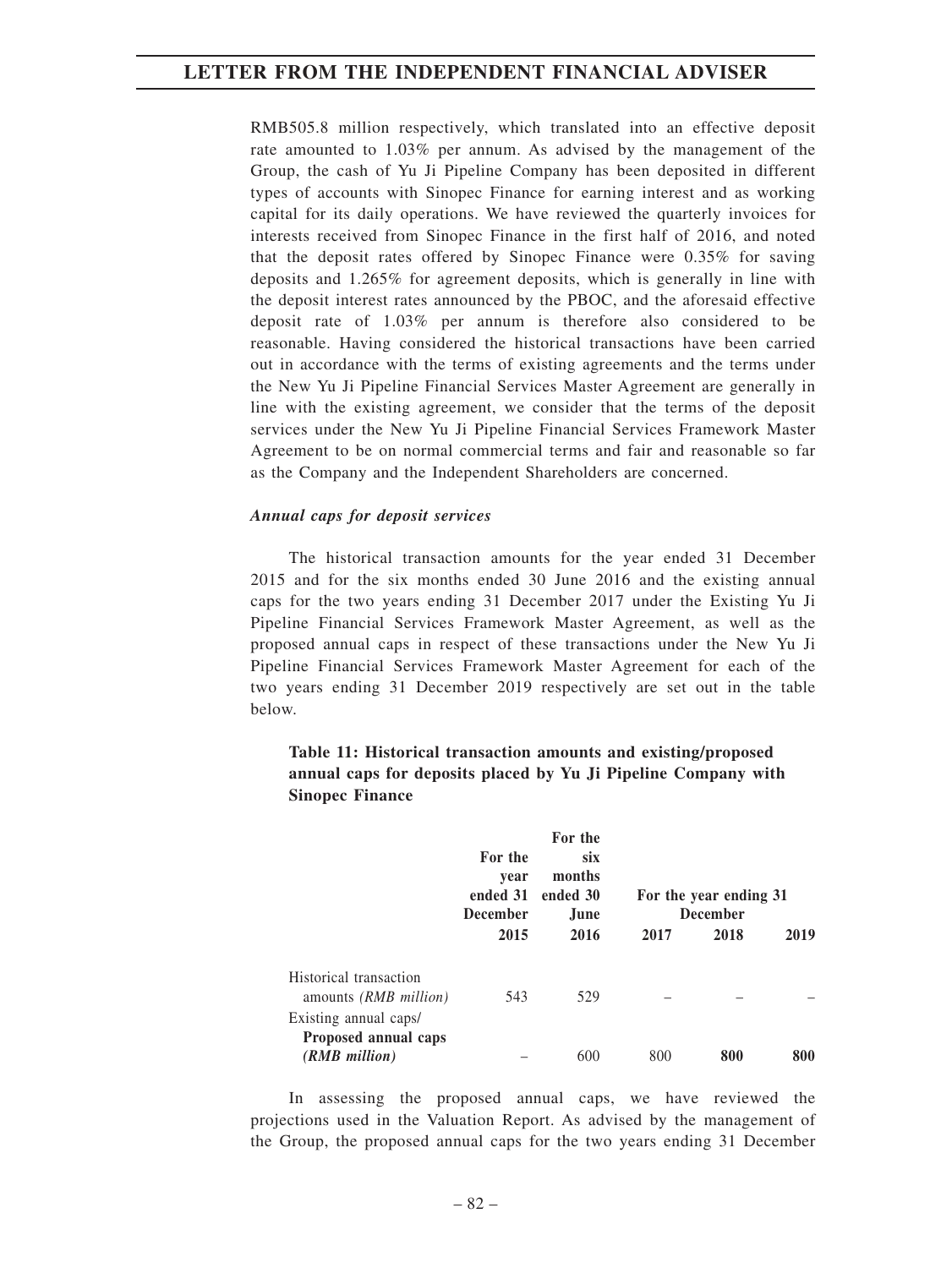2018 and 2019 have been determined based on the projected net cash inflows of RMB792.9 million and RMB774.8 million respectively as set out in the Valuation Report. Having discussed with the management the bases and assumptions for the projection, we consider the use of the projected net cash inflows as set out in the Valuation Report for the two years ending 31 December 2019 to determine the annual caps to be fair and reasonable.

## **4. Connected transaction and discloseable transaction regarding the Yulin-Jinan Pipeline Compression Project**

Reference is made to the announcement of the Company dated 30 December 2014 in respect of the acquisition of the entire interest in Yu Ji Pipeline Company, owning the Yulin-Jinan Pipeline. Yu Ji Pipeline Company intends to invite Sinopec Petroleum Engineering to participate in a bidding for the Yulin-Jinan Pipeline Compression Project. It is expected that the bidding process will be completed by the end of 2016.

On 11 November 2016, Yu Ji Pipeline Company entered into the Yu Ji Compression Project Framework Master Agreement with Sinopec Petroleum Engineering for, among other things, the provision of equipment procurement, design and construction services by Sinopec Petroleum Engineering in respect of Yulin-Jinan Pipeline Compression Project. Subject to, among others, the successful bid by Sinopec Petroleum Engineering and the Independent Shareholders' approval in the SGM, Yu Ji Pipeline Company will formally engage Sinopec Petroleum Engineering to provide services for the Yulin-Jinan Pipeline Compression Project.

The Yulin-Jinan Pipeline Compression Project is expected to commence in the beginning of 2017 and be completed in or around the end of 2018. As advised by the management of the Company, upon completion of the Yu Ji Compression Project Framework Master Agreement, the annual natural gas transmission capacity of the Yulin-Jinan Pipeline is expected to increase to 5 billion  $m<sup>3</sup>$ .

### *Reasons for the transactions*

As set out in the letter from the Board, the construction of Anyang compression station is the most economical and optimal way to further enhance the natural gas transmission capacity of Yulin-Jinan Pipeline, which will as a result further improve the profitability and economic efficiency of Yulin-Jinan Pipeline.

Yu Ji Pipeline Company intends to invite Sinopec Petroleum Engineering to participate in the bidding for the Yulin-Jinan Pipeline Compression Project, which will facilitate the communication between the project owners and the compression project construction units and is also beneficial to the compression project management and coordination.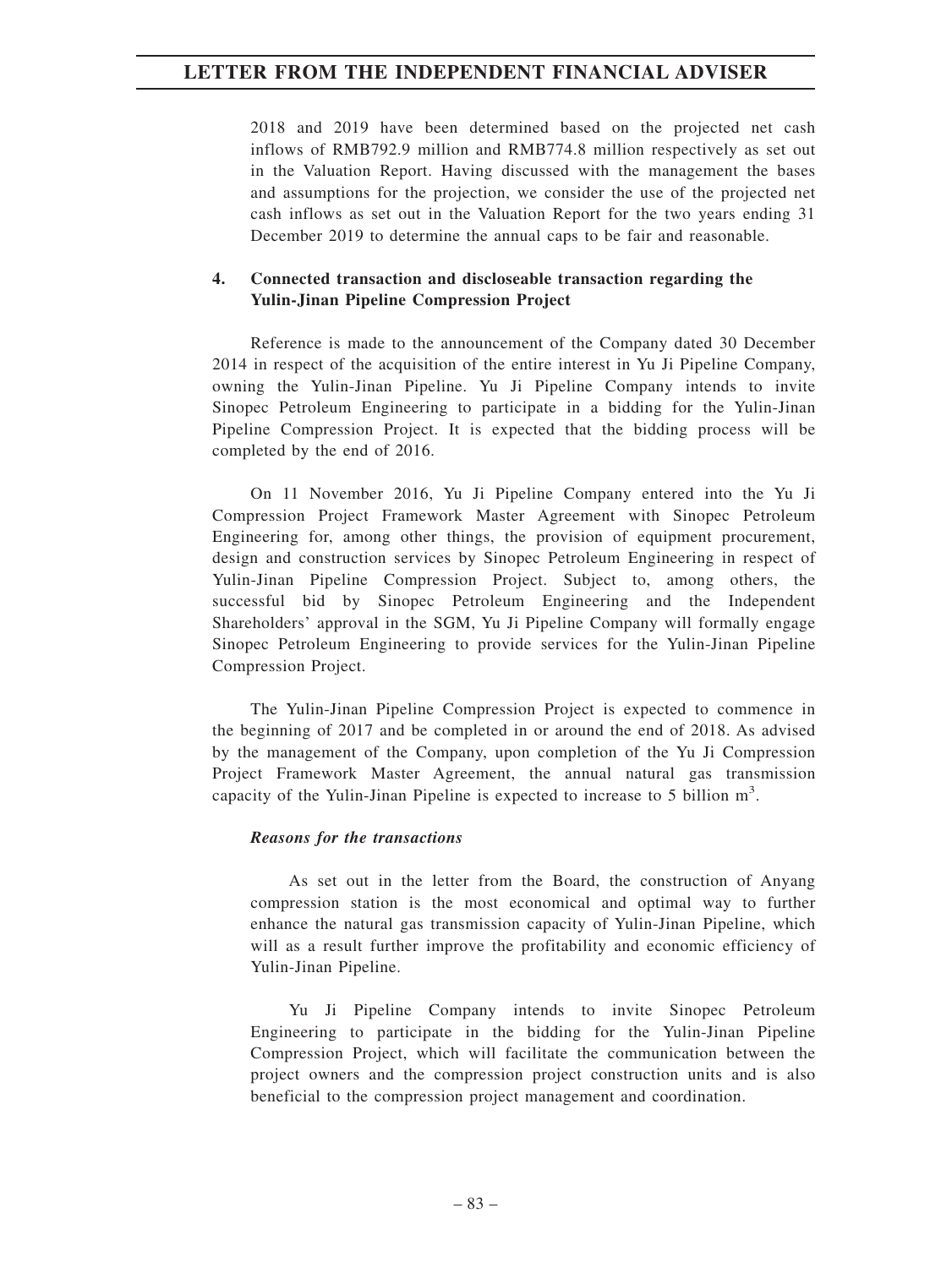Sinopec Petroleum Engineering possesses extensive professional experiences in the compression facilities of natural gas. The invitation of Sinopec Petroleum Engineering to participate in the compression projects' bidding will help to meet the progress of the compression projects and ensure the projects will come into operation on time as well as safeguard the quality of the compression projects.

The entering into of the Yu Ji Compression Project Framework Master Agreement offers an option for the Group in relation to the selection of contractor for its Yulin-Jinan Pipeline Compression Project. Having considered the experience of Sinopec Petroleum Engineering in natural gas engineering, we concur with the Directors' view that the entering into of the Yu Ji Compression Project Framework Master Agreement is in the interests of the Company and the Independent Shareholders as a whole.

### *Pricing basis*

As set out in the letter from the Board, the Company estimates that the maximum fees payable by Yu Ji Pipeline Company to Sinopec Petroleum Engineering under the Yu Ji Compression Project Framework Master Agreement will be RMB 135 million (approximately HK\$ 157 million), which will be determined with reference to the following pricing basis:

- (a) if tender process is required, the tender price; or
- (b) if there is no tender process, the price shall be agreed between the parties on an arm's length basis through negotiations with reference to the scope and the duration of the respective compression project, after taking into account the actual costs of provision of services for the relevant projects, the prevailing market price for comparable services provided by the independent third parties in the vicinity and the market price of the comparable services provided to the independent third parties by Sinopec Petroleum Engineering.

The price payable by Yu Ji Pipeline Company to Sinopec Petroleum Engineering will be the fair market price for the relevant services on normal commercial terms, or the terms offered to Yu Ji Pipeline Company shall be no less favourable than those entered into by Sinopec Petroleum Engineering and independent third parties for comparable services. Pursuant to the Yu Ji Compression Project Framework Master Agreement, upon the successful bid, Yu Ji Pipeline Company will separately enter into compression project agreements with Sinopec Petroleum Engineering, by which the parties will negotiate with reference to, among other factors, laws and regulations, market conditions, normal commercial terms, trade customs and the principle of fairness and will conclude the detailed terms and provisions in the agreements. We have reviewed the Group's project development process and policies (i.e. tender process) set out in the section headed "III. Connected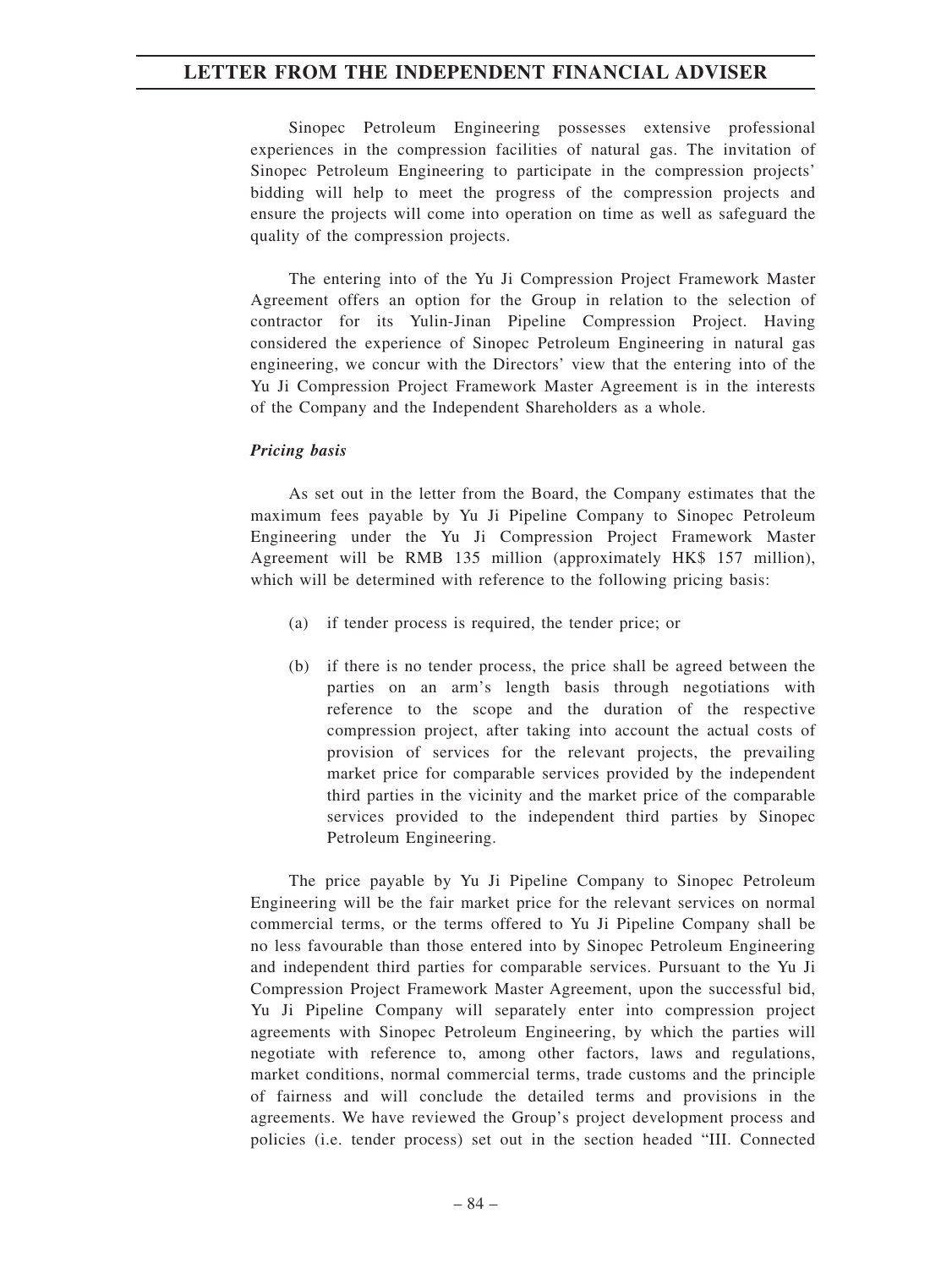transaction and discloseable transaction regarding the Yulin-Jinan Pipeline Compression Project – Pricing basis" in the letter from the Board and a sample construction project master agreement entered into between a member of the Group and Sinopec Engineering in 2013 and noted that the Group's tender process is generally in line with the market practice and the pricing terms under the Yu Ji Compression Project Framework Master Agreement are generally coherent with such master agreement in 2013.

In assessing the estimated maximum fees payable of RMB135 million, we have reviewed the approved budget of the entire compression project under the Yulin-Jinan Pipeline by Sinopec Corp. in 2014, pursuant to which the total estimated investment cost amounted to RMB742.7 million, being the approved maximum fees payable for the entire compression projects which shall not be exceeded. Pursuant to the audited account of Yu Ji Pipeline Company for the year ended 31 December 2015, the capital expenditures which have already been invested in relation to the compression projects amounted to RMB530.9 million, comprising (1) fixed assets of RMB293.3 million, (2) construction in progress of RMB122.5 million, and (3) prepaid equipment expenses of RMB115.1 million. Given such, the remaining approved budget for the compression projects would amount to RMB211.8 million, theoretically being the maximum contract sum that may be awarded under the Yu Ji Compression Project Framework Master Agreement.

Having considered that (i) the maximum fees payable of RMB135 million under the Yu Ji Compression Project Framework Master Agreement is within the remaining approved budget of RMB211.8 million; (ii) the pricing terms of the Yu Ji Compression Project Framework Master Agreement are generally in line with the construction project master agreement entered into between a member of the Group and Sinopec Engineering; (iii) successful bidding is required for the contract to be awarded to Sinopec Petroleum Engineering; and (iv) upon the successful bid, separate compression project agreements will be entered into with Sinopec Petroleum Engineering based on the fair market price for the relevant services on normal commercial terms, we consider that the terms of the Yu Ji Compression Project Framework Master Agreement to be fair and reasonable so far as the Independent Shareholders are concerned.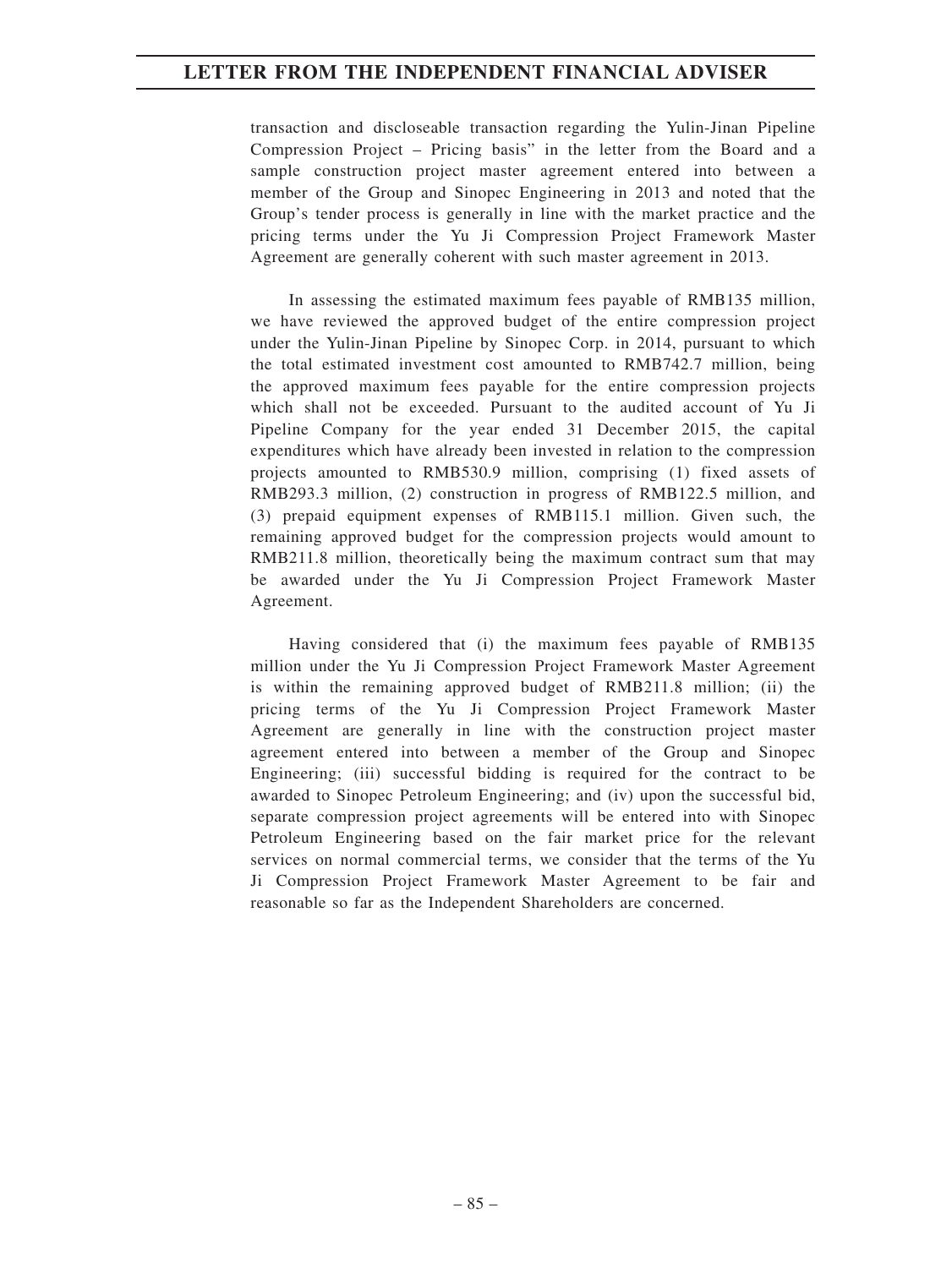### **OPINION**

Having taken into account the above principal factors and reasons, we consider that the terms of (i) the continuing connected transactions and/or major transaction regarding renewal of the Non-exempt Existing Continuing Connected Transactions (including the proposed annual caps); and (ii) the connected and discloseable transaction regarding the Yu Ji Compression Project Framework Master Agreement (together with its cap) and the transactions contemplated thereunder are on normal commercial terms, in the ordinary and usual course of business of the Group, fair and reasonable as far as the Independent Shareholders are concerned and in the interests of the Company and the Shareholders as a whole. We therefore advise the Independent Board Committee to recommend, and ourselves recommend, the Independent Shareholders to vote in favour of the resolutions to be proposed at the SGM to approve the Transactions.

> Yours faithfully, for and on behalf of **SOMERLEY CAPITAL LIMITED Kenneth Chow** *Managing Director – Corporate Finance* **Jenny Leung** *Director*

*Mr. Kenneth Chow and Ms. Jenny Leung are licensed persons and responsible officers of Somerley Capital Limited registered with the SFC to carry out type 6 (advising on corporate finance) regulated activities under the SFO and have participated in the provision of independent financial advisory services for various transactions involving companies listed in Hong Kong.*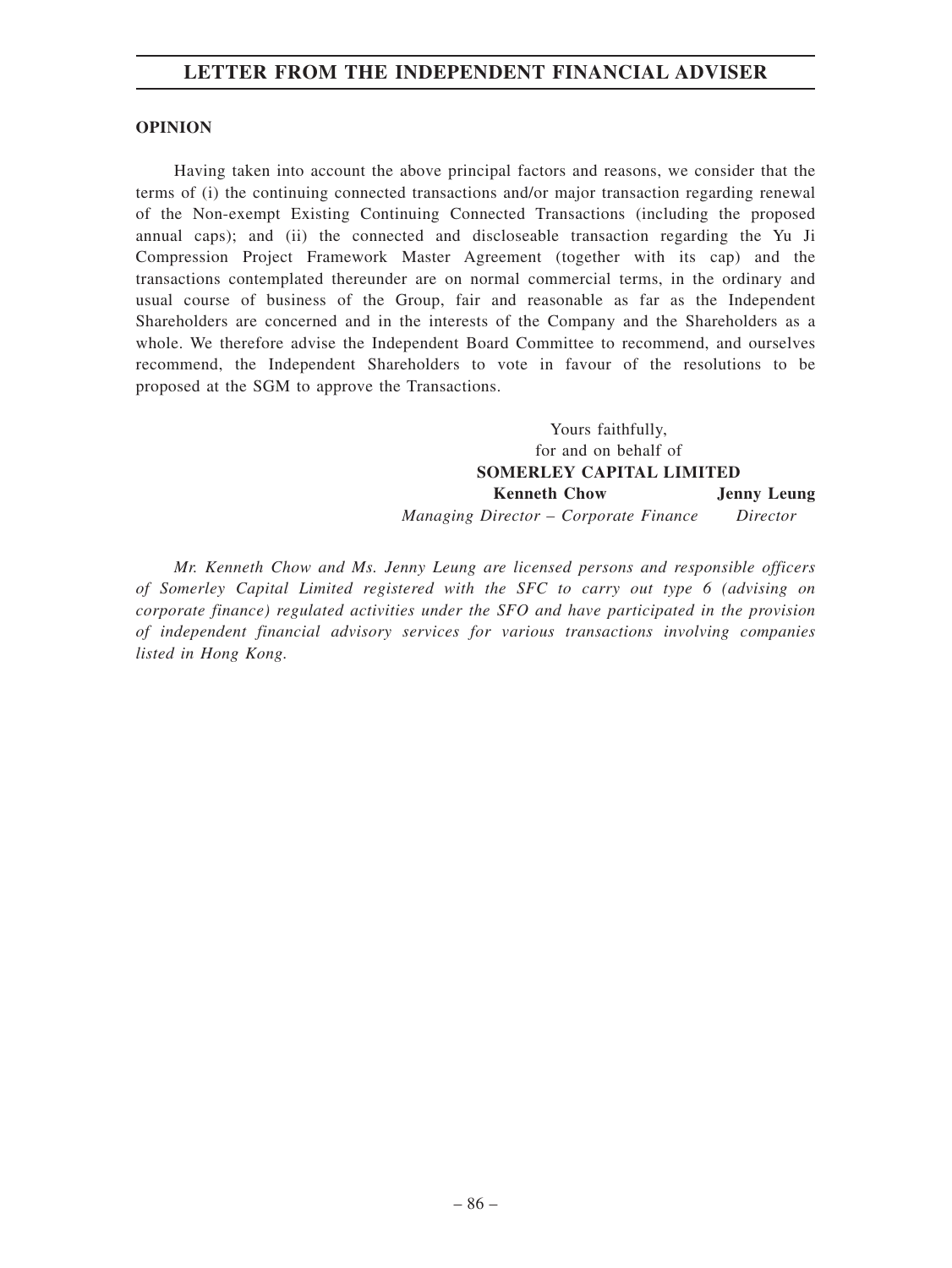# **APPENDIX I FINANCIAL INFORMATION OF THE GROUP**

### **FINANCIAL INFORMATION OF THE GROUP**

Financial information of the Group for each of the three years ended 31 December 2013, 2014 and 2015 are disclosed in the following documents which have been published on the websites of the Stock Exchange (http://www.hkexnews.hk) and the Company (http:// www.sinopec.com.hk):

- $\bullet$  annual report of the Company for the year ended 31 December 2015 dated 22 March 2016 published on 1 April 2016 (pages 40-114);
- $\bullet$  annual report of the Company for the year ended 31 December 2014 dated 27 March 2015 published on 8 April 2015 (pages 33-108); and
- $\bullet$  annual report of the Company for the year ended 31 December 2013 dated 31 March 2014 published on 7 April 2014 (pages 36-116).

### **FINANCIAL AND TRADING PROSPECTS OF THE GROUP**

Looking forward to the remaining months of 2016 and the first half year of 2017, the Group will continue to be engaged in the provision of natural gas pipeline transmission services, the operation of cruel oil and oil products terminals and their ancillary facilities, provision of logistics services including storage, logistics, transportation and terminal services and the distribution of oil and oil products and international logistics agency services on global basis. It is expected that China's crude oil import volume will continue to maintain stable growth. However, the competition in the Chinese domestic natural gas market will still exist, which creates both opportunities and challenges to the Group. The management will closely monitor the markets, actively adopt effective contingency measures to overcome the obstacles and difficulties in pursuit of improvement.

#### **INDEBTEDNESS**

As at the close of business on 31 October 2016, being the Latest Practicable Date for the purpose of this indebtedness statement prior to the printing of this Circular, the Group had outstanding borrowings of approximately HK\$5,815 million, comprising unguaranteed and unsecured borrowings of approximately HK\$2,335 million from a fellow subsidiary and unguaranteed and unsecured entrusted loans of approximately HK\$3,480 million from an intermediate holding company.

As at 31 October 2016, the Group has unutilised, unguaranteed and unsecured loan facilities amounting to approximately HK\$1,547 million provided by a fellow subsidiary.

As at 31 October 2016, the Group provided a guarantee of US\$30 million (equivalent to approximately HK\$233 million) and pledged its 50% equity interest in Fujairah Oil Terminal FZC ("FOT"), a joint venture of the Group against certain bank loans of FOT.

As at 31 October 2016, the Group provided a guarantee of Euro13 million (equivalent to approximately HK\$107 million) against a bank loan of Vesta Terminals B.V., a joint venture of the Group.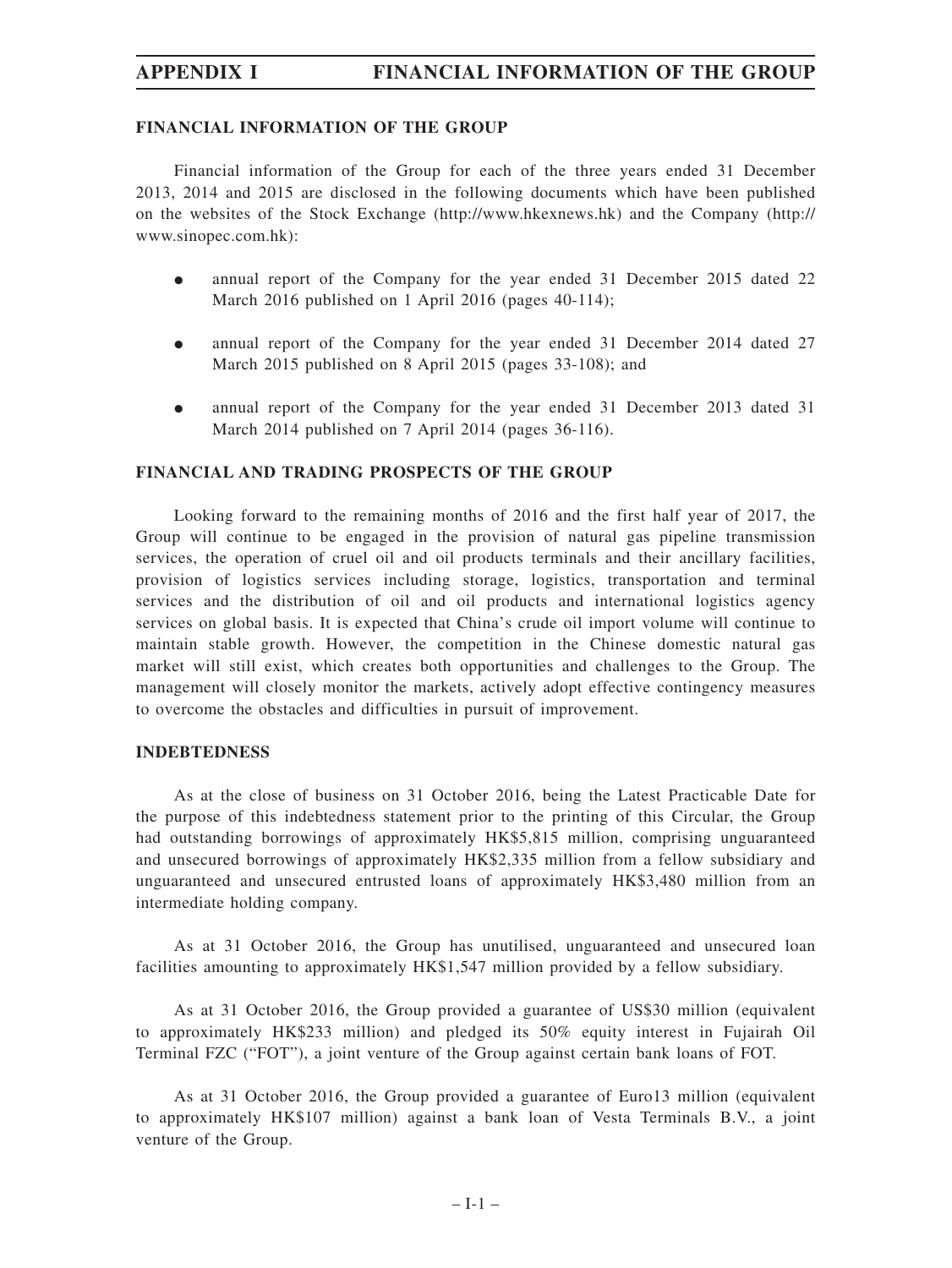# **APPENDIX I FINANCIAL INFORMATION OF THE GROUP**

Save as aforesaid above and apart from intra-group liabilities and normal trade payables in the ordinary course of business, at the close of business on 31 October 2016, the Group did not have any outstanding mortgages, charges, debentures or other loan capital or bank overdrafts, loans, debt securities or other similar indebtedness, liabilities under acceptances or acceptance credits or hire purchase commitments, or any guarantees or any contingent liabilities.

The Directors have confirmed that, save as disclosed above, there has not been any material change in the indebtedness and contingent liabilities of the Group since 31 October 2016.

### **WORKING CAPITAL**

Taking into account the financial resources available to the Group, including the internally generated funds and the available financing facilities, the Directors are of the opinion that the Group has sufficient working capital for its present requirements, that is for at least the next twelve months from the date of this Circular.

### **MATERIAL ADVERSE CHANGE**

As at the Latest Practicable Date, the Directors are not aware of any material adverse change in the financial or trading position of the Group since 31 December 2015 (being the date to which the latest published audited consolidated financial statements of the Group were made up).

# **FINANCIAL EFFECT OF THE RENEWAL OF THE NON-EXEMPT EXISTING CONTINUING CONNECTED TRANSACTIONS UNDER THE FINANCIAL SERVICES FRAMEWORK MASTER AGREEMENTS ON THE COMPANY**

Taking into account the interest income which could be derived from the deposit services as contemplated under the Financial Services Framework Master Agreements, the Company expects to have positive effect on its earnings as well as earning per share for the Shareholders. The interest income derived will therefore increase the Group's assets and will not affect the Group's liabilities. Save for the aforesaid, there would be no material effect on the Group's assets and liabilities as a result of the transactions contemplated under the Financial Services Framework Master Agreements.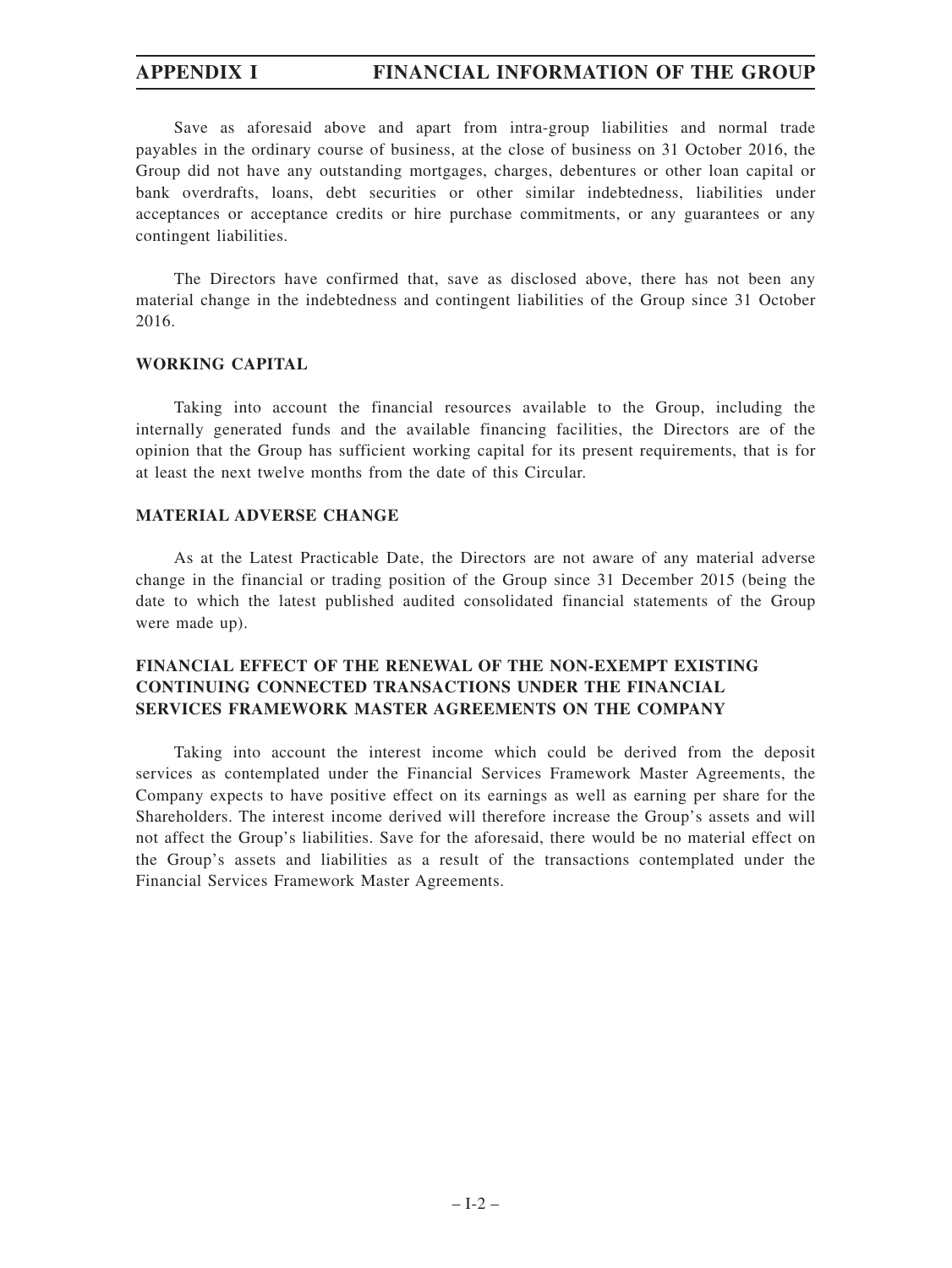### **1. RESPONSIBILITY STATEMENT**

This Circular, for which the Directors collectively and individually accept full responsibility, includes particulars given in compliance with the Listing Rules for the purpose of giving information with regard to the Company. The Directors, having made all reasonable enquiries, confirm that to the best of their knowledge and belief the information contained in this Circular is accurate and complete in all material respects and not misleading or deceptive, and there are no other matters the omission of which would make any statement herein or this Circular misleading.

### **2. DIRECTORS' INTERESTS**

### **Directors' Interests and Short Positions**

As at the Latest Practicable Date, none of the Directors and chief executives of the Company had any interest and short positions in the shares, underlying shares and debentures of the Company or any of its associated corporations (within the meaning of Part XV of the SFO) which were required to be notified to the Company and the Stock Exchange pursuant to Divisions 7 and 8 of Part XV of the SFO (including interests which they are deemed or taken to have under such provisions of the SFO), or pursuant to the Model Code for Securities Transactions by Directors of Listed Issuers as set out in Appendix 10 of the Listing Rules to be notified to the Company and the Stock Exchange or which are required or pursuant to section 352 of the SFO, to be entered in the register referred to therein. As at the Latest Practicable Date, Mr. Chen Bo, Mr. Xiang Xiwen, Mr. Dai Liqi, Mr. Li Jianxin, Mr. Wang Guotao and Mr. Ye Zhijun, being the executive Directors, are also directors of SKI.

Save as disclosed above and in paragraph 3 below, as at the Latest Practicable Date, none of the Directors was a director or employee of a company which had an interest or short position in the Shares or underlying Shares which would fall to be disclosed to the Company and the Stock Exchange under the provisions of Divisions 2 and 3 of Part XV of the SFO.

### **Directors' Interests in Any Asset Acquired, Disposed or Leased**

As at the Latest Practicable Date, none of the Directors has any material interest, directly or indirectly, in any asset which, since 31 December 2015, being the date to which the latest audited consolidated financial statements of the Group have been made up, had been acquired or disposed of by or leased to any member of the Group or was proposed to be acquired or disposed of by or leased to any member of the Group.

### **Directors' Service Contracts**

As at the Latest Practicable Date, none of the Directors has or is proposed to have a service contract with the Group which does not expire or which is not determinable by the Group within one (1) year without payment of compensation other than statutory compensation.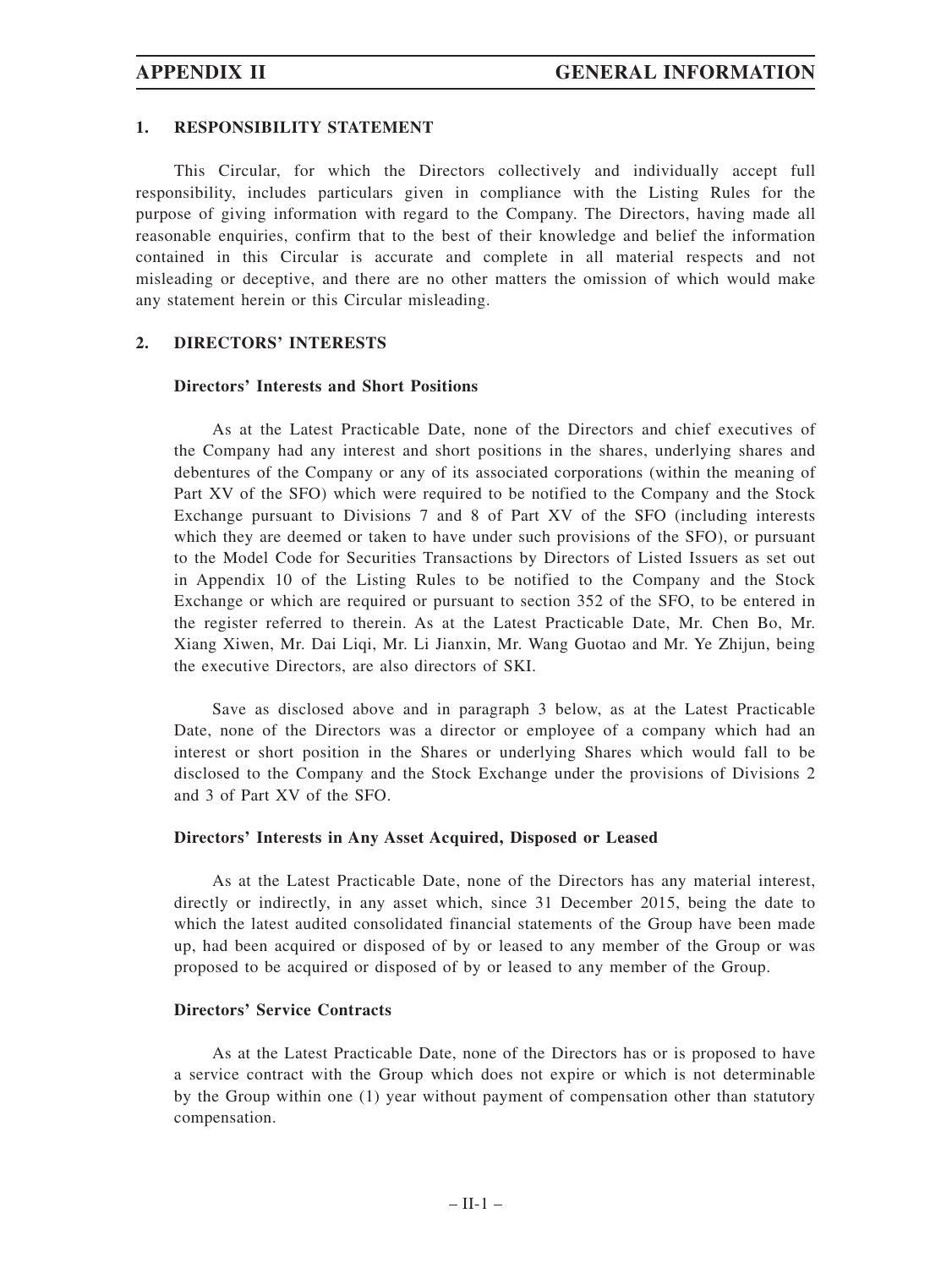### **Directors' Interest in Contracts and Arrangements**

There was no contract or arrangement subsisting as at the date of this Circular in which any Director was materially interested and which was significant in relation to any business of the Group.

### **3. SUBSTANTIAL SHAREHOLDERS' INTERESTS IN SECURITIES**

So far as the Directors are aware, as at the Latest Practicable Date, Shareholders holding five (5) per cent or more or a short position of one (1) per cent or more of the Company's relevant share capital as recorded in the register of interests in shares and short position maintained by the Company and their reported interests pursuant to provisions of section 336 of the SFO are as follows:

| Name of          | Capacity and       | Number of     | Percentage of       |
|------------------|--------------------|---------------|---------------------|
| interested party | nature of interest | <b>Shares</b> | <b>Shareholding</b> |
|                  |                    |               | (%)                 |
| SKI (Note 1)     | Beneficial owner   | 1,500,000,000 | 60.33               |
|                  |                    |               |                     |

*Note 1:* The entire share capital of SKI is held by Unipec. Unipec is a wholly-owned subsidiary of Sinopec Corp., which is a subsidiary of Sinopec Group Company.

### **4. LITIGATION**

As at the Latest Practicable Date, save as disclosed in the Company's announcement dated 15 November 2016 in respect of two request for arbitration notices received by Sinomart and PT West Point Terminal (Sinomart's 95% owned subsidiary) from the International Court of Arbitration of the International Chamber of Commerce, no member of the Group is engaged in any litigation or arbitration of material importance and no litigation or claim of material importance is known to the Directors to be pending or threatened by or against the Company or any of its subsidiaries.

#### **5. EXPERT AND CONSENT**

The following are the qualifications of the expert that has given opinion or advice, which is contained in this Circular:

| <b>Name</b>              | <b>Oualification</b>                                                                                                                                                                     |
|--------------------------|------------------------------------------------------------------------------------------------------------------------------------------------------------------------------------------|
| Somerley Capital Limited | Independent financial adviser, a corporation<br>licensed to carry out type 1 (dealing in securities)<br>and type 6 (advising on corporate finance)<br>regulated activities under the SFO |

Somerley Capital Limited has given and has not withdrawn its written consent to the issue of this Circular with the inclusion therein of its letter and references to its name, in the form and context in which they appear.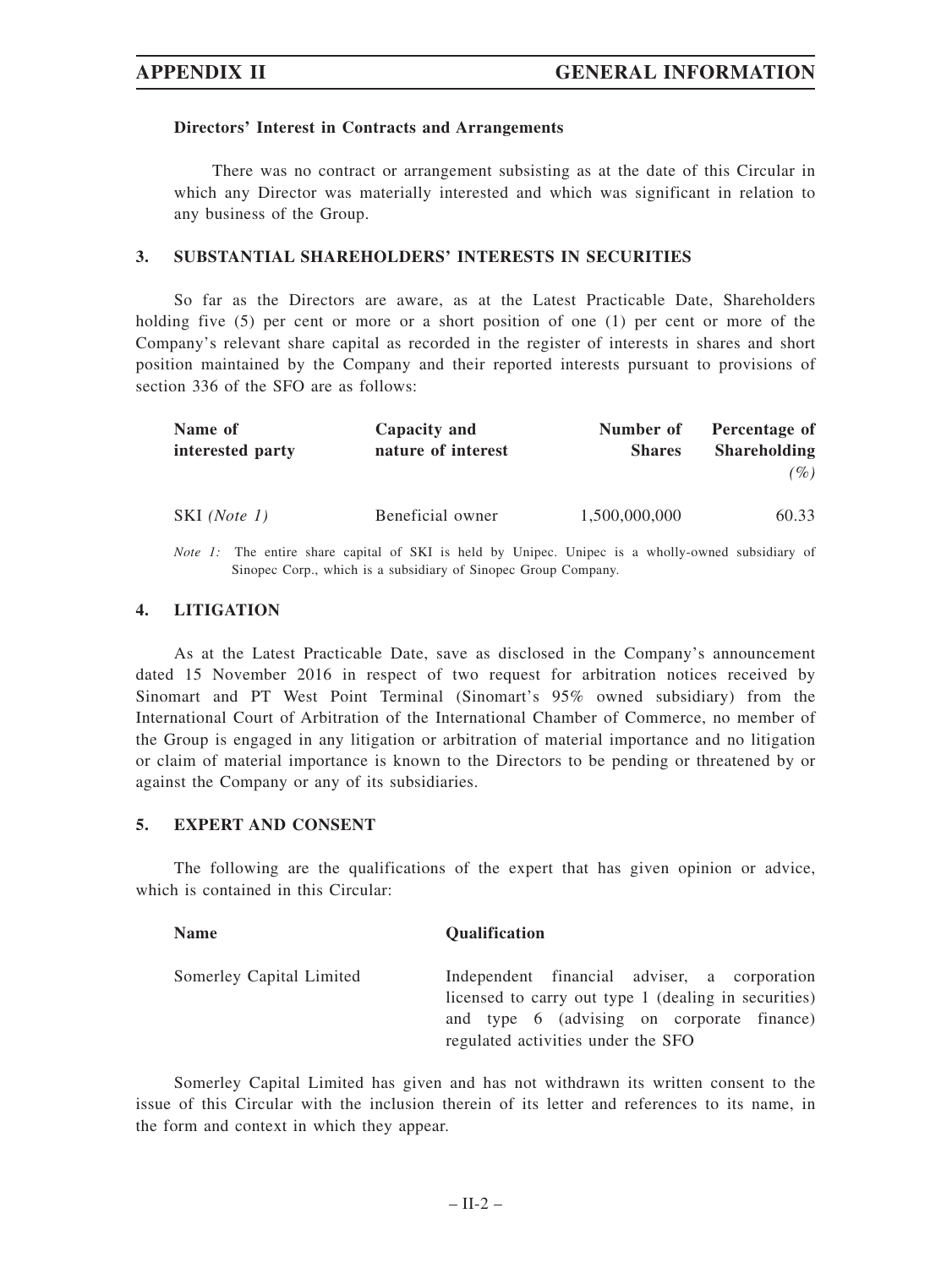As at the Latest Practicable Date, Somerley Capital Limited had no direct or indirect interest in the share capital of any member of the Group nor does it have any right, whether legally enforceable or not, to subscribe for or to nominate persons to subscribe for securities in any member of the Group nor does it have any interest, either direct or indirect, in any assets which have been, since the date to which the latest published audited financial statements of the Group were made up acquired or disposed of by or leased to any member of the Group or are proposed to be acquired or disposed of by or leased to any member of the Group.

### **6. COMPETING INTEREST**

Mr. Chen Bo, Mr. Xiang Xiwen, Mr. Dai Liqi, Mr. Li Jianxin, Mr. Wang Guotao and Mr. Ye Zhijun, being executive Directors of the Company, are also directors of SKI, an immediate controlling shareholder of the Company.

As at the Latest Practicable Date, none of the Directors and their respective associates had any interest, directly or indirectly, in a business which competes or may compete with the business of the Group.

### **7. MATERIAL CONTRACTS**

The following contracts (not being contracts entered into in the ordinary course of business) having been entered into by members of the Group within the two years immediately preceding the Latest Practicable Date are or may be material:

- (a) the New Sinopec Finance Financial Services Framework Master Agreement;
- (b) the New Century Bright Financial Services Framework Master Agreement;
- (c) the New Yu Ji Pipeline Financial Services Framework Master Agreement;
- (d) the Yu Ji Compression Project Framework Master Agreement;
- (e) the Huade Project Design Framework Master Agreement;
- (f) the acquisition agreement dated 30 December 2014 entered into between Sinopec Corp. and Sinomart in respect of the acquisition of the entire equity interest in Yu Ji Pipeline Company by Sinomart; and
- (g) the Existing Yu Ji Pipeline Financial Services Framework Master Agreement.

### **8. MISCELLANEOUS**

(a) The joint secretaries of the Company are Mr. Li Wen Ping and Mr. Lai Yang Chau, Eugene (practicing solicitor).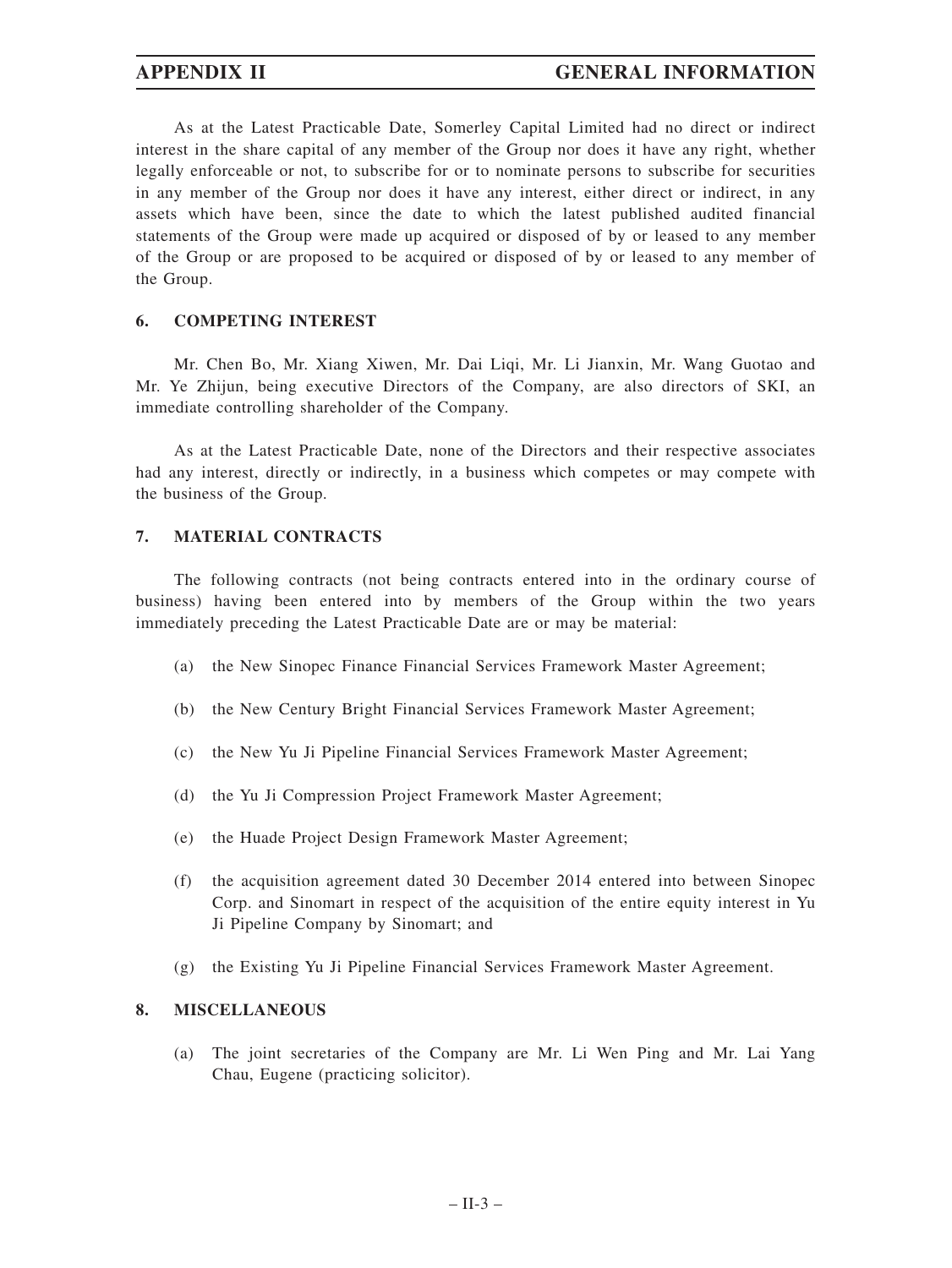- (b) The registered office of the Company is at Clarendon House, 2 Church Street, Hamilton HM11, Bermuda and the principal place of business of the Company in Hong Kong is at 34/F., Citicorp Centre, 18 Whitfield Road, Causeway Bay, Hong Kong.
- (c) The Hong Kong Branch Share Registrar and Transfer Office of the Company is Tricor Secretaries Limited of Level 22, Hopewell Centre, 183 Queen's Road East, Hong Kong.
- (d) The English text of this Circular prevails over its Chinese translation in the case of discrepancy.

## **9. DOCUMENTS AVAILABLE FOR INSPECTION**

Copies of the following documents will be available for inspection at the office of the Company at 34/F, Citicorp Centre, 18 Whitfield Road, Causeway Bay, Hong Kong during normal business hours from the date of this Circular up to and including the date of the SGM:

- (a) each of the material contracts as referred to in the paragraph headed "Material Contracts" in this Appendix;
- (b) the New Sinopec Guangzhou Branch Framework Master Agreement;
- (c) the New Natural Gas Transmission Services Framework Master Agreement;
- (d) the New Gas Storage Framework Master Lease Agreement;
- (e) the New Services Outsourcing Framework Master Agreement;
- (f) the memorandum of association and Bye-laws of the Company;
- (g) the Company's annual reports, which include the audited consolidated financial statements of the Group for the three years ended 31 December 2015;
- (h) the letter of independent board committee as set out on pages 50 to 51 in this Circular;
- (i) the letter of advice prepared by Somerley Capital Limited as set out on pages 52 to 86 in this Circular;
- (j) letter of consent from Somerley Capital Limited referred to under "Expert and Consent" in this Appendix; and
- (k) this Circular.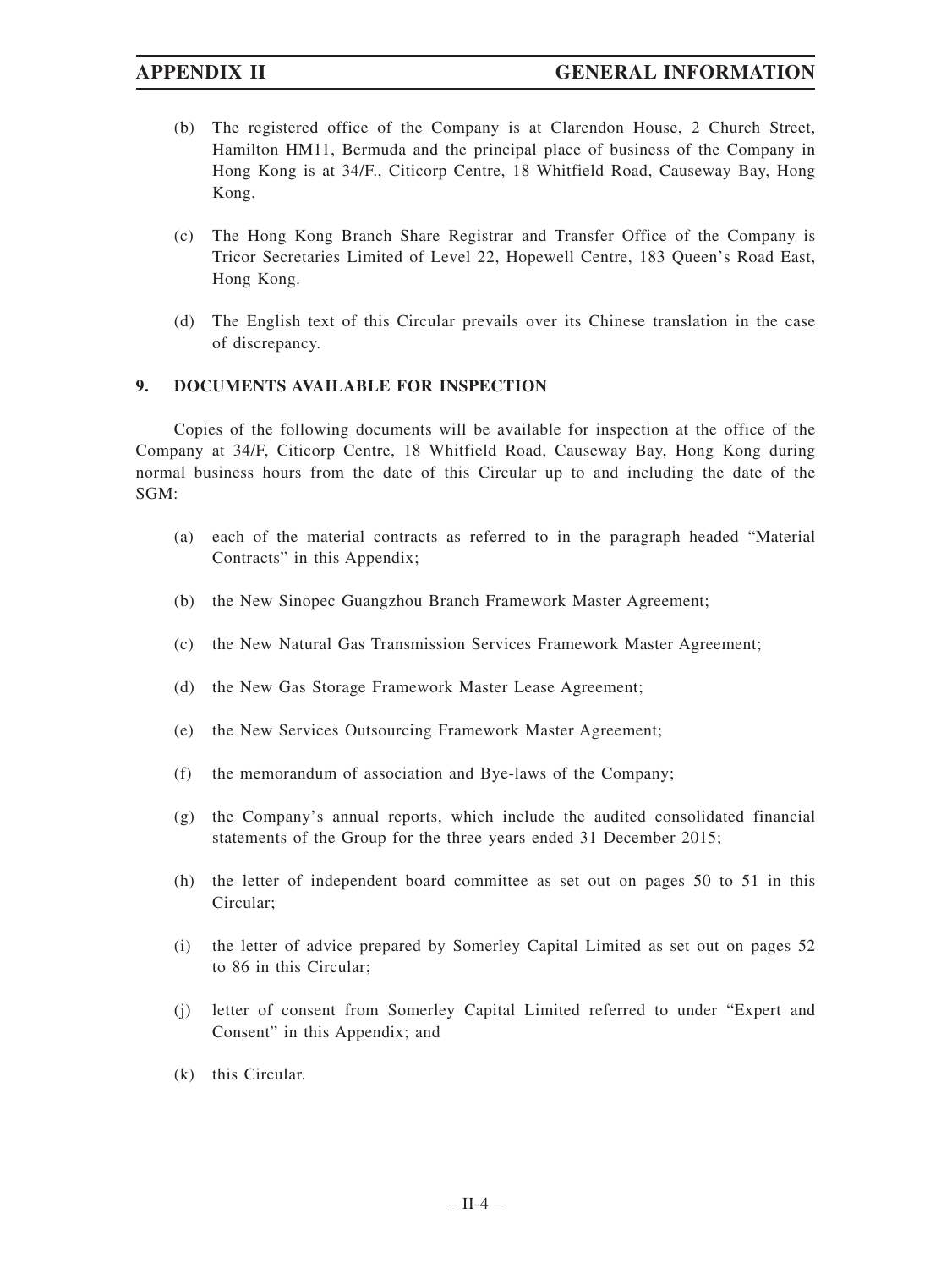# **NOTICE OF SPECIAL GENERAL MEETING**



# **SINOPEC KANTONS HOLDINGS LIMITED**

**(中石化冠德控股有限公司) \*** *(incorporated in Bermuda with limited liability)*

**(Stock Code: 934)**

**NOTICE IS HEREBY GIVEN** that a special general meeting (the "**SGM**") of the shareholders (the "**Shareholders**") of Sinopec Kantons Holdings Limited (the "**Company**") will be held at Taishan Room, Level 5, Island Shangri-La, Pacific Place, Supreme Court Road, Central, Hong Kong on Thursday, 22 December 2016 at 10:00 a.m. and at any adjournment thereof for the purposes of considering and, if thought fit, passing (with or without amendments) each of the following resolutions as an ordinary resolution:

Unless the context requires otherwise, capitalised terms used herein shall have the same meanings as those defined in the circular of the Company dated 2 December 2016.

### **ORDINARY RESOLUTIONS**

### 1. "**THAT**

- (i) the entering into of the New Sinopec Guangzhou Branch Framework Master Agreement be and is hereby approved;
- (ii) the proposed annual caps for the New Sinopec Guangzhou Branch Framework Master Agreement for the three financial years ending 31 December 2019 be and are hereby approved; and
- (iii) any one Director (or where execution under the common seal of the Company is required, any two Directors or any one Director and any one secretary of the Company) be and is/are hereby authorised to do further acts and things, entering all such transactions and arrangements, execute such other documents and/or deeds and/or take all such steps as he/she may consider necessary, desirable or expedient to carry out or give effect to or otherwise in connection with or in relation to the New Sinopec Guangzhou Branch Framework Master Agreement."

## 2. "**THAT**

(i) the entering into of the New Sinopec Finance Financial Services Framework Master Agreement be and is hereby approved;

*<sup>\*</sup> For identification purposes only*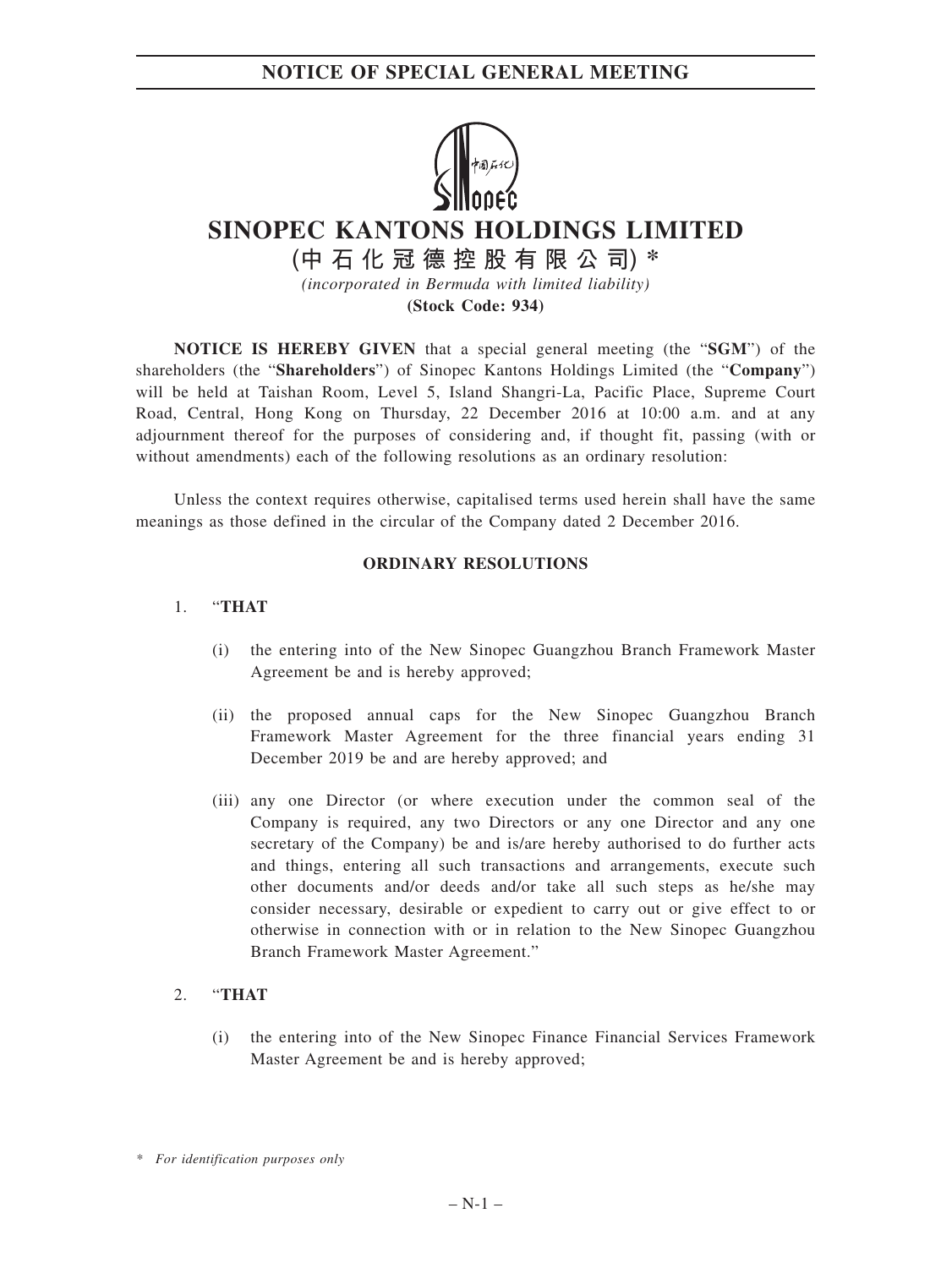# **NOTICE OF SPECIAL GENERAL MEETING**

- (ii) the proposed annual caps for the New Sinopec Finance Financial Services Framework Master Agreement for the three financial years ending 31 December 2019 be and are hereby approved; and
- (iii) any one Director (or where execution under the common seal of the Company is required, any two Directors or any one Director and any one secretary of the Company) be and is/are hereby authorised to do further acts and things, entering all such transactions and arrangements, execute such other documents and/or deeds and/or take all such steps as he/she may consider necessary, desirable or expedient to carry out or give effect to or otherwise in connection with or in relation to the New Sinopec Finance Financial Services Framework Master Agreement."

### 3. "**THAT**

- (i) the entering into of the New Century Bright Financial Services Framework Master Agreement be and is hereby approved;
- (ii) the proposed annual caps for the New Century Bright Financial Services Framework Master Agreement for the three financial years ending 31 December 2019 be and are hereby approved; and
- (iii) any one Director (or where execution under the common seal of the Company is required, any two Directors or any one Director and any one secretary of the Company) be and is/are hereby authorised to do further acts and things, entering all such transactions and arrangements, execute such other documents and/or deeds and/or take all such steps as he/she may consider necessary, desirable or expedient to carry out or give effect to or otherwise in connection with or in relation to the New Century Bright Financial Services Framework Master Agreement."

### 4. "**THAT**

- (i) the entering into of the New Natural Gas Transmission Services Framework Master Agreement be and is hereby approved;
- (ii) the proposed annual caps for the New Natural Gas Transmission Services Framework Master Agreement for the two financial years ending 31 December 2019 be and are hereby approved; and
- (iii) any one Director (or where execution under the common seal of the Company is required, any two Directors or any one Director and any one secretary of the Company) be and is/are hereby authorised to do further acts and things, entering all such transactions and arrangements, execute such other documents and/or deeds and/or take all such steps as he/she may consider necessary, desirable or expedient to carry out or give effect to or otherwise in connection with or in relation to the New Natural Gas Transmission Services Framework Master Agreement."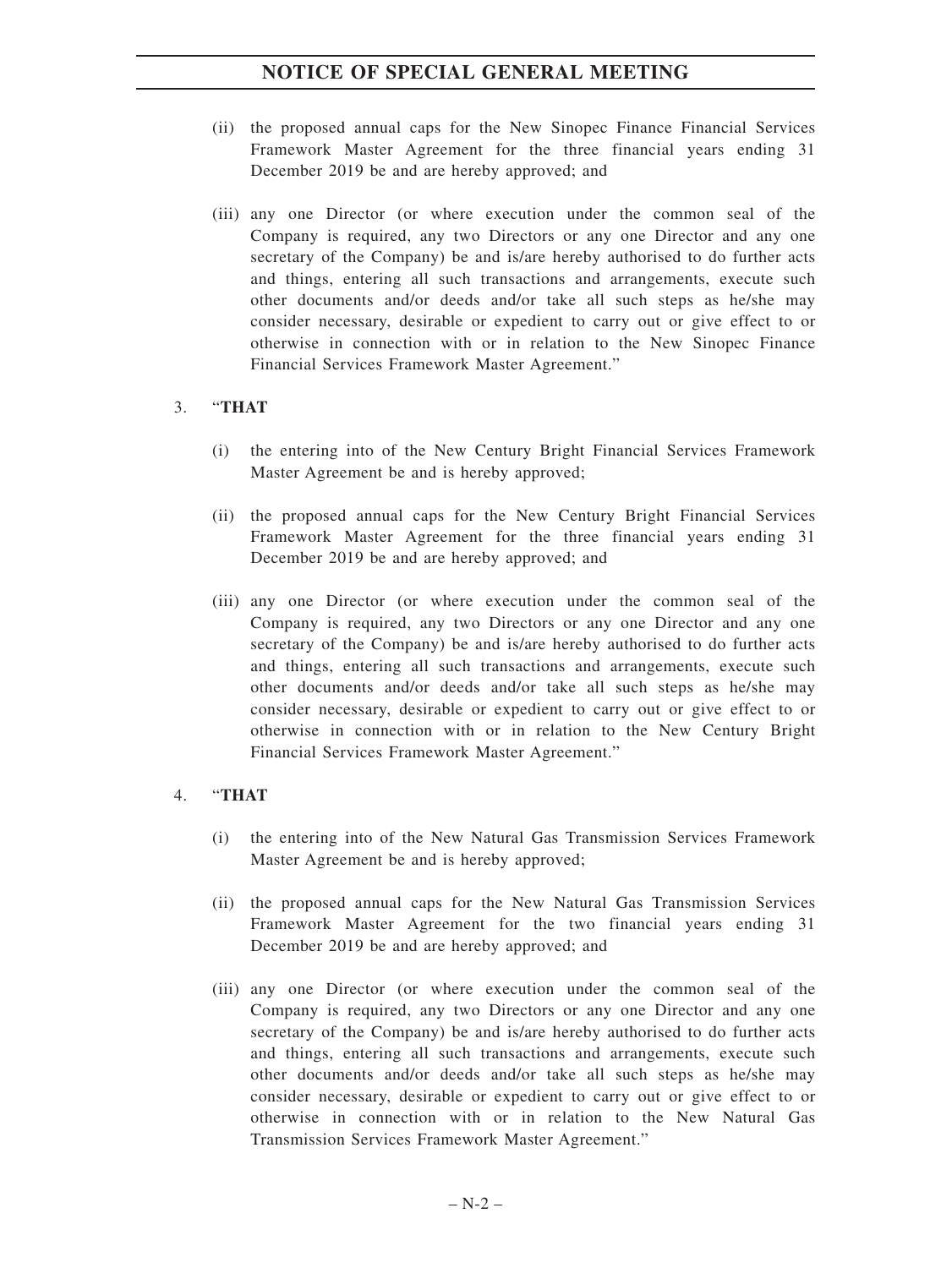# 5. "**THAT**

- (i) the entering into of the New Gas Storage Framework Master Lease Agreement be and is hereby approved;
- (ii) the proposed annual caps for the New Gas Storage Framework Master Lease Agreement for the two financial years ending 31 December 2019 be and are hereby approved; and
- (iii) any one Director (or where execution under the common seal of the Company is required, any two Directors or any one Director and any one secretary of the Company) be and is/are hereby authorised to do further acts and things, entering all such transactions and arrangements, execute such other documents and/or deeds and/or take all such steps as he/she may consider necessary, desirable or expedient to carry out or give effect to or otherwise in connection with or in relation to the New Gas Storage Framework Master Lease Agreement."

## 6. "**THAT**

- (i) the entering into of the New Services Outsourcing Framework Master Agreement be and is hereby approved;
- (ii) the proposed annual caps for the New Services Outsourcing Framework Master Agreement for the two financial years ending 31 December 2019 be and are hereby approved; and
- (iii) any one Director (or where execution under the common seal of the Company is required, any two Directors or any one Director and any one secretary of the Company) be and is/are hereby authorised to do further acts and things, entering all such transactions and arrangements, execute such other documents and/or deeds and/or take all such steps as he/she may consider necessary, desirable or expedient to carry out or give effect to or otherwise in connection with or in relation to the New Services Outsourcing Framework Master Agreement."

## 7. "**THAT**

- (i) the entering into of the New Yu Ji Pipeline Financial Services Framework Master Agreement be and is hereby approved;
- (ii) the proposed annual caps for the New Yu Ji Pipeline Financial Services Framework Master Agreement for the two financial years ending 31 December 2019 be and are hereby approved; and
- (iii) any one Director (or where execution under the common seal of the Company is required, any two Directors or any one Director and any one secretary of the Company) be and is/are hereby authorised to do further acts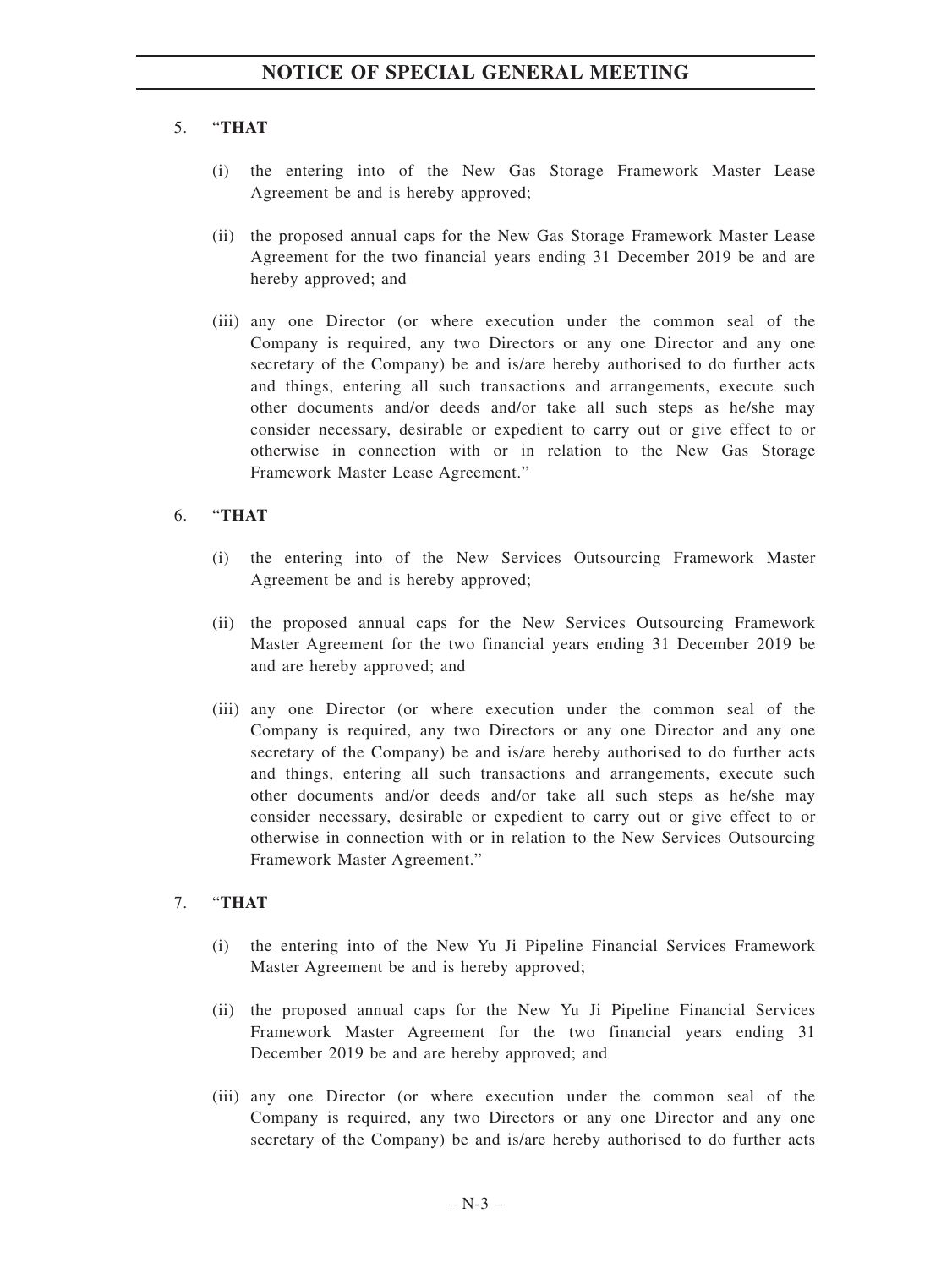# **NOTICE OF SPECIAL GENERAL MEETING**

and things, entering all such transactions and arrangements, execute such other documents and/or deeds and/or take all such steps as he/she may consider necessary, desirable or expedient to carry out or give effect to or otherwise in connection with or in relation to the New Yu Ji Pipeline Financial Services Framework Master Agreement."

## 8. "**THAT**

- (i) the entering into of the Yu Ji Compression Project Framework Master Agreement be and is hereby approved; and
- (ii) any one Director (or where execution under the common seal of the Company is required, any two Directors or any one Director and any one secretary of the Company) be and is/are hereby authorised to do further acts and things, entering all such transactions and arrangements, execute such other documents and/or deeds and/or take all such steps as he/she may consider necessary, desirable or expedient to carry out or give effect to or otherwise in connection with or in relation to the Yu Ji Compression Project Framework Master Agreement."

By order of the Board of **Sinopec Kantons Holdings Limited Chen Bo** *Chairman*

Hong Kong, 2 December 2016

*Principal office in Hong Kong:* 34/F, Citicorp Centre 18 Whitfield Road Causeway Bay Hong Kong

*Notes:*

- 1. The resolutions proposed at the SGM are subject to the approval by the Independent Shareholders and will be voted by way of poll.
- 2. Any Shareholder entitled to attend and vote at the SGM (or at any adjournment thereof) convened by the above notice is entitled to appoint one or more proxy(ies) to attend and vote instead of him/her in accordance with the provisions of the Bye-laws of the Company. A proxy need not be a Shareholder.
- 3. In order to be valid, the form of proxy must be deposited together with a power of attorney or other authority, if any, under which it is signed or a notarially certified copy of that power of attorney or authority, at the office of the Company's branch share registrar and transfer office in Hong Kong, Tricor Secretaries Limited, at Level 22, Hopewell Centre, 183 Queen's Road East, Hong Kong, as soon as possible, and in any event not later than forty-eight (48) hours before the time appointed for the holding of the meeting (or at any adjournment thereof).